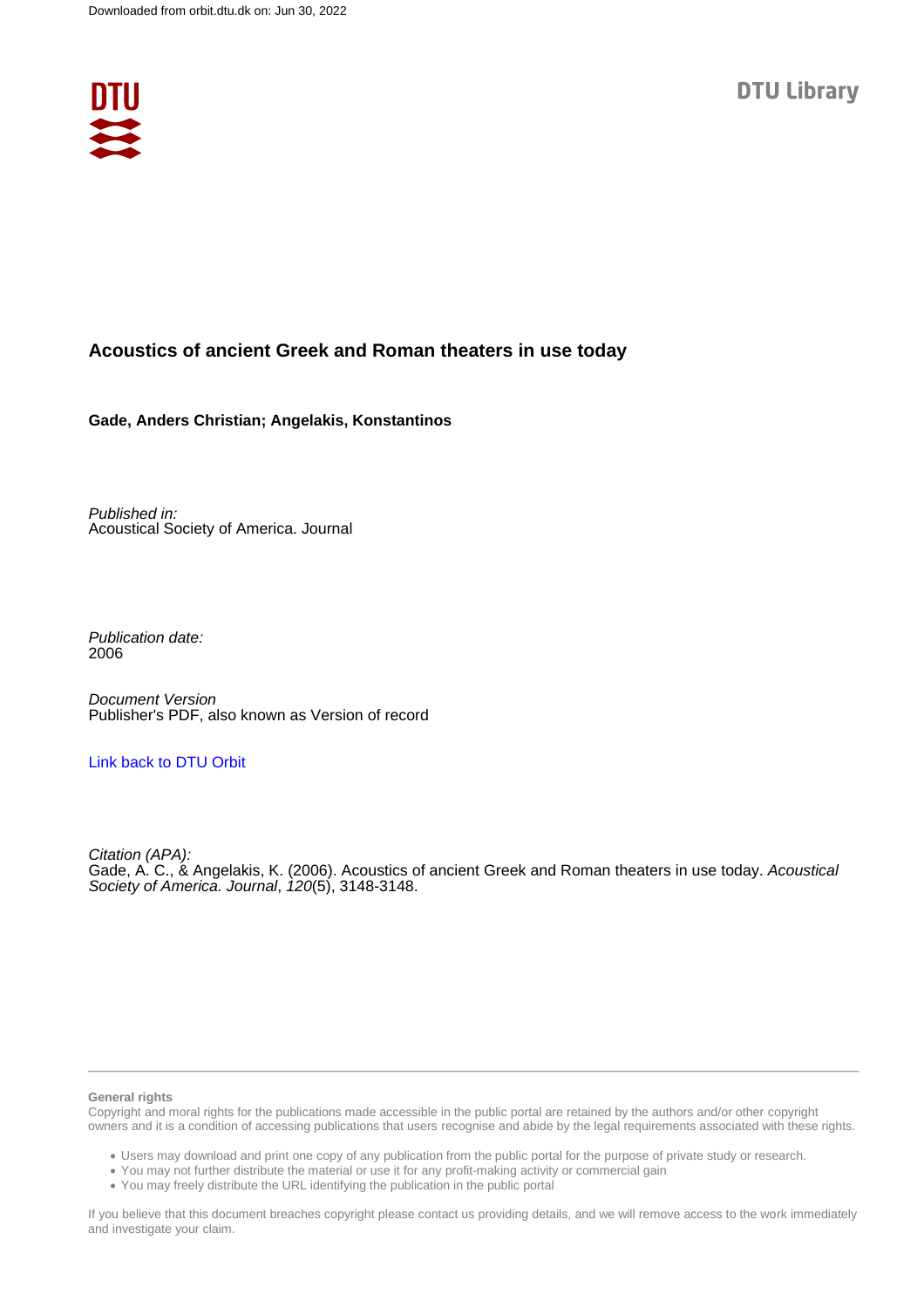# **Session 3aAAa**

# **Architectural Acoustics, Structural Acoustics and Vibration, Noise and Engineering Acoustics: Recent Developments in Acoustical Materials and Structures**

Brandon D. Tinianov, Cochair *Quiet Solution, 1250 Elko Dr., Sunnyvale, CA 94089-2213*

Kimihiro Sakagami, Cochair

*Kobe Univ., Environmental Acoustics Lab., Faculty of Engineering, Rokkodai, Nada, Kobe 657-8501, Japan*

# Kirill V. Horoshenkov, Cochair

*Univ. of Bradford, School of Engineering Design and Technology, Bradford, BD7 1DP, U.K.*

# **Chair's Introduction—7:30**

# *Invited Papers*

**7:35**

**3aAAa1. Characterizing viscoelastic and anisotropic porous materials.** Laurens Boeckx, Poonam Khurana, Gerrit Vermeir, Walter Lauriks Laboratorium voor Akoestiek en Thermische Fysica, Celestijnenlaan 200D, BE-3001, Leuven, Belgium, laurens.boeckx@fys.kuleuven.be), and Wim Desmet (Katholieke Universiteit Leuven, BE-3001, Belgium)

A wide range of commercial applications (building acoustics, food industry, automotive industry) can be found for porous materials. Accurate material characterization and modeling is vital for the use of these materials in multilayered systems due to increasing demands in acoustic comfort, noise legislation, and quality control during production. There is, however, a distressing lack in raw, accurate material data and measurement methods concerning the characterization of these materials. Measuring and modeling methods for the characterization of these materials will be presented. The experimental technique for the determination of the elastic properties is based upon the excitation of waveguides in porous materials. The other parameters of the Biot-Allard model are predicted using ultrasound. Acoustical properties can be predicted by using the measured structural material properties and incorporating them into a transfer-matrix-based multilayered model.

### **7:55**

**3aAAa2. Linking microstructure and acoustic properties of open-cell foams.** Camille Perrot, Raymond Panneton GAUS, Dept. of Mech. Eng., Universite de Sherbrooke, QC, Canada, J1K 2R1, camille.perrot@usherbrooke.ca), and Xavier Olny (ENTPE DGCB URA CRNS, Audin 69518, Vaulx en Velin, France)

A research program has been initiated in 2002 in order to link microstructure of high porosity open-cell foams to their acoustic properties. This paper is intended to highlight the main results of this study. The general objective of the research program is the determination of the acoustical macro-behavior from the physics at the local scale. A real rigid-framed porous media is studied. To this end, one needs first to determine the local geometry of the media, and second to solve over this geometry the partial differential equations that govern dissipation phenomena by thermal and viscous effects. The first step has been overcome by the technique of computed microtomography. This leads to experimental identification of the parameters of an idealized periodic unit-cell. The second step, solving harmonic heat and viscous fluid equations, is performed using Brownian motion and finite element simulations, respectively. Then, macroscopic behavior is obtained by spatial averaging of the local and frequency-dependent thermal and velocity fields. Results are presented in terms of two dynamic characteristic functions (viscous and thermal permeabilities) compared to impedance tube measurements. This computational methodology may be seen as a first step to optimize the microstructure of foams from a bottom-up approach for better sound proofing.

# **8:15**

**3aAAa3. Interlaboratory experiments on the characterization of the acoustical and related nonacoustical properties of porous** media. Kirill Horoshenkov, Amir Khan (Univ. of Bradford, Bradford, UK), Frank Sgard, Francois Xavier, BecoLuc Jaouen, Amlie Renault, Nesrine Amirouche (Ecole Nationale des Travaux, Lyon, France), Jorn Hubelt (Gesellschaft fr Akustikforschung Dresden mbH (AFD), Germany), Francesco Pompoli, Nicola Prodi, Paolo Bonfiglio (Universita di Ferrara, Ferrara, Italy), Walter Lauriks, Laurens Boeckx (Katholieke Universiteit Leuven, Belgium), Giulio Pispola, Francesco Asdrubali (Univ. of Perugia, Perugia, Italy), Noureddine Atalla, Celse Amdin (Univ. of Sherbrooke, Sherbrooke, Canada), K. Mark Gmerek, and Adam Weston (The Boeing Co., Chicago, IL)

A series of reproducibility experiments on the characterization of acoustical parameters of selected samples of porous media is carried out on a range of porous samples in several independent laboratories in Europe and North America. The data on the characteristic acoustic impedance and complex propagation constant are presented in this work. In addition, the assessment of the related geometrical parameters required for modeling the acoustic performance of porous media, namely the steady-state flow resistivity, porosity, tortuosity, viscous and thermal characteristic lengths, and thermal permeability, is carried out. Detailed procedures related to sample preparation, and installation are discussed together with data on the material property variation observed between individual material samples and laboratories.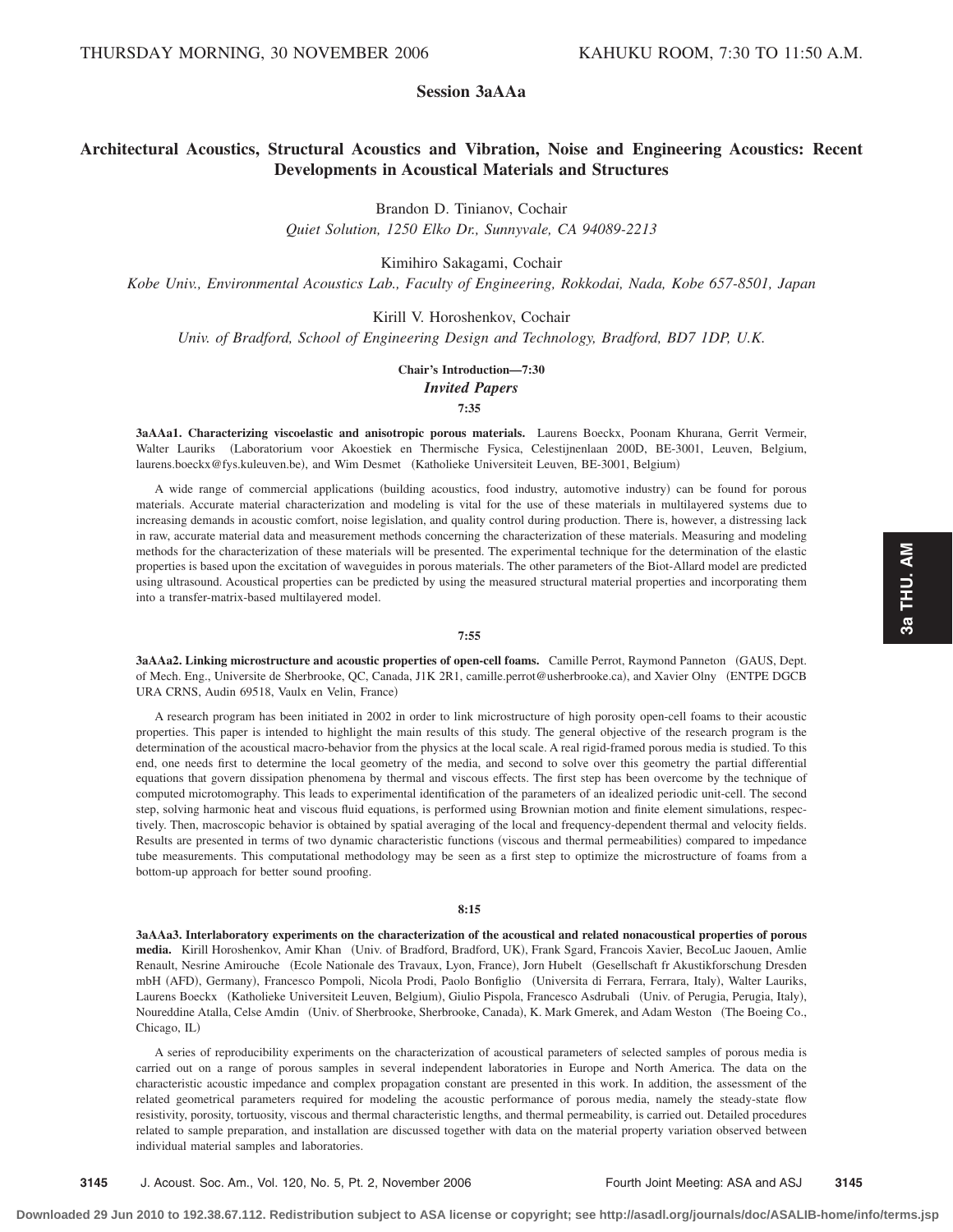**3aAAa4. Sound absorption characteristics of a honeycomb-backed microperforated panel** "**MPP**… **absorber.** Kimihiro Sakagami, Kosuke Nakajima, Masayuki Morimoto Environ. Acoust. Lab., Faculty of Eng., Kobe Univ., Rokkodai, Nada, Kobe, 657-8501, Japan), Motoki Yairi, and Atsuo Minemura (Kajima Corp., Chofu, Tokyo, 182-0036, Japan)

Microperforated panels (MPPs) are typically made of a thin metal or plastic panel and are often unsuitable for an interior finish because thin limp panels do not have enough strength. In particular, an interior finish of room walls requires appropriate strength. In order to solve this problem, a honeycomb structure is attached behind MPPs to stiffen the construction. Thus, it is possible to stiffen an MPP without increasing its thickness, which is important to keep MPPs at their best absorption performance. Furthermore, a honeycomb can increase MPPs' absorption coefficient in a similar way as a porous layer backed by a honeycomb. In this study, an experiment was performed to gain insight into the acoustical effect of a honeycomb structure behind MPPs and a simple theoretical model to interpret the experimental effects is presented. The experimental results show that the honeycomb affects the absorption characteristics of MPPs: the absorption peak increases and shifts to lower frequencies. This effect becomes more significant as the thickness of the honeycomb increases. The results from the theoretical model show the same tendency. This is attributed to the fact that the honeycomb makes a similar condition to local reaction in the back cavity.

# **8:55**

**3aAAa5. Development of new sound insulators with perforated board and honeycomb layer systems.** Masahiro Toyoda and Daiji Takahashi U. and E. Eng., Grad. School of Eng., Kyoto Univ., Katsura C1-4-392, Nishigyo-ku, Kyoto 615-8540, Japan, ae.toyoda@archi.kyoto-u.ac.jp-

Two newly developed types of sound insulators are introduced in this study. The first type is derived from an analytical model of a vibrating surface with an impedance facing. The model is investigated theoretically; the results indicate the possibility of reducing radiation from the vibrating surface by giving appropriate impedance. To realize this effect, a model using a perforated board with a subdivided air cavity is proposed. It is shown theoretically and experimentally that this insulator can achieve radiation reduction at an arbitrary frequency. The second type is proposed from the viewpoint of the subdivision strategy. It presents the possibility of improving insulation by restricting the air-particle motion at the interface between the vibrating surface and air. This method for noise control has an attractive simplicity and considerable practical benefit. The attenuation mechanism is discussed theoretically and experimentally. Results of this investigation show that the effect of this insulator is characterized by reduction of acoustic radiation at low frequencies near and below the critical frequency of coincidence. Wide use of these two insulators in many fields is anticipated.

# **9:15**

**3aAAa6. The effects of damped panels on sound transmission loss through lightweight framed construction.** Brandon Tinianov (Quiet Solution, 1250 Elko Dr., Sunnyvale, CA 94089)

The incorporation of damping into the design of materials has been long understood as an effective method for improving the transmission loss of undamped, lightweight structures. Classic examples of its application include marine vessels, aircraft, and ground transportation such as trains, trucks, and buses. However, damping has rarely been incorporated into the materials used for the lightweight construction techniques found in modern buildings. This paper will review the basic principles of designing improved damping into construction materials using the well-known RKU model. The presentation will also review the mechanisms of energy transfer through lightweight building systems and present the improvements in acoustical performance due to damped materials. Typical gains are from 3–18 points in single number ratings (STC, Rw) and greater than 20 dB in some 1/3-octave bands. Extensive laboratory transmission loss data will be presented.

# *Contributed Papers*

**9:35**

**3aAAa7. Resilient ceiling construction in residential buildings.** Anthony Nash (Charles M. Salter Assoc., 130 Sutter St., San Francisco, CA 94104, anthony.nash@cmsalter.com)

In multifamily buildings, the floor/ceiling assembly between living units needs to be sound rated. In North America, a common light-frame floor construction involves wood or cold-formed metal joists spaced at 400 mm. The typical practice is to attach a gypsum board ceiling to the underside of the floor framing using narrow strips of ''Z''-shaped thin metal called ''resilient channels.'' If the resilient channels or the ceiling are installed incorrectly, the low-frequency sound insulation of the assembly can be seriously degraded. Based on our experience with resilient ceiling construction, there are two significant factors that have not yet been documented in an acoustical laboratory. One factor is to maintain a small separation around the entire perimeter of the ceiling where it intersects vertical wall surfaces (this void is later sealed airtight with a flexible caulking material). A second is the particular design of the Z-shaped resilient channel. The paper will discuss findings from two acoustical test series of floor/ceiling assemblies in wood-frame buildings. In both cases, the assembly was tested before and after modifications to the perimeter of the existing resilient ceiling. Each of the series also included tests of a complete ceiling reconstruction using an improved resilient channel design.

**9:50**

**3aAAa8. The effect of damping materials on heavy-weight floor impact in apartment buildings.** Jin Yong Jeon, Seung Yup Yoo, and Pyoung Jik Lee (School of Architectural Eng., Hanyang Univ., Seoul 133-791, Korea, jyjeon@hanyang.ac.kr)

Floating floors, in which resilient isolators are inserted between the structural slab and the upper layer of the floor, are generally used because of their effectiveness in controlling structure-borne and airborne noise. However, these isolators amplify low-frequency noises below 100 Hz that are generally produced by heavyweight impacts. Viscoelastic damping materials are widely used to reduce noise in settings such as vehicles, ships, and machinery; however, there has been no report of their use in apartment building structures for reducing floor impact sounds. The addition of damping can be embodied using viscoelastic liquid such as silicone gasoline; energy is absorbed with superior characteristics being a solid matter of viscoelastic materials. In this study, optimized thickness of the damping layer was investigated for the efficient reduction of low-frequency noise generated by heavy-weight floor impact. Effects of temperature variations on the characteristics of storage modulus and loss factor of the material were also investigated.

**3146** J. Acoust. Soc. Am., Vol. 120, No. 5, Pt. 2, November 2006 Fourth Joint Meeting: ASA and ASJ **3146**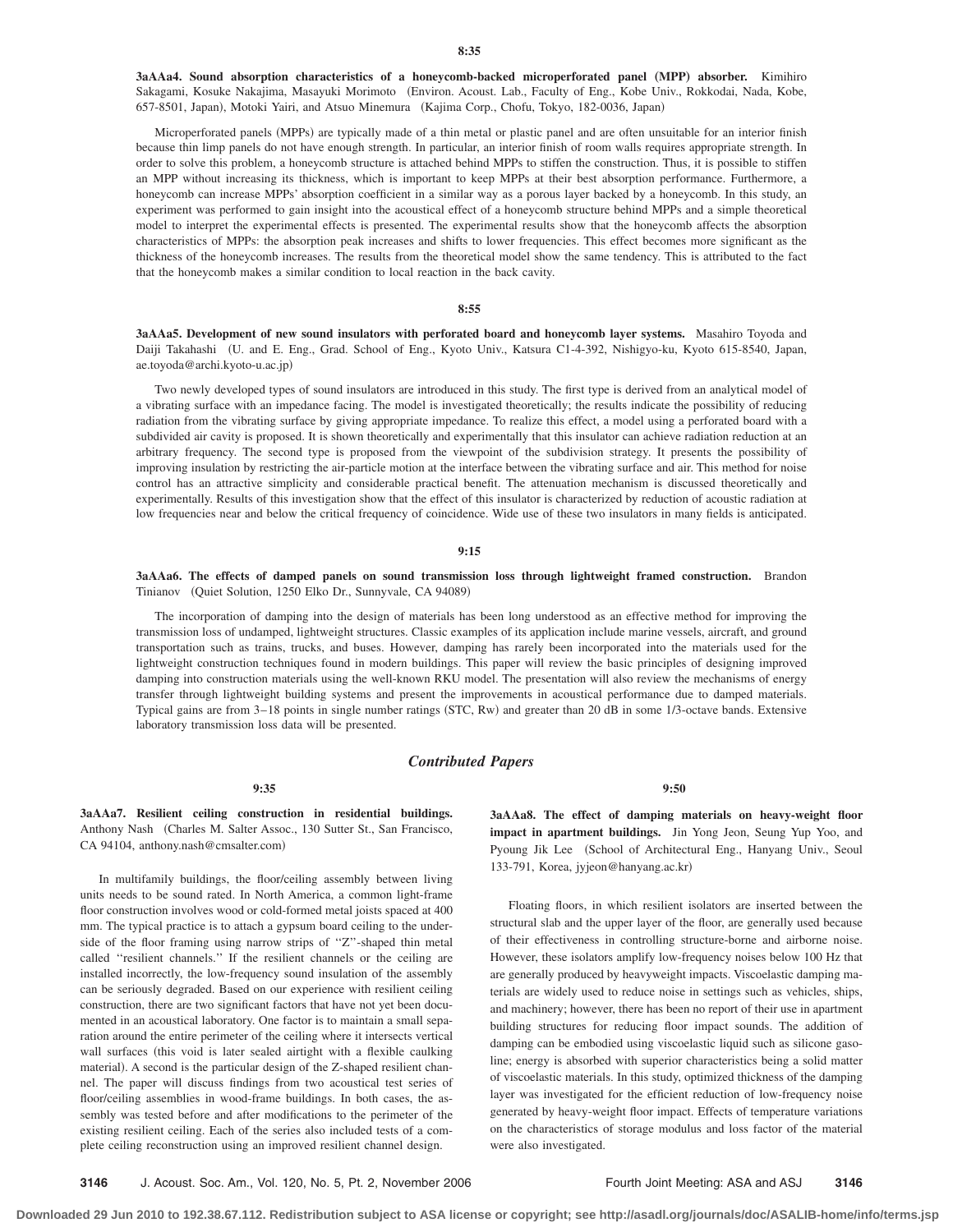### **10:05–10:15 Break**

### **10:15**

**3aAAa9. Sound absorbing material made of polyester nonwovens.** Shin-ichi Koga (Fukoku Co., Ltd., 254 Nakayama, Mitsuhashi-machi, Yanagawa, 832-0811 Japan), Kazutoshi Fujimoto, and Ken Anai (Kyushu Univ., Hakozaki, Higashi-ku, Fukuoka 812-8581 Japan)

Polyester nonwovens (PW) comprise fine fibers, similarly to glass wool (GW). Therefore, PW is expected to have high sound-absorption capabilities. In recent years, application of PW, an entirely recyclable material, as an absorbent material has attracted much attention from the viewpoints of resource recycling and waste reduction. In some cases, manufactured PW has been used as an interior material in an actual acoustic laboratory. Reportedly, however, PW has slightly inferior sound absorption capabilities compared to GW. For wider use as a sound-absorbing material, PW must have better sound absorption. In this study, sound absorptions of PW were measured for various fiber compositions. Specifications that engender high sound absorption capabilities were examined. Results revealed PW specifications that provide similar sound absorption as GW with similar thickness and density. The PW presented in this paper has both high sound absorption and good environmental properties. Therefore, it is useful as a sound absorbing material not only for architectural use, but also in various other fields. Finally, two examples are introduced of an actual anechoic chamber that was finished using PW.

### **10:30**

**3aAAa10. Sound-absorbing material made of recycled polyester nonwovens using scrapped pieces.** Kazutoshi Fujimoto, Ken Anai, Tatsurari Nakano (Faculty of Human-Environment Studies, Kyushu Univ., 6-10-1 Hakozaki, Higashi-ku, Fukuoka 812-8581 Japan), and Shin-ichi Koga (Fukoku Co., Ltd., Mitsuhashi-machi, Yanagawa, 832-0811 Japan)

The authors developed polyester nonwovens (PW) that have nearly equivalent sound absorption to glass wool with similar thickness and density. Unfortunately, scraps amounting to 20% of crude polyester are generated during PW manufacturing and cutting. They must be discarded as waste materials. Therefore, the authors contrived an original recycling technique to use such scrap pieces. Sound absorption characteristics of recycled materials manufactured using this method (RPW) are inferred to differ from those of PW because of their different fiber compositions. In this study, sound absorption of RPW is measured and the following points are examined experimentally: the relationship between manufacturing processes and sound absorption of RPW; sound absorption of RPW when two kinds of scrap pieces are mixed; and effects of mixing crude materials on RPW sound absorption. Results indicate that RPW has sufficient sound absorption for practical use. Comprising scrapped pieces that have been discarded as waste, RPW addresses the social importance of good resources usage and waste reduction; it also offers advantages of lower cost than PW. This RPW material is anticipated for use in various fields as a sound-absorbing material.

### **10:45**

**3aAAa11. Propagation characteristics of airborne ultrasonic wave in** porous materials. Kenichi Aoki and Tomoo Kamakura (The Univ. of Electro-Commun., 1-5-1 Chofugaoka, Chofu-shi, Tokyo 182-8585, Japan, aoki@ee.uec.ac.jp)

The attenuation coefficient and propagation speed of airborne ultrasound are measured for highly porous open-cell polyurethane foams and fibers at frequencies of 1 kHz to 1.7 MHz. A theoretical model is proposed to explain the frequency responses of the transmission loss and speed of an air coupled wave physically in porous materials. The model is derived from Biot's flow resistance and density [M. A. Biot, J. Acoust. Soc. Am. **28**, 179–191 (1956)], Lambert's bulk modulus of fluids in pores [R. F. Lambert, J. Acoust. Soc. Am. 72, 879–887 (1982)], and Zwikker and Kosten's concept for compliance of the side holes with entrance resistance [Sound Absorbing Materials (Elsevier, Amsterdam, 1949)]. Using measured data of static flow resistance to determine the mean pore size and the proposed model, theoretical prediction is made for the transmission losses and sound speeds in porous materials. Good agreement of theory and results of experiments in the whole frequency range supports the usefulness of the present model. Additionally, the model provides some findings for the extra attenuation coefficient of a slow wave in cemented glass bead specimens and sandstone for high-frequency ranges [P. B. Nagy, J. Acoust. Soc. Am. **93**, 3224–3234 (1993)].

### **11:00**

**3aAAa12. Comparative results of field impact isolation testing of numerous resilient underlayment systems for hard-surfaced flooring.** Marlund Hale (Advance Eng. Acoust., 663 Bristol Ave., Simi Valley, CA 93065, mehale@aol.com)

There is a strong ongoing interest in replacing carpet and pad flooring in existing multi-family residences and during apartment conversions to condominiums with hard surface flooring. Installing such flooring often results in a significant decrease in the impact isolation performance of the floor/ceiling assembly. Some municipalities and/or homeowners associations have enacted regulations requiring that floor/ceiling assemblies meet specific minimum laboratory and/or field acoustical performance standards. This paper presents published vendor data and field performance test results for two condominiums in a multi-family residential complex for which both the city and the homeowners association have such performance requirements. A series of field tests was undertaken to assist the homeowners in selecting qualifying underlayment systems for their preferred hard surface flooring replacement of their existing quality carpet and pad flooring. The test flooring systems were each installed by a flooring contractor. All aspects of these field tests were maintained as identical as possible, with the only variable being the different commercial resilient underlayment products. Published vendor data of certified laboratory IIC test results are compared with the FIIC field test results.

### **11:15**

**3aAAa13. Reflectivity of absorptive surfaces.** Jonathan Rathsam and Peter D'Antonio (RPG Diffusor Systems, Inc., 651-C Commerce Dr., Upper Marlboro, MD 20774)

The random incidence absorption coefficient is a very coarse metric. In many small and large room applications, a directional absorption coefficient more accurately describes potential problems from first-bounce specular reflections. An impedance tube is useful for evaluating normal incidence absorption, but a more general approach to determining a material's specular reflectivity or first-bound attenuation is needed. The AES-4id-2001 information document describes such a method. This study compares the "first-bounce specular attenuation" of 1 ft  $(H) \times 3$  ft  $(W)$  and 4 ft (H)  $\times$  8 ft (W) samples of 2-in.-thick, 6 pcf fiberglass absorbers (with and without fabric covering) with that of a rigid reflector, using a 2D boundary method goniometer. The boundary wave's arrival is calculated and identified in the impulse response measurements. The use of small and large samples allows evaluation of both the fabric covering and boundary wave effects on the specular attenuation, for normal and 45-deg incidence. Time and frequency domain results are presented.

**3147** J. Acoust. Soc. Am., Vol. 120, No. 5, Pt. 2, November 2006 Fourth Joint Meeting: ASA and ASJ **3147**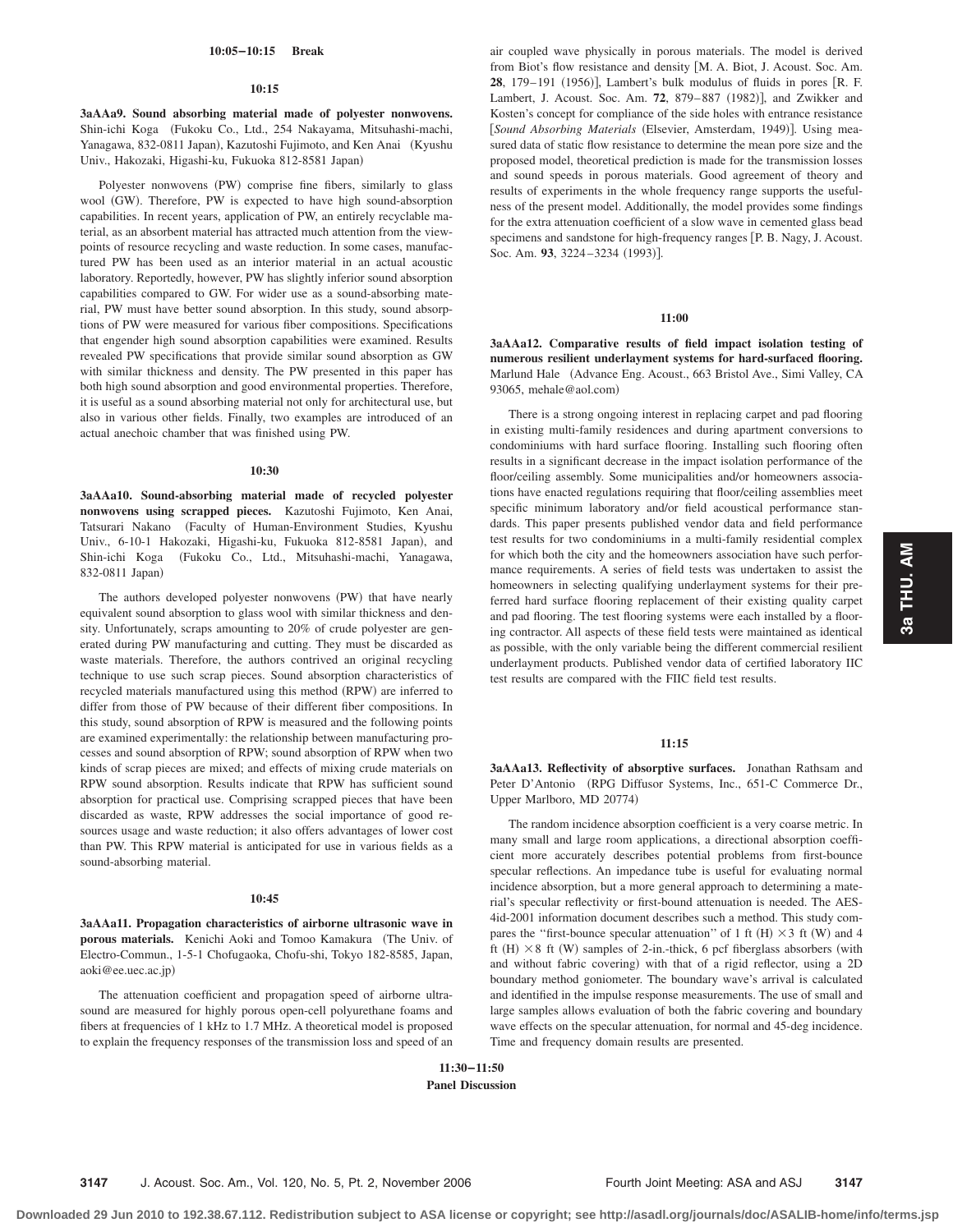# **Session 3aAAb**

# **Architectural Acoustics: Acoustics of Large Indoor and Outdoor Performance Spaces II**

Daniel R. Raichel, Cochair *2727 Moore Ln., Fort Collins, CO 80526*

Toshiki Hanyu, Cochair *Nihon Univ., Narashinodai, Funabashi, Chiba 274-8501, Japan*

# *Contributed Papers*

**8:00**

**3aAAb1. Acoustics of ancient Greek and Roman theaters in use today.** Anders Christian Gade and Konstantinos Angelakis (Acoust. Technol., Tech. Univ. of Denmark, Bldg. 352, DK 2800 Lyngby, Denmark, acg@oersted.dtu.dk-

In the Mediteranan area a large number of open, ancient Greek and Roman theatres are still today facing a busy schedule of performances including both classical and contemporary works of dance, drama, concerts, and opera. During the EU funded ''Erato'' project and a subsequent master thesis project, extensive measurement data have been collected from three well-preserved theatres, which represent three different stages of enclosing the audience in an open-air environment: (1) the Epidaurus Theatre in Greece without skenae wall or columnade behind the cavea; (2) the Jerash South theatre in Jordan with skenae wall but no columnade; and (3) the Aspendos Theatre in Turkey having both a full skenae building and a columnade around the cavea. In the paper the acoustic characteristics of these theatres will be compared and discussed in the light of acoustic performance requirements for modern use.

# **8:30**

**3aAAb3. Acoustical design of Sejong Performing Arts Center recital** hall. Jin Yong Jeon and Yong Hee Kim (School of Architectural Eng., Hanyang Univ., Seoul 133-791, Korea, jyjeon@hanyang.ac.kr)

Acoustical design of a convention center into a recital hall of Sejong Performing Arts Center located in Seoul, Korea was carried out to renovate its function. The area of the convention space is about  $612 \text{ m}^2$  and it is mainly used for meetings, symposia, and so on. The volume of the existing hall is limited to  $3100 \text{ m}^3$ , which causes lack of late reflections, due to its structural limitations. Therefore, the existing ceiling slab was designed to be pulled up so that a new ceiling can create extra volume of 1000 m3. A leaf-shaped floor plan and tilted side balconies within 16-m width between side walls were designed to adequately increase enough lateral reflection and spatial impression. The inclined side wall of 1:10 slope was proposed through the comparison with different angles of walls. The saw-tooth-shaped GFRC (glass fiber reinforced concrete) wall reflectors and center protruded stage rear wall are designed for sound diffusion. From the results of computer and scale modeling, it was predicted that the new space will have adequate reverberation time of 1.5 s and a uniform distribution of sound-pressure levels within 3 dB.

#### **8:15**

**3aAAb2. Acoustical design issues for contemporary places of worship.** Jason R. Duty and David R. Schwind (Charles M. Salter Assoc., Inc., 130) Sutter St., Ste. 500, San Francisco, CA 94104, jason.duty@cmsalter.com)

This presentation intends to discuss the acoustical design of contemporary places of worship in the range of 500 to 3000 seats. The wide variety of programming requirements, concurrent uses, space constraints, and undesirable adjacencies in contemporary churches can be a similar challenge to many performing arts spaces. Many contemporary churches have loud, amplified music in their services and children's classrooms. In addition, religious study courses in adjacent classrooms are being held at the same time as the main worship service. During off-hours the spaces are used concurrently for teaching, conferences, weddings, prayer, and rehearsals. In many cases, the rooms outside of the main worship space are undersized and have undesirable adjacencies to each other as well as the main worship space. Using case studies we will discuss sound isolation design to reduce interference between concurrent unrelated uses, as well as room shaping and room finish treatments (including variable acoustics) to address room acoustics and the large sound systems.

**8:45**

**3aAAb4. A study on the influence of geometrical characters to the acoustical performance in vineyard terraced concert halls.** Yi-run Chen and Wei-hwa Chiang (Dept. of Architecture, Natl. Taiwan Univ. of Sci. and Technol., #43, Sec.4, Keelung Rd., Taipei, 106, Taiwan, d9413002@mail.ntust.edu.tw-

There are two distinctive features defining vineyard terraced concert hall: audiences surrounding the stage and vineyardlike seating arrangement. Besides that, people may find more differences than similarities within those limited built cases. This paper investigated the influence of geometrical characters to acoustical performance in vineyard halls using computer simulation. Through case studies of nine vineyard terraced halls, some geometrical characters were selected as research variables, namely volume, overall proportion, dimensions of key elements, seating capacity, arrangement of vineyard terraces, terraced side box shaping, and ceiling shaping. Acoustical parameters EDT, LF, C80, and G were analyzed by varying architectural features of a prototype developed based on the main geometrical characters of the nine halls. It has been found that raising terraced side boxes would help increase G and LF. For a constant room volume, increasing the number of terraces with sufficient height would raise the LF value in the nearby area mostly. Changing ceiling shape only had influence on the rear part of the front terrace.

**3148** J. Acoust. Soc. Am., Vol. 120, No. 5, Pt. 2, November 2006 Fourth Joint Meeting: ASA and ASJ 3148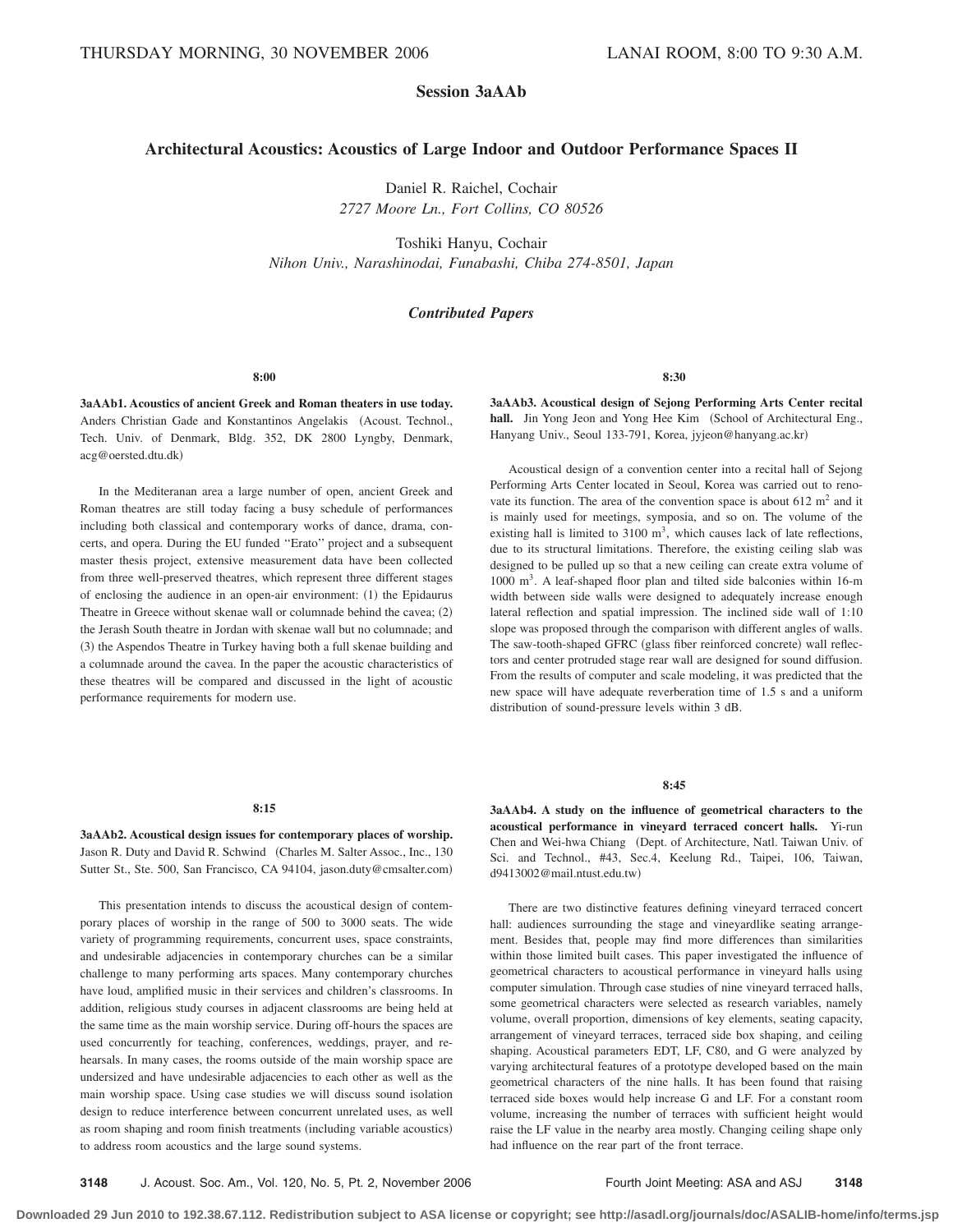**3aAAb5. Alternatives to the traditional concert hall experience.** Bobby GibbsII, Jonas Braasch, and Ted Krueger (Rensselaer Polytechnic Inst., 110 8th St., Troy, NY 12180)

As relates to live performance, the purview of sound quality in architectural acoustics is mostly limited to concert halls. While the concert hall is perhaps the most common setting in which to hear live Western classical music in our present day, this was not always the case historically. As will be shown from analysis of published text as well as interviews with music critics, artists, and concert-goers, a variety of alternatives to the concert hall exists currently in the form of domestic settings, casual settings like coffee shops, as well as large outdoor settings like farms and parks. The advantages and disadvantages of such alternative venues, as concerns the overall concert experience and the quality metric of intimacy particularly, will be discussed. Moreover, design issues relating to the acoustical environment as well as the social environment in these venues will be discussed based on the data. This paper will ideally foster discussion in the acoustical and the architectural community on ways to expand the traditional concert hall experience as well as address design issues in alternative venues. Work supported by ASA Minority Fellowship and RPI Humanities, Arts, Architecture, and Social Sciences Fellowship.

**3aAAb6. New approach of the model experiment in room acoustics advantage of**  $\frac{1}{16}$  **scale model.** Hidemaro Shimoda (Shimizu Corp., 3-4-17 Etchujima, Koto-Ku, Tokyo, 135-8530 Japan) and Yasuhiko Tahara (Tohoku Bunka Gakuen Univ., Aoba-Ku, Sendai, 981-8551 Japan)

In the construction of the auditoria, the examination by the acoustic model experiment has been often performed. This paper describes the outline of the result of investigating various features of the method of the experiment by  $\frac{1}{16}$  scale models compared with models of  $\frac{1}{10}$  and  $\frac{1}{20}$  scales that have been generally adopted up to now. That is, the following advantages are found in the case study of the  $\frac{1}{16}$  scale model experiment, and the new approach to the model experiment method is proposed here. (1) full cover of the band to 4 kHz enables the quantification of a practical physical acoustic parameters. (2) The parameter as the air absorption coefficient in the supersonic wave band by  $\frac{1}{10}$  scale models can be used. (3) Cheap digital sound recording system can be used considering the microphone characteristics. (4) The model construction cost can be largely saved compared with  $\frac{1}{10}$  models.

# THURSDAY MORNING, 30 NOVEMBER 2006 LANAI ROOM, 9:45 TO 11:30 A.M.

# **Session 3aAAc**

# **Architectural Acoustics: Acoustic Design Factors for Performing and Recording Spaces**

David L. Adams, Cochair

*David L. Adams Associates, Inc., 1701 Boulder St., Denver, CO 80211*

Kanako Ueno, Cochair

*Univ. of Tokyo, Inst. of Industrial Science and Technology, 4-6-1 Komaba, Meguroku, Tokyo 153-8505, Japan*

**Chair's Introduction—9:45**

# *Contributed Papers*

**9:50**

**3aAAc1. Quantitative evaluation of characteristics of an auditorium** shape in horizontal cross section. Kazuma Hoshi (Grad. School of Sci. and Technol., Nihon Univ., 1-8-14, Kandasurugadai, Chiyoda-ku, 101-8308, Tokyo, Japan, hoshi@arch.jcn.nihon-u.ac.jp), Toshiki Hanyu, and Katsuaki Sekiguchi (Nihon Univ., Chiyoda-ku, 101-8308, Tokyo, Japan)

The room shape of an auditorium is often classified as a ''shoe-box type," "fan-shape type," "round type," "surrounding (vineyard) type," or other shape. The surface diffusivity index (SDI), which is an evaluation index of surface irregularities, has been proposed by Haan and Fricke, but the SDI is based on visual surveys of photographs or drawings [Appl. Acoust.  $51(1)$ ,  $53-69$  (1997)]. Clarification of the relationship between an auditorium's shape and its acoustic characteristics would be simplified if the auditorium shape were understood objectively rather than subjectively. Therefore, in this study, we tried to objectively obtain characteristics of a room shape in horizontal cross section using an elliptic Fourier descriptor, which can detect the periodicity of a two-dimensional contour. Room shapes were expressed as spatial frequency characteristics calculated from their Fourier descriptors. Based on them, we can understand the amplitude of irregularities and their scale. In addition, by using principal component analysis, it is possible to understand, quantitatively, the main differences of room shapes in horizontal cross section.

**3aAAc2. Design and construction of a small sound testing room in an** office building. Edward C. Duncan and Kenneth Kaliski (Resource Systems Group, Inc. 55 Railroad Row, White River Junction, VT 05001)

A small sound-testing room has been constructed in the basement of an office building located within 50 ft. of railroad tracks. The room was designed to be multifunctional with both reverberant and semianechoic settings. The sound isolation of the room was designed with the expectation of conducting active noise reduction tests with sound-pressure levels of 120 dB and higher. The room is also being used to roughly estimate absorption coefficients of various materials. The room is  $10.5 \times 9.75$  $\times$  7.5 ft. with a volume of 768 ft<sup>3</sup>. It is composed of a concrete floor and gypsum walls and ceiling. The walls are isolated from the floor with rubber isolation pads. The ceiling is constructed of 5/8-in. gypsum, 1/2-in. plywood, and a 2-in. layer of sand. The wall construction is  $2 \times 4$  wood studs, two layers of 5/8-in. gypsum resiliently attached, and 3 in. of fiberglass. The entrance to the room is made of double solid core wood doors with a composite isolation and absorption layer in between both doors. Other design components, actual sound transmission testing results, reverberation times, modal issues, and uses for the room are discussed.

**Downloaded 29 Jun 2010 to 192.38.67.112. Redistribution subject to ASA license or copyright; see http://asadl.org/journals/doc/ASALIB-home/info/terms.jsp**

**10:05**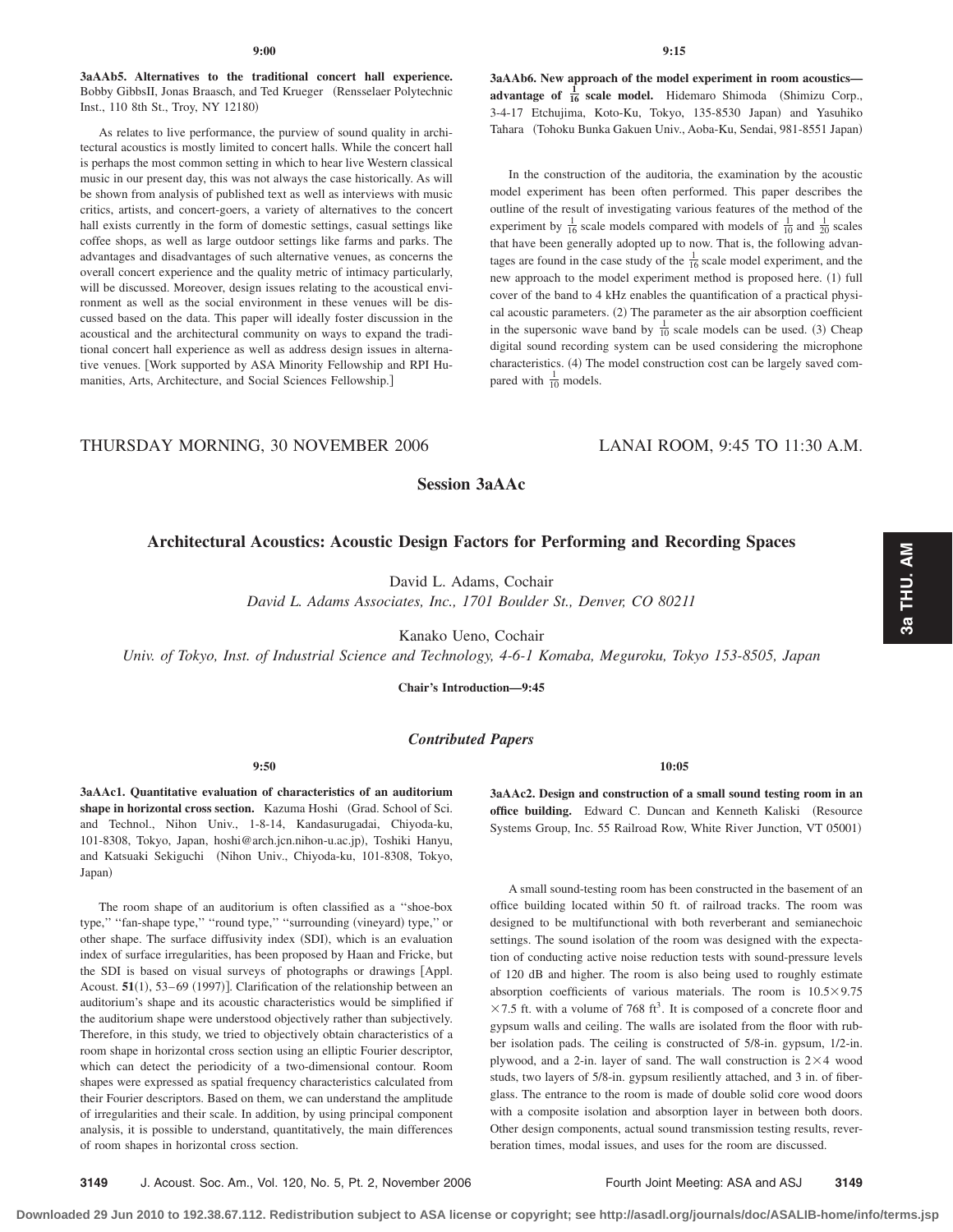### **10:20**

**3aAAc3. Introduction of auditory filter into evaluation of characteristics of small enclosures.** Saori Shimada, Hisaharu Suzuki, and Akira Omoto (Omoto Lab., Dept. of Acoust. Design, Faculty of Design, Kyushu Univ., Shiobaru 4-9-1, Minami, Fukuoka 815-8540, Japan)

Physical measures, which are useful for evaluating small enclosures such as studios and car cabins, are examined. Especially, auditory filtering using Zwicker's loudness model is introduced for calculating the measures. Most current measures used in evaluating the large sound field such as concert halls are based on measured or calculated impulse responses. Instead, the music signals of some genres are used in this study. Using the auditory model, the amount of information can be reduced, even when complicated signals are used as stimuli: the signals are convertible to information in 25-bark bands. Correspondence of such physical quantities and subjective judgments are considered from the viewpoint of sound-field similarity. Subjects are asked to judge the similarity of two successive sounds whose frequency characteristics are modified artificially using the equalizer. The analysis results obtained using the auditory filter were compared with the subjective evaluation. Results indicate that analysis using the auditory filter can yield fairly good correspondence with the subjective evaluation, especially in a middle frequency band. Regarding the lowfrequency band, the degree of correspondence depends on the musical genre. Expanding the effective frequency bands is an important theme of our ongoing research.

### **10:35**

**3aAAc4. Cross-modal perception of room acoustics.** Anthony McCreery and Paul Calamia (Rensselaer Polytechnic Inst., 110 8th St., Troy, NY 12180, mccrea@rpi.edu-

The development of perceptually accurate audio-visual systems has been hindered by the fact that traditional scientific investigations into auditory and visual perception in humans have separated the two senses into separate and distinct modalities. It is important to consider the perception

of these modalities as critically linked and ultimately inseparable. Research investigating expected levels of reverberance given 2-D visual representations of several environments shows that perception of reverberation is heavily dependent on the visual appearance of a room. For the experiments to be discussed here, subjects were asked to adjust the level of reverberant sound that accompanied video of a person speaking in three different rooms: a library, a playhouse, and a cathedral. The results show that reverberance levels chosen by subjects rarely match those measured from impulse responses recorded in the rooms being presented. Experimental methodology and results as well as implications for the development of future audiovisual systems will be discussed.

### **10:50**

**3aAAc5. Considering source directivity in a recital hall with seats surrounding the platform.** Wei Lin, Weihwa Chiang, and Yi-run Chen Dept. of Architecture, Natl. Taiwan Univ. of Sci. and Technol., #43, Sec.4, Keelung Rd., Taipei, 106, Taiwan, d9313001@mail.ntust.edu.tw)

The impact of source directivity can be significant for chamber music performances, in particular for arena-type halls that have visual intimacy. This study has been carried out to understand the physical and perceptual aspects of the seats surrounding the platform in recital halls. Effects of architectural features were evaluated using computer simulations that accounted for source directivity and diffusive reflections. Both live and recorded subjective evaluations of chamber music performances were made in an actual hall while acoustical measurements were also taken. As a result, computer simulations using a singer source showed significant decrease in both clarity and strength in the 2-kHz band for the seats surrounding a centered platform. A wall 6 m in front of the platform was effective in mitigating the problems. Sound levels calculated from the recordings taken from various viewing angles were correlated with subjective evaluations, especially in the high frequencies. Timbre appeared to be the principal factor influencing solo performances and balance was the most important in judging ensembles. Nevertheless, live evaluation showed no significant difference among the listening positions.

# *Contributed Poster Paper*

Poster paper 3aAAc6 will be on display from 8:00 a.m. to 11:30 a.m. The author will be at the poster from 11:05 a.m. to 11:30 a.m.

**3aAAc6. Acoustic design of studio to record effect sounds in.** Shinichi Oda, Junko Yokoyama, and Junichi Mikami (Dept. of Eng. Administration, Japan Broadcasting Corp. (NHK), 2-2-1 Jinnan, Shibuya-ku, Tokyo 150-8001, Japan)

We reconstructed a studio that has a space in which to record effect sounds. In this space, we record walking sounds on wooden floors, tile floors, sand, grass, and so on. This studio was planned on a floor with a light allowable load because the floor was formerly the roof of the building. A recording studio is usually constructed with a floating structure. The thin floating floor causes vibration of floorboards. A thick floor is heavy. In addition, we recorded the sound when we jumped on the floor. The noise from the structure disturbs the effect sounds that we need if the vibration caused by jumping stimulates the studio structure. For those reasons, we planned the following design to record pure effect sounds: The effect sound space is insulated from other spaces with the room structure. A floating ceiling is hung from the fixed ceiling, and parts of floating walls are hung from overhead beams. Only the floating floor and the other parts of floating walls are set upon the fixed floor. Consequently, the floating floor in the effect sound space was made thicker than would be possible otherwise.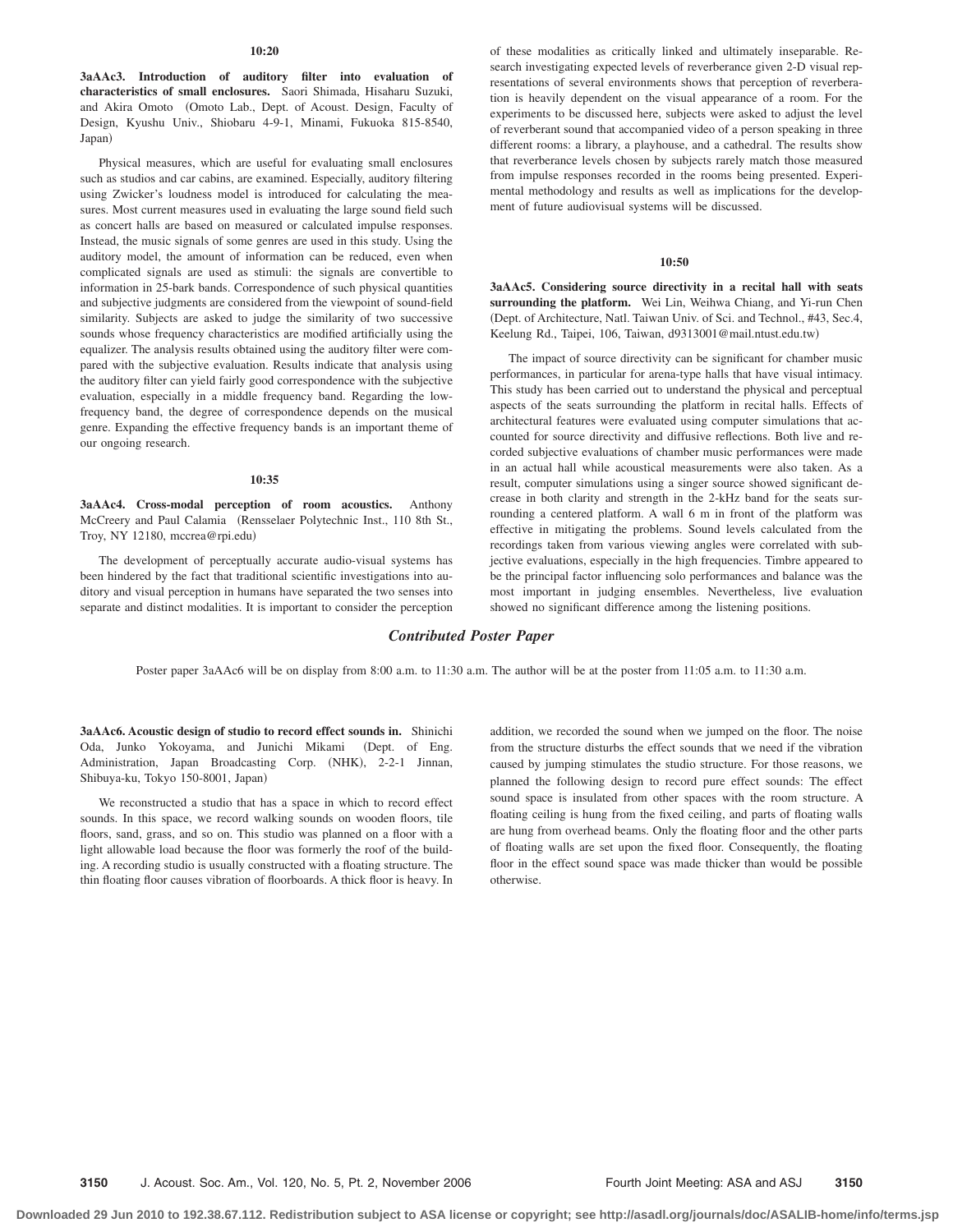# **Session 3aAB**

# **Animal Bioacoustics: Acoustic Scene Analysis and Communication in Animals**

Cynthia F. Moss, Cochair

*Univ. of Maryland, Dept. of Psychology, Inst. for Systems Research, College Park, MD 20742*

Hiroshi Riquimaroux, Cochair

*Doshisha Univ., 1-3 Tatara Miyakotani, Kyotanabe, Kyoto 610-0321, Japan*

# *Invited Papers*

# **7:45**

**3aAB1. Auditory streaming and the spectrotemporal analysis of sound in the cortex.** Shihab Shamma and Mounya Elhilali (Elec. and Comput. Eng. & Inst. for Systems Res., Univ. of Maryland, College Park, MD 20742)

Auditory streaming is a phenomenon that manifests itself in the everyday ability of humans and animals to parse complex acoustic information arising from multiple sound sources into meaningful auditory streams. For instance, the ability to follow a conversation at a noisy cocktail party or hear the violin in the orchestra both rely on the formation of auditory streams. While seemingly effortless, the neural mechanisms underlying auditory streaming remain a mystery. In this talk, we shall discuss how this perceptual ability may emerge as a consequence of the multiscale spectrotemporal analysis of sound in the auditory cortex. A simplified model of this process is developed to demonstrate how auditory streaming could underlie the separation of complex sounds from two sources (e.g., speech or music). The model reveals that certain perceptual attributes are critical for the simultaneous separation of sounds (pitch and onset sensiticity), whereas others are important for the sequential binding of the segregated sound features (timbre and location).

### **8:05**

**3aAB2. Time-sharing acoustic stream analysis to recognize multiple objects in space by echolocating bats.** Hiroshi Riquimaroux Doshisha Univ., 1-3 Tatara Miyakotani, Kyotanabe, Kyoto 610-0321, Japan-

Echolocating bats need to catch prey while they have to avoid obstacles and escape from their predators at the same time. Therefore, they have to perceive precise information about multiple objects from their surrounding space while they are flying. However, there are strong restrictions in the system; the neural system is too slow to perform real-time processing, and the bat has only one sound source emission and only two ears to receive echoes. The purpose of the present study was to investigate how echolocating bats perceive important information about different objects in space during their flight by analyzing acoustic characteristics of emitted pulses and returning echoes. Pulses and echoes of CF-FM and FM bats were recorded by a wireless telemetry microphone system (Telemike) on their head. In order to reconstruct their flight trajectory, a dual high speech video camera system was used. Obtained data showed multiple streams for temporal change in echo delay, Doppler-shift compensation, and echo intensity compensation. The present findings indicate that echolocating bats may adopt a time-sharing analysis, which is practically fast enough to recognize multiple objects in space during flight. Work partly supported by the Innovative Cluster Creation Project promoted by MEXT and by a grant to RCAST at Doshisha University from MEXT.

### **8:25**

**3aAB3. Echolocating bats control the directionality of sonar signals to sort out the auditory scene.** Annemarie Surlykke Inst. of Biol., Univ. of Southern Denmark, DK-5230 Odense M., Denmark) and Cynthia F. Moss (Univ. of Maryland, College Park, MD 20742)

A primary function of hearing is the localization and identification of sound sources in the auditory scene. Results from humans and other animals have shown that spectral and temporal features, as well as source direction, are important parameters used for organizing acoustic sources. Echolocating bats control the features of vocalizations to shape information carried by echoes from auditory objects. Our research on big brown bats, *Eptesicus fuscus*, suggests the importance of vocal control for scene analysis: When a bat performs a dual task, requiring both obstacle avoidance and prey capture, it solves the task sequentially, adapting the temporal pattern of its cries to produce sonar strobe groups, strobing first the obstacle and then the prey. Directional control over the sonar beam pattern confirms this sequential processing: The bat alternates fixation of the beam axis on the obstacle and prey. The importance of directionality is corroborated by studies in another bat, Trachops cirrhosus, where behavior and morphology optimize sonar directionality for different tasks. When hanging from a perch *T. cirrhosus* emits sounds for general orientation with limited demands for directionality. When hunting, prey localization necessitates high directionality associated with sound emission through the nostrils surrounded by the moveable nose leaf.

**3151** J. Acoust. Soc. Am., Vol. 120, No. 5, Pt. 2, November 2006 Fourth Joint Meeting: ASA and ASJ **3151**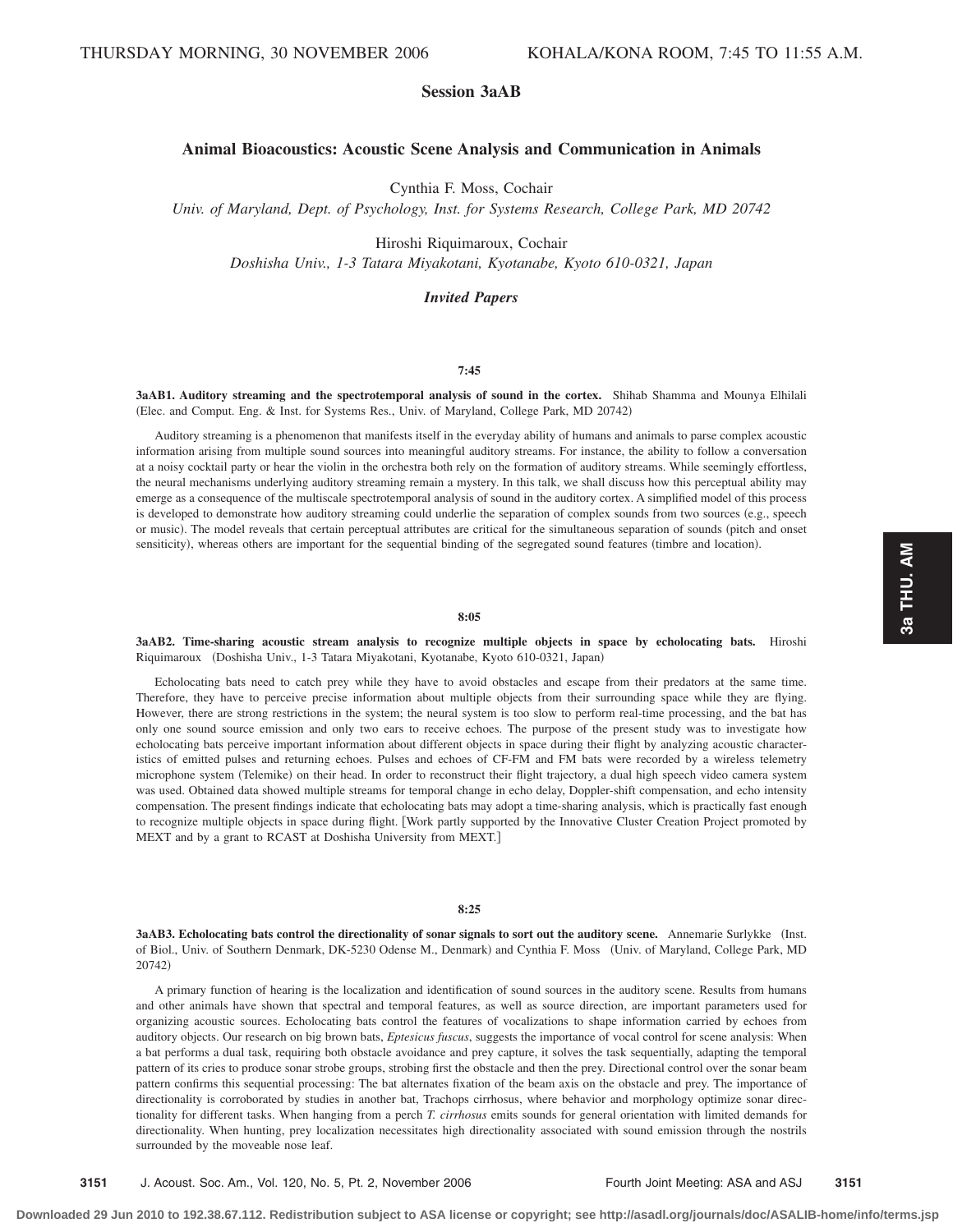3aAB4. Wild dugongs' vocal responses to conspecific calls. Kotaro Ichikawa, Nobuaki Arai (Biosphere Informatics, Grad. School of Kyoto Univ., Yoshida-honmachi, Sakyo-ku, Kyoto, 606-8501, Japan, ichikawa@bre.soc.i.kyoto-u.ac.jp), Tomonari Akamatsu (Natl. Res. Inst. of Fisheries Eng., Kamisu, Ibaraki, 314-0408, Japan), Tomio Shinke (System Intech Co., Ltd., Shizuoka, Shizuoka, 424-8610, Japan), and Kanjana Adulyanukosol (Phuket Marine Biological Ctr., 83000, Phuket, Thailand)

Wild dugongs were found to call back more to conspecific calls than to artificially synthesized sounds. The population was exposed to four different playback stimulii a wild dugong chirp, a synthesized down-sweep sound similar to the dugong chirp, a synthesized constant-frequency sound, and no sound as a control. Vocalizing dugongs were localized using an array of stereounderwater-recording systems. Wild dugongs vocalized more frequently after the playback of dugong chirps (2.8 calls/min) than those of constant-frequency (0.55 calls/min) and control (0.2 calls/min), ( $p$  > 0.01, Kruskal-Wallis test). Dominant frequencies of response calls were 4810 Hz to dugong chirps and 4470 Hz to down-sweep sounds. These were higher than those to other stimuli 3794 and 4044 Hz). Distances of calling-back dugongs from the playback speaker were significantly shorter for dugong chirps (10.19 m) and down-sweep  $(19.02 \text{ m})$  than that for constant frequency  $(105.84 \text{ m})$  ( $p > 0.001$ ). The observed dominant frequencies of response calls (4510 Hz) were above the cutoff frequency of Lloyd's mirror effect in shallow waters of the present study. Frequency-modulated narrow-band sounds like chirps travel longer and enable accurate measurements of source directions by binaural receivers. These suggest that chirps could be used for conspecific recognition in noisy acoustic scenes in tropical shallow waters.

### **9:05**

**3aAB5. How does a green leafhopper male induce a female's willingness to mate?** Masao Fukui Lab. of Insect Physiol.., Grad. School of Agriculture, Kyoto Univ., Sakyo-ku, 606-8502, Japan)

When on their host plants, male leafhopper *Nephotettix nigropictus* (Insecta; Hemiptera) produces substrate-borne signals of two kinds, which are associated with different behavioral activities: *(i)* a calling signal and *(ii)* a duetting signal in response to a female. These signals both influence pair formation and the female's willingness to mate. After receiving a vibrational reply from a female responding to the calling signal, the calling male increases the first component of the calling signal from one trill to two or more trills, then continues in a duet with the female. During more duets, males wanting females to mate increase the number of chirps that compose a buzz as the second component of the calling signal. This increment of the first component is almost always one stable trill, but the increment of the second component apparently depends on the strength of the female's reply. This paper presents discussion of the biological significance and role of male signals to induce females to mate.

### *Contributed Papers*

# **9:25**

**3aAB6. An avian cocktail party: Masking and unmasking in birds.** Micheal Dent, Elizabeth McClaine (Dept. of Pyschology, B76 Park Hall, Unversity at Buffalo, Buffalo, NY 14260, mdent@buffalo.edu), Barbara Shinn-Cunningham, Virginia Best, Erol Ozmeral, Frederick Gallun, Kamal Sen, and Rajiv Narayan (Boston Univ., Boston, MA 02215)

The ability to effectively communicate in a noisy environment is an auditory skin that all animals must develop for basic survival. Birds are one group of animals that use auditory communication for everything from mating to prey capture. In general, how well humans and other animals are able to hear signals in their environment is a function of the properties of the signal and the properties of the noise, and include spatial, temporal, and spectral characteristics. Here, the abilities of birds to correctly identify zebra finch songs embedded in different types of maskers that were emitted from the same location or from separate locations (and presented at different signal to noise ratios) were measured using operant conditioning techniques. In general, zebra finches and budgerigars showed very small differences in thresholds between songs embedded in the three types of maskers: broadband noise, modulated noise, and choruses of zebra finch songs. When the calls were emitted from one location and the maskers from another, a condition that elicits spatial unmasking in humans (Best et al., 2005), zebra finches had lower thresholds while budgerigars generally did not. These results suggest some species-specific advantages to listening in noisy environments.

#### **9:40**

**3aAB7. Assessing the relative importance of source distance determined by acoustic cues and noise level as predictors of disturbance in a study of the Mexican spotted owl.** Ann E. Bowles, Stefanie K. Moffat, Samuel L. Denes (Hubbs-SeaWorld Res. Inst., 2595 Ingraham St., San Diego, CA 92109, abowles@hswri.com), Christopher M. Hobbs (Wyle Labs., Arlington, VA 22202), and Dana H. Banwart (GeoMarine, Inc., Hampton, VA 23666)

In forested areas, acoustic localization of source distance and noise level are potentially reliable indicators of an approaching source. The relative importance of these cues was examined during a study of Mexican spotted owl responses to human-made noise. The study was conducted in mixed-conifer forest on steep northeast facing slopes. Owls had no or limited experience with the experimental paradigm. Shaped noise bursts were projected from a Sound Projections portable stereo speaker system with line of sight to the target owl(s). Signals were shaped noise bursts with 10–15-dB/s onset rate projected to produce received maximum A-weighted levels in two ranges, 55– 65 dB and 75– 85 dB, at distances of 20, 40, and 80 m. Levels were measured a short distance from the target owl(s) using a calibrated recording system (DAT or digital recorder equipped with an ACO 7013 microphone, 20 Hz to 20 kHz). They were also estimated using a single-event sound propagation model (NMSIM, Wyle Laboratories). Preliminary analysis showed that both source level and distance were significantly related to owl response, but that distance explained twice as much variance in behavior as level. Work supported by ACC/CEVP; USFWS Permit No. TE024429.

**3152** J. Acoust. Soc. Am., Vol. 120, No. 5, Pt. 2, November 2006 Fourth Joint Meeting: ASA and ASJ **3152**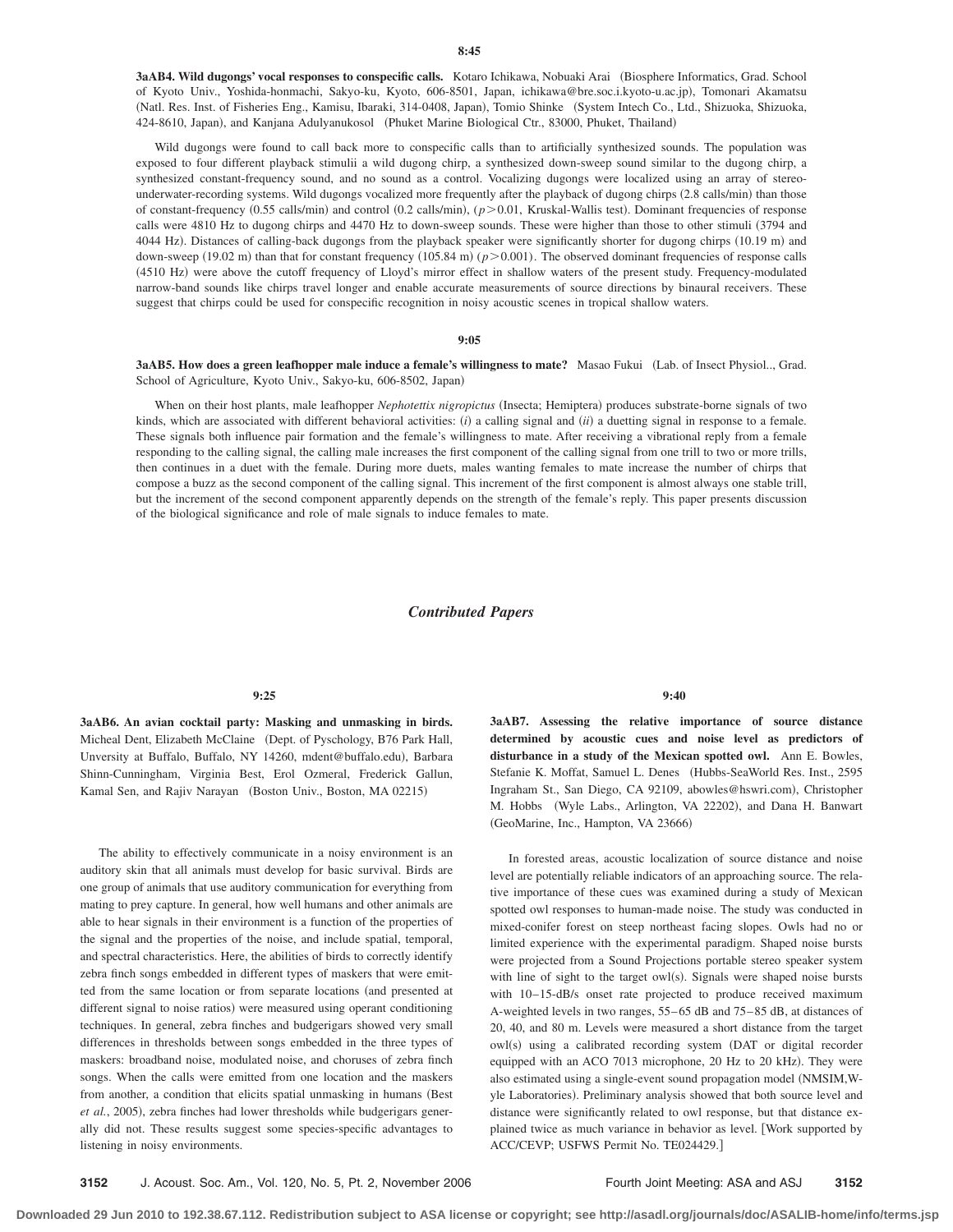#### **9:55–10:10 Break**

### **10:10**

**3aAB8. Comparisons of song perception in male and female** songbirds utilizing cardiac responses. Maki Ikebuchi (Human Information System Labs., Kanazawa Inst. of Technol., Hakusan, Ishikawa 924-0893, Japan, mikebuch@his.kanazawa-it.ac.jp) and Kazuo Okanoya RIKEN Brain Sci. Inst., Wako, Saitama 351-0198, Japan-

In most songbirds, males sing to defend territories and to attract females, and females evaluate the quality of males based on songs. This should lead to differences in song perception between the sexes, but it has been difficult to devise an assay that can evaluate song perception without introducing motivational bias. For example, the copulation solicitation assay is useful for evaluating female perception of songs, but this assay cannot be utilized for males. We found that birds react to a sound of interest by increasing the heart rate, and this response was used to compare song perception in Bengalese and zebra finches. We used conspecific and hetero-specific songs as stimuli and these were presented in a planned order. In Bengalese finches, only females responded to the changes in conspecific song repertoire. In zebra finches, both males and females reacted to such changes. Bengalese finches are a domesticated species and males do not establish breeding territories. Conversely, male zebra finches establish a small territory when breeding. In both species, songs are an important trait by which females select males. These ecological differences concur with the species and sex differences in the cardiac response. Work supported by JSPS and JST.

### **10:25**

**3aAB9. Detection of objects in complex environments by echolocating big brown bats.** Caroline M. DeLong, Sarah A. Stamper, and James A. Simmons (Dept of Neurosci., Brown Univ., Box 1953, Providence, RI 02912)

In previous psychophysical experiments, big brown bats detected or discriminated objects (monopole and dipole targets comprised of 15 mm diameter cylinders) presented standing on smooth surfaces with little clutter. Performance was determined by mutual masking of echoes from the targets themselves. In new experiments, bats did two-alternative (left/ right) forced choice tasks to detect a two-cylinder dipole target in complex, cluttered environments. In experiment 1, the targets were set inside 14-mm-deep, 20-mm-diam holes in a layer of foam 25 mm thick. Cylinders of different heights protruded 13, 5, or 2 mm above the surface of the foam, or were recessed 1 mm below the surface. The bats performance varied as a function of protruding height. In experiment 2, the dipole target was embedded within arrays of distractor objects that varied in shape, size, orientation, and material. Both experiments explore how bats isolate the echoes from the dipole target from the mixture of echoes returning from the clutter—whether distractor objects or echoes from the sides of the holes. Big brown bats must engage in this acoustic scene analysis when catching insects, such as beetles, against a backdrop of foliage.

### **10:40**

3aAB10. The sonar beam of big brown bats (Eptesicus fuscus) during landing. Jens C. Koblitz, Peter Stilz, Wiebke Pflästerer, Mariana Melcon, and Hans-Ulrich Schnitzler (Tierphysiologie, Universität Tübingen, Auf der Morgenstelle 28, 72076 Tübingen, Germany, jens.koblitz@web.de-

The parameters signal duration, pulse interval, and frequency have previously been used to describe the approach behavior of landing bats. An array with 16 microphones was used to investigate additional parameters during the approach flight of landing big brown bats *Eptesicus fus*cus). For each signal emitted the position of the landing bat in relation to the microphone array was determined using a 3-D video system, and the width, maximum intensity, and aiming direction of the sonar beam were calculated. The approach to the landing site begins at a distance of about 1.4 m when the bats pick up the landing site with their sonar beam. This focusing on the landing site is indicated by a clear decrease of the deviation between beam aiming and direction to the landing position. The maximum intensity of the sonar beam is reduced by about 6 dB per half distance during the last 2 m of the approach, which indicates a gain control mechanism. The width of the sonar beam remains constant throughout the whole approach.

### **10:55**

**3aAB11. Spatial release from masking of aerial tones in a California** sea lion (Zalophys californianus). Marla M. Holt and Ronald J. Schusterman (UCSC Long Marine Lab., 100 Shaffer Rd., Santa Cruz, CA 95060)

Spatial release from masking (SRM) occurs when a signal and masker are spatially separated, resulting in improvement of signal detection relative to when they are spatially co-located. Sea lions forage in the water, breed on land, produce airborne vocalizations that are associated with social and reproductive activities, and possess highly reduced pinnae. In this study, SRM was measured at 1, 8, and 16 kHz in a California sea lion who had to detect an aerial tone in the presence of an octave band of white noise centered at the tone frequency. Testing was conducted in a hemianechoic chamber. While the masker always occurred in front of the subject (0 deg), the tone occurred at 0, 45, or 90 deg in the horizontal plane. Absolute thresholds were also measured at these angles to account for differences in hearing sensitivity based on source azimuth. Masked thresholds were lower by as much as 12 dB at 1 kHz when the signal and masker were separated by 90 deg. These results were compared with those of a harbor seal who, like all true seals, naturally lacks pinnae. Performance differences between the two subjects at the highest frequency likely reflect variations in pinna anatomy.

# **11:10**

**3aAB12. Underwater noise and zones of masking with respect to hopper dredging and manatees in the St. Johns River in Jacksonville,** FL. Edmund R. Gerstein, Joseph E. Blue (Leviathan Legacy Inc., 1318) SW 14th St., Boca Raton, FL 33486), Gerard F. Pinto, and Seth Barr (Jacksonville Univerisity, Jacksonville, FL 32211)

Underwater noise radiating from dredging can effectively obscure or mask biological and other important sounds. This study recorded underwater acoustic characteristics of hopper dredging in the St. Johns River, Jacksonville, FL, to evaluate noise impacts in the waterway with respect to the endangered West Indian manatee. Of particular interest was the extent and range that dredging noise may mask the sounds of approaching commercial and recreational vessels. Vertical hydrophone arrays and a multichannel PC-based recording system were used to measure dredging noise at various distances. Ambient noise surveys, active propagation of calibrated sources, and controlled boat noise measurements were conducted along the waterway. These data were integrated with behavioral hearing data to estimate zones of masking surrounding dredging. Three discernable noise sources that masked boat noise were (1) cavitation from dredge propellers, (2) draghead vacuuming, and (3) noise from submerged slurry pipelines. Sustained high ambient noise levels from dredging can significantly increase the risk of manatee-boat collisions by masking the sounds of approaching vessels over large radii (up to 2.5 miles). Mitigations suggested include ship quieting, reducing propeller cavitation, insulating or elevating slurry pipelines, and minimizing transects to pump out stations. [Work funded by the City of Jacksonville Waterways Commission.]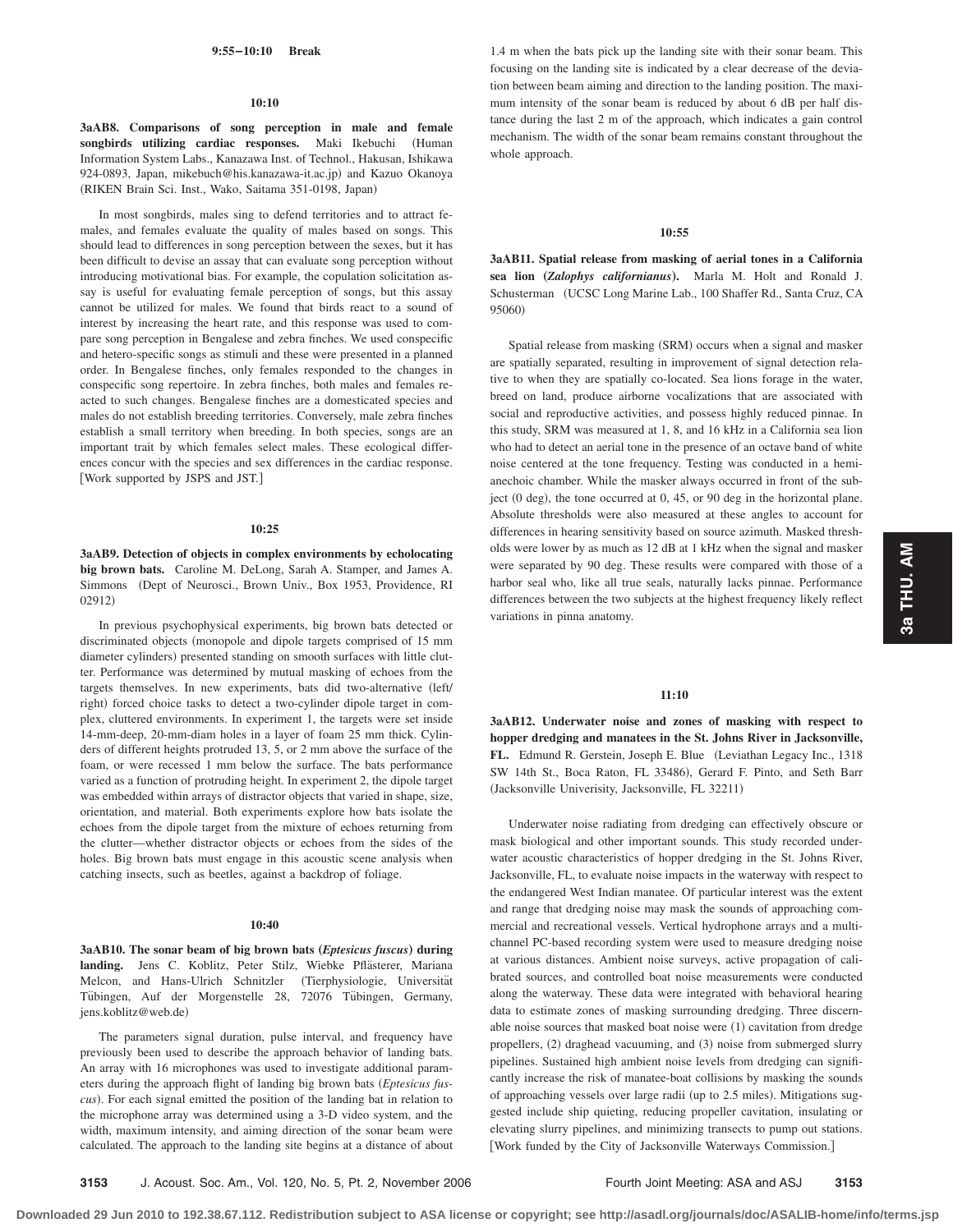**3aAB13. ''Vocal grooming'' in an eusocial subterranean rodent: The** naked mole-rat (Heterocephalus glaber). Shigeto Yosida, Kazuo Okanoya Grad. School of Sci. & Technol., Chiba U., 1-33 Yayoi-Cho, Inage, Chiba, 263-8522 Japan), Chizuko Suzuki, Sanae Nanvuh, and Kazuo Okanoya (RIKEN BSI., Wako, Saitama, 351-0198 Japan)

The naked mole-rat is a unique communal-living rodent of east Africa. In a subterranean environment, this small rodent species has a complex hierarchical society with labor division that is comparable to those of bees and ants. They are also known for their extensive vocal repertory of more than 17 sounds, which might have evolved as an alternative to visual cues, and which contributes to maintaining its society. We showed that their most frequent vocalization, the soft-chirp (SC), has an antiphonal nature, and it might function for rank-identification and reconciliation purposes. The SC is elicited either by another's SC or physical touch. We analyzed acoustic properties of SC elicited by touching the animals, and found that it varies according to the body mass. The emission rate was highest among larger (superior) animals, but the smaller (inferior) of the two emitted SCs more frequently when observing behavior of two interacting animals. Playback experiments revealed that the use of SC generally follows these two rules: smaller animals vocalize more often than larger ones, and larger ones respond only to smaller animals' SCs. These features of SC resemble grooming behavior among primates.

**3aAB14. Neural responses to communication sound in the inferior** colliculus of the naked mole-rat. Shizuka Tokin, Kohichi Tanaka (Lab. for Molecular Neurosci., Sch. of Biomed. Sci., Tokyo Med. and Dent. Univ., 1-5-45 Yushima, Bunkyo-ku, Tokyo 113-0034 Japan), Shizuka Tokin, and Kazuo Okanoya (RIKEN BSI., Wako, Saitama, 351-0198 Japan)

The naked mole-rat (Heterocephalus glaber) is a highly social subterranean rodent that lives in Eastern Africa. Because they a dig burrow system and spend most of their lives underground, they are functionally blind and rely heavily on auditory information. They have at least 17 different vocalizations, which are associated with specific behavioral contexts. In this study, we focused on the soft chirp (SC), which is one of the most frequent vocalizations in this species, and recorded neural responses to synthesized SCs in the inferior colliculus. We found that the responses could be divided into three groups based on their response patterns. These response patterns represented the duration or frequency of stimuli. In addition, we also found that the number of spikes changed with the degree of frequency modulation. From these results, we hypothesized that the vocalizations of naked mole-rats can be represented by integrating the activity of such neurons that respond to a specific feature of sound.

# THURSDAY MORNING, 30 NOVEMBER 2006 MAUI ROOM, 8:00 A.M. TO 12:00 NOON

# **Session 3aBB**

# **Biomedical UltrasoundÕBioresponse to Vibration and Physical Acoustics: Celebration of Floyd Dunn I**

William D. O'Brien, Cochair

*Univ. of Illinois, Dept. Electrical and Computer Engineering, 405 N. Mathews, Urbana, IL 61801*

Junichi Kushibiki, Cochair

*Tohoku Univ., Dept. of Electrical Engineering, 6-6-05 Aoba, Aramaki-Aza, Aoba-ku, Sendai 980-8579, Japan*

**Chair's Introduction—8:00**

# *Invited Papers*

### **8:05**

**3aBB1. Celebration of Floyd Dunn: Some remarks about his life, career, and accomplishments.** William D. O'Brien, Jr. (Bioacoustics Res. Lab., Dept of Elec. and Comput. Eng., Univ. of Illinois, 405 N. Mathews Ave., Urbana, IL 61801)

No celebration of Floyd Dunn would be complete without some remarks about the life, career, and accomplishments of this remarkable scientist/engineer. Floyd had made significant scholarly contributions in six general themes, and you will hear about their impact to our welfare during the celebration. The six ultrasonic biophysics themes include absorptive processes, nonlinear phenomena, application in living systems, toxicity, measurement techniques, and ultrasonic microscopy. Floyd has been recognized for his accomplishments by being the recipient of most of the important national and international awards including National Academy of Sciences, National Academy of Engineering, ASA's Gold Medal and Silver Medal in Bioresponse to Vibration, Acoustical Society of Japan's Medal of Special Merit, IEEE's Edison Medal, and election to Fellowship in six professional societies.

# **8:25**

**3aBB2. Imaging propagation speed of pulsive vibration in the heart wall for healthy subjects and patients with old myocardial** infarction. Hiroshi Kanai (Dept. of Electron. Eng., Tohoku Univ., Aramaki-aza-Aoba 6-6-05, Sendai 980-8579, Japan), Sachiko Watanabe (Miyagi Shakaihoken Hospital, Sendai, Japan), Yoshifumi Saijo, and Motonao Tanaka (Tohoku Univ., Sendai, Japan)

This study presents a novel method that noninvasively visualizes myocardial heterogeneity for healthy subjects and patients with old myocardial infarction. By a sparse sector scan, the myocardial minute motions were measured simultaneously at about 1000 points in the heart wall at a high frame rate. We have found that a pulsive vibration is excited by aortic-valve closure H. Kanai and Y. Koiwa, Ultrasound Med. Biol. 27, 481–498 (2001)]. The consecutive spatial distributions of the vibrations reveal that the vibration propagates from the root of the aortic valve to the apex [H. Kanai, IEEE Trans. UFFC. **51**, 1931–1942 (2005)]. In this study, the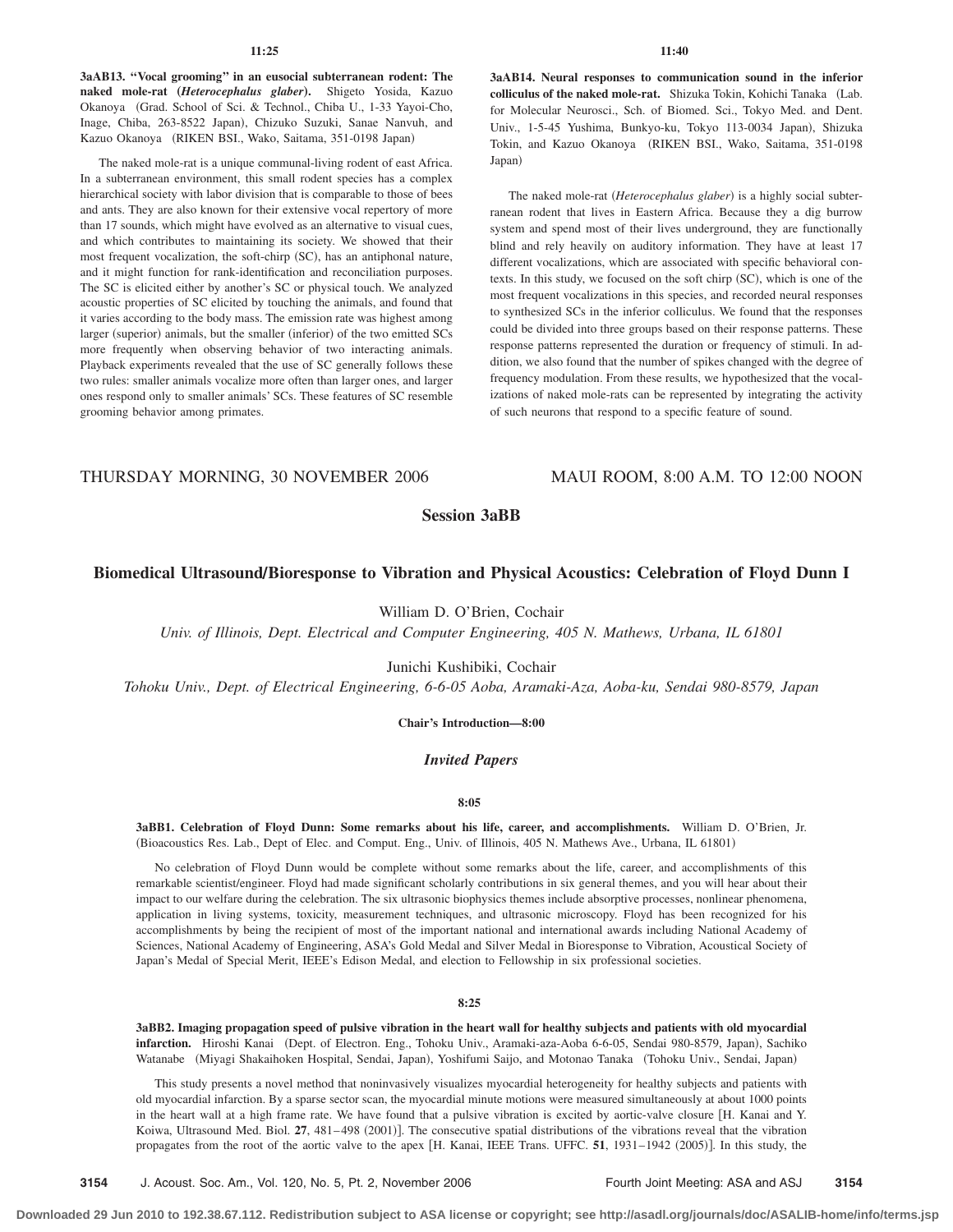method was applied to seven healthy subjects and five patients, and the spatial distribution of the propagation speed of the vibration is also visualized. For all healthy subjects, the propagation of the pulsive vibration was visible both in longitudinal-axis and apical views, and there is spatial difference in the propagation speed;  $4.3\pm0.5$  m/s for the high echo area and  $2.9\pm0.4$  m/s for the low echo area, for a 60-Hz component. For patients, the propagation speed in the diseased area is about 30% lower than the normal area. These preliminary results indicate that the method has a potential for revealing myocardial heterogeneity.

### **8:45**

# **3aBB3. Ultrasound stimulated vibroacoustography and vibrometry for measuring tissue properties.** James F. Greenleaf and Chen Shigao (Mayo Clinic College of Medicine, Rochester, MN 55901)

Ultrasound stimulated vibroacoustography has been used to image tissues using the acoustic response of tissues to localized harmonic radiation pressure. The method provides high resolution and high dynamic range images of tissues. The parameter being imaged is a complex combination of scattering, attenuation, and nonlinearity. However, specific use of harmonic or pulsed radiation pressure and subsequent measurement of the tissue response can be used to measure fundamental material properties of tissue. The measurement of shear wave dispersion can be used to estimate elastic shear moduli of tissue. Fundamental model free properties such as elastic storage and loss constants can also be measured. Ultrasound radiation pressure is used to induce free propagating shear waves. The measurable properties of the shear waves are sensitive to only the material properties of the tissue under certain circumstances. Shear moduli in tissue are measured with high accuracy and precision given appropriate models of wave propagation within the geometry of the tissue. Careful use of shear wave propagation and subsequent measurements can provide fundamental measurements of tissue mechanical properties if models are accurate.

### **9:05**

**3aBB4. Evaluation of liver fibrosis using the acoustic characteristic and statistical signal processing of echo.** Tadashi Yamaguchi (Faculty of Eng., Chiba Univ., 1-33 Yayoi-cho, Inage-ku, Chiba, 263-8522 Japan) and Hiroyuki Hachiya (Chiba Univ., Inage-ku, Chiba, 263-8522 Japan)

We evaluate the relationship between changes in acoustic properties accompanying change of a tissue and echo information using human liver specimens in vitro. The rf echo signals of a 20-mm-thick human liver specimen (200 frames) were acquired continuously using a probe using 2.0-MHz transmission frequency and 4.0-MHz receiving frequency. The signals were processed using statistical signal processing to extract abnormal echo information. After ultrasonic scanning,  $50 \times 50$ -mm<sup>2</sup> sections were cut from the liver specimens for microscopy and acoustic microscope measurement. The liver fiber structure was extracted from  $20.4-\mu$ m-thick Masson's trichrome stained microsections. The speed of sound and the attenuation of 2-mm-thick cut specimens were measured using 25-MHz ultrasound. Results of comparing 3-D structures of abnormal information extracted from echo signals and the 3D fiber structures extracted from microsections showed that both structures were clearly in agreement. Furthermore, it was confirmed that the speed of sound of fibers measured using an acoustic microscope was faster than that for normal liver tissue.

### **9:25**

**3aBB5. The importance of cells and arrangement of cells to ultrasound backscatter.** Michael Oelze (Dept. of Elect. & Comput. Eng., Univ. of Illinois at Urbana-Champaign, 405 N. Mathews, Urbana, IL 61801, oelze@uiuc.edu-

The early work of Professor Floyd Dunn identified the importance of collagen structures and globular protein to ultrasound backscatter [Fields and Dunn, J. Acoust. Soc. Am. 54, 809–812 (1973)]. Recent advances in tissue characterization through ultrasound backscatter have again focused on determination of the underlying microstructures responsible for scattering. The focus of new models for ultrasound backscattering has been on the contribution of cells. Specifically, new models have sought to address the ultrasound backscatter from single cells and from different arrangement of cells. The importance of cells and their arrangements in tissues to classification of disease, i.e., cancer, through ultrasound was also noted by Professor Dunn [Saijo et al., Ultrasound Med. Biol. 17, 709-714 (1991)]. In the present work, the construction of a new cell model of scattering was made from measurements of acoustic properties of cells. Different arrangements of cells, i.e., uniform distribution of cells and cells arranged in groups, were examined in simulation using the new cell model. Finally, the new cell model and simulations were compared to ultrasound backscatter measurements from different kinds of cancer. The arrangement of cells within a cancerous region was observed to be significant for diagnostically differentiating between cancers using ultrasound backscatter.

# **9:45**

**3aBB6. Evaluation of blood flow velocity vector measurement accuracy: Numerical simulation and flow phantom studies of** Rankine's vortex. Takashi Okada, Teruyuki Sonoyama, Akimitsu Harada (Aloka Co., Ltd., 3-7-19, Imai, Ohme, Tokyo, 198-8577, Japan), Shigeo Ohtsuki (Tokyo Inst. of Technol., Nagat-suda, Midori-ku, Yokohama, 226-8503, Japan), and Motonao Tanaka Tohoku Employee's Pension Welfare Hospital, Hukumuro, Miyagino-ku, Sendai, 983-8512, Japan-

A new method to measure the velocity vector of blood flow on the observation plane was recently developed Ohtsuki and Tanaka, J. Visuali. 9, 69–82 (2006)]. The method is based on the calculation of stream functions. To evaluate the accuracy of this method, we have studied the velocity distribution of Rankine's vortex in numerical simulation and experiments. The vortex of the simulation model was 50 mm in radius, the forced vortex was 20 mm in radius, and the maximum velocity of the vortex was 50 cm/s. The differences between the velocity profiles of the vortex obtained by this method and by simulation were less than 10%, although the accuracy depended on the angle of the observation plane. Furthermore, we conducted phantom experiments in which the vortex was created in degassed water by using a magnetic stirrer. Color Doppler data of the vortex flow were acquired using a ultrasonic diagnostic system (SSD-6500, Aloka, Japan) and the velocity vector distribution was calculated. The experimental results were in good agreement with the simulation model. We conclude that the reliability of this method is very high. The results suggest great potential of the new velocity vector method for quantitative diagnosis of cardiac functions.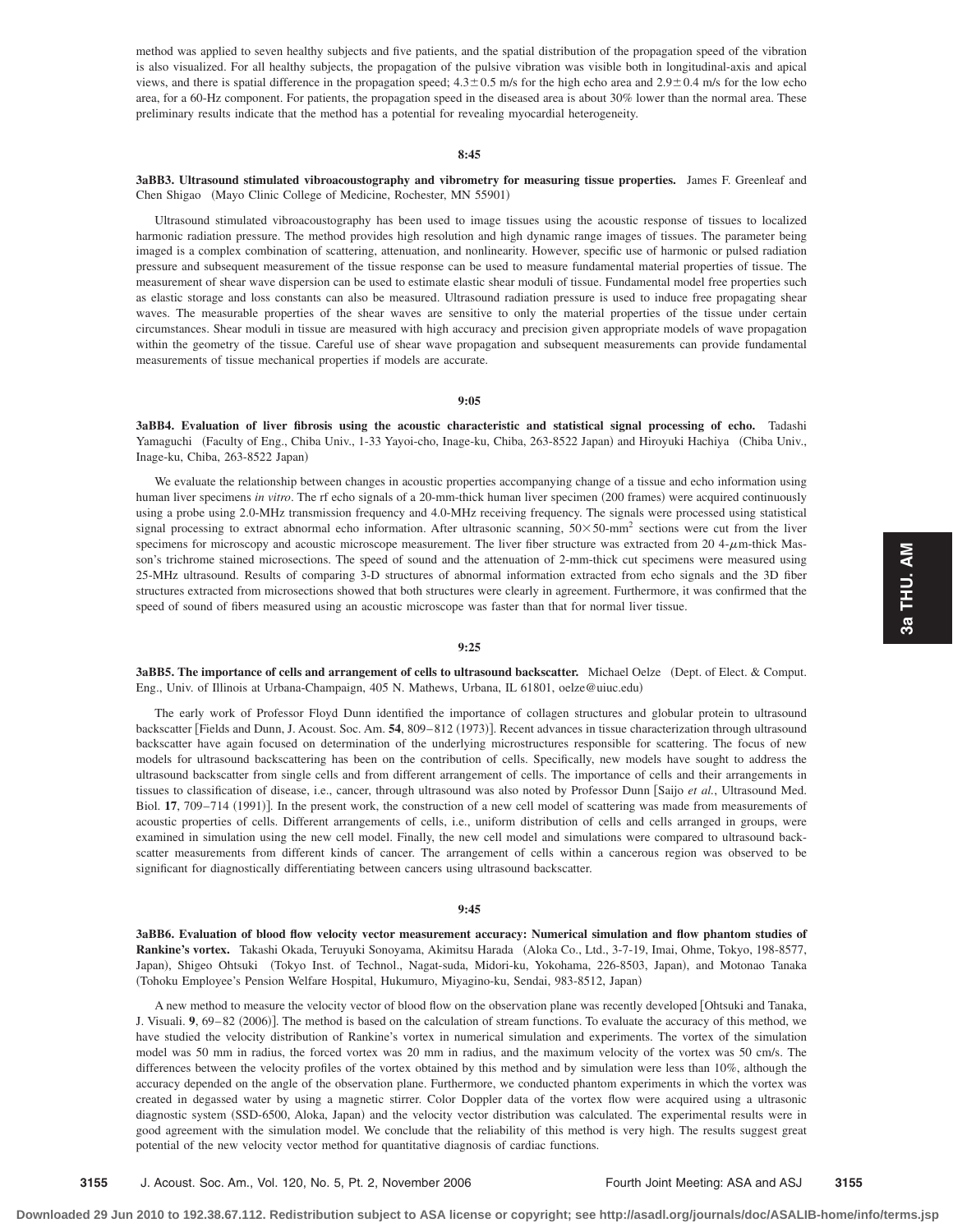#### **10:05–10:20 Break**

#### **10:20**

**3aBB7. Professor Floyd Dunn's contribution to understanding the biological effects of ultrasound.** Mel E. Stratmeyer (Food and Drug Administration/CDRH, 9200 Corporate Blvd. (HFZ-120), Rockville, MD 20850, melvin.stratmeyer@fda.hhs.gov)

During Professor Dunn's career, ultrasound exposure has evolved from being used to induce dramatic tissue effects in animals to routine diagnostic fetal imaging in humans. An understanding of the fundamental mechanisms and dosimetric parameters involved in ultrasound-induced biological effects was essential to allow ultrasound to be clinically used for tissue destruction, physical therapy, and routine diagnostic imaging. Professor Dunn's early research and the research of other prominent scientists, many of them trained by Professor Dunn, will be discussed to demonstrate advancements in our understanding of the biological effects of ultrasound.

### **10:40**

**3aBB8. Reduction of cavitation threshold by second-harmonic superimposition and its potential application to sonodynamic** therapy. Shin-ichiro Umemura (School of Health Sci., Kyoto Univ., Kyoto, 607-8507 Japan, sumemura@hs.med.kyoto-u.ac.jp), Ken-ichi Kawabata, Kazuaki Sasaki, and Nami Sugita (Hitachi Central Res. Lab., Tokyo, 185-0043 Japan)

Acoustic cavitation is known to induce bioeffects under certain conditions. Cavitation threshold, the acoustic strength needed to induce such cavitation, in various biological systems was intensively studied by Dr. Dunn's group. Their results have significantly contributed to the safety concerns of diagnostic and therapeutic uses of ultrasound. Acoustic cavitation is also known to be the primary cause of sonochemical reactions. Chemical compounds such as hematoporphyrin were found to be activated by acoustic cavitation and induce *in vitro* and *in vivo* antitumor effects thereby. In order to make use of this effect in therapeutic practice, cavitation must be generated reproducibly without depending on standing waves at acoustic power inducing no significant heating. It was also found that the cavitation threshold can be significantly reduced by superimposing the second harmonic onto the fundamental in insonation. The threshold was reduced by more than an order of magnitude, especially in the presence of a certain compound such as Rose Bengal RB-. An amphiphilic derivatives of RB, selectively accumulating in tumor tissues, was synthesized and used in combination with focused ultrasound with second-harmonic superimposition to treat experimental murine tumors, resulting in significant reduction of their sizes. A hypothesis on the mechanism behind this will also be discussed.

### **11:00**

**3aBB9. Exposure estimation and dosimetry for ultrasound thermal therapies.** Gail ter Haar Joint Dept. of Phys., Inst. of Cancer Res., Royal Marsden Hospital, Sutton, Surrey, SM2 5PT, UK-

The success of ultrasound thermal therapies relies on achieving a predetermined temperature rise in a specified tissue volume. If these treatments are to be used in clinical application, it is important to be able to estimate the required exposure parameters and to undertake appropriate dosimetry. Floyd Dunn and his co-workers were pioneers in this field for high-intensity focused ultrasound (HIFU). In early papers they addressed the problem of ultrasonic dosage and dose rate. This remains a topic of active discussion. A major part of these investigations relies on accurate temperature measurement in ultrasonic fields in tissue. The viscous heating artifact that occurs when thermocouples are used was first recognized by the Illinois group in the 1950s. Effective ways of estimating this component of the measured temperature rise are still being sought. Investigation of the dependence of HIFU lesion size on *in situ* ultrasound intensity, exposure time, and frequency will be described, and the importance of acoustic cavitation and boiling for the definition of an ultrasound dose parameter will be discussed.

# **11:20**

**3aBB10. Numerical analysis of temperature in tissue radiated by focused ultrasound.** Nobuyuki Endoh and Takenobu Tsuchiya (Dept. of Eng., Kanagawa Univ., Yokohama 221-8686, Japan)

Higher power ultrasonic equipment is recently extending not only into therapy but also into diagnosis because newer diagnostic systems such as harmonic imaging require higher ultrasound than conventional imaging systems. It is very important to assure the safety in the use of diagnostic equipment, especially for prevention of burns caused by radiation from ultrasonic imaging systems. In this two-dimensional FDTD-HCE study, temperature increases in tissue were simulated at the focal point of a phased array transducer like a common B-mode imagine system. A center frequency of radiated pulse is assumed to be 2.5 MHz and ISTPA=0.72 W/cm<sup>2</sup>. Results show that the temperature in tissue at the focal point is proportional to the pulse repetition frequency (PRF) when the PRF is changed from 100 to 400 kHz. It is also shown that common equipment is safe because the maximum temperature rise in tissue is only 0.0004 °C at the focal point of the transducer even though the PRF is 400 kHz. Work supported by High-Tech Research Center Project from the Ministry of ECSST.

# **11:40**

**3aBB11. Professor Floyd Dunn's contributions to ultrasound metrology.** Gerald R. Harris U.S. Food and Drug Administration, 12725 Twinbrook Pkwy., Mail Code HFZ-170, Rockville, MD 20852-1719, gerald.harris@fda.hhs.gov-

A half-century ago the applications of ultrasound in medicine were, apart from physiotherapy, mostly experimental, and the related bioeffects and toxicity studies were in their infancy. Progress in both of these areas was hampered in part by the lack of acceptable tools for measuring the exposure levels, especially for the intense fields then being used in ultrasound surgical studies. Professor Floyd Dunn's advancements in ultrasound measurement techniques at the University of Illinois Bioacoustics Research Laboratory afforded accurate means for quantifying these exposures and laid the groundwork for subsequent developments in ultrasound measurement and calibration. In this presentation Professor Dunn's early work in thermal and radiation force techniques will be described and some recent methods that are being investigated to characterize ultrasound fields, particularly at high intensities, will be reviewed.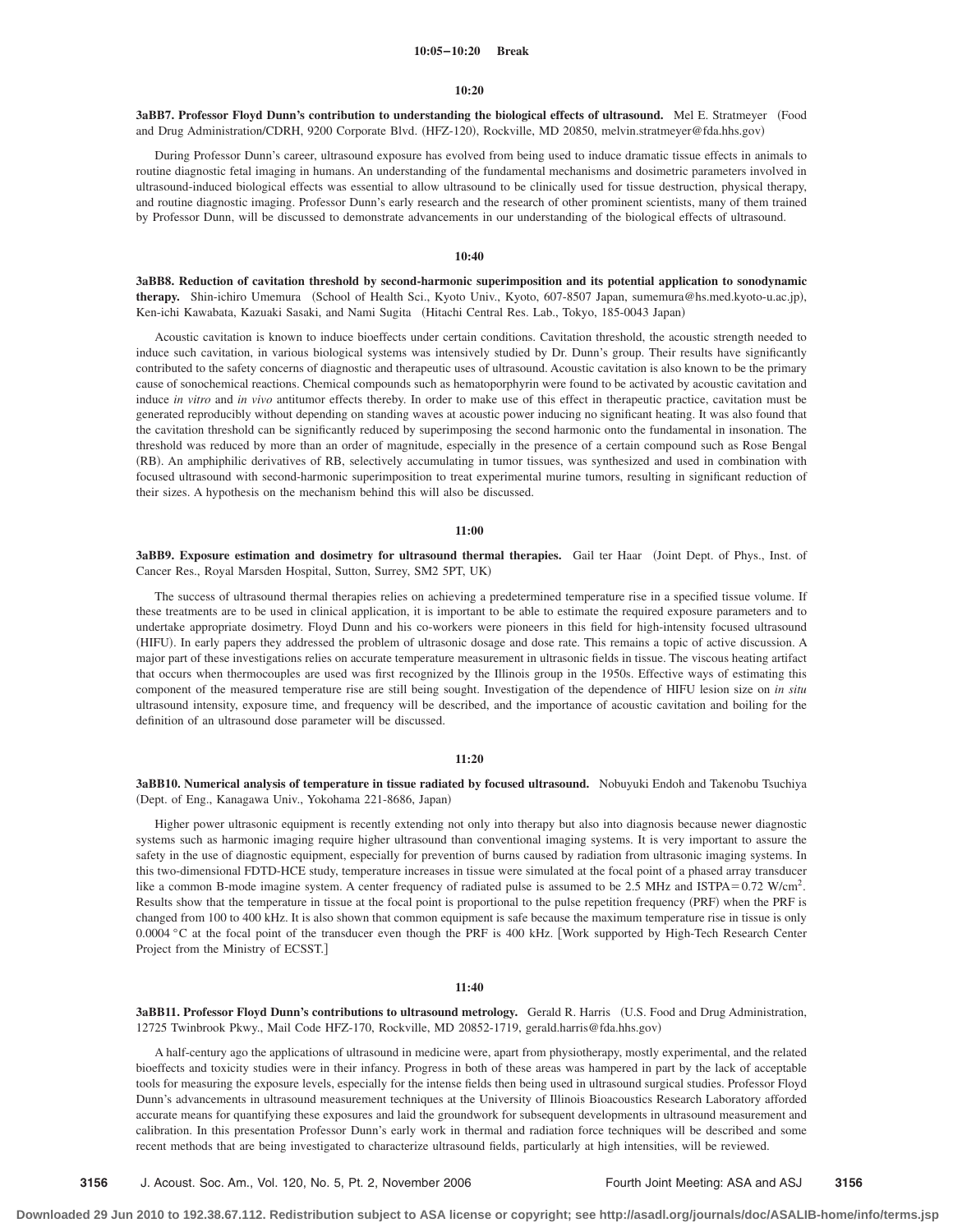# **Session 3aEA**

# **Engineering Acoustics, ASA Committee on Standards, and Psychological and Physiological Acoustics: Hearing Aids**

Stephen C. Thompson, Cochair

*Pennsylvania State Univ., Applied Research Lab., P.O. Box 30, State College, PA 16804*

Yasuhiko Arai, Cochair

*Kanazawa Inst. of Technology, 7-1 Ohgigaoka, Nonoichi, Ishikawa 921-8501, Japan*

# *Invited Papers*

### **8:00**

**3aEA1. Digital hearing aids: A brief history.** Harry Levitt (P.O. Box 610, Bodega Bay, CA 94923)

The journey leading to the development of digital hearing aids began at Bell Laboratories in the mid 1960s when a digital computer was used to simulate an experimental high gain telephone with frequency shaping for people with hearing loss. The simulation was off-line at about 100 times real time. About 20 years later, a digital master hearing aid operating in real time was developed using a high speed array processor. The development of wearable digital hearing aids followed soon after as high speed digital signal processing (DSP) chips were developed. The first wearable digital hearing aid was a body worn instrument and was not a commercial success. At this stage, digitally controlled analog hearing aids could be made small enough to be worn on the ear and these instruments were widely used by the end of the decade. During the 1990s, low-power DSP chips were developed that were small enough to allow for all-digital ear-worn hearing aids to be developed. The challenge today is to tap the tremendous potential of digital signal processing techniques within the power and size constraints of a practical, wearable instrument.

### **8:20**

**3aEA2. A new speech enhancement method for two-input two-output hearing aids.** Junfeng Li, Shuichi Sakamoto, Yo-iti Suzuki (R. I. E. C., Tohoku Univ., 2-1-1, Katahira, Sendai, 980-8577, Japan, junfeng@ais.riec.tohoku.ac.jp), and Satoshi Hongo (Miyagi Natl. College of Tech., Medeshima-Shiote, Natori-shi, Miyagi, 981-1239, Japan)

Human beings have the ability to pick up a speech signal in noisy environments, which is known as the cocktail-party effect. This phenomenon is, however, often degraded in persons with impaired hearing. Therefore, a good method to enhance this phenomenon must be very useful to improve speech intelligibility in ambient noise for hearing-impaired persons. In this lecture, multi-input two-output speech enhancement techniques are first summarized. Subsequently, a new two-input two-output speech enhancement method is proposed that is based on the frequency domain binaural model (FDBM) [Nakashima et al., Acoust. Sci. Technol. 24, 172–178 (2003)]. In the proposed method, the interaural differences are first calculated from the noisy observations and employed to determine the sound-source locations. A speech absence probability (SAP) estimator is then developed using knowledge of estimated source locations. It is further integrated into the original FDBM to improve the interference-suppression capability. Effectiveness and superiority of the proposed speech enhancement method with respect to the original FDBM are validated through comprehensive experiments in terms of objective and subjective speech-quality measures. Work supported by Sendai Intelligent Knowledge Cluster.

# **8:40**

**3aEA3. Utilizing the auditory systems processing capabilities in the development of methods to auto-steer signal processing strategies in hearing instruments.** Andrew B. Dittberner, Jeff Bondy, Maureen Coughlin, Bill Whitmer GN Auditory Res. Lab., 2601 Patriot Blvd., Glenview IL 60026), and Melissa Dominguez (DBK Acoust., Grayslake IL, 60030)

Hearing instruments have evolved in both the hardware and signal processing domains, providing more computational capabilities and sophisticated sound processing strategies. Static or adaptive methods are employed by these sound processing strategies to achieve a desired output. Due to the adaptive nature of some of these processing strategies and the continual increase in the number of parameters that can interact negatively with each other, there is a need to provide some method of global control over the parameter states. In addition, due to individual needs of the end user, parameter states in a hearing instrument may not satisfy the broad range of acoustic environments that a listener encounters, so identification of particular acoustic environment characteristics is also important. The purpose of this work is to introduce and discuss these problems and some of the current research efforts addressing environmental classification and global control of a hearing instrument's parameter states. The scope of this discussion will be on strategies employed to meet the needs of the end user in reference to the acoustic environment they identify as having a negative impact on their auditory experience and the desired performance they expect from the hearing instrument in that environment.

**3157** J. Acoust. Soc. Am., Vol. 120, No. 5, Pt. 2, November 2006 Fourth Joint Meeting: ASA and ASJ **3157**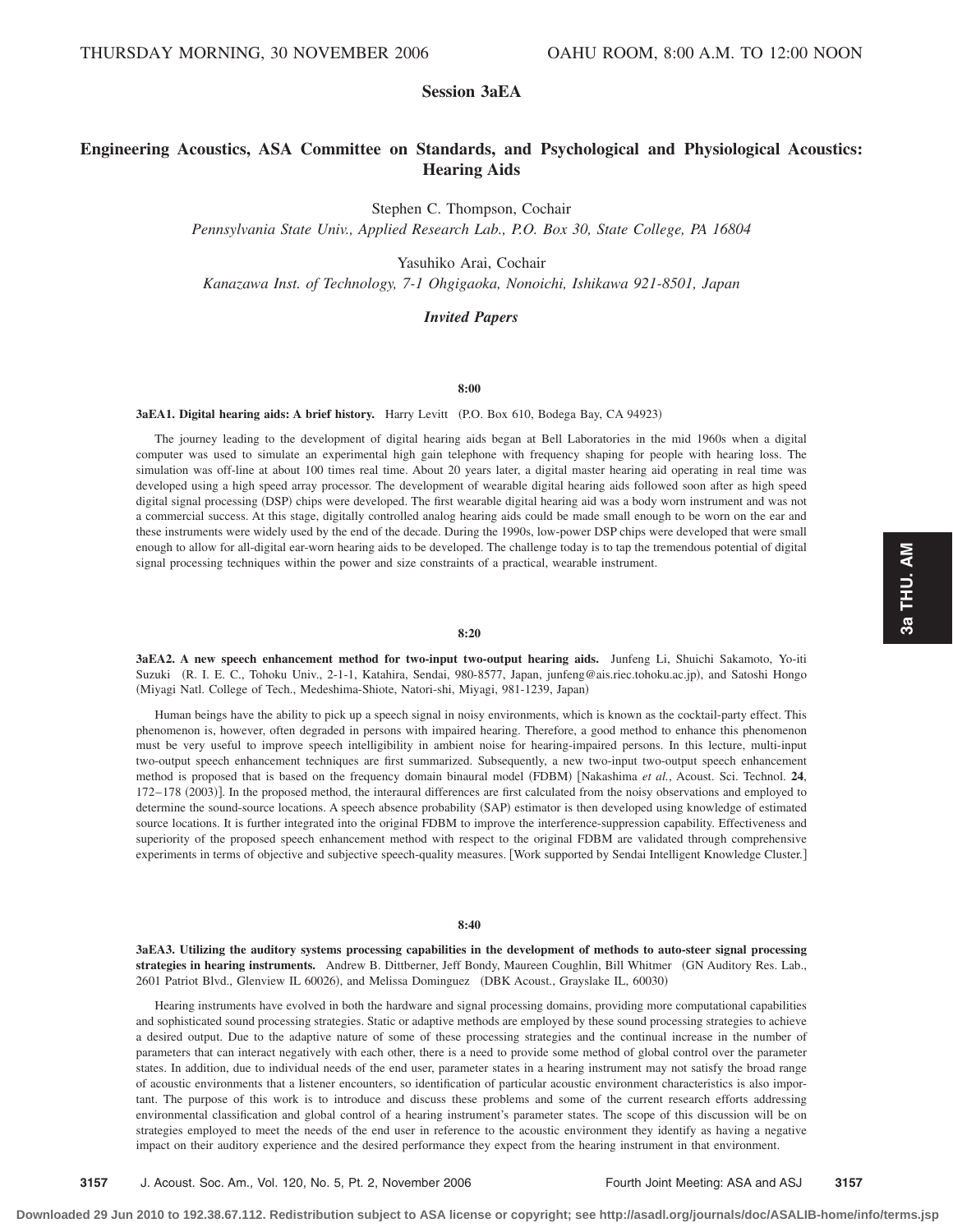**3aEA4. A study of signal-to-noise ratio conditions for measuring the intelligibility of hearing aids in noisy live environments.** Yasuhiko Arai Kanazawa Inst. of Technol., 7-1 Ohgigaoka, Nonoichi, Ishikawa 921-8501, Japan, araiyasu@neptune.kanazawa-it.ac.jp) and Yoshiyuki Yoshizumi (Matsushita Electric Ind. Co., Ltd., Tsuzuki-ku, Yokohama 224-8539, Japan)

The authors studied a method to measure the intelligibility of directional hearing aids using a dummy head in noisy environments. The method is based on ISO recommendations (ISO 8353-2, ISO 8353-3). However, it is sometimes difficult to meet the quasi-freefield conditions. Therefore, a method for approximate measurement of intelligibility, by which the equivalent results are obtained in noisy live environments, is recommended. To simulate noisy environments, a multitalker (MULT) noise or a simulated multitalker noise was simultaneously and noncorrelatively put out through four loudspeakers in the live testing room. The MULT noise was composed of eight voices (four males and four females). The experiment showed that mixed voices of eight to ten persons were adequate for interference of the test speech words. The 50% SNR specification, meaning signal-to-noise ratio that gives intelligibility of 50% correct, was introduced into the measurement system. Intelligibility was measured under various SNR conditions. It was expressed approximately by the sigmoid function of SNR. The 50% SNR was estimated from the experimental equation. The intelligibility was measured adequately in the range between 0% and 100% by using the 50% SNR specification. The system configuration, measuring conditions, and measured samples are discussed.

### **9:20**

**3aEA5. Perception-model-based sound quality prediction for hearing aids: Big effect, small effect, and the optimization of** noise reduction algorithms. Birger Kollmeier, Rainer Huber, Thomas Rohdenburg, and Volker Hohmann (Medizinische Physik, Universitaet Oldenburg and Kompetenzzentrum HoerTech, D-26111 Oldenburg, Germany-

Objective sound quality models can be used to optimize hearing aid algorithms and their respective parameter settings by numerically predicting the subjective sound quality assessed by humans without having to perform quality measurements with humans concurrently. The big effect prediction considers how the (individual) hearing loss affects the aided or unaided perceived sound quality. The small effect prediction aims at subtle differences at a given amplification level of the hearing aid in order to compare processing parameters. This talk will concentrate on benchmarking different types of objective prediction methods both for big effect and small effect conditions using a wide range of signals and processing conditions, respectively. In addition, the performance of PEMO\_Q, an auditory-model-based quality prediction scheme developed at Oldenburg University will be discussed, which has been modified to include the effect of hearing impairment and the adaptation to different kinds of test data sets. We will also demonstrate the degree to which PEMO\_Q is beneficial for optimizing noise reduction algorithms that are suitable for hearing aids. The objective measure helps to efficiently scan the multidimensional parameter space for an optimum parameter set of the noise reduction algorithm. Work supported by BMBF and by HoerTech.

### **9:40**

**3aEA6. The design and evaluation of a noise suppression system for custom-made digital hearing aids.** Yoshiyuki Yoshizumi and Shigekiyo Fujii Matsushita Electric Industrial Co., Ltd., 600, Saedo-cho, Tsuzuki-ku, Yokohama, 224-8539 Japan, yoshizumi.yoshiyuki@jp.panasonic.com-

A noise suppression system, which has the inbuilt feature to adapt to the local environment, for custom-made digital hearing aids has been developed. The signal process is based on spectral subtraction technology with 32 bands in the frequency domain. The signal-to-noise ratio was improved by an average of 7.5 dB in rms level. Its effectiveness was evaluated using the seven-point rating scale method for nine normal-hearing subjects and six hearing impaired subjects. Test speech is presented under three different environments, which consist of a car, a duct, and a crowded place. As a result of the assessment, the same tendency is observed between normal and hearing-impaired subjects and there were two good points that were found. First, the noise suppression system makes them more comfortable to listen to speech with the statistical significance of  $p = 0.05$ . Second, the noisiness is reduced with the statistical significance of  $p = 0.01$ . It should be noted that there is a scattering of the plotted data; however, statistically, the data result is quite acceptable.

### **10:00–10:20 Break**

### **10:20**

**3aEA7. Development of novel biologically inspired directional microphones.** Ronald N. Miles, Weili Cui, Quang Su, Rui Wu, Lin Tan, Yang Liu, Stephen A. Jones, Venkatesh Mohnankrishnaswami, Thomas Strait, William Butler, David DiBernardo (Dept. of Mech. Eng., State Univ. of New York, Binghamton, NY 13902-6000, miles@binghamton.edu), F. Levent Degertekin, Baris Bicen, Wook Lee, and Kamran Jeelani (Georgia Inst. of Technol., Atlanta, GA 30332-0405)

The development of novel directional microphones for hearing aids is described. The mechanisms underlying the design of these unusual microphones were inspired by our earlier study of the ears of the parasitoid fly *Ormia ochracea* [Miles, *et al.*, J. Acoust. Soc. Am. 98, 3059-3070 (1995)]. The structure of *Ormia's* ears inspired new approaches to the design of directional microphones that have the potential to be more sensitive and have lower thermal noise than typical miniature microphones. The mechanisms for directional hearing in this animal are discussed along with the engineering design concepts that they have inspired. Microphones have been fabricated out of silicon that employ either capacitive sensing or optical sensing to convert the diaphragm motion into an electronic signal. Measured results indicate that the directivity of these microphones is very similar to that of an ideal first-order differential microphone. In addition, novel microphone diaphragms have been fabricated that posses a second-order directional response. These can be used to achieve a significant reduction of unwanted background acoustic noise in hearing aid applications. Work supported by NIH Grant 5R01DC005762-03, Sensing and Processing for Directional Hearing Aids, to RNM.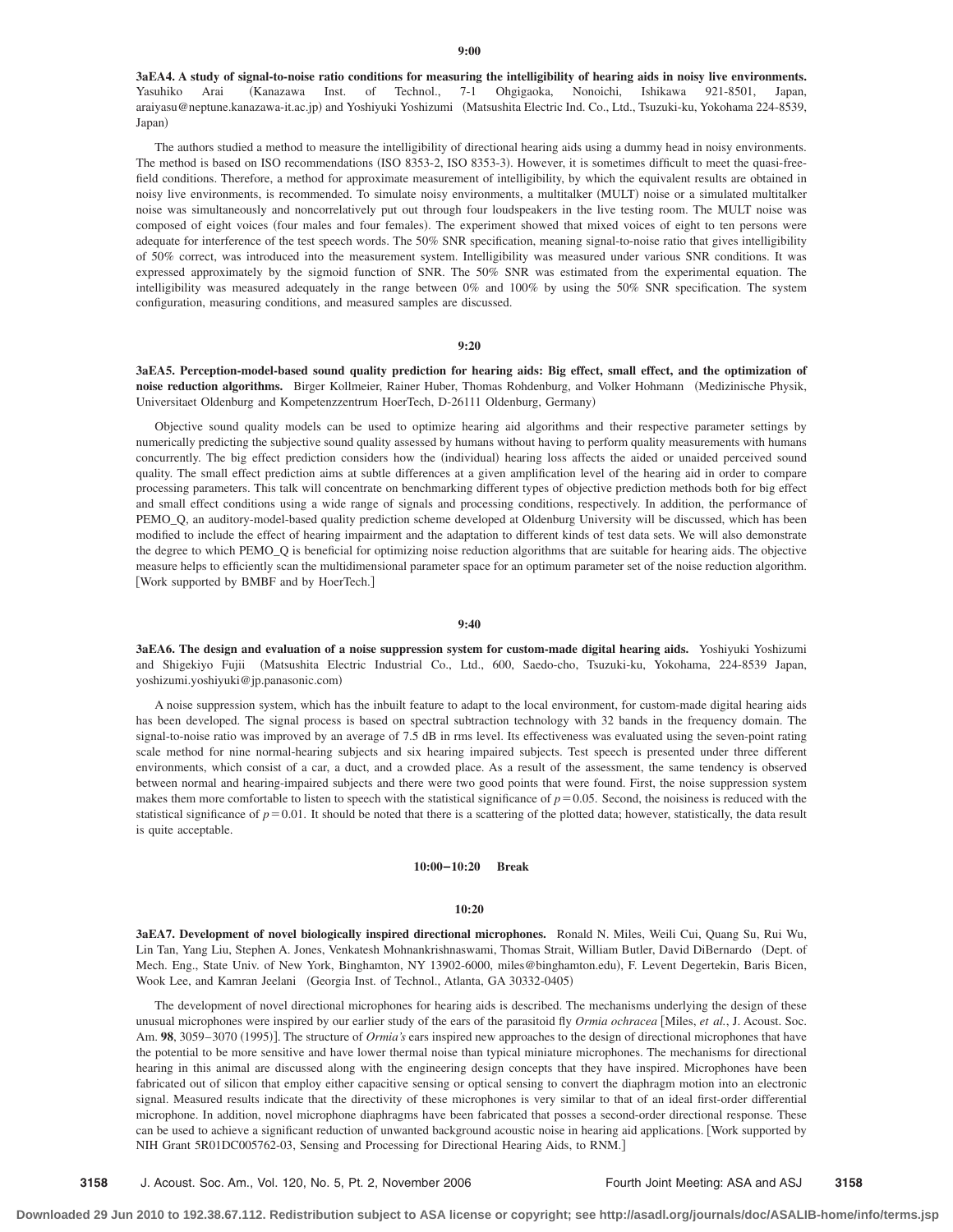# *Contributed Papers*

### **11:00**

**3aEA8. Binaural speech enhancement by complex wavelet transform based on interaural level and argument differences.** Satoshi Hongo Dept. of Design and Comput. Applications, Miyagi Natl. College of Technol., 48 Nodayama, Medeshima-Shiote, Natori, Japan, hongo@miyagi-ct.ac.jp) and Yôiti Suzuki (Res. Inst. of Elec. Commun., Tohoku Univ., Japan)

Binaural information might enhance speech signals in noisy environments. Most precedent studies in this area have implemented signal processing in time and frequency domains. For this study, an enhancement method using complex wavelet transform (CWT) was proposed. The CWT has a scale domain whose bandwidth is inversely proportional to the scale level and may therefore be well compared to auditory filters. The proposed processing procedure is the following: (1) By computing CWT for a sound signal at every direction of arrival (DOA), a database (DB) of the scale domain wavelet coefficients is prepared for every DOA. (2) For binaural input signals from an unknown direction, the scale domain wavelet coefficients are calculated using CWT. (3) The DOA of the input signal is estimated as the direction for which interaural level and argument differences calculated from wavelet coefficients are the most similar to those in the DB. (4) The input signal is segregated similarly to FDBM (Nakashima et al., 2003) based on the estimated DOA. Experiments with a directional target signal and an interference sound source calculated from real HRTFs were conducted to show the effectiveness of the proposed algorithm. This research was partially supported by Sendai Intelligent Knowledge Cluster.

### **11:15**

**3aEA9. Study of the multimicrophone composed of unidirectional** microphones for glasses-type hearing aids. Kenzo Miura (Panasonic MCE Co., Ltd., 4-3-1, Tsunashima-higashi, Kohoku-ku, Yokohama 223-8639, Japan) and Yasuhiko Arai (Kanazawa Inst. of Technol., Nonoichi, Ishikawa 921-8501, Japan)

That multiunit microphones (MUMs) using unidirectional units offer high sensitivity, low electronic noise, and low wind noise for the binaural hearing aids of glasses type is a fact that has already been reported. [K. Miura and Y. Arai, Th.2.D.4, 18th ICA, Kyoto, Japan (April, 2004)]. Two types of MUM are proposed herein for glasses-type hearing aids that have an array of three units positioned over the front frame for each channel. One type is the parallel front-direction array type (PA-MUM). The other type has a twisted direction array (TA-MUM). Performances of these MUMs were compared with that of a bigradient (BG) microphone positioned on the side frame. Results show that the PA-MUM has very narrow directivity; TA-MUM showed moderate directivity. The electronic noise and the wind noise of these MUMs were at a very low level. On the other hand, the BG microphone showed rather sharp directivity, but the electronic noise from the signal conditioner and the wind noise were both of a high level. These results show that PA-MUM is suitable for listening to speech in very noisy environments and that TA-MUM is suitable for general use for glasses-type hearing aids.

### **11:30**

**3aEA10. A model of own-voice perception with hearing aid usage.** Stefan Stenfelt (Dept of Neurosci. and Locomotion/Div. of Tech. Audiol., Linkping Univ., SE-58185 Linkping, Sweden) and Sabine Reinfeldt (Chalmers Univ. of Technol., SE-41296 Göteborg, Sweden)

Until recently, own-voice issues for hearing aid users were dominated by the occlusion effect. However, with the so-called open fittings, the occlusion-related own-voice problems have been significantly reduced. There are groups of hearing-aid users, though, for whom open fittings are unavailable, either because of high-frequency gain requirements or because of ear geometry. Of even bigger importance is the fact that hearingaid users still have own voice issues, even when their occlusion problems have essentially been solved. A model is presented for perception of the own voice comprising an estimation of the own voice transmission by airborne and structure borne sound. Parameters of the model are the occlusion effect from the ear mould and ventilation tubes, gain settings of the hearing aid, and transmission properties of the middle ear during vocalization. The results show that both the airborne and structure borne sound transmission depend on both amplifier and acoustical parameters. A ventilation tube in the ear-mould may introduce a resonance that causes extreme alterations of the own voice spectral content. Although the model is far from complete, it can provide useful insights on own-voice related issues and give design directions to alleviate, at least partly, own-voice problems related to hearing aid usage.

### **11:45**

**3aEA11. Transverse variations of sound pressure in an ear canal occluded by a hearing aid.** Michael R. Stinson and Gilles A. Daigle (Inst. for Microstructural Sci., Natl. Res. Council, Ottawa, ON, Canada  $K1A$   $0R6$ 

The sound field in a model ear canal has been investigated experimentally and theoretically. The canal was cylindrical, 7.5-mm diameter, and terminated with a Zwislocki coupler to represent absorption by the human middle ear. The outer end of the canal was driven by a test hearing aid, with the acoustic output from a receiver entering the canal through a 1-mm port. The hearing aid was provided with a 20-mm-long vent, either 1 or 2 mm in diameter. The sound field inside the canal was measured using a specially designed 0.2-mm-diam probe microphone [Daigle and Stinson, J. Acoust. Soc. Am. 116, 2618 (2004)]. In parallel, calculations of the interior sound field were performed using a boundary element technique. Both calculations and experiment reveal large transverse variations of sound pressure level, as much as 25 dB at 8 kHz, near the inner face of the hearing aid. Variations are greatest near the outlet port of the receiver and the vent hole. Deeper into the canal, the transverse variations are less significant and, at depths greater than 5 mm, only a longitudinal variation remains. Work supported by Gennum Corp.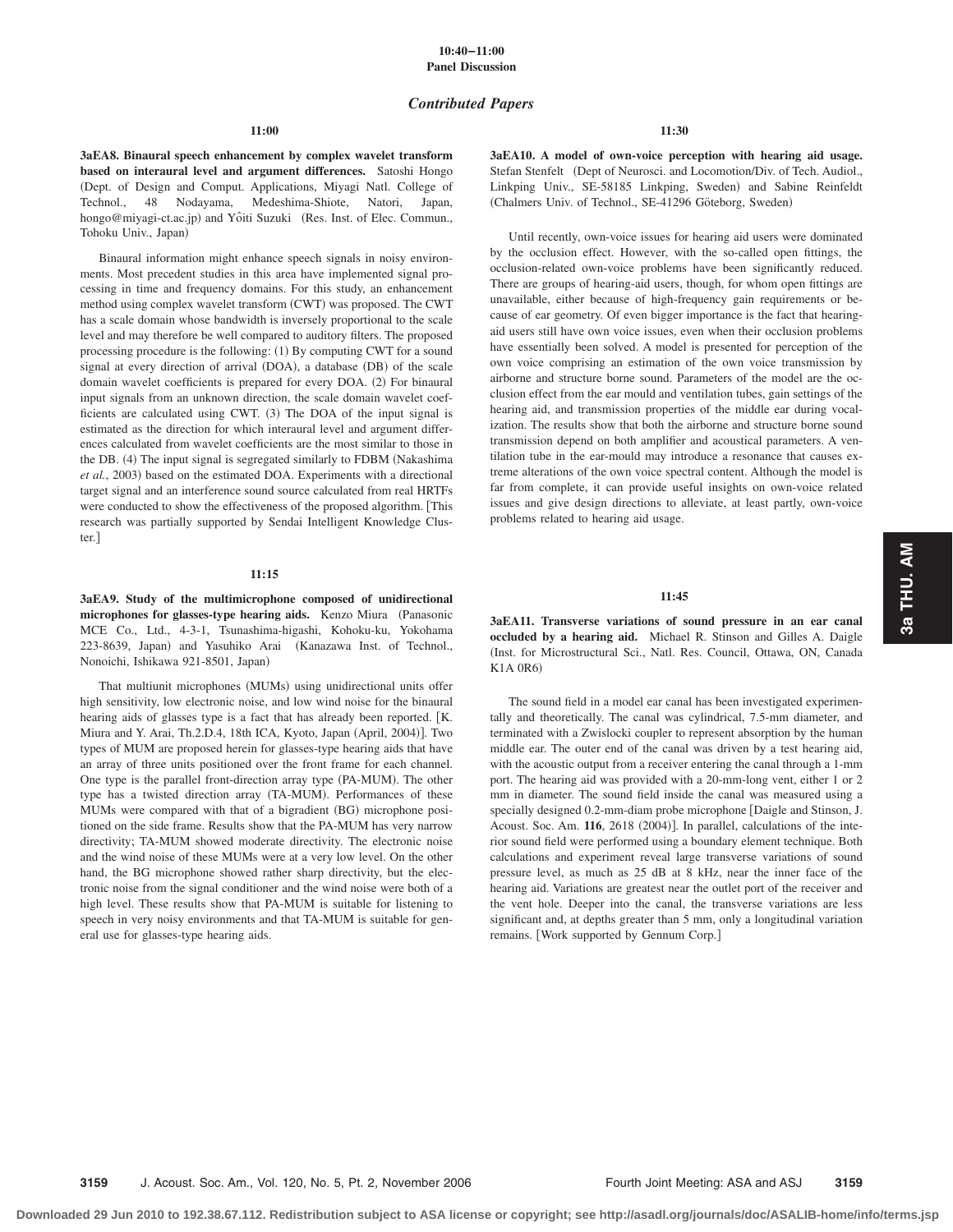THURSDAY MORNING, 30 NOVEMBER 2006

**Session 3aNS**

# **Noise, Speech Communication, and ASA Committee on Standards: Progress in Hearing Protection and Hearing Conservation I**

Ellliott H. Berger, Cochair *E-A-R Aearo Co., 7911 Zionsville Rd., Indianapolis, IN 46268-1657*

Hiroaki Takinami, Cochair *RION Co., Ltd., 3-20-41 Higashimotomachi, Kokubunji, Tokyo 185-8533, Japan*

**Chair's Introduction—7:30**

# *Invited Papers*

### **7:35**

**3aNS1. Results from the National Institute for Occupational Safety and Health AdministrationÕEnvironmental Protection Agency** "**NIOSHÕEPA**… **interlaboratory comparison of American National Standards Institute** "**ANSI**… **S12.6-1997 Methods A** and B. William J. Murphy (Hearing Loss Prevention Team, NIOSH, MS C-27, 4676 Columbia Pkwy., Cincinnati, OH 45226-1998, wjm4@cdc.gov), Elliott Berger (Aearo/E-A-R Corp., Indianapolis, IN 46268-1657), Dan Gauger (Bose Corp. Framingham MA 01701-9168), Brad Witt (Howard Leight Industries, San Diego, CA 92154), Rich McKinley (U.S. Air Force Res. Labs., Dayton, OH 45433), Samir Gerges (Laboratório de Vibrações e Acústica, Florianópolis, SC, Brazil), and William Ahroon (U.S. Army Aeromedical Res. Lab., Fort Rucker, AL 36362-0577)

The Environmental Protection Agency and the National Institute for Occupational Safety and Health sponsored the completion of an interlaboratory study (E-A-RCal<sup>SM</sup> Laboratory, Howard Leight Industries, Brazil Acoustics and Vibration Laboratory, NIOSH Robert Taft Laboratories, US Air Force Research Laboratory, and US Army Aeromedical Research Laboratory) to compare two fitting protocols described in ANSI S12.6-1997 (R2002). Method A (informed user fit) and Method B (naive subject fit) were implemented according to the standard. Six models of hearing protection were tested in the study: two earmuffs, foam, premolded, and custommolded earplugs, and canal caps. The muffs were counterbalanced both in testing order and the occluded and unoccluded conditions. The earplugs were counterbalanced across testing order and occlusion. Each laboratory tested 24 subjects for both methods and each protector. This paper reports on the results from this study. Particularly, the comparison of the statistical errors for each method and protector will be evaluated. In general the lower, 80th percentile, estimates of the expected protection were quite similar. The upper, 20th percentile, tended to exhibit effects that were dependent upon the method and the laboratory. Work supported by EPA interagency agreement DW75921973-01-0.

### **7:55**

**3aNS2. Methods of measuring the insertion loss of active noise reduction devices.** Dan Gauger (Bose Corp., M.S. 271E, 145 Pennsylvania Ave., Framingham, MA 01701, dan\_gauger@bose.com), Elliott Berger, Ronald Kieper (E-A-R/Aearo Technologies, Indianapolis IN 46268), John Casali, and Chuck Perala (Virginia Tech, Blacksburg VA 24061)

As active noise reduction (ANR) becomes more common, the need has developed for the measurement of device attenuation, passive and active combined, for use in noise protection calculations. An experiment was conducted involving both REAT and MIRE measurements on five circumaural and two supra-aural ANR devices in two different laboratories. Subject selection and instruction were consistent with the ANSI S12.6-1997 Method B fitting paradigm for all measurements. MIRE was measured both using microphones mounted on canal-occluding plugs near the entrance of the canal ("shallow MIRE") and using concha-mounted microphones with probe tubes extending near to the tympanic membrane and an unoccluded canal ("deep MIRE"); the latter measurements were done with the same device fitting trials as the REAT measurements. The two MIRE measurements were quite similar, with the shallow MIRE values typically better by margins of only 0.5 to 1.0 dB at all frequencies. A positive REAT minus MIRE difference at the lower frequencies consistent with the effects of physiological noise masking was observed. Various analyses of the data are presented and a recommendation is made for how ANR device total attenuation might be measured in a future standard as part of a hearing protector rating regime encompassing both passive and active devices.

### **8:15**

**3aNS3. Variability of field-based hearing protection device attenuation measurements.** Richard Neitzel, Sebrina Somers, and Noah Seixas Univ. of Washington, DEOHS, 4225 Roosevelt Way, NE #100, Seattle, WA 98105-

HPD attenuation is highly dependent on individual-specific fit. Prediction of an individual's attenuation depends on measurement system accuracy and attenuation variability due to HPD refitting. This study compared attenuation measurements from two systems [one real-ear-attenuation-at-threshold (REAT) and the other microphone-in-real-ear (MIRE)] on workers using two earplugs (foam and custom-molded). Workers' perceptions of the earplugs were also evaluated. Individual's attenuation results were summarized as personal attenuation ratings (PARs). Variability in PARs from between-subject, between-day, and within-day differences was used to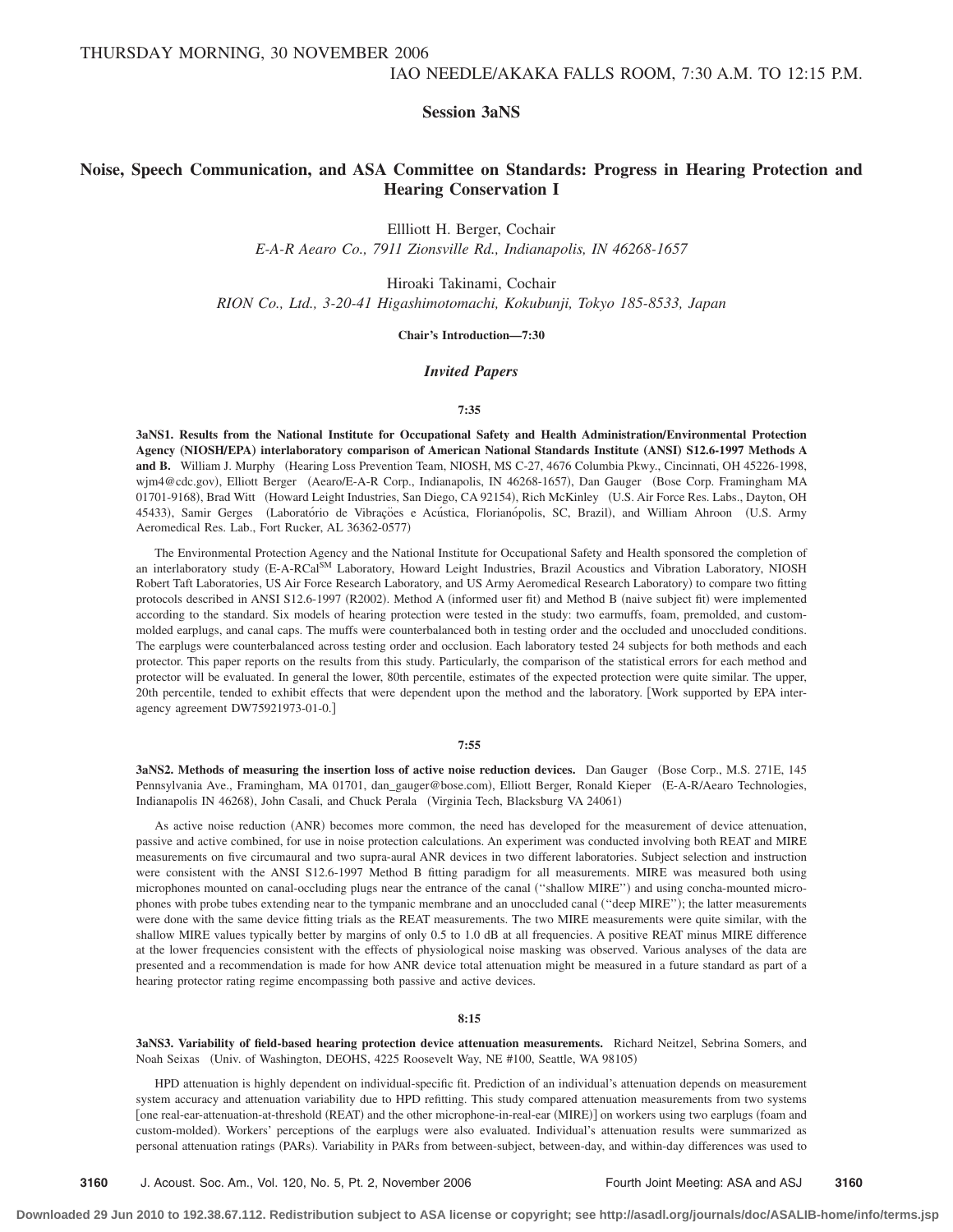determine the lower confidence limit, or uncertainty factor (UF), of an individual's attenuation. The custom-molded earplug PARs achieved a higher percentage of labeled attenuation than did the foam earplug with both test systems, and also had higher overall acceptance among workers. MIRE PAR levels were lower than REAT levels for both earplugs, but the relationship between the two test systems was highly variable. The MIRE system had lower within-day variability than the REAT system. One individual's MIRE results were highly influential; removal of these results greatly reduced the UF for the custom-molded earplug/MIRE combination. UFs ranged from 8.8 to 13.5 dB. These findings highlight the importance of evaluating variability in individuals' HPD attenuation, rather than relying on single measurements.

# **8:35**

# **3aNS4. Has the Occupational Safety and Health Administration record-keeping rule changed hearing loss prevention programs?** Laurie Wells (Assoc. in Acoust., Inc., 2283 Danielle Court, Loveland, CO 80537, lwellshear@cs.com)

The Occupational Safety and Health Administration (OSHA) record-keeping rule 29 CFR part 1904.10, changed the definition of recordable hearing loss and created a separate column on the OSHA 300 form to record noise-induced hearing loss (NIHL). In an effort to identify possible effects of the record-keeping rule change, an informal written survey was distributed at the National Hearing Conservation Association (NHCA) annual conference in February, 2006. NHCA conference attendees, because they specialize in hearing loss prevention, are likely to be familiar with hearing conservation issues so their perceptions are of particular interest. A total of 36 attendees, including audiologists, audiometric technicians (OHC), industrial hygienists (IH), mobile test company owners, occupational medicine physicians (OMP), and occupational health nurses (OHN) completed the ten-question survey. In summary, there appears to be a consensus that the everyday practice of hearing loss prevention has been affected by the record-keeping rule change, with both positive and negative influences. Employers seem to be paying more attention to HLPPs, which is, by itself, a positive outcome. Somewhat alarming however, is the finding suggesting that recordable STSs may be being ''lined-out'' or ''denied'' inappropriately in order to keep recordable rates artificially low.

### **8:55**

**3aNS5. Hearing effects of nonoccupational sound exposure evaluated by temporary threshold shift.** Hiroaki Takinami (RION Co., Ltd., 3-20-41 Higashimotomachi, Kokubunji Tokyo 185-8533 Japan, hiro@rion.co.jp) and Shoji Aono (Osaka Univ., 1-2 Yamadaoka, Suita, Osaka 565-0871, Japan)

In the 1960s, the relation between the acoustical characteristics of sound exposure and the sound-induced temporal threshold shift (TTS) of people were carefully investigated by Shoji *et al.* [J. Acoust Soc. Am. **48** 978-987 (1970); 6th ICAA-2-8, pp. A9-A12 (1968)]. Based on these studies, an equation that estimates TTS at various test frequencies was proposed as a function of the TTS-critical-band levels. In this presentation, therelation between the sound exposure and the TTS will be reviewed, and a prototype TTS meter that estimates TTS in real time operation will be introduced. The hearing effects of some nonoccupational sounds at different places (Pachinkoparlor, disco, and livehouse) were evaluated with the TTS levels as the indicator. The sounds from portable musicplayers and music instruments of or chestra were also evaluated. The TTS levels were measured for shorttime sound exposure and compared to long-term estimates using the TTS meter. In some cases, after  $2-$  or  $4-h$  sound exposure, the estimated TTS levels at the test frequency of 4 kHz reached almost 20 dB.

# **9:15**

**3aNS6. Japanese young people's recreational sound environment and hearing protection.** Yôiti Suzuki and Fumitaka Saito (Res. Inst. of Electr. Commun., Tohoku Univ., Katahira 2-1-1, Aobaku, Sendai 980-8577, Japan)

Intense sound may damage hearing even if the listeners are willing to listen to it. Risk of hearing disorders due to leisure time sound is an important problem in hearing conservation. A questionnaire survey of Japanese young people's leisure time activities showed that in Japan concerts rather than discos seemed more influential and in comparison with the results in Finland, the awareness of the danger of intense sound was much less. The sound levels while listening to music with loudspeakers and at pop-music concerts were measured. While listening levels with loudspeakers were quite modest (avg.: *L*<sub>Aeq</sub>=65 dB for favorite music pieces), at the two concerts the *L*<sub>Aeq</sub>'s at audience positions ranged from 95 to 105 dB. Since the pop music performed at the concerts was mild relative to typical values in the present Japanese music scenes, this level may be regarded as near the minimum that could be expected for such activities. Additionally, *L*<sub>Aeq</sub> while playing one of ten kinds of musical instruments at the player's ear was measured. The results ranged from 76 (viola) to 110 dB (trombone). Consideration of hearing protection at music scenes and education regarding its value seem very important.

### *Contributed Papers*

# **9:35**

**3aNS7. Variability in real-ear attenuation at threshold evaluations of hearing protection devices.** William A. Ahroon, Melinda E. Hill, and Kimberly B. Lukas (U.S. Army Aeromedical Res. Lab., Fort Rucker, AL 36362)

The American National Standard Method for the Measurement of the Real-Ear Attenuation of Hearing Protectors (ANSI S12.6-1997 [R2002]) contains explicit requirements for the physical parameters of the test facility used in measuring the performance of hearing protection devices and in subject selection and device fitting. However, the standard curiously

does not provide a similar level of detail when considering the psychophysical procedure used to define ''threshold'' other than when an automatic recording audiometer is used. Most facilities conducting ANSIbased measurements of hearing protector performance appear to use a Bekesy tracking procedure, but other methods such as a modified method of limits or a method of adjustment procedure are implemented as well by some facilities. Following several tests of hearing protection over the past year, several examples of large variability caused by very low attenuation results in one or both runs in a few subjects have been noted. The data from these unusual subjects are analyzed and presented along with recommendations for the psychophysical procedures to be included in future versions of the standard.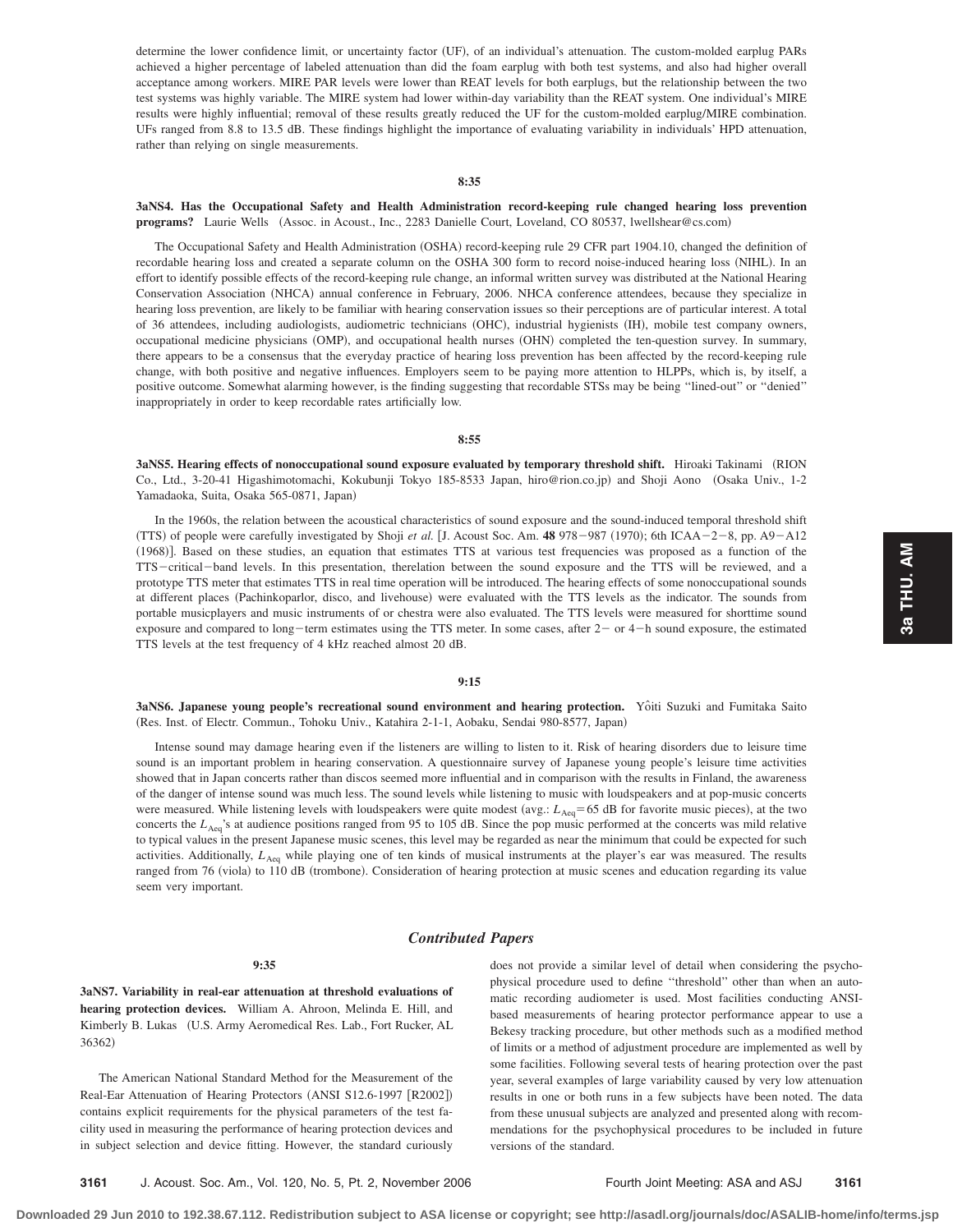**3aNS8. Comparison of passive versus active noise reduction headsets in light aircraft cockpit noise: Communications intelligibility and** workload. John Casali, Brian Valimont, Jeffrey Lancaster (Auditory Systems Lab., Virginia Tech, 250 Durham Hall, Blacksburg, VA 24061, jcasali@vt.edu), and Dan Gauger (Bose Corp., Framingham, MA, 01701)

Under instrument flight rules (IFR) conditions in Cessna 172R (95 dBA) cockpit noise, eight IFR-licensed pilots flew four 3.5-h nonstop flights in an FAA-certified, single-engine flight simulator, while wearing one of four communications headsets in each flight. All flights imposed an equivalently high level of air traffic control communications, at three Speech Transmission Index (STI) values: 0.30, 0.50, and 0.70. Perceptual and psychomotor workload were also controlled. In addition to a battery of flight-related metrics (some reported elsewhere), an objective, flightembedded measure of communications intelligibility was obtained—the number of readbacks required of the pilot to attain 100% intelligibility on each command. An ANOVA revealed that as a group, the ANR headsets (Sennheiser HMEC300, Bose Aviation X, LightSPEED Thirty3G) required significantly fewer readbacks (averaging  $1.2-1.3$ ) than did the passive David Clark H-10-13.4 (averaging 1.5). Flight control performance, as reflected by deviations in assigned magnetic heading, altitude, and airspeed, was highest during flights with the Bose headset. Pilots' workload estimates were measured using the modified Cooper-Harper scale, with 1 representing lowest workload and 9 representing highest. The three ANR headsets were associated with average workload ratings of 3.4 –3.5, while the passive headset yielded a higher average workload of 4.4.

# **10:05–10:15 Break**

### **10:15**

**3aNS9. An evaluation of the acoustic properties of an improved combat arms earplug.** Mary S. Binseel and Tomasz R. Letowski (U.S. Army Res. Lab., AMSRD-ARL-HR-SD, Aberdeen Proving Ground, MD 21005, mary@arl.army.mil-

This study investigates the performance of an improved version of the combat arms earplug (CAE). U.S. Army soldiers must operate in environments which can go from quiet to noisy in a moment. They also operate in environments where the predominant noise hazard can be either continuous or impulse noise. The current earplug of choice to address these varying protection needs is the CAE. The CAE is a two-sided earplug which provides linear attenuation for steady-state noise exposure on one side and nonlinear protection for impulse noise protection on the other. Although feedback from the field has been favorable regarding the functioning of the CAE, other concerns such as fit, comfort, size, and the need to remove, turn, and reinsert the earplug to change the modality have been raised. In order to address these concerns, the Army Research Laboratory provided funding for the development of an improved CAE. The improved CAE was evaluated for attenuation of continuous and impulse noise, soldier performance in localization and speech intelligibility tasks, and soldier acceptance on issues such as ease of use, perceived protection, equipment compatibility, sizing, and comfort. Results of these experiments will be discussed.

### **10:30**

**3aNS10. Design of linear time-domain filters for hearing protector** modeling. Jeffrey S. Vipperman (Dept. of Mech. Eng., Univ. of Pittsburgh, 648 Benedum Hall, Pittsburgh, PA 15261) and William J. Murphy (Natl. Inst. for Occupational Safety and Health, Cincinnati, OH 45226-1998)

Accurately modeling hearing protectors for predicting the hazard underneath them is of interest to many. This project modeled the single transfer path through the hearing protector from the free field to the ear drum, as an extension to the frequency-domain modeling method presented by Price and Kalb [J. Acoust. Soc. Am. 103, 2878 (1998)]. First, the real ear attenuation at threshold (REAT) data from the hearing protectors (muff and plugs) were converted to linear quantities and curve fit to form

a continuous function of frequency, while preserving the low-pass characteristic. The resulting magnitude was combined with the head-related transfer function (HRTF) to form the magnitude of the total transfer function. Using complex cepstrum, a stable, complex frequency response function (FRF) was created by assuming a minimum phase transfer path. System identification methods were used to fit the FRF data to a parametric model that was converted to an infinite impulse response (IIR) digital filter. Subject-fit REAT data were used in order to represent real-world usage. Imperfect usage was modeled by derating the subject fit data by 1 standard deviation (SD). Tests on an artificial head are conducted to evaluate the filters in the time and frequency domains. [This research was supported wholly by NIOSH.]

### **10:45**

**3aNS11. A source of high-level acoustic impulses for the measurement of hearing protectors.** Jan Zera and Rafal Mlynski Central Inst. for Labour Protection, Natl. Res. Inst., Czerniakowska 16, 00-701 Warsaw, Poland)

The paper describes a laboratory source for generating high-level, A-type acoustic impulses. The basic part of the source is a steel cylinder closed at one end with elastic foil. The blast is produced by an abrupt break of the foil caused by an increased pressure of air compressed inside the cylinder. By adjusting the air pressure inside the cylinder the impulses peak SPL may be set within a range of 150–170 dB. As the peak SPL is increased from 150 to 170 dB, the rise time and A duration of impulses decrease respectively from 350 to 14 s and from 1.1 to 0.4 ms. An advantage of the source is that it produces impulses with highly repeatable parameters; for a given value of air pressure inside the cylinder, standard deviation of peak SPL distribution is only 1.3 dB. The source is omnidirectional in the horizontal plane and has a nearly circular directional pattern in the vertical plane. The source is a good alternative for generating impulses with the use of explosives and is particularly useful for measurements made indoors, in the laboratory. Work supported by the Polish Ministry of Science and Education, Grants T07B00428 and SP03.1].

### **11:00**

**3aNS12. Applicability of impulse noise hearing damage risk criteria (DRCs) to hearing protectors.** Jan Zera and Rafal Mlynski (Central Inst. for Labour Protection, Natl. Res. Inst., Czerniakowska 16, 00-701 Warsaw, Poland)

Hearing damage risk criteria, DRC, concerning exposure to impulse noise, developed by CHABA [Ward CHABA Report (1968)], Pfander [J. Acoust. Soc. Am. 67, 628-633 (1980)], Smoorenburg [New Perspectives on Noise] (Raven, New York, 1982), pp. 471-490], and Dancer [Acust. Acta Acust. 3, 539–547 (1995)], have been destined for impulses encountered in open space, in free-field conditions. To adapt these criteria for conditions in which hearing protective devices (HPDs) are used, a standard procedure was proposed in the literature (e.g., by Pfander) that consists in subtracting the attenuation of the HPD, typically 25 dB, from the impulse's peak SPL. Such a simple method does not take into account the change of the signal waveform under the HPD, usually resulting in increased A, C, or D duration. In this study, the subtraction method was verified by a comparison of impulse noise DRC with the parameters of acoustic impulses measured under the earmuff: peak SPL, rise time, and A, C, and D duration. Results show that the subtraction method underestimates the possible hearing damage risk posed by exposure to impulse noise when a hearing protector is used. Work supported by the Polish Ministry of Science and Education, Grants T07B00428 and SP03.1].

# **11:15**

**3aNS13. Performance of sound restoration hearing protection in** impulsive noise. William J. Murphy (Hearing Loss Prevention Team, Natl. Inst. for Occupational Safety and Health, 4676 Columbia Pkwy., MS C-27, Cincinnati OH 45226-1998)

Hearing protection devices (HPDs) are the principal means of protecting the hearing of a person against harmful levels of noise in highly impulsive noise environments. New HPDs which utilize sound restoration circuitry were measured using a mannequin to assess the performance of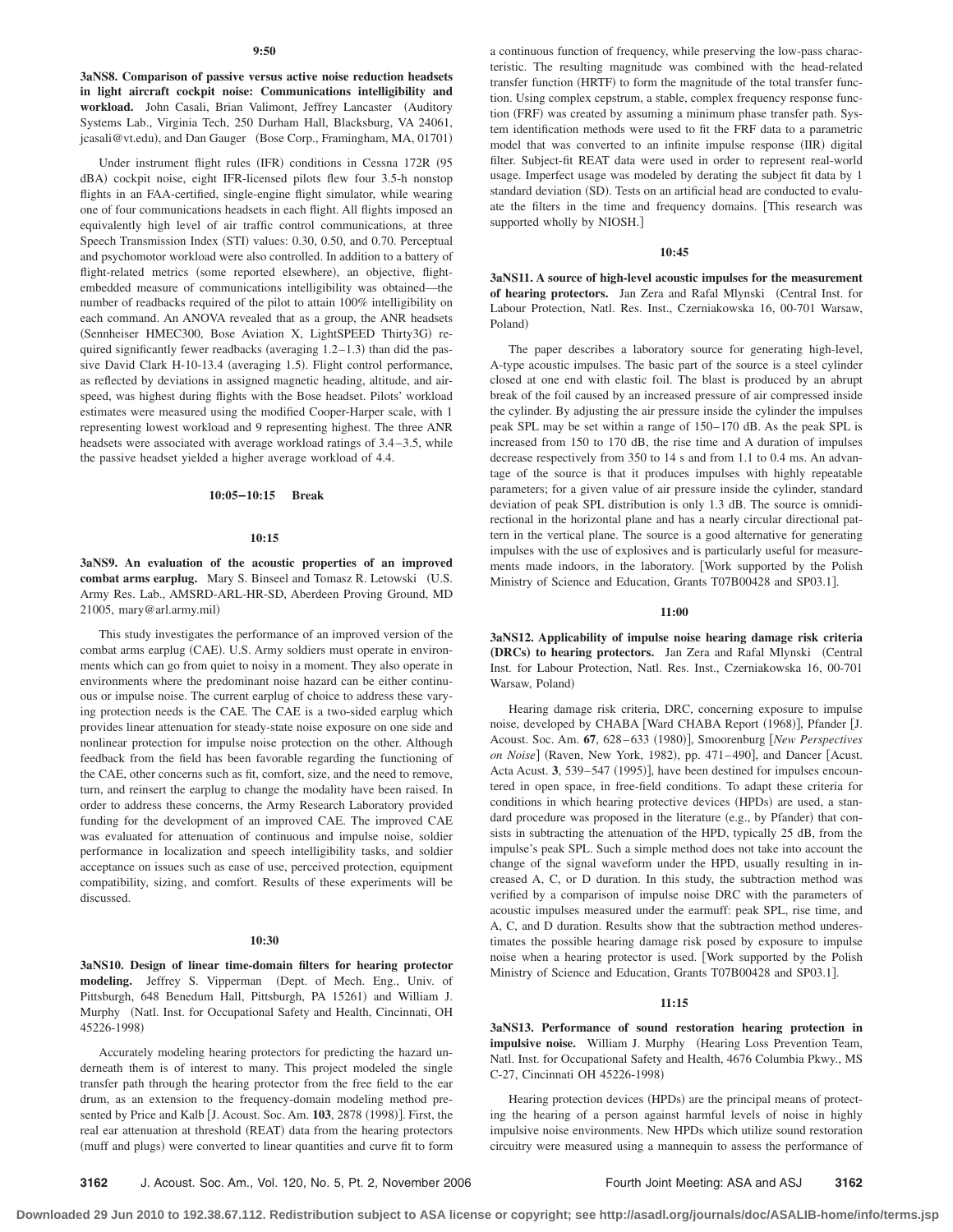these protectors in response to small-arms weapons fire. The results for the peak reduction and attenuation were analyzed for both indoor and outdoor measurements. The performance of the protectors exhibited little dependence with level for impulses between 150 and 170 decibels. The passive performance for a single protector characterized the active performance for these high-intensity impulses. The results were also evaluated using the US Army AHAAH cochlear model. As the peak sound-pressure level underneath the different models of protectors increased, the estimated risk of hearing loss increased. Work supported by EPA Interagency Agreement DW75921973-01-0.

### **11:30**

# **3aNS14. Criteria levels for nonoccupational noise exposure.** Leslie Blomberg (Noise Pollution Clearinghouse, Box 1137, Montpelier, VT  $05601$

Selecting criteria levels for nonoccupational noise exposure requires consideration of several factors. These include: (1) the need to protect public health and safety; (2) the diverse sources of nonoccupational noise exposure; (3) the inconsistent patterns of exposure, for example, the potential for multiple exposures in 1 day, or none; (4) complications caused by workplace exposure; (5) the fact that those exposed include children and minors; (6) the inability of the general public, without training or equipment, to understand traditional means of expressing noise exposure; (7) difficulties educating the public about nonoccupational noise; and (8) complications that may arise if levels are mandated or adopted by government bodies. Given these considerations, the paper argues there are actu-

ally three criteria levels needed: (1) one that delimits safe noise exposure; (2) one that reflects increased levels of risk and the need for increased vigilance in protecting hearing; and (3) one that indicates unsafe exposure, for which hearing conservation should be practiced. Moreover, new and simpler ways of determining these levels are needed. Specific levels are recommended, and a method developed by the Noise Pollution Clearinghouse for use by the general public to determine if a sound is too loud is presented.

### **11:45**

**3aNS15. Dosimeter measures of sound exposure experienced by university students.** William A. Yost, Noorah Koita, Robert Maslo, Prasad Patel, Ruchita Patel, and Brendan Ringhouse (Parmly Hearing Inst., Loyola Univ. Chicago, 6525 N. Sheridan Rd., Chicago, IL 60626)

There is increased concern about excessive sound exposure, especially in students, resulting from the use of Ipods and similar devices. Such exposure needs to be considered in light of the daily noise dose such users experience. In this study five university students wore noise dosimeters for 10 h per day for 5 days, and noise levels were recorded every minute. The students also maintained a diary of their activities (activities were noted at least every half hour) during the time they wore the noise dosimeters. The diary was standardized so that each student used the same diary format. Results indicating the noise levels, noise dose, and the relationship of the levels to the students activities will be presented and discussed. In general the noise exposure experienced by these students was usually mild (less than 60 dBA) to moderate (between 60 and 75 dBA).

# *Contributed Poster Paper*

Poster paper 3aNS16 will be on display from 7:30 a.m. to 12:00 noon. The author will be at the poster from 12:00 noon to 12:15 p.m.

**3aNS16. Review of literature on hearing damage by personal stereo.** Dorte Hammershøi and Rodrigo Ordonez (Dept. of Acoust., Aalborg Univ., Fredrik Bajers Vej 7-B5, DK-9220 Aalborg Ø, Denmark, dh@acoustics.aau.dk-

In the 1980s and 1990s there was a general concern for the high levels that personal stereo systems were capable of producing. At that time no standardized method for the determination of exposure levels existed,

which could have contributed to overly conservative conclusions. With the publication of ISO 11904-1:2002 and 11904-2:2004, previous studies can be viewed in a different light, and the results point, in our opinion, at levels and listening habits that are of hazard to the hearing. The present paper will review previous studies that may shed light over the levels and habits of contemporary personal stereo systems, which can produce even higher levels and are of even wider use.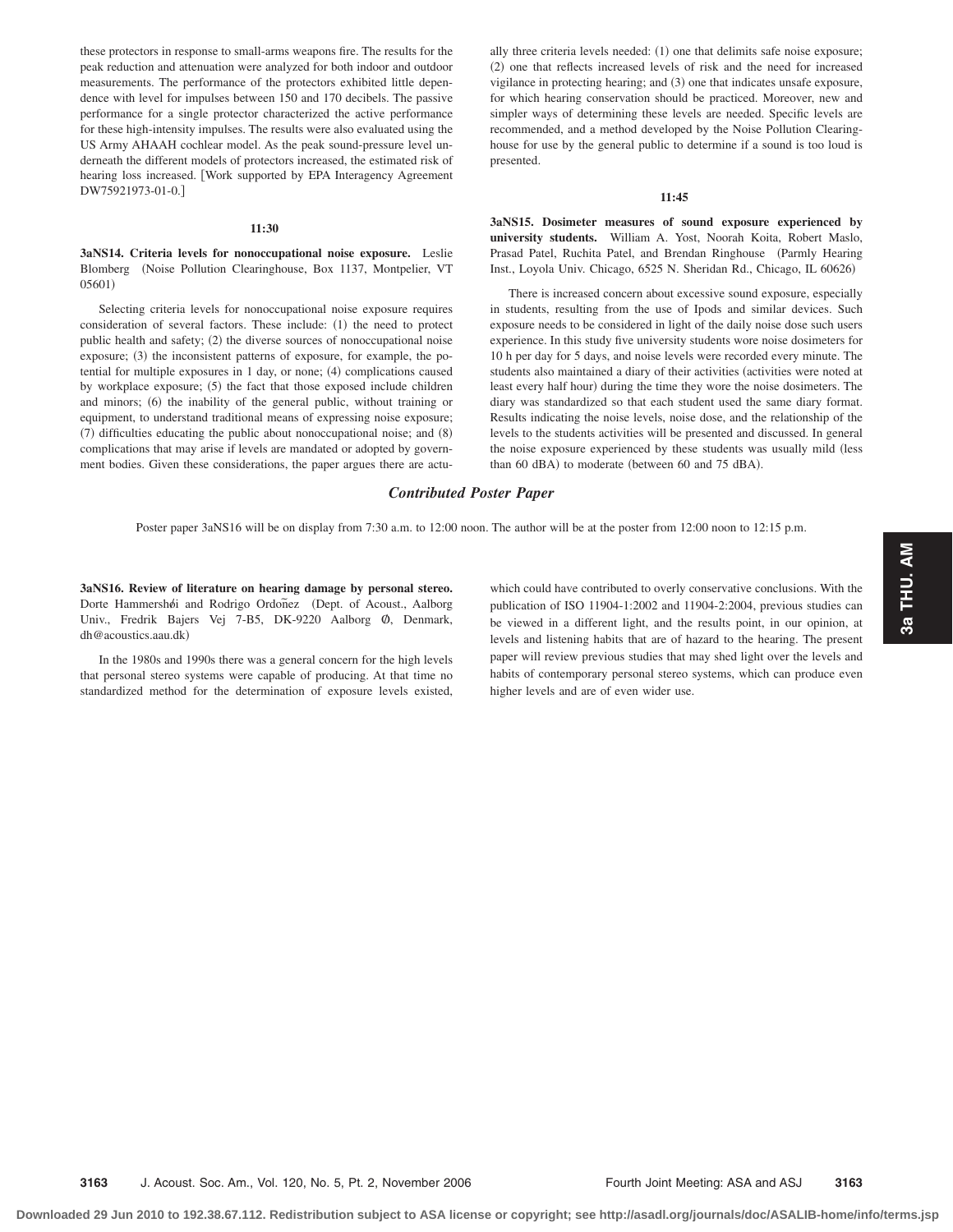# **Session 3aPA**

# **Physical Acoustics: Cavitation I**

Claus-Dieter Ohl, Cochair

*Univ. of Twente, Faculty of Science and Technology, P.O. Box 217, 7500 AE Enschede, The Netherlands*

Shigeo Hayashi, Cochair

*Univ. of Electro-Communications, 1-5-1 Chofugaoka, Chofu, Tokyo 182-8585, Japan*

# **Chair's Introduction—8:30**

# *Invited Papers*

# **8:35**

3aPA1. Attempts to observe bubble fusion in deuterated acetone. Carlos G. Camara, Seth J. Putterman, Brian Naranjo (Phys. Dept., UCLA, 2-202 Knudsen Hall, Los Angeles, CA, 90095, camara@physics.ucla.edu), Stephen D. Hopkins (Intel Corp. Portland, OR, 97205), and Kenneth S. Suslick (Univ. of Illinois, Urbana, IL 61801)

A pulsed neutron generator (PNG) and a radioactive source have been used to seed cavitation at dynamic pressures ranging up to 35 atm. No fusion signal above background has been observed. Our upper bound is less than  $1E-4$  of the signal claimed by R. P. Taleyarkhan *et al.* [Phys. Rev. Lett. 96, (2006)]. Reasons for the failure of bubble fusion in acetone and future directions will be discussed. [Research funded by DARPA. We thank Brian Kappus for valuable discussions.]

#### **8:55**

**3aPA2. Influence of ultrasonic frequency on sonochemical reactions.** Kyuichi Yasui, Toru Tuziuti, Teruyuki Kozuka, Atsuya Towata, and Yasuo Iida (Natl. Inst. of Adv. Industrial Sci. and Technol. (AIST), Moriyama-ku, Nagoya 463-8560, Japan, k.yasui@aist.go.jp)

Numerical simulations of the pulsation of an air bubble have been performed for various ultrasonic frequencies (20 kHz to 1 MHz) and pressure amplitude taking into account the effect of nonequilibrium chemical reactions inside a bubble and that of nonequilibrium evaporation and condensation of water vapor at the bubble wall. The calculated results have revealed that as ultrasonic frequency decreases, the mole fraction of water vapor inside a bubble increases at the end of the bubble collapse. While the main oxidant created inside a vaporous bubble, which is defined as a bubble consisting mostly of water vapor at the end of the bubble collapse, is OH radical, that inside a gaseous bubble, which is defined as a bubble consisting mostly of noncondensable gas (air) at the end of the bubble collapse, is  $H_2O_2$  or O atom when the bubble temperature is less than or more than 7000 K, respectively. Although the optimum acoustic amplitude for the oxidant's creation inside a bubble increases as the ultrasonic frequency increases, the range of the suitable acoustic amplitude for the oxidants creation becomes wider. It possibly results in the optimum ultrasonic frequency for the oxidant's creation reported in the literatures (200-600 kHz).

### **9:15**

**3aPA3. Comparison of sonoluminescence and water vapor plasma spectra.** Masanori Sato, Nagaya Okada (Honda Electron. Co., Ltd., 20 Oyamazuka, Oiwa-cho, Toyohashi, Aichi 441-3193, Japan), Hideo Sugai, Tatsuo Ishijima, and Hirotaka Hotta (Nagoya Univ., Nagoya, Aichi 464-8603, Japan)

An experimental study was carried out to find the mechanism of OH spectra generation through sonoluminescence. Line spectra of OH, H, and O were observed very clearly in water vapor plasma generated by 2.45-GHz microwave irradiation under the pressure of 40 hPa; however, broadband continua were not detected. Multibubble sonoluminescence (MBSL) and single-bubble sonoluminescence (SBSL) have continua, and OH spectra were detected occasionally in MBSL. However, OH spectra were not detected in SBSL and higher temperature MBSL. The sources of emission in MBSL and SBSL were considered to be identical and differences in spectra of OH bands were attributable to the higher temperature. Experimental results obtained using low temperature water vapor plasma confirm that OH spectra depend on the bubble's interior plasma temperature: that is, at low temperatures, spectra of OH (308 nm), Ha, Hb, and O are clearly visible in water vapor plasma.

**9:35**

**3aPA4. Molecular dynamics study on the nucleation and growth of cavitation bubbles.** Shu Takagi (Dept. of Mech. Eng., Univ. of Tokyo, Bunkyo Ku, 7-3-1 Hongo, Tokyo 113-8656, Japan, takagi@mech.t.u-tokyo.ac.jp) and Shinichi Tsuda (Univ. of Tokyo, Tokyo 113-8656, Japan)

Molecular dynamics simulations have been conducted for the nucleation and growth processes of cavitation bubbles in a decompressed liquid. To investigate the effects of noncondensable gas, the comparison between one-component liquid argon and twocomponent liquid argon, which includes helium gas molecules as impurities, was made. As a result, we observed that a competing coarsening similar to Ostwald ripening occurs in the one-component liquid argon, while coalescence of bubble nuclei frequently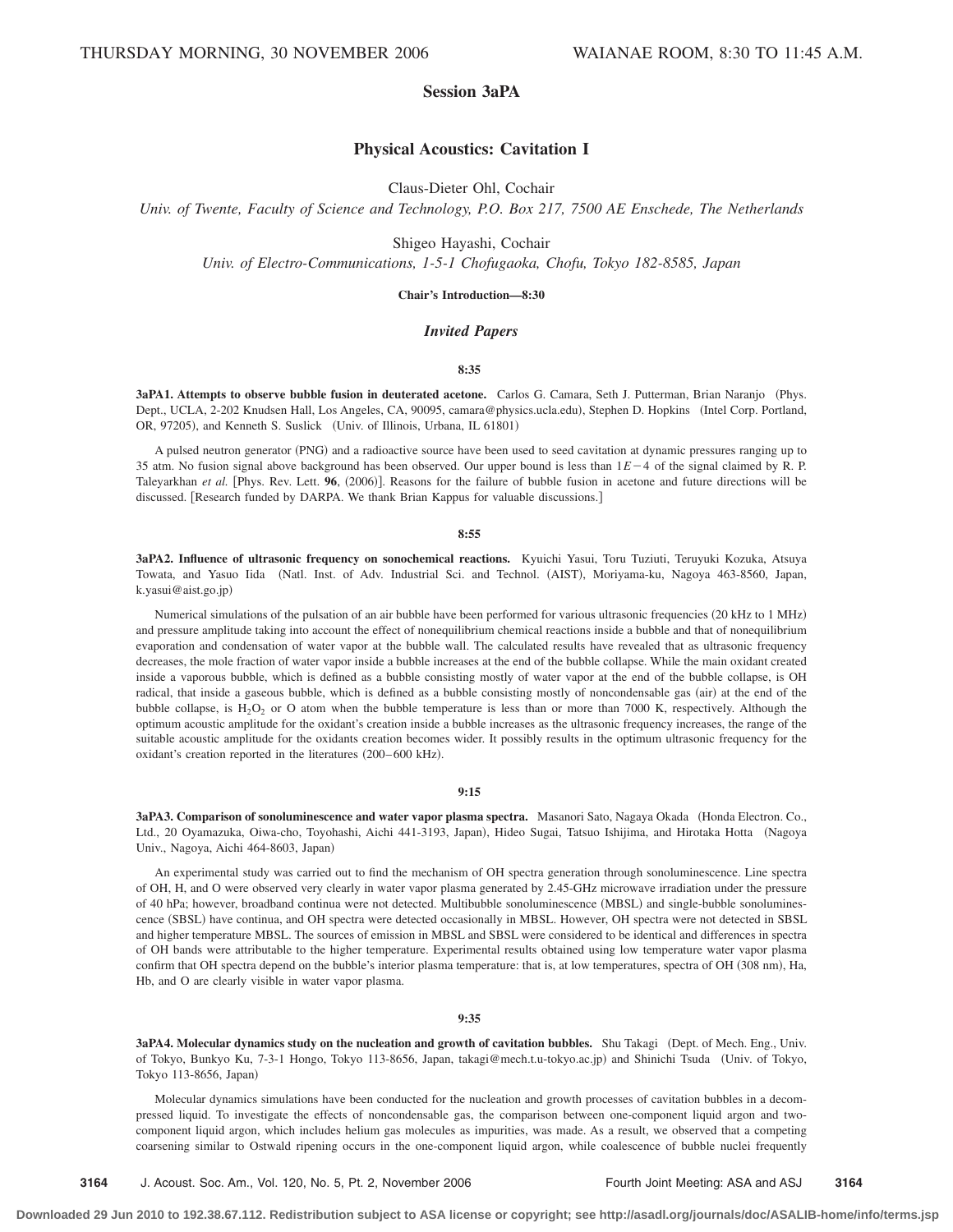occurs in the two-component case. In spite of the different growth patterns between the two cases, the values of the growth exponent are close to 1/2 in both cases. However, it has been found that the scaling components that constitute the growth exponent, i.e., the scaling exponent for the total radius of all nuclei and that for the number of nuclei, are different between the two cases. These scaling components are discussed in relation to a driving force for bubble nuclei to grow. In addition, the asymptotic behavior of the size distribution function of bubble nuclei is also discussed using these scaling parameters.

# **9:55–10:15 Break**

# *Contributed Papers*

### **10:15**

**3aPA5. Frequency effects on intense sonoluminescence and bubble dynamics in sulfuric acid.** Shin-ichi Hatanaka and Shigeo Hayashi Univ. of Electro-Commun., 1-5-1 Chofugaoka, Chofu, Tokyo 182-8585 Japan, hatanaka@pc.uec.ac.jp)

Emission intensity increased remarkably with decreasing frequency for both multibubble sonoluminescence (MBSL) and single-bubble sonoluminescence (SBSL) in a concentrated sulfuric acid solution dissolving xenon gas. The spectrum of MBSL in the sulfuric acid showed the emission bands of a large peak at 388 nm and small peaks at 360 and 418 nm. The increase of MBSL intensity at lower frequency was responsible for the increase of the band peak at 388 nm in addition to the increase in continuous spectrum. The bubble dynamics in the sulfuric acid was different from that in water. The intense SBSL was emitted when the bubble was moving on an ellipselike trajectory. The intense MBSL was emitted even when multiple bubbles formed bubble clusters, which could not emit light in the water case.

### **10:30**

**3aPA6. Experimental analysis of blackbody emission from sonoluminescence in sulfuric acid.** Stephen D. Hopkins, Carlos G. Camara, and Seth J. Putterman (Phys. Dept., UCLA, 2-202 Knudsen Hall, Los Angeles, CA 90095)

The spectrum of emission from a single xenon bubble in concentrated sulfuric acid driven at 30 kHz is an excellent fit to Planck's law with a surface temperature of 8000 K. The measured flash width and emission radius are also consistent with blackbody emission. In this study the only fitting parameter available is the temperature [Phys. Rev. Lett.  $95$ ,  $(2005)$ ]. Research funded by DARPA.

#### **10:45**

**3aPA7. Drop tube generates 10-W flashes of sonoluminescence.** Brian A. Kappus, Avic Chakravarty,<sup>a)</sup>, and Seth J. Putterman (Phys. Dept., UCLA, 1-129 Knudsen Hall, Los Angeles, CA 90095)

Use of a low vapor pressure liquid such as phosphoric acid, with dissolved xenon in a vertically exited tube, generates  $\sim$  200-ns flashes of sonoluminescence with a peak power of 10 W. We are in the process of characterizing the bubble motion by use of backlighting, stroboscopic, and streak photography. We will also broach the topic of disequilibrium between atom and electron temperatures. [Research funded by DARPA. We thank Carlos Camara and Shahzad Khalid for valuable discussions. a) Deceased.

### **11:00**

**3aPA8. Attempts to observe sonoluminescence from a single bubble driven at 10 MHz.** Shahzad Khalid, Carlos G. Camara, and Seth J. Putterman (Phys. Dept., UCLA, 2-202 Knudsen Hall, Los Angeles, CA 90095)

A 10-MHz spherical transducer array is used to generate cavitation at its focus with a field of  $\sim$  100 atm. Sonoluminescence as well as lightscattering measurements will be discussed. [Research funded by DARPA.]

**11:15**

**3aPA9. Unidentified energy conversions in an oscillating bubble.** Karel Vokurka (Phys. Dept., Tech. Univ. of Liberec, 46117 Liberec, Czech Republic) and Silvano Buogo (CNR IDAC, 00133 Roma, Italy)

Acoustic radiation of freely oscillating bubbles has been studied experimentally. The oscillating bubbles have been generated by underwater spark discharges. Recorded pressure waves made it possible to determine the acoustic energy radiated by the oscillating bubbles and the potential energy of the bubbles when attaining the first and second maximum volumes. Comparison of the potential and acoustic energies revealed that about 70% of the potential energy of the bubble available at the first maximum volume has been converted into an unidentified energy. A possible candidate for the energy conversion mechanism seems to be internal converging shock wave in the bubble interior. The presence of this wave can be observed indirectly in a radiated pressure wave. The measured energies are compared with energies computed using a suitable model. This comparison shows that the theoretical values agree with experimental data until the bubble attains the first minimum volume. However, at later times discrepancies are observed. [Work has been partly supported (K.V.) by the Czech Ministry of Education as the research project MSM 46747878501.

# **11:30**

**3aPA10. Optical observation of collapses of two bubbles adhered to the quartz wall under ultrasound irradiation with high-speed video camera: Micro-jet arising from two collapsing bubbles.** Kenji Yoshida, Shintaro Nakatani, and Yoshiaki Watanabe (Faculty of Eng., Doshisha Univ., 1-3 Tataramiyakotani, Kyotanabe, Kyoto, Japan, etf1103@mail4.doshisha.ac.jp)

The mechanical action of a micro-jet, which arises from the collapse of bubbles, has been widely used for ultrasonic cleaning and sonoporation in medical field. The generation mechanism of a micro-jet induced by the ultrasound irradiation is focused on. In previous theoretical and experimental researches, the generation mechanism is well known when a single bubble is adhered to a rigid wall. However, its mechanism is not understood in detail when multiple bubbles exist on rigid wall. The optical observation of multi-bubble collapse greatly contributes to the development of micro-jet applications. It was observed that the collapses of two bubbles adhered to the quartz wall in an ultrasound field with high speed video camera (HPV-1, SHIMADZU). Maximum recording rate of this high speed video camera is 1 000 000 frames/second. The emitted ultrasound frequency is 27 kHz. From the observation, one of two bubbles was deformed after these bubbles vibrate. The micro-jet was generated to the opposite side against the deformed bubble when the deformed one touches the other. Then, the direction of the micro-jet to the quartz wall was almost horizontal. The number of micro-jets increased every time the distorted bubble touched the other. Finally, five micro-jets to the various directions were observed at the same instant.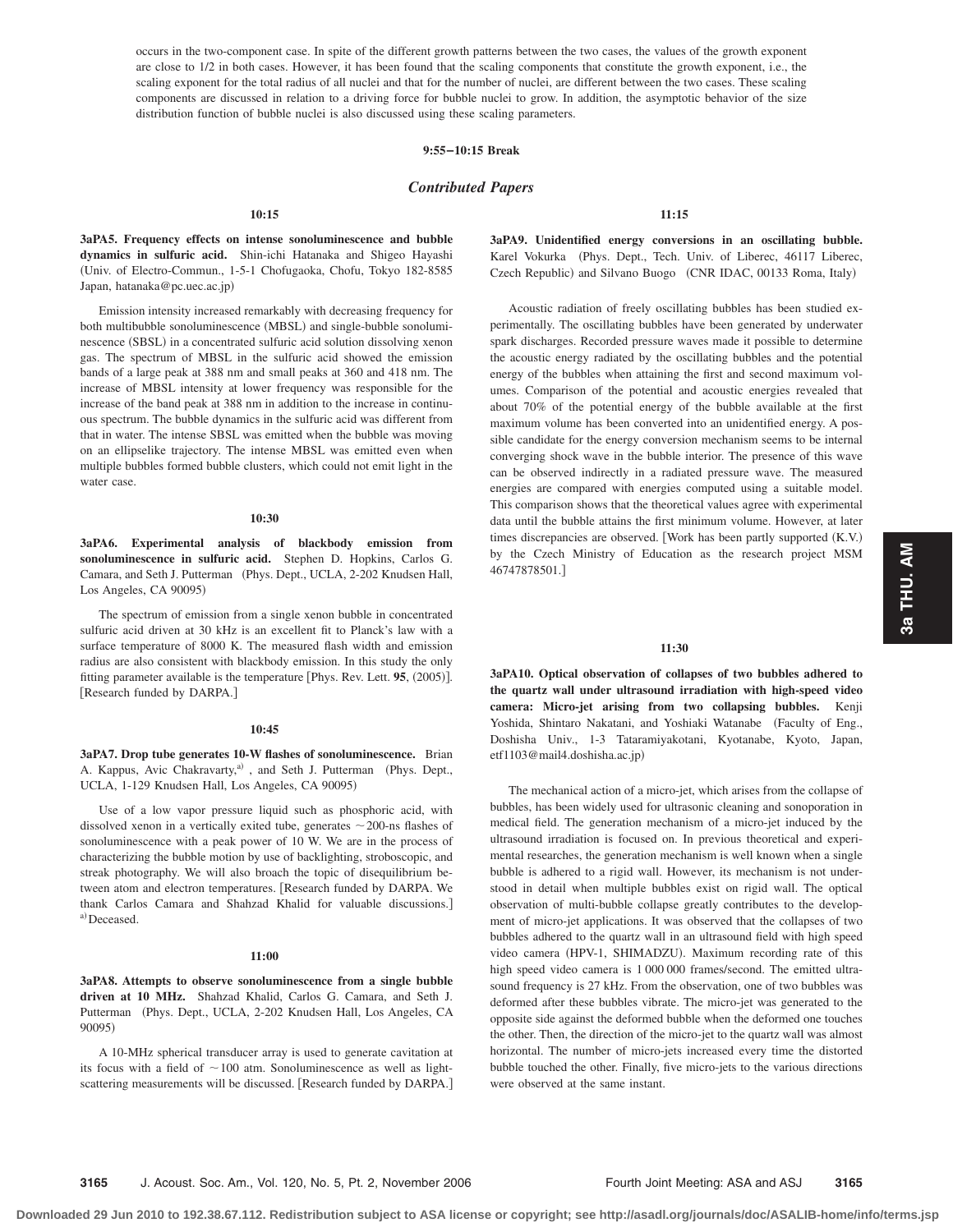# **Session 3aPP**

# **Psychological and Physiological Acoustics and Musical Acoustics: Perception of Music and Speech: Evidence for Modularity and for Common Processing Mechanisms**

Diana Deutsch, Cochair

*Univ. of California, San Diego, Dept. of Psychology, La Jolla, CA 92093*

Yoshitaka Nakajima, Cochair

*Kyushu Univ., Dept. of Acoustic Design, 4-9-1 Shiobaru, Minami-ku, Fukuoka 815-8540, Japan*

# **Chair's Introduction—8:30**

### *Invited Papers*

# **8:35**

**3aPP1. Speech perception: Development from general mechanisms to modules.** Patricia K. Kuhl (Inst. for Learning & Brain Sci. and Dept. of Speech and Hearing Sci., Univ. of Washington, Seattle, WA 98195)

Are the mechanisms subserving speech perception modular or general process in nature? I will adopt a developmental perspective to address this question. Using data from cross-cultural, cross-species, and developmental experiments, I will argue that, early in infancy, the mechanisms underlying speech perception are domain general and rely on processing that is not exclusive to speech signals. Language evolved to capitalize on general mechanisms of perception and action, and this ensures that all infants, regardless of the culture in which they are born, initially respond to and learn from exposure to language. As experience with language ensues, neural commitment to the properties of the language to which an infant is exposed results in dedicated neural networks and speech perception becomes more specialized. Finally, I will suggest that adult members of the culture help instill language in the child by adjusting the language they use when addressing infants and children (motherese), a speech style that exhibits interesting acoustic properties. Language input to the child enhances its learnability. A model of the developmental process will be described. Research supported by NSF and NIH.

### **8:55**

**3aPP2. Auditory events in language and music.** Yoshitaka Nakajima and Kazuo Ueda Faculty of Design, Kyushu Univ., 4-9-1 Shiobaru, Minami-ku, Fukuoka 815-8540, Japan, nakajima@design.kyushu-u.ac.jp)

Perceptual organization of both language and music is based on temporal units that can be called auditory events. Speech syllables and musical notes correspond typically to auditory events. The listener categorizes these events in various ways in order to extract information. We are at a preliminary stage of searching for acoustic cues that the auditory system can utilize to determine auditory events. Averaged intensity of a speech signal within a moving Gaussian temporal window of 15 ms gives cues of syllable boundaries, especially when this averaged intensity is compared with the intensity change obtained with a Gaussian temporal window of 200 ms. The change of intensity obtained through a filter of about 600–2200 Hz compared with the intensity change obtained through an almost flat filter also gives cues of syllable boundaries. Thus, intensity cues and spectral cues both work to mark syllables. This holds both in Japanese and in English. Such intensity cues may work when applied to monophonic or homophonic music, but spectral changes do not correspond clearly to musical notes. Thus, the perceptual mechanisms that determine speech syllables and musical notes can be different. Work supported by JSPS and 21st Century COE, Kyushu University.

# **9:15**

**3aPP3. Music and language in deaf children with cochlear implants.** Takayuki Nakata, Sandra E. Trehub, Yukihiko Kanda, and Haruo Takahashi (Dept of Psych., Nagasaki Junshin Catholic Univ., 235 Mitsuyama-machi, Nagasaki-shi, Nagasaki-ken 852-8558, Japan, Dept. of Psych., Univ. of Toronto, Nagasaki Bell Hearing Ctr., Nagasaki Univ. Grad School of Biomed. Sci.)

Congenitally deaf children with cochlear implants successfully perceive speech in quiet environments, and many produce intelligible speech with normal voice quality. Because implants were designed to optimize speech rather than music perception, timing cues are preserved at the expense of pitch cues. Consequently, adult implant users tend to discontinue musical activities that were enjoyable prior to the onset of deafness. By contrast, congenitally deaf children enjoy a variety of musical activities including listening, singing, and playing instruments. Research in our laboratory suggests that musical activities may enhance child implant users' speech perception skills. For example, initiation of music listening at home by children with cochlear implants predicted their success on a word recognition task. Moreover, earlier ages of implantation were positively associated with enhanced motivation for listening to music. In addition, child implant users were able to identify musical themes that accompanied their favorite television programs. Unlike hearing children, however, they could not recognize the music from the melody (i.e., pitch patterning) alone. Analyses of these children's singing revealed rhythmic patterning similar to that of hearing children but pitch patterning that was grossly distorted. In short, rhythm plays a central role in child implant users' musical experience.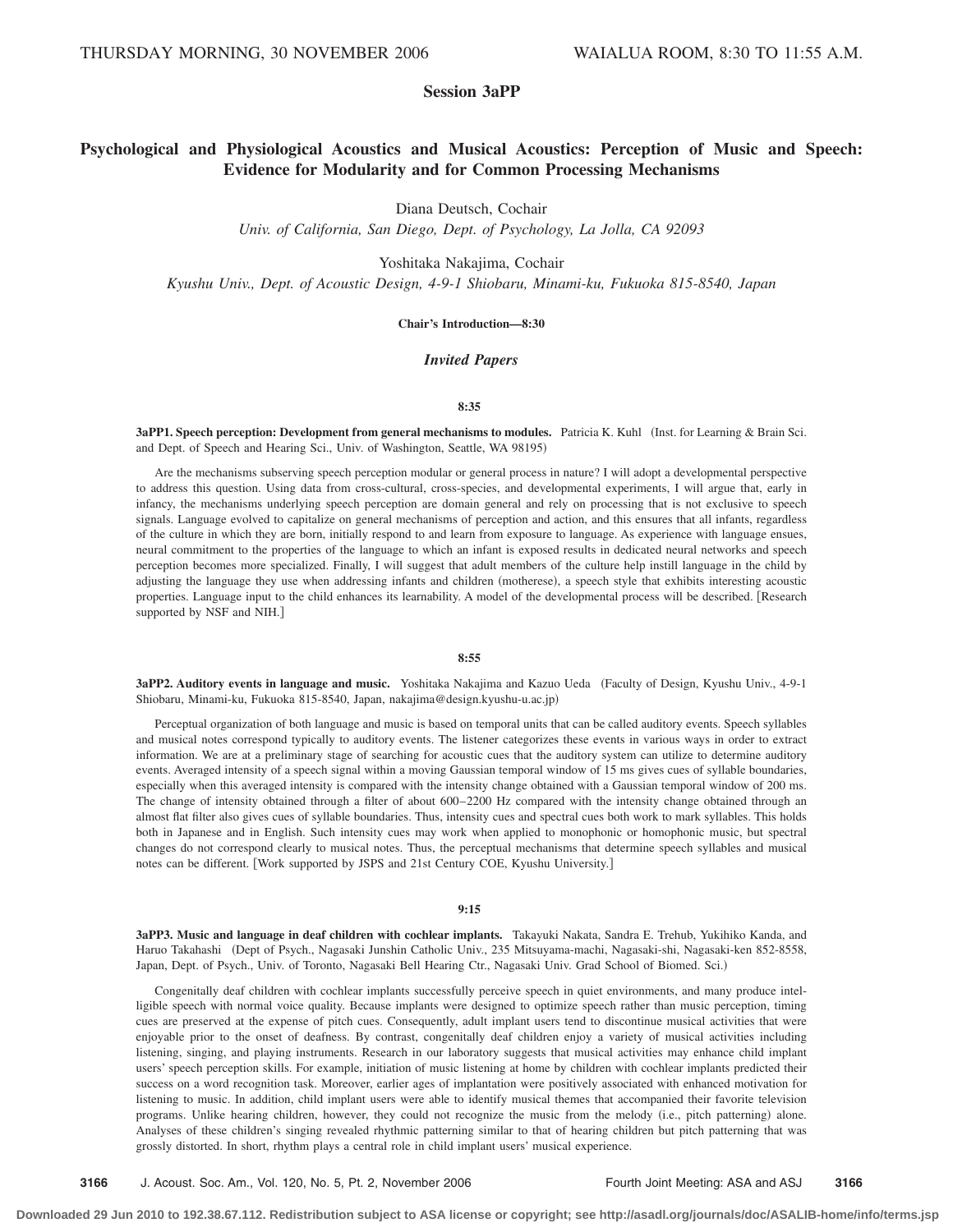3aPP4. Dissociation of music and speech: Evidence from statistical learning in congenital amusia. Isabelle Peretz (Dept. of Psych., Univ. of Montreal, B.O. 6128, Succ. Ctr. ville, Montreal, QC, Canada H3C 3J7, isabelle.peretz@umontreal.ca) and Jenny Saffran (Univ. of Wisconsin-Madison, Madison, WI 53706)

Individuals who suffer from congenital amusia (commonly called tone-deafness) have experienced life-long difficulties in processing of music. The deficit can be traced down to an impairment in fine-grained pitch discrimination Hyde and Peretz, Psychol. Sci., (2004)]. Their language abilities appear intact. One possible account for this dissociation between music and speech is that amusics lack normal exposure to music because of their lifelong history of musical failures. In other words, amusics might be able to acquire basic musical abilities if given appropriate exposure. To test this possibility, a group of 11 adults with congenital amusia, and their matched controls, were exposed to a continuous stream of syllables or tones for at least 21 min. Their task was to try to identify words or motifs, defined by transitional probabilities, following the procedure used by Saffran and collaborators [Cognition, (1999) (2001)]. The results show that amusics can learn novel words as easily as controls whereas they systematically fail on musical materials. Thus, limited exposure cannot fully account for the musical disorder. Implications for the domain specificity/generality debate of statistical learning will be discussed.

### **9:55**

**3aPP5. Nonlinguistic rhythm perception depends on culture and reflects the rhythms of speech: Evidence from English and** Japanese. Aniruddh D. Patel, John R. Iversen (The Neurosci. Inst., 10640 John Jay Hopkins Dr., San Diego, CA 92121), and Kengo Ohgushi (Kyoto City Univ. of Arts, Kyoto, Japan)

Does a listener's native language influence the perception of nonverbal rhythms? One way to address this question is to examine the perception of rhythmic grouping, as suggested by Jakobson, Fant, and Halle in *Preliminaries to Speech Analysis*. Grouping refers to the perceptual clustering of events into higher level units such as phrases. Several principles of grouping of auditory patterns, established a century ago, have come to be thought of as innate properties of perception. The supporting data have come entirely from Western cultures, however. In this study, native English and Japanese speakers were tested for their perception of grouping in simple rhythmic sequences of tones. Members of the two cultures showed different patterns of perceptual grouping, demonstrating that basic auditory processes are shaped by culture. Furthermore, measurements of the temporal structure of English versus Japanese speech and music suggest that the observed differences reflect the rhythms of the two languages, rather than rhythmic differences between American and Japanese music. While it has long been known that a listener's native language influences the perception of speech, these results suggest that native language can also exert an influence on general auditory perception at a basic level. [Supported by Neurosciences Research Foundation and by JSPS.

### **10:15–10:30 Break**

#### **10:30**

**3aPP6. Two issues at the interface between speech and music.** Diana Deutsch (Dept. of Psych., Univ. of California, San Diego, La Jolla, CA 92093) and Trevor Henthorn (Univ. of California, San Diego, La Jolla, CA 92093)

In what ways are speech and music subserved by domain-specific mechanisms, and in what ways by common neural substrates? This issue is addressed with respect to absolute pitch, which has generally been considered to be a musical faculty accessible only to rare individuals. Based on several findings obtained from speakers of tone languages, it is argued that absolute pitch originally evolved to subserve speech, and that it may be acquired readily during the first year of life, if infants are given the opportunity to associate pitches with verbal labels. It is further conjectured, based on other findings, that the early acquisition of pitch accent languages, such as the Tokyo and Osaka dialects of Japanese and the Hamkyeng and Kyengsang dialects of Korean, might also be conducive to the acquisition of absolute pitch. Perceptual relationships between speech and song are next considered. These generally differ in their features; however, a spoken phrase can be perceptually transformed to appear as song rather than speech, simply by repeating it several times over without any alteration in the signal (Deutsch, 2003). This phenomenon is demonstrated, its parameters are explored, and its implications for the mechanisms underlying perception of speech and song are discussed.

# *Contributed Papers*

### **10:50**

**3aPP7. Training musicians and nonmusicians to discriminate** Mandarin tones. Terry L. Gottfried and Grace Y.-H. Ouyang (Dept. of Psych., Lawrence Univ., Appleton, WI 54912-0599, rewgottt@lawrence.edu)

Musicians and nonmusicians were compared in their ability to learn Mandarin tone contrasts. Participants were pretested to assess their accuracy in tone discrimination. Some were then given six sessions of articulatory and acoustic training over 3 weeks; others were given no training. At the end of 3 weeks, participants were again tested on their discrimination accuracy. Listeners judged whether the tones (tone 1, high level; tone 2, mid rising; tone 3, low dipping; tone 4, high falling) of two different

Mandarin syllables were the same or different. In some trials, listeners discriminated tones in words spoken by two speakers; in other trials, they discriminated tones in words spoken by one speaker only. The pretest revealed that musicians are significantly more accurate in discriminating Mandarin tones than nonmusicians. Musicians and nonmusicians who received the training regimen performed more accurately than untrained listeners on the posttest discrimination. Musicians showed significantly less improvement than nonmusicians with training, probably due to ceiling effects (their posttest accuracy was over 95%). Two-speaker discrimination trials were significantly more difficult for all listeners, but especially for nonmusicians. Discrimination of tones 2 and 3 was most difficult for all listeners, but showed considerable improvement after training.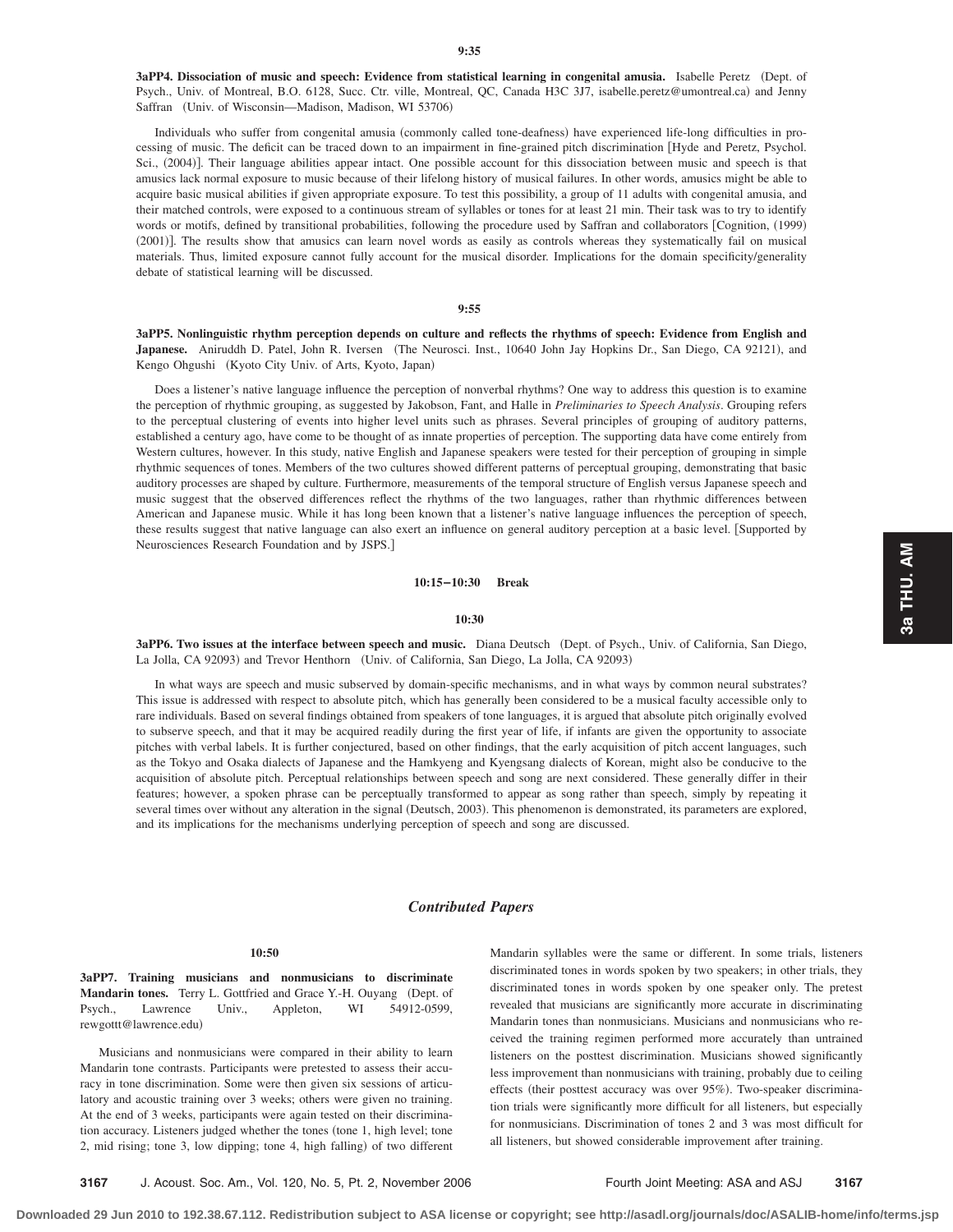**3aPP8. The effects of musical experience on linguistic pitch perception: A comparison of Norwegian professional singers and** instrumentalists. Maren Helene Rø, Dawn Behne (Dept. of Psych., Norwegian Univ. of Sci. and Technol., N-7491 Trondheim, marenhel@stud.ntnu.no), and Yue Wang (Simon Fraser Univ.)

Speech prosody and music share tonal attributes well suited for studying cross-domain transfer effects. The present study investigates whether the specific pitch experience acquired by professional singers and instrumentalists transfers to the perception of corresponding prosodic elements in a native and non-native language. Norwegian and Mandarin words with tonal distinctions, together with corresponding hummed tones, were presented dichotically in a forced attention listening test to three groups of native Norwegian listeners: professional singers, professional instrumentalists, and nonmusicians. While instrumentalists and singers were both more accurate (higher percent correct for both ears) than nonmusicians for Mandarin linguistic and hummed tones, only instrumentalists showed positive transfer to corresponding native Norwegian stimuli. Results indicate a pattern of perceiving tonal distinctions that mirrors the pitch experience acquired through professional vocal and instrumental training: Instrumentalists generally appear to rely on an autonomous, categorical pitch strategy, consistent with their primary training with discrete, fixed intervals. Singers, on the other hand, tend to use a similar strategy for nonlinguistic pitch perception, but not in processing native tonal contrasts. Overall, pitch experience acquired through musical training appears to have a positive transfer to non-native speech perception.

**3aPP9. Effects of musical experience on linguistic pitch perception** training. Dawn Behne (Psych., Norwegian Univ. of Sci. and Technol., 7491 Trondheim, Norway), Yue Wang (Simon Fraser Univ., Burnaby, BC V5A 1S6, Canada), Maren Helene Rø, Ann-Karin Hoff, Hans Andreas Knutsen, and Marianne Schmidt (Norwegian Univ. of Sci. and Technol., 7491 Trondheim, Norway)

Research continues to address the extent to which music ability transfers to other tasks and processes, among them speech perception. The current study examines the transfer of music experience to native and non-native linguistic pitch perception and tracks this process during training. Participants were nonmusicians (NMs) and music conservatory students (CMs), all of whom were native Norwegian listeners. Participants were tested with Norwegian and Mandarin materials in a tone-based and intonation-based directed attention dichotic listening task, administered five times during 2 weeks. Results show that training generally leads to increased accuracy in linguistic pitch perception. CMs are more accurate than NM in both tasks, and maintain this advantage throughout training. For both groups, training led to a decreased difference in performance between ears, with notably different patterns of ear improvement between NMs and CMs. Across languages, whereas CMs had improved accuracy in both tasks, NM showed no improvement in the tone task for either language. Findings indicate that musically trained listeners' experience positively transfers to native and non-native linguistic pitch perception, an advantage which, in training, affords them more extensive improvement across linguistic pitch tasks and in particular for a non-native pitch task where the native linguistic system does not interfere.

**11:35–11:55 Panel Discussion**

# THURSDAY MORNING, 30 NOVEMBER 2006 MOLOKAI ROOM, 8:00 A.M. TO 12:00 NOON

**Session 3aSC**

# **Speech Communication and Psychological and Physiological Acoustics: Second Language Acquisition II** (Poster Session)

Sang Yee Cheon, Cochair

*Univ. of Hawaii, Dept. of East Asian Languages and Literature, Honolulu, HI 96822*

Nobuaki Minematsu, Cochair

*Univ. of Tokyo, Dept. of Frontier Informatics, 5-1-5 Kashiwanowa, Kashiwa-shi, Chiba 277-8562, Japan*

# *Contributed Papers*

All posters will be on display from 8:00 a.m. and 12:00 noon. To allow contributors an opportunity to see other posters, contributors of odd-numbered papers will be at their posters from 8:00 a.m. to 10:00 a.m. and contributors of even-numbered papers will be at their posters from 10:00 a.m. and 12:00 noon.

**3aSC1. A computer-assisted instruction system for self-teaching of discriminating Chinese tones based on their acoustical properties.** Shizuo Hiki, Kazuko Sunaoka, and Song Liu Waseda Univ., 2-579-15 Mikajima, Tokorozawa, 359-1192 Japan, hiki@waseda.jp-

A computer-assisted instruction (CAI) system for self-teaching to discriminate Chinese tones was developed, and provided through the internet to Japanese college students of Chinese language class. The data of acoustical analysis and perceptual judgment on the Chinese tones played an important role in designing the system. The result of observation on characteristic errors in discriminating Chinese tones by the Japanese students was also utilized. This system offered three kinds of use for self-teaching:

testing, training, and reviewing. The original word lists consisted of 15 bisyllabic words with every combination of the four tones of Standard Chinese, involving different rates of unvoiced consonants, which disturbed the tone discrimination. In the partial word lists, only words having tone 2 and/or tone 3, which were difficult for the beginners, were excerpted from the original lists. Their speech samples with both female and male voices were accommodated. Temporal changes in fundamental frequency were extracted from the speech samples and displayed as visual cues in the training. It was also possible in the training to present only the words answered incorrectly in the preceding testing. By selecting suitable uses and word lists with the progress of self-teaching, the required time for achieving the goal was reduced.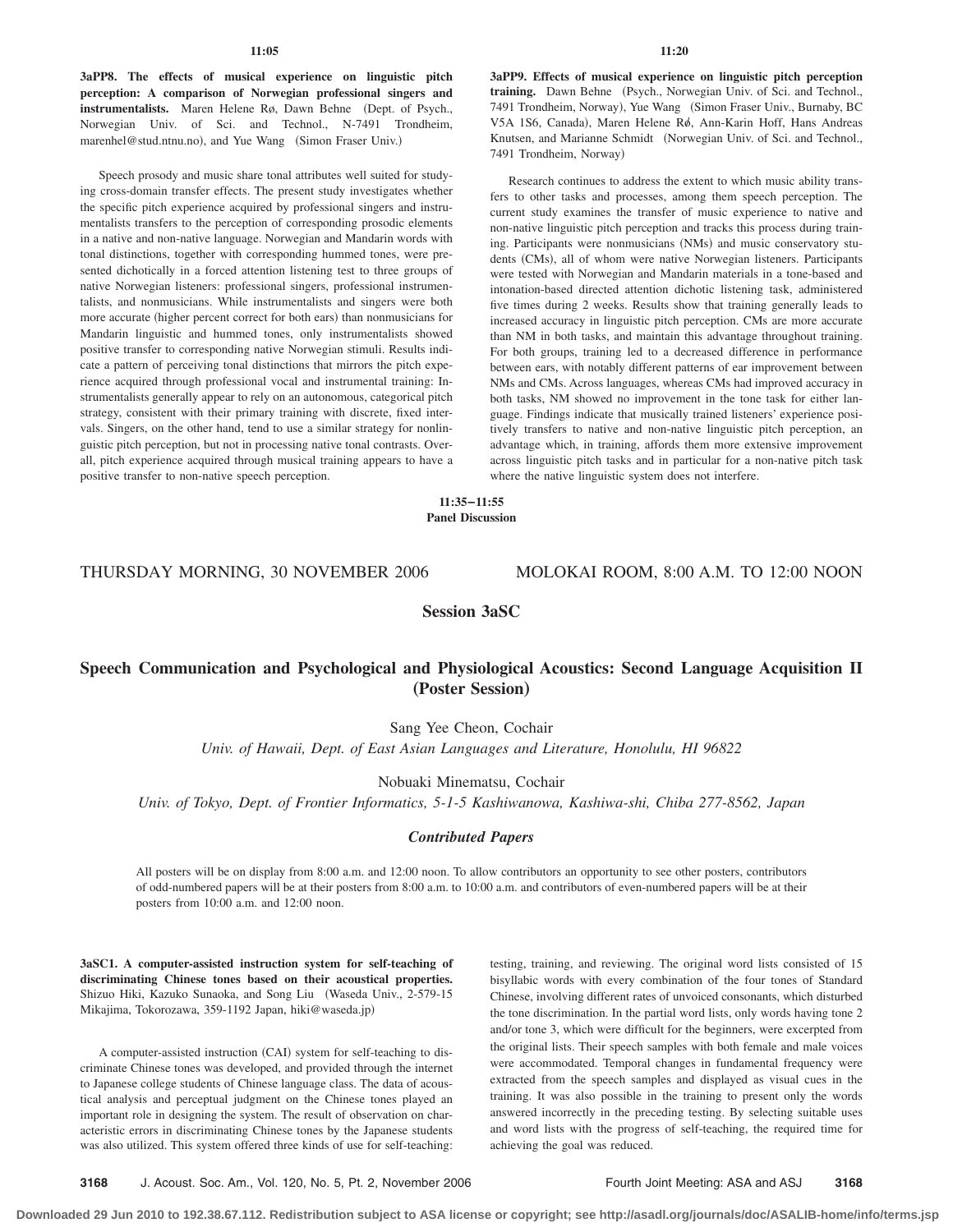**3aSC2. Providing new methods for teaching Japanese speech communication for learners of Japanese as L2: Developing teaching materials using MRI-movies and natural speech data.** Ryoko Hayashi, Chunyue Zhu, Toshiyuki Sadanobu, Jumpei Kaneda (Grad. School of Cultural Studies and Human Sci., Kobe Univ., Nada-ku Tsurukabuto 1-2-1, Kobe 657-8501, Japan, rhayashi@kobe-u.ac.jp), Donna Erickson (Showa Music Univ., Kanagawa 243-8521, Japan), Nick Campbell (ATR, Hikaridai 2-2-2, 619-0288, Japan), and Miyoko Sugito (Inst. for Speech Commun. Res., Nara 631-0014, Japan)

It is critical to provide people learning Japanese as a second language information about natural speech, since there is wide variability of articulation and speaking styles associated with various social attitudes and/or expressions in Japanese. For developing teaching materials for English and Chinese learners of Japanese as a second language, two new methods are demonstrated. One utilizes MRI-movies that dynamically demonstrate differences among vowel articulations in Japanese, English, and Chinese. This approach is effective for teaching good pronunciation, especially with regard to consonant cluster production, since the timing of the articulation for consonant clusters is visibly presented. The other is audio-visual data of natural speech in Japanese that demonstrate several typical expressions, e.g., wry face and strained (laryngealized) voice for asking favors politely. This type of material shows not only variations of speech communication in Japanese but also cultural differences among native speakers of Japanese, English, and Chinese. [Work supported by MEXT.]

**3aSC3. Effects of training with sentences at varied speaking rates on native English speakers' perception of Japanese vowel length.** Yukari Hirata, Emily Cullings, Elizabeth Whitehurst, Jacob Whiton (Dept. of East Asian Lang. and Lit., Colgate Univ., 13 Oak Dr., Hamilton, NY 13346), and Stephen Lambacher, G. (Univ. of Aizu, Aizu-Wakamatsu, Fukushima 965-8580, Japan)

In training non-native speakers to perceive difficult second language (L2) phonetic contrasts, providing variation in speakers and phonetic contexts helps the formation of L2 categories Pisoni and Lively, in *Speech* Perception and Linguistic Experience (1995), pp. 433-459. The present study tested the hypothesis that high stimulus variability in speaking rate would have positive effects for L2 learners. Native English speakers' ability to identify Japanese vowel length was examined with three types of training: slow-only, fast-only, and slow-fast. Their perceptual abilities were measured with a pretest and posttest and compared with a control group that was not trained. Test stimuli were sentences containing Japanese disyllables spoken at three rates (slow, normal, fast). Participants were trained to identify the length of the second vowel of disyllables embedded in a sentence and they received immediate feedback. The pretest to posttest improvement of the slow-only  $(8.2\%)$  and slow-fast  $(8.7\%)$ training groups was significantly greater than the control group's improvement (3.9%). However, the fast-only (7.7%) training group's improvement did not significantly differ from the control group's improvement. In addition, slow-fast training, unlike other training, had an advantage in performance on the fast rate stimuli. Implications for the variability theory will be discussed. [ Work supported by NSF Grant No. BCS0418246.]

**3aSC4. Factors affecting the success of non-native vowel perception** training. Kanae Nishi and Diane Kewley-Port (Indiana Univ., 200 S. Jordan Ave., Bloomington, IN 47405)

Previously, Nishi and Kewley-Port J. Acoust. Soc. Am. **118**, 1900 (2005)] reported the successful outcomes of an intensive vowel perception training protocol for Japanese and Korean learners of English. Their results indicated that vowel training worked best when large numbers of vowels in nonsense words were presented within the training blocks. In this report, additional analyses were performed in order to explore the generalization of training from nonsense to real words that were presented only during pre- and post-training tests. Results showed that, although both groups showed steady and substantial improvement for all vowels in nonsense words, generalization to real words was inconsistent across lis-

tener groups, different vowels, and talkers. These results indicated that: (1) native vowel phonology had a considerable influence on the success of our structured, intensive identification training protocol using many vowels; (2) nonsense word training incorporating high natural variability across phonetic contexts and talkers may not be sufficient to achieve the desired generalization to real words. These results are explained in part by the vowel acoustics (formant frequencies and vocalic duration) of the stimulus materials used for training and tests. Work supported by NIDCD-006313 and 02229.

**3aSC5. An analysis of the factors reading rate, vocabulary ability, and speaking proficiency in relation to the test of English for international** communication (TOEIC) scores of Japanese learners of English. Keiko Asano and Michiko Mochizuki Sudo (Juntendo Univ., 1-1 Hiragagakuendai Inbamura, Inbagun, Chiba 270-1695, Japan, keiko\_asano@sakura.juntendo.ac.jp-

This study investigated the relationships between the TOEIC scores and the two factors of the reading rates and vocabulary abilities of Japanese learners of English. Also studied are the relationships between the scores of the two TOEIC sections and the learners' speaking proficiencies. Applying the Rauding theory, which reported the same comprehension processes underlying reading and listening, to second language acquisition, this study tested the hypothesis that the processing time for reading had an effect on that for listening. The Japanese subjects in this study took TOEIC and standardized tests of reading rates and vocabulary abilities, and also participated in a production experiment. The results showed high correlations between the TOEIC scores and the two factors of reading rates and vocabulary abilities. They also showed the tendency that the improvement of reading rates and vocabulary abilities contributed to the improvement of not only the scores of the TOEIC Reading Section, but also those of the TOEIC Listening Section. In addition, this study clarified the degree to which the speaking proficiency measured by naturalness judgments of native speakers of English corresponded to the proficiency indirectly measured by the TOEIC Listening Section.

**3aSC6. The long-term retention of phonetic categories by Japanese** immersion graduates. Tetsuo Harada (School of Education, Waseda Univ., 1-6-1 Nishi Waseda, Shinjuku, Tokyo 169-8050, Japan)

English-speaking children in a Japanese immersion program, in which many content subjects are taught in Japanese, were reported to be successful in establishing phonetic categories for single and geminate stops in Japanese, although their categories deviated from those of Japanese monolinguals. However, it is unknown to what extent those children can retain their phonetic categories after they exit the program. Ten participants who had attended a Japanese immersion program in the United States from kindergarten or grade 1 to grade 5 and who were taking a university-level intermediate or advanced Japanese course at the time of data collection were recorded producing Japanese words including both singletons and geminates. Mean closure duration values were obtained, and the ratio of geminates to singletons for the immersion graduates was compared with that of English learners of Japanese having the same proficiency level in a regular Japanese program. The results show that the immersion graduates, who had been exposed to a substantial amount of Japanese at an early age, still retained the phonetic categories and could contrast singletons with geminates in Japanese, although their closure duration tended to be longer than the norm of monolingual Japanese speakers.

**3aSC7. The effects of training context on perceptual learning of** accented speech. Jessica E. Duke and Sabrina K. Sidaras (Dept. of Psych., Emory Univ., Atlanta, GA 30322)

This study investigates factors influencing adult listeners' perceptual learning of talker-specific and accent-general properties of spoken language. Exposure to foreign accented speech under different training con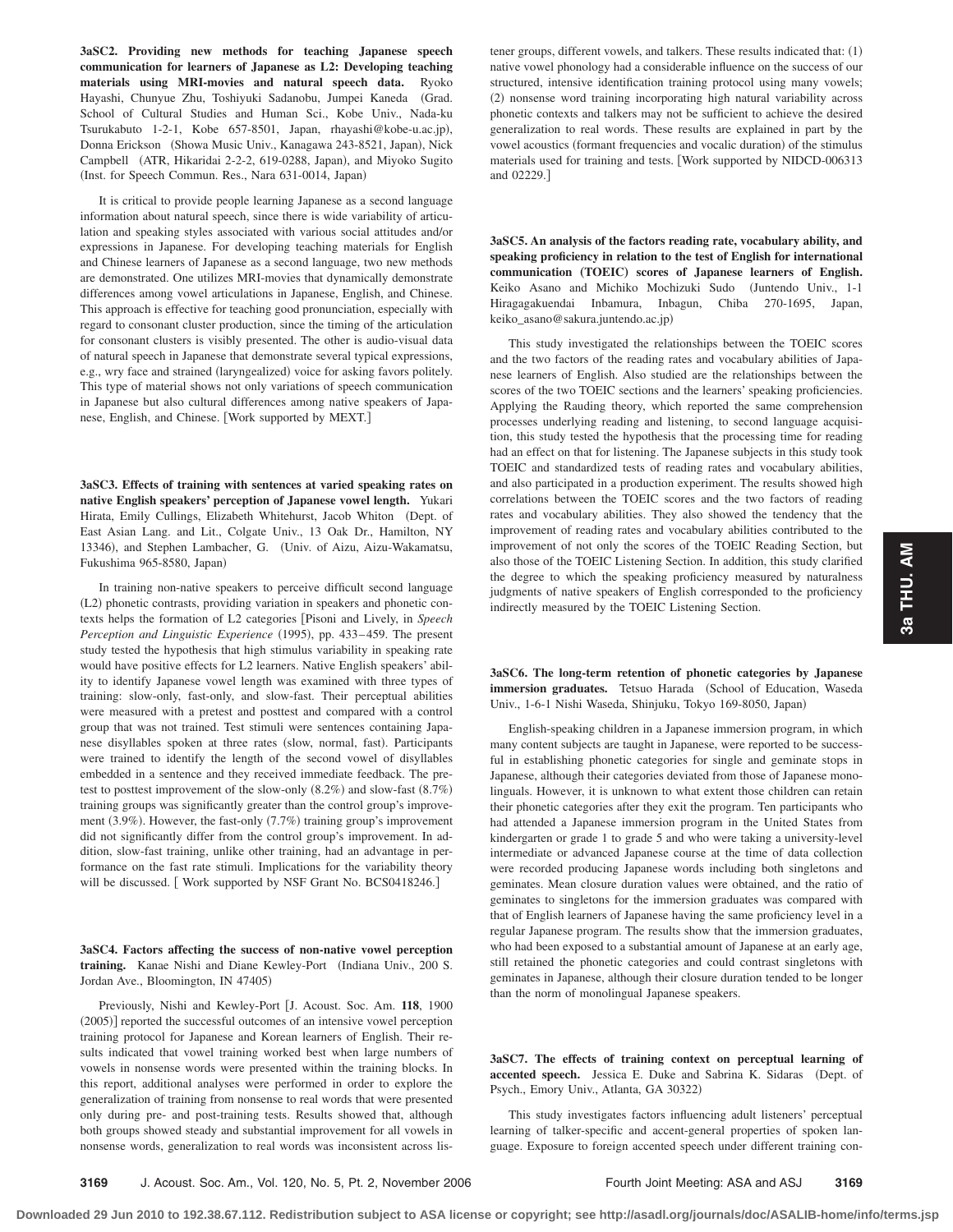ditions was used to examine mechanisms involved in perceptual learning. Adult native speakers of American English were exposed to English words produced by six native-Spanish-speaking adults. During training, the Spanish-accented words were either grouped by speaker, by word, or were randomized with respect to speaker and word. The different types of training were hypothesized to direct attention to particular characteristics of the accented speech. At test, listeners were asked to transcribe novel words produced by familiar or unfamiliar accented speakers. Regardless of training condition, listeners who had been exposed to Spanish-accented speech during training were more accurate at test than an untrained control group. However, high variability training in which words were randomized led to better transcription performance at test than training with items grouped by speaker or by word. These findings suggest that high variability training may direct attention to the accent-general properties of speech necessary for perceptual learning of accented speech.

**3aSC8. Development and validation of an automatic spoken Spanish** test. Nicole Wilson, Elizabeth Rosenfeld, and Jared Bernstein (Ordinate Corp., 800 El Camino Real, Menlo Park, CA 94025)

The development and validation of a fully automatic computer-based test of spoken Spanish is described. The test takes between 15 and 20 min to complete and comprises readings, elicited imitations, opposites, shortanswer questions, sentence constructions, and story retellings. The only response modality is spoken Spanish. Sets of vetted items were assembled into tests presented to over 1000 adult non-native Spanish learners and over 1000 native Spanish speakers from several countries. Expert human judgments of the non-native responses showed that the spoken response material carried sufficient information for highly reliable judgments of proficiency. In the development and validation process, over 60 000 responses were transcribed and over 21 000 human judgments were analyzed. The automatic scoring system is described. Its validation includes comparisons of machine scores with interactive human interviews and human ratings of speech recordings. Results suggest that machine scores have virtually the same information that is found in Oral Proficiency Interviews conducted by the U.S. Government raters or by official ACTFL interviews. Correlation between machine scores and combined interview scores  $(r=0.92)$  is higher than the interrater reliability of the professional interviewers themselves.

**3aSC9. French conversations do not show evidence of phonetic** accommodation to a non-native interlocutor. Caroline Smith (Dept. of Linguist., Univ. of New Mexico, MSC 03 2130, 1 Univ. of New Mexico, Albuquerque, NM 87131-1196-

Although a speech style known as foreigner talk has been described, speech addressed to a reasonably fluent non-native interlocutor may show little or no accommodation by native speakers. This issue is of interest in understanding whether on-line modifications to speech are an important contributor to phonetic variation. Ten native speakers of Parisian French were recorded individually as they performed map tasks, one with another native speaker of French, and another with an American who identified himself as such at the beginning of the conversation, but who spoke French during the task. Previous work has found that French listeners who heard brief extracts from these conversations could not reliably identify which interlocutor was involved. In an attempt to identify other possible differences in speech to natives and non-natives, two prosodic characteristics of the conversations were analyzed, vowel devoicing and the epenthesis of word-final schwas. The hypothesis was that vowel devoicing, which is stylistically marked, would be disfavored in speech to nonnatives, while schwa epenthesis, characteristic of a deliberate speech style, would be more frequent. The speakers actually showed similar patterns with both interlocutors, suggesting that variation in these properties is not conditioned by the linguistic status of the interlocutor.

**3aSC10. Acoustic correlates of accentedness and intelligibility of Spanish-accented English vowels.** Lynne C. Nygaard, Sabrina K. Sidaras, Jessica E. Duke, and Stig T. Rasmussen (Dept. of Psych., Emory Univ., Atlanta, GA 30322)

The present study investigated the acoustic characteristics of English vowels produced by native speakers of Spanish and the relationship between the acoustic properties of non-native vowel production and perceived accentedness and intelligibility. Twelve native speakers of Spanish were recorded producing monosyllabic words in list format. Individual vowel tokens from a variety of consonant environments were identified and acoustic analyses were conducted, including measures of duration and formant (F1, F2, F3) frequency. Listener ratings of accentedness and intelligibility were obtained from a separate set of sentence-length utterances. The analyses showed that average overall vowel duration as well as the duration of individual vowels was positively correlated with judgments of accentedness and negatively correlated with overall sentence intelligibility. Speakers who were judged to be more accented and less intelligible produced vowels of longer duration than speakers who were judged to be less accented and more intelligible. Analyses of spectral characteristics and comparisons to native English speakers' vowel productions will also be reported. These findings suggest that the temporal properties are one aspect of non-native vowel productions that significantly contribute to the perception of accentedness as well as to the overall intelligibility of individual native Spanish speakers.

**3aSC11. Factors influencing L2 vowel perception and production.** Karece Lopez (Dept. of Speech, Commun. Sci., & Theatre, St. Johns Univ., 8000 Utopia Pkwy, Jamaica, NY 11439), Yan Helen Yu (CUNY Grad. School, New York, NY), and Fredericka Bell-Berti (St. Johns Univ., Jamaica, NY 11439)

This study investigates relations among factors expected to influence vowel perception and production in second language learning, including AoA, LoR, L2 education (before coming to and in the US), and language use (in the US). Vowel production will be examined through phonetic transcription, listener identification, and acoustical analysis. Preliminary evidence indicates that, even though our participants arrived in the US after age 12, AoA is still of critical importance in second language learning. Furthermore, and as expected, LoR also contributes to L2 proficiency. AoA and LoR, however, do not account for the ability of all the participants to identify and produce the vowels of English; thus, we must also consider other factors, including L2 education and use. The hypothesis is that L2 educational background and language use influence L2 English speakers' perception and production of English vowels.

**3aSC12. Production of English stressed vowels and interstress intervals within and between words in first and second language** acquisition. Michiko M. Sudo and Ikuyo Kaneko (School of Health and Sports Sci., Juntendo Univ., 1-1 Hiragagakuendai, Inbamura, Inbagun, Chiba, 270-1695, Japan, mmsudo@polka.plala.or.jp-

The purpose of this study was to observe the differences between first and second language acquisition in English durational patterns with respect to interstress intervals (ISIs). Production experiments were carried out to investigate the durational patterns used by three groups of speakers: adult native speakers of American English, American third graders, and Japanese learners of English. Two sets of English sentences were devised as the linguistic material, and the sentences in each set differed in the number of nominally unstressed syllables that intervened between a target stressed syllable and the next stressed syllable. These sets of sentences contained two different target stressed vowels, and the ISIs within and between words. The shortest ISIs were produced by adult American speakers regardless of the number of unstressd syllables in the target ISIs. The Japanese learners produced shorter ISIs than the American children in one set of sentences, while in the other set, the American children produced

**3170** J. Acoust. Soc. Am., Vol. 120, No. 5, Pt. 2, November 2006 Fourth Joint Meeting: ASA and ASJ **3170**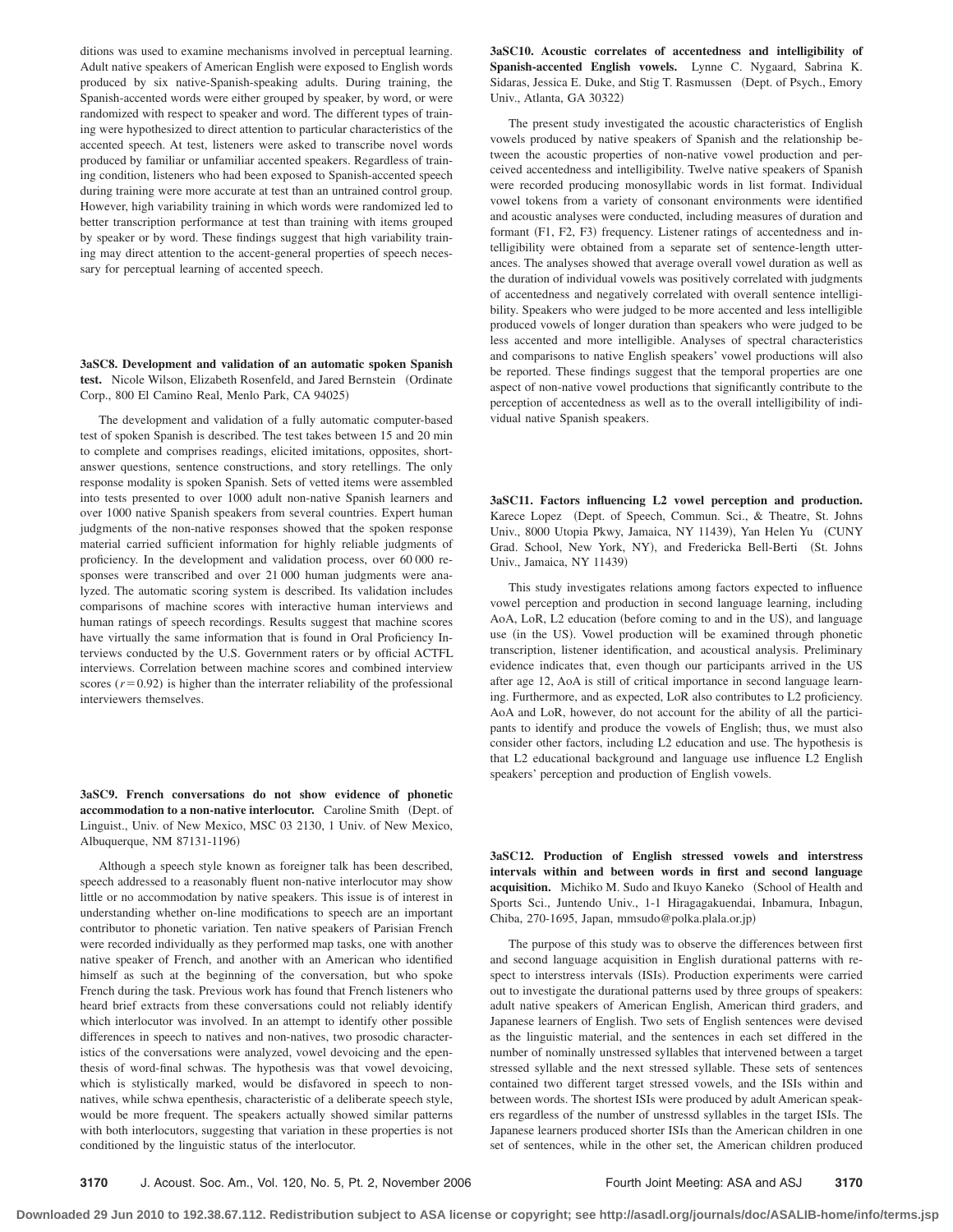shorter ISIs than the Japanese. Regarding the durations of target stressed vowels, foot-level shortening was observed in the three subject groups, the American children exhibiting the highest percentage of shortening followed by the American adults and then the Japanese.

**3aSC13. Production and perception of American English vowels by** native Japanese speakers. Takeshi Nozawa (Ritsumeikan Univ., 1-1-1 Nojihigashi, Kusatsu, Shiga, 525-8577 Japan), Elaina M. Frieda (Auburn Univ., Auburn, AL 36849), and Ratree Wayland (Univ. of Florida, Gainesville, FL 32611-5454-

Native speakers of Japanese (NJ) produced American English vowels in /CVC/ contexts. Twelve native speakers of American English listened to and identified the vowels in the Japanese speakers' productions. In general, the vowels difficult for the NJ subjects to disambiguate in production were also difficult for them to differentiate in perception. An acoustic analysis revealed that the NJ speakers' attempted  $/i/$  and  $/I/$  tokens and  $/I/$ and /x/ tokens largely overlapped in the vowel space, but significant differences in duration were observed between their /i/ and /t/ tokens. These findings agree with the results of our previous studies. In our perception experiment,  $\sqrt{a}/\sqrt{a}$  was the most difficult vowel contrast for the same group of NJ speakers to discriminate, and longer /i/ tokens were more correctly identified and shorter /i/ tokens were misidentified more often as /1/. In contrast to the perception experiment, the intelligibility of American English vowels produced by the NJ subjects was not affected by the place of articulation of the preceding consonant or by the voicing status of the following consonant. However, the American English vowels produced by the NJ subjects were less intelligible when a liquid /l/ follows, which may be attributed to their inability to produce /l/ authentically.

**3aSC14. Durational characteristics in production of English** consonant sequences by Japanese speakers. Kuniyoshi Tanaka (Grad. School of Humanities, Hosei Univ., 2-15-2 Ichigayatamachi, Shinjuku-ku, Tokyo 162-0843, Japan, tanaka22@abox.so-net.ne.jp) and Keiichi Tajima (Hosei Univ., Chiyoda-ku, Tokyo 102-8160, Japan)

Japanese has more limited consonant sequences (e.g., "honda," "nissan") than English (e.g., "script"). This difference becomes a problem for Japanese learners of English when they produce English words that contain consonant sequences. Japanese speakers often avoid these sequences by inserting epenthetic vowels between consonants or following wordfinal consonants (e.g., English "script" as /su.ku.ri.pu.to/). The present study examines how Japanese speakers produce consonant sequences in English and how speaking rate affects their productions. A group of native Japanese speakers and a control group of native English speakers read English words at normal and slow speaking rates. Segment durations in target consonant sequences were measured, and ratios of segment to word duration and segment to consonant sequence duration were calculated. Preliminary results suggest that the segment durations and ratios are clearly different between the two groups of speakers. For example, in /s/ consonant sequences, Japanese speakers tend to produce a relatively shorter /s/ and a longer consonant compared to native English speakers. Also, the duration ratios do not seem to vary depending on the speaking rate for either group of speakers. Results will be discussed in terms of timing control in second-language learning. Work supported by MEXT.

**3aSC15. The speech learning model: English and Japanese voice** onset time in mature bilingual talkers. Timothy J. Riney (Intl. Christian Univ., Tokyo, 181-8585, Japan)

With reference to the Speech Learning Model (Flege, 1995 version), this study looked for evidence among mature American and Japanese bilinguals that (a) L1 VOT changed over time and (b) despite minimal L1-L2 phonetic differences, L2 VOT was different from L1 VOT. Five L1 English Americans and 5 L1 Japanese read the same lists of English and Japanese words containing word initial /p/, /t/, and /k/. In all, 880 tokens

(10 talkers  $\times$ 2 languages  $\times$ 11 words  $\times$ 4 tokens) were examined. For both groups and individuals, based on measures of difference and comparisons with age-matched monolinguals (5 American and 13 Japanese), the findings were (a) slight evidence of L1 VOT change, but (b) robust evidence of new L2 categories being formed. By far the most common bilingual pattern observed was L2 compromise VOT, in which the L1 VOT remained close to monolingual VOT and the L2 VOT was positioned about halfway between that of two age-matched monolingual comparison groups.

**3aSC16. Phonetic disambiguation by Korean non-native speakers of** English. Jiwon Hwang and Giorgos Tserdanelis (Dept. of Linguist., Stony Brook Univ., NY 11794, gtserdanelis@sunysb.edu)

This study examined the effect of pragmatic contrast and auditory priming on the production of contrasts such as "mob $\sim$ mop" and 'pat $\sim$  pet'' by 22 Korean non-native speakers of English. Korean speakers played a card arrangement game with a native speaker of English (a confederate). In the pragmatic condition, critical items were arranged to enable the comparison of the same word (e.g. "mob") in two contexts, one where the situation might force subjects to make the contrast of mob and mop and one where the situation facilitates the confederates recognition of mob because there is no contrasting form. An additional auditory priming condition was induced by the confederate saying a phonetically similar word such as ''what is below hob?'' before the target ''mob.'' Koreans produced more English-like forms when they had to be distinguished from the contrastive item or when they had been auditorily primed. For both b/p and ae/E contrasts, vowel duration was used to signal the distinction in both conditions. Additionally, for the b/p contrast, closure voicing percentage was significantly longer but only in the pragmatic condition. Overall both conditions have similar disambiguating effect, but have different specific consequences for cueing consonant versus vowel contrasts.

**3aSC17. Phonetic similarities between English and Korean sibilants:** Implications for second language acquisition. Sang Yee Cheon (Dept. of East Asian Lang. and Lit., Univ. of Hawaii at Manoa, 1890 East West Rd., #352, Honolulu, HI 96822)

Recent models of L2 acquisition suggest that foreign accent is determined by the degree of articulatory, acoustic, and perceptual similarity between L1 and L2 sounds. This study examined cross-language perceptual and acoustic similarities between Korean and English voiceless sibilant fricatives: Korean lax aspirated /s/ and tense unaspirated /s\*/ versus English alveolar /s/ and palato-alveolar / $\int$ /. AX discrimination tests revealed that listeners perceived the non-native contrast in terms of their L1 sound system. To determine acoustic similarity among the fricatives, two acoustic parameters were measured: duration and spectral peak frequency. It was expected that the more acoustically similar two sounds were, the more they would be perceived as the same sound by listeners. However, disparate results were obtained for perceived similarity and acoustic similarity. For instance, Korean lax /s/ and English / $\int$ / before /i/ are acoustically similar, but listeners were easily able to discriminate between them. Perceptual similarity predicts ease of acquisition better than acoustic similarity because a listener's perceptual system incorporates how the sounds are organized in their L1 phonological system. Language teachers need to consider not just degree of similarity between pairs of sounds, but also the differences between the L1 and L2 sound systems as a whole.

**3aSC18. Cross-language speech sounds: Differential sensitivity and** L2 accent. Miles Munro (Dept. of Cognit. Sci., Univ. of California, Irvine, 3151 Social Sci. Plaza A, Irvine, CA 92697-5100, mmunro@uci.edu)

Individuals vary in their ability to perceive phonetic differences between speech sounds. Individuals also vary in their aptitude for acquiring accurate pronunciation of a second language. The research to be presented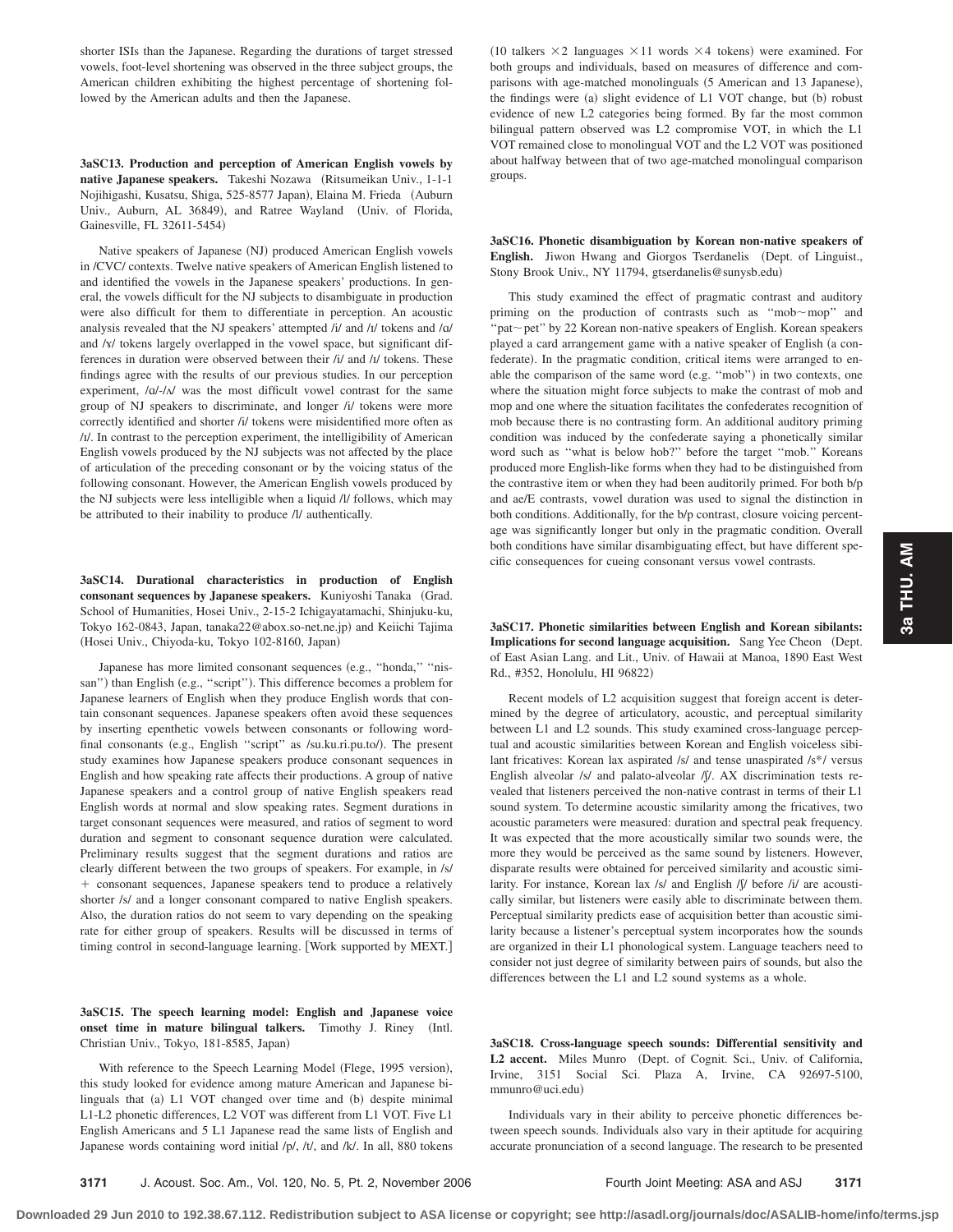investigates a probable link between the two with the aim that capacity for phonetic perception may constitute a measure of second language aptitude. In a series of tasks manipulating memory and attention load, Native Mandarin speakers for whom English is a second language were tested on their ability to discriminate non-native speech contrasts that cluster around the Mandarin and English phonetic spaces with varying ''distances.'' Each contrast pair is phonemically meaningful in a significant portion of the world's languages (UPSID 451). These scores were then related to measures of degree of accent in English. Related results examining working memory span will also be reported. Accordingly, an explanation of variability in later-learner L2 accent strength is explained as a consequence of idiosyncratic ability to perceive phonetic differences between speech sounds. This cognitive correlate's account is consistent with the notion that a greater ability to perceive small differences between novel phones is crucial to their accurate acquisition and reproduction.

**3aSC19. Performance of auditory search with Japanese speech by** native speakers and its learners as L2. Noriaki Asemi (Grad. School of Sci. Technol., Kobe Univ., Rokkodai 1-1, Nada-ku, Kobe, 657-8501 Japan, asemi@kobe-u.ac.jp), Ryoko Hayashi (Kobe Univ., Kobe, Japan), and Kazuhiko Kakehi (Chukyo Univ., Toyota, Japan)

Auditory search experiments using normal Japanese speech (NJS) and time-reversed speech (TRS) [Asemi *et al.*, Acoust. Sci. Technol., **24**, 145– 147 (2003)] demonstrated fast and accurate judgment of the presence or absence of the target NJS among distracting TRSs. For application of an auditory search to measurement of the ability of auditory comprehension of foreign language, the effects of the learning proficiency of Japanese on the speed and accuracy in the detection of the target NJS were examined through auditory search experiments for native and non-native speakers of Japanese. The experiment comprised two parts: an NJS was the target and TRSs were distractors and vice versa. Subjects were requested to judge the presence or absence of a target speech correctly and as quickly as possible when a target and several distracters were presented simultaneously and diotically. Results showed remarkable differences between the performance of natives and non-native speakers in error rates rather than in the reaction times. Moreover, significant correlations were found between the error rates and the learning experiences only when fewer than three utterances were presented simultaneously. Work supported by MEXT.

**3aSC20. Neurophysiological basis of temporally cued phonetic contrasts in Japanese and American English listeners.** Miwako Hisagi, Valerie Shafer (CUNY-Grad. Ctr., Dept. of Speech and Hearing Sci., 365 Fifth Ave., New York, NY 10016, mhisagi@hotmail.com), and Elyse Sussman (Albert Einstein College of Medicine of Yeshiva Univ., New York, NY)

The present study examined American English (AE) listeners' perception of Japanese (JP) temporally cued contrasts of vowels and consonants. The mismatch negativity (MMN) component of event-related potentials (ERPs) was used as a measure to compare passive (visual-attention condition) and active (auditory-attention condition) discrimination in an oddball paradigm. JP nonsense temporally cued vowel ([tado] vs [taado]) and consonant contrasts ([miʃi] vs [miʃʃi]) were presented to JP listeners, for whom the temporal cues are contrastive, and to AE listeners who have no knowledge of JP. The following results were obtained. (1) With respect to the type of contrast, MMNs were larger for vowel contrasts than consonant contrasts. (2) In the auditory-attention condition both groups showed a robust MMN to vowels. (3) In the visual-attention condition JP also showed a robust MMN, while AE showed a smaller amplitude or absent MMN. This group difference was significant for the vowel contrast. (4) Interestingly, in the auditory-attention condition, AE showed a larger late negativity at frontal sites for vowel contrasts than JP. The results support

the hypothesis that first-language perception is an overlearned process that may interfere with second-language speech perception. Work supported by NSF.

**3aSC21. Vowel perception in second language acquisition.** Mariche Garcia Bayonas (Dept. of Romance Lang., at Greensboro, Univ. of North Carolina, 2314 HHRA Bldg., UNCG, P.O. Box 26170, Greensboro, NC 27402-6170)

This study investigates the perception of ten English and five Spanish vowels by native-speakers (NS) and learners (L) at two levels of acquisition, and compares these vowels cross-linguistically. Research on the acquisition of vowels indicates that learners can improve their perception with exposure to the second language (L2) [Bohn and Flege (1990)]. Using Flege's (1995) Speech Learning Model as a theoretical framework, this investigation incorporated a method of adjustment (MOA) task [Johnson et al., (1993)] used to analyze NS perception and production data, to add the dimension of the L2 learner data. The research question was: Are vowels selected differently by NS and L in an MOA task depending on level of proficiency? Spanish learners  $(n=40)$  and English learners  $(n=80)$  completed MOA tasks in which they were exposed to 120 synthetically produced vowels to analyze spectral variation in the acquisition of both sound systems, and how the learners vowel system may vary from that of the NS. In the MOA tasks they were asked to select which synthesized vowel sounds most resembled the ones whose spelling was presented to them. Results indicated that vowels are selected differently by NS and L, but there are differences among vowels.

**3aSC22. Multidimensional category-goodness-difference assimilation of Canadian English /i/ and /v/ to Spanish /i/.** Geoffrey Stewart Morrison (Dept. of Linguist., Univ. of AB, Edmonton, AB, T6G 2E7, Canada, gsm2@ualberta.ca)

Morrison [J. Acoust. Soc. Am., 117, 2401 (2005)] theorized that L1-Spanish learners of English initially identify the Canadian English /i/-/1/ contrast via a multidimensional category-goodness-difference assimilation to Spanish /i/, with more-Spanish-/i/-like vowels (shorter vowels, lower F1 and higher F2) labelled as English /1/ and less-Spanish-/i/-like vowels (longer vowels, higher F1 and lower F2) labelled as English /i/. The L1-Spanish listeners' use of duration is positively correlated with L1-English speakers' productions, but their use of spectral cues is negatively correlated; hence, exposure to English results in increased use of duration cues and reduced use of spectral cues, leading to unidimensional duration-based perception. Since, in L1-English speakers' productions, spectral properties are partially correlated with duration properties, L2-English learners can use duration-based perception as a bootstrap for learning L1-English-like spectral-based perception. Results from a new study are presented. Unlike the previous study, synthetic stimuli in the new study included vowel inherent spectral change (VISC). Results were consistent with the theory above: Vowels that were poor matches for Spanish /i/ because they had converging-VISC were labelled as English /i/, and vowels with no VISC were labelled as English /I/. [Work supported by SSHRC.]

**3aSC23. Multiple cue interpretation in non-native phoneme perception:** Korean listeners' perception of English /s/ in varied prosodic contexts. Miran Kim (Dept. of Linguist., SUNY at Stony Brook, Add., S201, SBS Bldg, Stony Brook, NY 11794-4376, mrkim@ic.sunysb.edu-

This paper investigates prosodic influences on the non-native perception of English /s/ by Korean listeners, whose phonemic system includes a two-way distinction of fricative, plain /s/ vs. fortis /s\*/. English stimuli varied in lexical stress and prosodic domain appear to be relevant to the Korean listeners perceptual responses such that more /s\*/ responses to stimuli are obtained with more strengthening effects such as lexical stressed and phrase boundary initial position. Analyses of the relation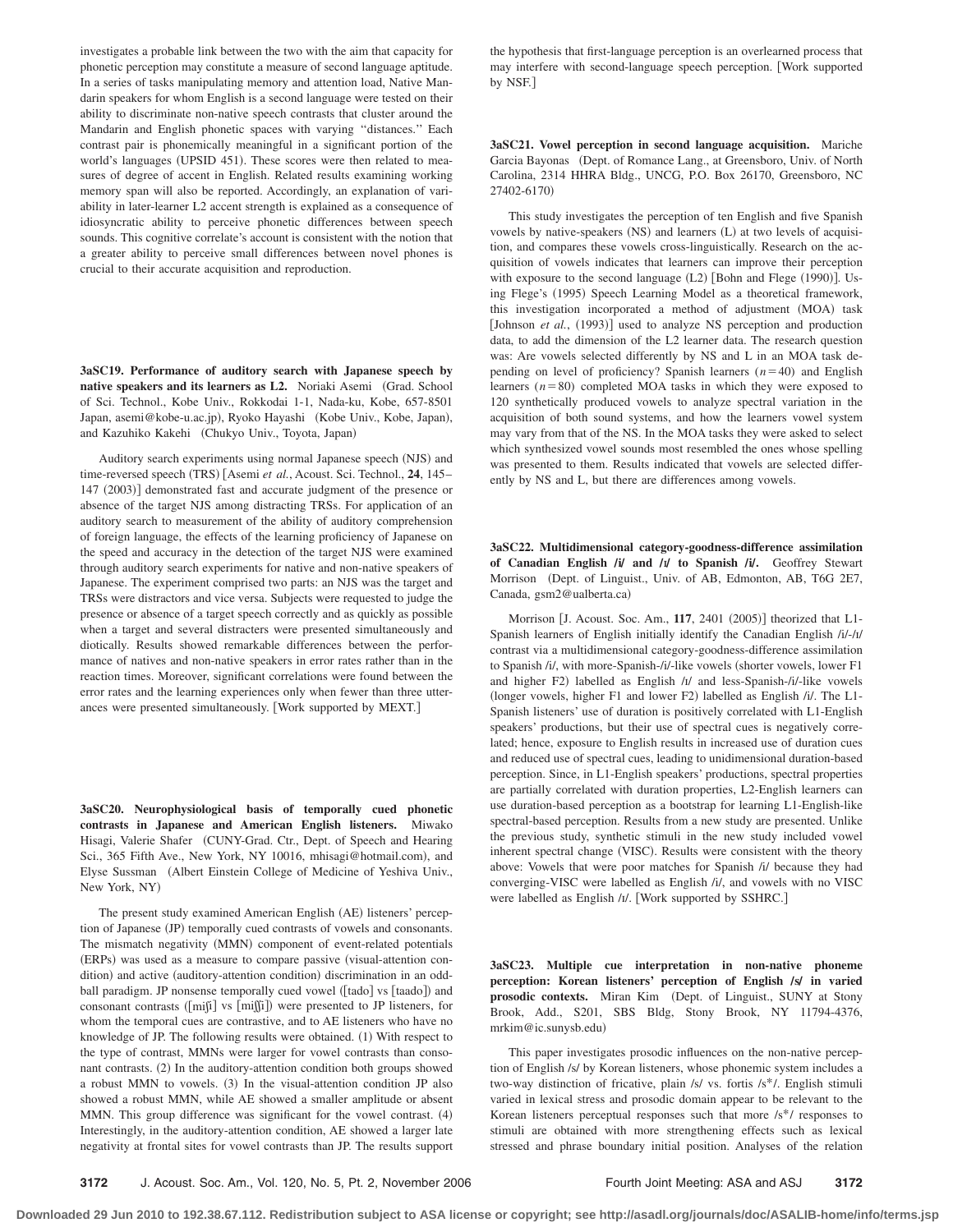between the spectral properties of the stimuli and perception shows that prosodic effects on  $\frac{1}{S}V(C)$  syllables are compatible with the characteristics that have been reported as critical attributes in the distinction of plain and fortis fricatives in Korean. Spectral measurements include F0, H1-H2 (dB), and H1-F2 (dB) values of postfricative vowels, together with the spectral characteristics of frication noise. The relation between prosodic strength in the stimuli and Koreans /s-s\*/ perceptual responses implies that Korean listeners interpret prosodic information associated with English /s/ as a part of the segmental properties of English /s/ instead of attributing them to prosodic effects. This leads us to conclude that phonetic information is not limited to a segment-to-segment or prosody-toprosody transmission, but it can be overlapped in multiple phonetic dimensions.

**3aSC24. Identification of English consonants by Korean students.** Byunggon Yang (English Education Dept., Pusan Natl. Univ., 30 Changjundong, Keumjunggu, Pusan 609-735, South Korea)

Previous studies have shown that Korean students have difficulty identifying some English consonants that are not in the Korean sound inventory. The aim of this study was to examine the accuracy score of English consonants correctly identified by 130 college students in order to find out English consonants with listening problems for the Korean students. The subject's task was to identify one of the minimal pairs played in a quiet laboratory classroom. One hundred minimal pairs consisted of syllables with various onsets or codas: stops, fricatives, affricates, liquids, and nasals. Results were as follows: First, types of the correctly identified English consonants varied according to the level of each student's total score. Second, the lower the group level, the lower the accuracy score for each consonant group divided by its manner. Third, those consonants in coda position of the test words were more difficult for the students to identify than those in onset position. Fourth, the subjects showed lower accuracy in the perception of any contrast with a fricative onset or coda. Finally, the students still had problems telling voiced from voiceless consonants, especially in coda position. Future studies will focus on examining students' production data to trace their listening problems.

**3aSC25.** Identification of English  $\vert r \vert$  and  $\vert \vert$  in noise: The effects of baseline performance. Kazuo Ueda (Dept. Appl. Inf. and Commun. Sci., Kyushu Univ., 4-9-1 Shiobaru, Minamiku, Fukuoka 815-8540, Japan, ueda@design.kyushu-u.ac.jp), Ryo Komaki, and Takahiro Adachi (ATR, Soraku-gun, Kyoto 619-0288, Japan)

The effects of baseline performance on identification of English /r/ and /l/ in noise by Japanese listeners were examined. Japanese and American listeners' perception of /r/ and /l/ was measured under various signal-tonoise ratios. Each Japanese listener's baseline performance was also observed with an identification test with a large set of stimuli. Generally, the signal-to-noise ratio had a similar effect across Japanese listeners of different baseline performances, although the overall accuracy was dominated by the baseline. When 15 days of /r/-/l/ identification training in quiet were applied to a group of Japanese listeners, the training effect generalized to identification performance in noise. However, the performance of Japanese listeners did not reach the level that the native listeners exhibited. Work supported by JSPS and 21st Century COE, Kyushu University.

**3aSC26.** Effects of learners' L2 proficiency and acoustic/semantic **contexts of stimuli on the phoneme identification training.** Yuko Ikuma and Reiko Akahane-Yamada (ATR, 2-2-2, Hikaridai, Seika-cho, Soraku-gun, Kyoto, 619-0288, Japan)

Former studies investigated that word recognition by L2 learners is affected by both acoustic and semantic contexts [Rothwell and Akahane-Yamada, J. Acout. Soc. Am. 112, 2386 (2002)]. It was also shown that these two context effects lead to different achievement in perception train-

ing [Ikuma and Akahane-Yamada, J. Acout. Soc. Am. 115, 2393 (2004)]. In this study, native speakers of Japanese were trained to identify English /r/ and /l/ within words or sentences. L2 proficiency level for each trainee was also measured by a short written test regarding vocabulary and grammar. Results showed that training with semantically contextual stimuli improved the identification accuracy for stimuli with semantically contextual cues, but not for stimuli without semantic cues. Furthermore, the L2 proficiency level correlated only with the improvement in identification accuracy of target phonemes embedded in the semantically contextual sentences. These results suggest that L2 learners tend to use semantic cues rather than difficult acoustic cues. However, semantic context may moderate the effect of auditory perception training. Thus, training with semantically neutral stimulus is necessary to improve perception ability even for high proficiency level learners. [Work supported by JSPS.]

**3aSC27. Asymmetry in discrimination of an American English contrast, Õl-rÕ, by adult Japanese learners of English.** Teruaki Tsushima (Ryutsu Kagaku Univ., 3-1, Gakuen-Nishi-Machi, Nishi-Ku, Kobe, 651-2188, Japan)

The present study provided further evidence on an asymmetry in discrimination of an American English contrast, /l-r/, by Japanese listeners. Experiment 1 ( $N=14$ ) examined stimulus order effects in discrimination of the contrast in the AX discrimination procedure with an ISI of 300 and 1500 ms, using naturally produced stimuli. The results showed discrimination accuracy was significantly lower when /l/ was followed by /r/ than otherwise, under the ISI of 1500 ms. Experiment 2  $(N=17)$  examined whether discrimination significantly differed when a typical /l/ was paired with an ambiguous /r/ and vice versa, using synthesized stimuli from a ten-step continuum (i.e., stimulus 1-7 and 4-10). The participants were tested on their identification of the stimuli, and discrimination of the stimulus pairs with the ISI of 300 and 1500 ms. The discrimination sensitivity (i.e.,  $d'$ ), based on the identification performance, was not significantly different between the two pairs. In the discrimination test, however, the sensitivity was significantly lower in the pair including the typical /l/ than in the other, under the ISI of 1500 ms. The results support the hypothesis that categorization of a relatively nativelike speech stimulus (i.e., /l/) in a discrimination task may induce some perceptual assimilation process.

**3aSC28. Context really matters!—The influence of input types on L2 speakers' perception of English liquids.** Sally Chen and Janice Fon Grad. Inst. of Linguist., Natl. Taiwan Univ., 1 Roosevelt Rd., Sec. 4, Taipei 106, Taiwan)

This study aims to investigate how different input types can help improve the perception of language learners on L2 sounds. Twenty-four college students of a remedial English class are divided into three groups and are given audio inputs of different types. The first group listens to a wordlist, the second group to a story incorporating all the words on the wordlist, and the third group to a piece of classical music, serving as the control. The wordlist consists of 56 monosyllabic English words with word-initial liquids or liquid-containing clusters. Before the listening task, all three groups are given an online l/r perception test containing all the words on the wordlist (pretest). After the listening task, the same perception test is again administered, including the original 56 words and another 56 phonotactically matched pseudo-V words (posttest). Both accuracy and reaction time are measured for the two perception tests. Preliminary results showed that all participants had significantly higher accuracy and shorter RT for real words in the posttest. The story group showed the biggest improvement for both measures, followed by the wordlist group. The control showed the least improvement.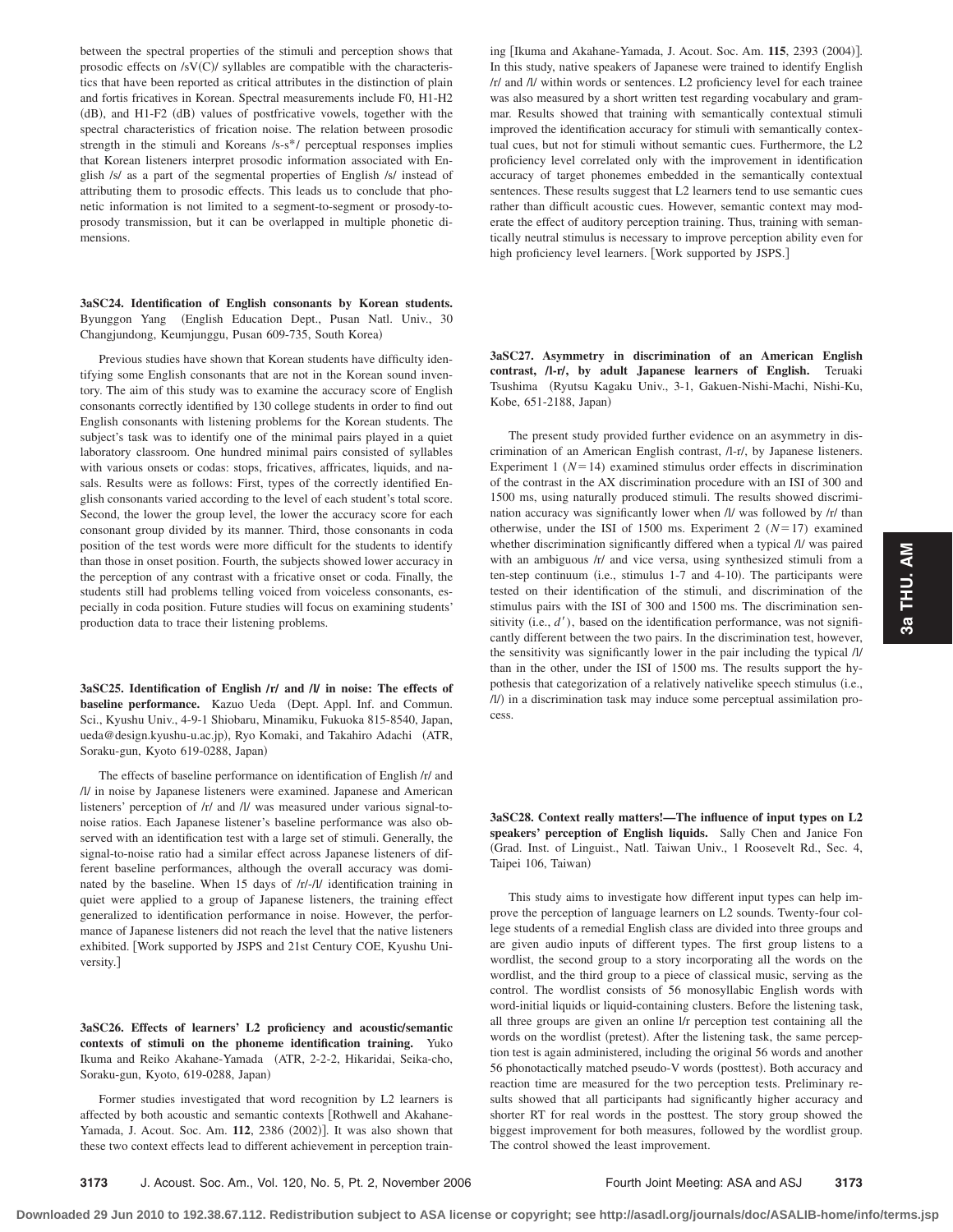**3aSC29. Categorization of a sibilant¿vowel continuum in Japanese, Mandarin, and English.** Terrance M. Nearey, Aya Okamoto, Chunling Zhang, and Ron I. Thomson (Dept. of Linguist., Univ. of AB, Edmonton, AB, T6G 2E7, Canada)

A continuum of  $168$  synthetic sibilant + vowel stimuli was categorized by listeners of three languages (Japanese, Mandarin, and English). The contoid portion of each stimulus consisted of a 190-ms high-pass filtered white noise whose cutoff frequency varied from 1800 to 3800 Hz in 7 steps. (Signals were low-pass filtered at 8500 Hz before resampling to 22.05 kHz for playback.) Each (cascade formant) vocoid portion was 210 ms in duration varying in three  $F1$  levels (from 300 to 430 Hz) crossed with four  $F2$  levels (from 850 to 2100 Hz, with fixed  $F3$  through  $F5$ ). Each of the  $84$  noise + vocoid patterns was combined with two different *F*2 transition patterns, designed to slightly favor more alveolar or more palatal fricative responses. Appropriate response sets were determined in pilot studies for each language by native speakers on the research team. Corresponding software was designed to allow computer-controlled categorization. Data collection for 9 Japanese, 20 Mandarin, and 4 English listeners is complete (more is planned). Responses to the stimuli spanned at two or three sibilant and several (high-to-mid) vowel categories in each language. Possible effects of language-specific phonotactics on the response patterns will be discussed.

3aSC30. Perceptual cue learning. Grant McGuire (The Ohio State Univ., 222 Oxley Hall, 1712 Neil Ave., Columbus, OH 43210, mcguire@ling.osu.edu)

This paper describes results from an on-going perceptual training study in which native listeners of English are trained perceive a categorical difference between Polish alveopalatal and retroflex sibilants. The stimuli consist of naturally produced, modified two-dimensional stimuli varying by fricative noise and formant transition cues. Subjects are trained to categorize using only the fricative dimension, formant transition dimension, or both dimensions. Testing consists of a two-alternative forcedchoice discrimination paradigm and stimulus labeling. Initial results from pilot work and subjects in the fricative dimension training group demonstrate that some listeners can easily attend to either dimension independently for categorization where training focuses attention and sharpens boundaries while others rely heavily on the vocalic cues, only attending reliably to frication noise cues with several training sessions or through verbal instruction. A handful of subjects did not show any improvement due to training; most of these subjects also showed no initial categorization strategy. Moreover, sensitivity to the fricative dimension and boundary increases for all learners (measured in  $d'$ ), with no corresponding increase or decrease in sensitivity to vocalic cues. Further results from other training conditions will also be reported. Work supported by NIH-NIDCD.

**3aSC31. Cantonese and Japanese listeners' processing of Russian** onset and coda stops. Alexei Kochetov (Dept. of Linguist., Simon Fraser Univ., 8888 Univ. Dr., Burnaby V5A 1S6, Canada, alexei\_kochetov@sfu.ca), Connie K. So (Univ. of Western Sydney, Australia), and Nicole Carter (Simon Fraser Univ., Burnaby V5A 1S6, Canada)

The study investigated influences of native phonological and phonetic knowledge on Cantonese and Japanese listeners' processing of non-native stop consonants. Phonologically, Cantonese Chinese has a three-way place contrast in stops in onset and coda positions; Japanese has a similar contrast, however, only in onset position. Phonetically, Cantonese coda stops are acoustically unreleased; Japanese stops followed by devoiced vowels are acoustically similar to released coda stops in other languages, such as Russian. Two groups of listeners, native speakers of Hong-Kong Cantonese and Japanese, were presented with sequences of Russian voiceless stops (VC1#C2V, where C1/C2=/p/, /t/, or /k/). Two tasks were employed: *(i)* identification of onset or coda stops and *(ii)* discrimination of sequences that differed in either onset or coda consonant. Both groups

performed equally well in the identification and discrimination of onset stops. However, Japanese listeners performed significantly better than Cantonese listeners in the identification and discrimination of coda stops. The findings suggest that in non-native listening, the low-level native phonetic knowledge—the acoustic realization of stop place contrasts—can override the higher-level phonological knowledge—syllable structure constraints on the distribution of place features. Work supported by Social Sciences and Humanities Research Council of Canada.]

**3aSC32. Relationships between the intelligibility and acoustic properties of native English and Mandarin-accented English.** Rachel Hayes-Harb (Dept. of Linguist., Univ. of Utah, 255 S. Central Campus Dr., Rm. 2330, Salt Lake City, UT 84112), Bruce Smith (Univ. of Utah, Salt Lake City, UT 84112), Tessa Bent (Indiana Univ., Bloomington, IN 47405), and Ann Bradlow (Northwestern Univ., Evanston, IL 60208)

Studies examining effects of talkers' and listeners' linguistic backgrounds on speech intelligibility have produced mixed results, and relatively little is known about which acoustic-phonetic features of native and non-native speech are responsible for many findings. These issues are addressed here via investigation of how acoustic properties of final consonant voicing contrasts influence word intelligibility. Native English and native Mandarin talkers' productions of English words were presented in isolation to native English and native Mandarin listeners in an identification task. Intelligibility findings were related to preceding vowel duration, stop consonant duration, burst duration, and proportion of voicing during stop closure. As expected, native English listeners were more accurate identifying words spoken by native than non-native talkers. In contrast to previous findings of an interlanguage speech intelligibility benefit (ISIB) for sentences, non-native listeners found native speech more intelligible than non-native speech. However, non-native listeners found non-native speech more intelligible than did native listeners. For native talkers, all four acoustic measures contributed significantly to correct identification of voicing contrasts by both native and non-native listeners (with closure voicing most salient). In contrast, for non-native talkers, listeners tended to rely primarily on closure voicing and burst duration. Ramifications for ISIB will be discussed.

**3aSC33. English listeners perceptual assimilations for Zulu sounds: Evidence in support of the articulatory organ hypothesis.** Andrea Levitt Wellesley College, 106 Central St., Wellesley, MA 02481, and Haskins Labs., 300 George St., New Haven, CT 06511, alevitt@wellesley.edu), Catherine Best (Univ. Western Sydney, Penrith South NSW 1797, Australia), Louis Goldstein (Yale Univ., New Haven, CT), and Angela Carpenter (Wellesley College, Wellesley, MA 02481)

The articulatory organ hypothesis predicts that listeners' favored perceptual assimilations for non-native sounds will be native sounds that are produced by the same articulatory organ L. Goldstein and C. Fowler in *Phonetics and Phonology in Language Comprehension and Production*, 159-207 (2003)]. Using discrimination paradigms, we tested Englishspeaking, adult listeners' perceptual assimilations for four non-native Zulu consonants to see whether assimilations are stronger for sounds articulated with the same vocal-tract organ or those with the same constriction degree. For each Zulu sound, three possible English-language assimilations were provided: a best match, based on the most frequent consonant assimilation provided by the subjects in a previous study C.T. Best, G.W. McRoberts, and E. Goodell, J. Acoust. Soc. Am. 109, 775-794 (2001)], an assimilation match where the consonant uses the same articulatory organ, and one where the consonant uses the same constriction degree as the Zulu target. For example, for the bilabial implosive, the best match was /b/ (same articulator and constriction degree), the same organ match /w/, and the same constriction match /d/. Although there were differences in the patterns of responses to the four sounds, overall the results provided support for the articulatory organ hypothesis predictions.

**Downloaded 29 Jun 2010 to 192.38.67.112. Redistribution subject to ASA license or copyright; see http://asadl.org/journals/doc/ASALIB-home/info/terms.jsp**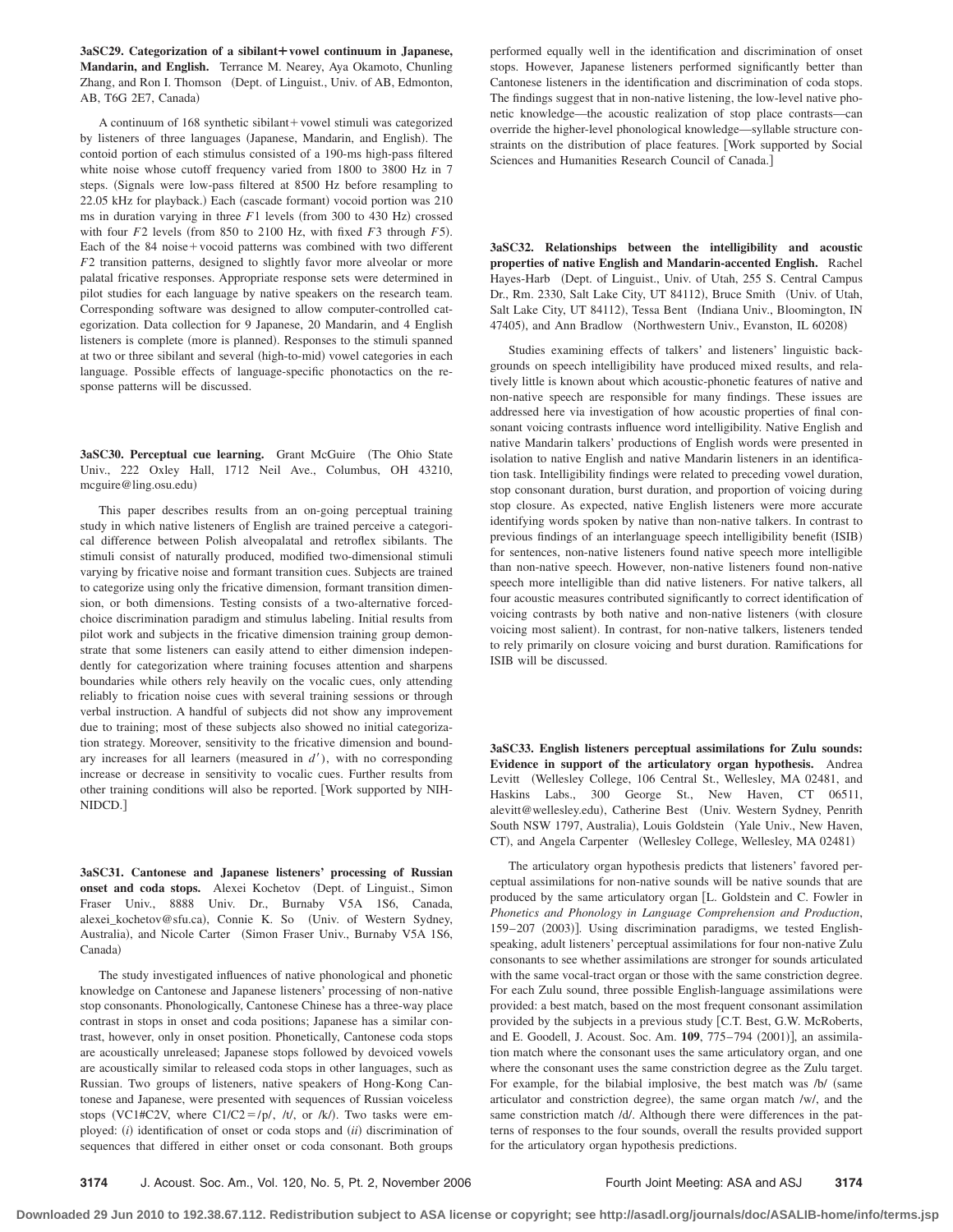**3aSC34. Learning of non-native tonal contrasts with or without tonal** context. Valter Ciocca (Div. of Speech & Hearing Sci., Univ. of Hong Kong, 34 Hospital Rd., Hong Kong, vciocca@hkusua.hku.hk), Alexander L. Francis, and Yanhong Zhang (Purdue Univ., West Lafayette, IN 47907-2038)

The learning of non-native (Cantonese) tonal categories by native speakers of another tonal language (Mandarin) was investigated under two learning conditions. For listeners in the tonal context (TC) group, learning occurred by listening to target tones within various carrier phrases. Listeners in the no-context group (NC) were trained using target tones produced as single words. Training stimuli were produced by the same speakers for both groups. A high-variability procedure with feedback was used for training. Sixteen listeners (eight in each group) took part in eight sessions over a period of about 1 month. Categorical perception of Cantonese tones was measured before training (following a brief familiarization session) and after training. For both groups, tone perception was tested for one level- and one contour-tone continua using identification and discrimination procedures. Identification performance before and after training did not differ between the two groups for the level-tone continuum, showing evidence of learning of the (non-native) mid-level category. For the contour-tone continuum, the TC group showed better learning of the (non-native) low-rising/low-level contrast, as well as better perceptual distinction between low-rising and high-rising tones. Work supported by Hong Kong RGC Grant HKU 7224/03H.]

**3aSC35. Native and non-native identification of acoustically modified Mandarin tones.** Chao-Yang Lee (School of Hearing, Speech and Lang. Sci., Ohio Univ., Athens, OH 45701), Liang Tao, and Zinny S. Bond (Ohio Univ., Athens, OH 45701)

Lexical tones have been known to be one of the most difficult aspects of tone languages to master for non-native learners. Extending upon Gottfried and Suiter's study  $[J.$  Phonetics  $25$ ,  $207-231$   $(1997)$ ] of tone identification in silent center syllables, four experiments examined how well Mandarin tones can be identified with partial acoustic information and whether native and non-native listeners show differences in the use of the limited acoustic information. Twelve minimal tone pairs including all six tonal contrasts in Mandarin were digitally processed to generate four types of stimuli: silent-center, center-only, onset-only, and intact syllables. The stimuli were presented in the original carrier phrase, excised from the carrier phrase, or excised and pasted onto another carrier phrase. Participants included 40 non-native speakers with 1–3 years of Mandarin instruction at Ohio University and 40 native speakers. Both learners and native speakers could identify the tones under all modification conditions at better than chance levels. For both groups, the onset-only syllables were the most difficult. Tone 2 received the fewest correct identifications and longest response times, being confused with tone 3.

**3aSC36. Acoustic correlates of English lexical stress produced by native speakers of Mandarin Chinese.** Yanhong Zhang and Alexander L. Francis (Program in Linguist., Purdue Univ., West Lafayette, IN 47907)

Native speakers of Mandarin Chinese have difficulty producing nativelike English stress contrasts. Acoustically, English lexical stress is multidimensional, involving manipulation of fundamental frequency (f0), duration, amplitude, and vowel quality. Errors in any or all of these correlates could result in poor realization of the stress contrast, but it is unknown which cues are most problematic for Mandarin speakers. Here we compared the use of these correlates in the production of lexical stress contrasts by 20 Mandarin and English speakers. Results showed that Mandarin speakers produced significantly less acceptable stress contrasts, although they did use all four acoustic correlates to distinguish stressed from unstressed syllables. Mandarin and English speakers' use of amplitude and duration were comparable for both stressed and unstressed syllables, but Mandarin speakers signaled stressed syllables with a higher f0 than English speakers. There were also significant differences in formant

patterns across groups, suggesting that Mandarin speakers were able to achieve appropriate vowel reduction in certain unstressed syllables, but not in others. Results suggest that Mandarin listeners' production of lexical stress contrasts in English is influenced in part by native-language experience with Mandarin lexical tones, and in part by similarities and differences between Mandarin and English vowel inventories.

**3aSC37. On the characteristics of English speech timing control by Japanese learners.** Hajime Tsubaki, Shizuka Nakamura, and Yoshinori Sagisaka GITI Waseda Univ., 29-7 Bldg. 1-3-10, Nishi-Waseda, Shinjuku-ku, Tokyo 169-0051, Japan, hjm-tsubaki@asagi.waseda.jp)

This paper introduces analysis results of temporal characteristics of English language uttered by Japanese subjects aiming at automatic evaluation of L2 prosody control. As a preliminary study, 11 sentences uttered by about 200 Japanese children were compared with native's speech. The correlation between subjective scores on temporal naturalness and differences in segmental durations were measured in different speech units at every position for sentence by sentence. A wide range of correlation differences were observed such as from  $-0.70$  to 0.23 at unstressed syllables, from  $-0.33$  to 0.19 at stressed syllables, and from  $-0.70$  to  $-0.04$  at function words. The strongest negative correlation  $-0.70$  at unstressed syllables and at function words reflects L1 characteristics of mora-timing characteristics of Japanese. Further analysis results will be given at the conference with additional huge L2 speech database currently under construction. Work supported in part by Waseda Univ. RISE research project of ''Analysis and modeling of human mechanism in speech and language processing'' and Grant-in-Aid for and Scientific Research A-2, No. 16200016 of JSPS.

**3aSC38. Acquisition of Japanese pitch-accent by non-native speakers.** Tomoko Kozasa (Dept. of Linguist., California State Univ., Fresno, 5245 N Backer Ave., M/S PB92, Fresno, CA 93740-8001)

Vowel duration and *F*0 movement in Japanese pitch-accented words produced by non-native speakers were investigated. Phonemic vowel length and pitch accent are two prosodic properties of Japanese that are problematic for language learners. The vowel length distinction is typically realized by durational differences, and pitch accent involves *F*0 movement from high to low within an accented word. Equal numbers of target words and filler words were produced by 50 speakers by repeating after audio recorded Japanese sentences one at a time. The stimulus sentences were uttered by a native speaker of Tokyo Japanese. Speakers were randomly divided into two groups. For group A, a visual stimulus indicating the native speaker's pitch contour for the target word appeared right after each audio stimulus. Speakers were instructed to follow the visual stimulus as they produced the target word. No visual stimulus was provided to group B. A sufficient durational distinction between long and short vowels was produced by both groups. However, group B failed to produce adequate amount or direction of *F*0 movement. These results suggest that explicitly showing pitch contour to language learners improves their pronunciation of pitch accent.

**3aSC39. Native speakers and Korean-speaking advanced learners of English show similar discrimination of English prosodic contours.** Hyekyung Hwang and Amy J. Schafer (Dept. of Linguist., Univ. of Hawaii, 569 Moore Hall, 1890 East-West Rd., Honolulu, HI 96822, hyekyung@hawaii.edu)

Previous studies of native versus non-native perceivers argue that phonology can shape perception (e.g., Huang, 2001; Hume et al., 1999). The phonological inventory of prosodic phrasing contours differs between Korean and English. Phonologically, Korean accentual phrases have final rises (within intonation phrases), although this varies at the phonetic level, while English intermediate phrases (ips) can end in falling, rising, or level contours. Previous work has suggested that advanced learners (L2ers) use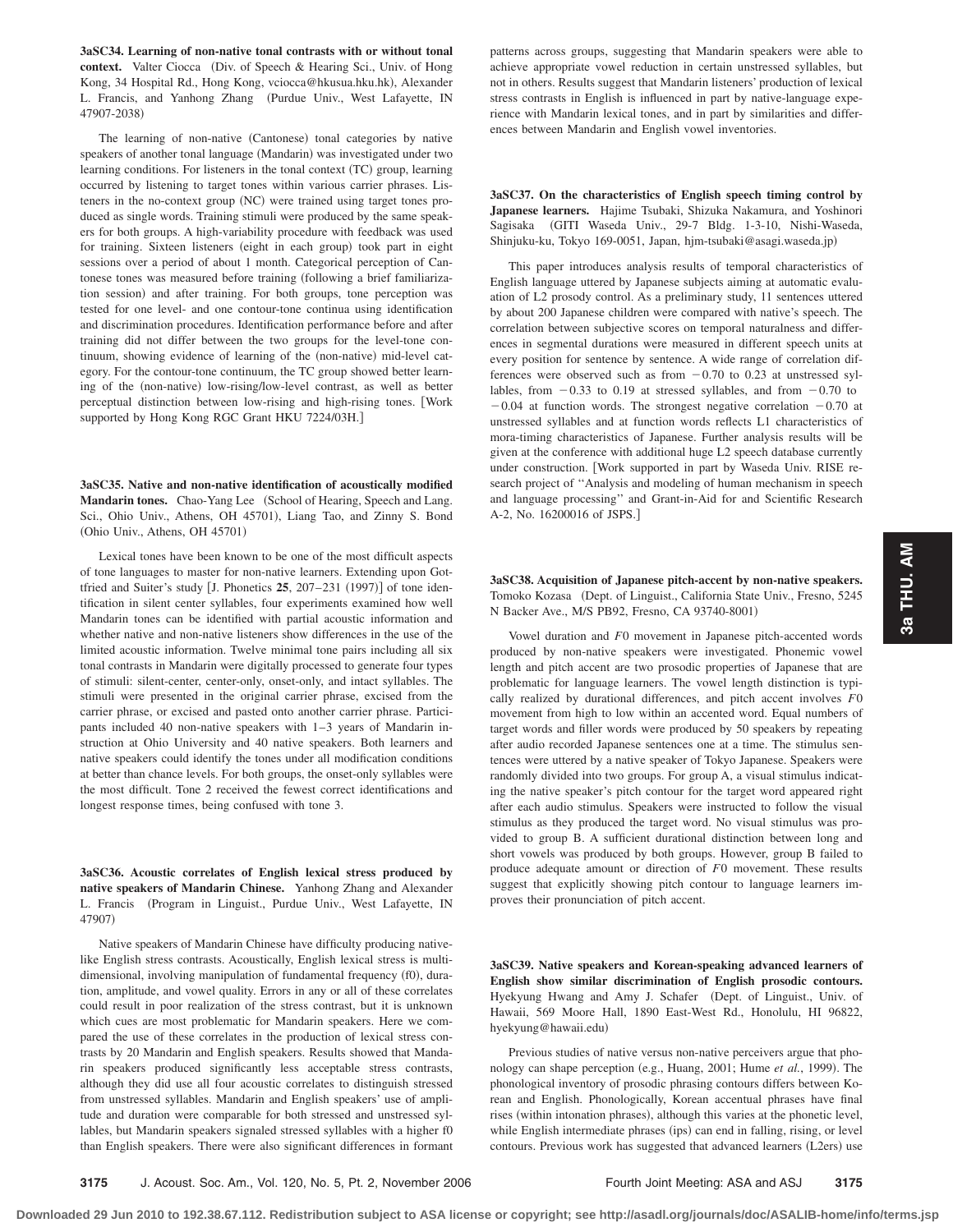ips markedly less effectively than native speakers (L1ers) to recover English syntactic structure (Hwang and Schafer, 2005). This study investigated whether that is due to perceptual differences. L1ers and L2ers listened to pairs of phrases in an AX task that crossed boundary strength (same versus different size) with contour: rising (L\*L\*H-) versus level  $(L^*L^*L$ - or  $L^*L^*)$  or falling  $(H^*H^*L-)$  versus level  $(H^*H^*H-$  or H\*H\*). Little variation was found between L1ers' and L2ers' discrimination, and L2ers' discrimination patterns correlated highly with L1ers' (*r*  $= 0.966$ ). For both groups a falling-level contrast was more salient than a rising-level contrast (in the context tested) and boundary strength contrasts were more difficult than contour contrasts. The results suggest that the L2ers' poor use of ips in comprehension is likely due to difficulty with prosody-syntax mappings.

**3aSC40. The effect of phonological knowledge on word learning in** second language acquisition. Junko Maekawa (Dept. of Speech-Lang.-Hearing, Univ. of Kansas, 1000 Sunnyside Ave., 3001 Dole Ctr., Lawrence, KS 66045-7555, junko@ku.edu-

Past research in first language (L1) acquisition suggests that phonological knowledge (individual sounds and sound sequences) influences word learning. In second language (L2) word learning, phonological knowledge is dependent on the mapping of L2 sounds to L1. This study explores how the L2-L1 phonological mapping affects L2 word learning for native speakers of Japanese learning English. The learners phonological knowledge was explored through a perceptual discrimination task (same-different task) and a production probe containing English real words and nonwords. L2 word learning was explored through exposure to novel words and comprehension and production testing. The results of the same-different task showed that r-l and  $\theta$ -s contrasts were the most difficult to perceive, supporting findings from past research. For the production probe, w, t, and s were produced more accurately than r, l, and  $\theta$  in both real words and nonwords. For L2 word learning, nonwords with w, t, and s were learned more rapidly than nonwords with r, l, and  $\theta$  in production, but not comprehension. Taken together, phonological knowledge appears to constrain L2 word learning for language expression, but not comprehension. This mirrors the findings for L1 acquisition.

**3aSC41. Context effects in recognition of English disyllabic word and** nonwords by native and non-native listeners. Robert Felty (Dept. of Linguist. and German, Univ. of Michigan, 3110 Modern Lang. Bldg., 812 E. Washington St., Ann Arbor, MI 48109-1275) and José Benkí (Univ. of Michigan, Ann Arbor, MI 48106)

30 native ( $L1 =$ English) and 30 non-native ( $L1 =$ German) speakers listened to English CVCCVC words and nonwords mixed with noise. Of the words, half were monomorphemic and half bimorphemic. The *j*-factor model [Boothroyd and Nittrouer, J. Acoust. Soc. Am. 84, 101-114 (1988)] was used as a measure of lexical context effects. For both native and non-native speakers, words showed greater context effects than nonwords, though the difference was not as large for non-native speakers. Monomorphemic words also exhibited greater context effects than bimorphemic words, though only for native speakers. In an items analysis, a negative correlation with *j* was found for lexical frequency and a positive correlation for neighborhood density, for both native and non-native speakers, though more pronounced in native speakers. Misperceptions between native and non-native speakers were also compared, with non-native speakers showing patterns predictable by phonological differences between the two languages. The *j*-factor results extend previous research using CVC stimuli, providing additional support for its efficacy as a measure of context effects. The differences (and lack there of for non-native speakers) between mono- and bimorphemic words are interpreted as evidence in support of a combinatorial model of lexical access. Work supported by NIH/NIDCD.

**3aSC42. Recognizing English words by Japanese speakers.** Kiyoko Yoneyama (Dept. of English, Daito Bunka Univ., 1-9-1 Takashimadaira, Itabashi, Tokyo, 175-8571, Japan, yoneyama@ic.daito.ac.jp-

Japanese listeners are influence by word frequency and neighborhood density (Yoneyama, 2002) as in other languages such as English. Interestingly, non-native listeners are also affected by word frequency and neighborhood density when they recognize English (e.g., Bradlow and Pisoni, 1999; Imai et al., 2005). Based on the previous studies of neighborhood density by non-native listeners, Yoneyama (2006) investigated whether Japanese listeners learning English employ two types of lexical information (word frequency and neighborhood density) when they recognize English words, as in Imai et al. (2005). The results were different from the ones of Imai et al. (2005). Japanese listeners were sensitive to both probabilistic phonotactics and word frequency. A strong correlation between probabilistic phonotactics and neighborhood density still predict Japanese listeners can be influenced by neighborhood density in English word recognition. A critical difference between Yoneyama (2006) and Imai et al. (2005) is that they did not use the exact same materials, although Yoneyama (2005) selected the words as described in a conference paper of an earlier version of Imai et al. (2005). This study reports the results of the experiment in which the materials of Imai et al. (2005) were used.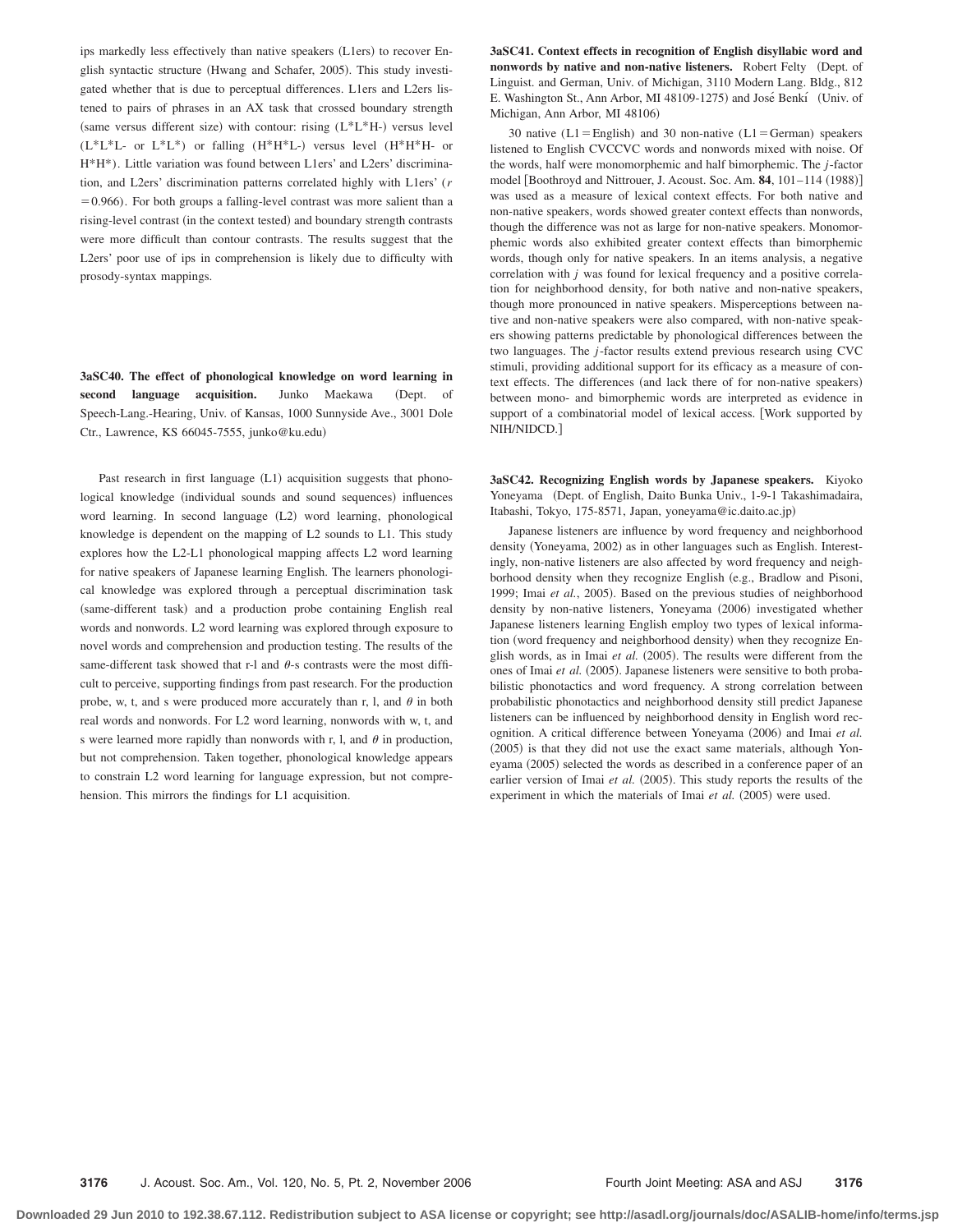# **Session 3aSP**

# **Signal Processing in Acoustics: Sensor Array and Its Applications**

Henry Cox, Cochair *4350 N. Fairfax Dr., Ste. 470, Arlington, VA 22203*

Masato Miyoshi, Cochair

*NTT Communication Science Labs., 2-4 Hikaridai, Seika-cho, Soraku-gun, Kyoto 619-0237, Japan*

# **Chair's Introduction—8:00**

# *Invited Papers*

# **8:05**

**3aSP1. Application of a microphone array to the automatic structuring of meeting recordings.** Futoshi Asano, Jun Ogata, and Yosuke Matsusaka (AIST, Central 2 1-1-1 Umezono, Tsukuba, Ibaraki 305-8568, Japan)

A microphone array system applied to the automatic structuring of meeting recordings is introduced. First, speakers in a meeting are identified at every time block (0.25 s) by sound localization using a microphone array, and then the speech events are extracted (structuring). Next, overlaps and insertions of speech events such as "Uh-huh," which greatly reduce the performance of the automatic speech recognition, are separated out. The difficulty in eliminating overlaps and insertions is that the overlapping sections are sometimes very short, and data sufficiently long for conventional separation techniques, such as independent component analysis, cannot be obtained. In this system, a maximum-likelihood beamformer is modified so that all the information necessary for constructing the separation filter, such as speaker location and spatial characteristics of noise, are estimated from the recorded data based he structuring information. Evaluation of the performance of the speech event separation by automatic speech recognition is also presented.

### **8:25**

**3aSP2. Eigenbeam beamforming for microphone arrays.** Jens Meyer and Gary W. Elko mh acoustics LLC, 25-A Summit Ave., Summit, NJ 07901)

In this talk, we describe a beamforming spherical microphone array consisting of many acoustic pressure sensors mounted appropriately on the surface of a rigid sphere. The associated beamformer is implemented in a two-stage process: a first stage that decomposes of the sound-field into spatially orthonormal spherical harmonics, which are called eigenbeams, and a second stage that combines the eigenbeams to form the overall output beampattern. It is shown that this approach allows for a computationally efficient, flexible, and scalable beamformer structure. As an example of beamforming flexibility, an acoustic zoom feature will be described. This application enables continuous variability of the beamwidth in a simple and elegant manner. Simultaneously, the array beampattern can be steered without affecting the beampattern shape. There are many applications for such a feature, one being the coordination of the acoustic and image scenes of microphone and a video camera.

### **8:45**

**3aSP3. Effect of low independency on independent component analysis and countermeasures against it.** Hidefumi Kobatake (Tokyo Univ. of Agriculture and Technol., 3-8-1, Harumi-cho, Fuchu 183-8538, Japan, kobatake@cc.tuat.ac.jp) and Xuebin Hu (Fuji Photo Film Co., Ltd., Chuo-ku, Tokyo 104-0061, Japan)

Independent component analysis (ICA) is extensively adopted in blind signal separation (BSS). It works well in general. However, processing must be made at every short-time interval and, as a consequence, the assumption of independency cannot always hold due to insufficient data length. This local low-independency can be the cause of degradation in the overall separation performance. In this paper, two approaches to solve that problem caused by local low-independency between source signals are presented. The first one is the combination of ICA-based BSS with beamformer (BF). The BF does not depend on the independence assumption. In the proposed method, ICA and BF are applied in parallel. The frequency components separated by those methods are evaluated by each other and the frequency bin with higher segmental similarity measure is adopted. The second one is a kind of TDD method with a recursive algorithm. A criterion on the performance of separation is introduced. The proposed method has a function to improve the separation filter characteristics recursively. Experiments to evaluate the performance of those methods and demonstrations are given.

#### **9:05**

**3aSP4. Some current challenges in multichannel acoustic signal processing.** Walter Kellermann Univ. Erlangen Nuremberg, Cauerstr. 7, 91058 Erlangen, Germany, wk@LNT.de)

Hands-free human/machine communication involves major challenges for today's state of the art signal processing if the humans should not be forced to carry or wear any technical gear and should be free to move. The spatial domain sampled by multiple loudspeakers for reproduction and multiple microphones for signal acquisition allows for spatialized listening experiences and for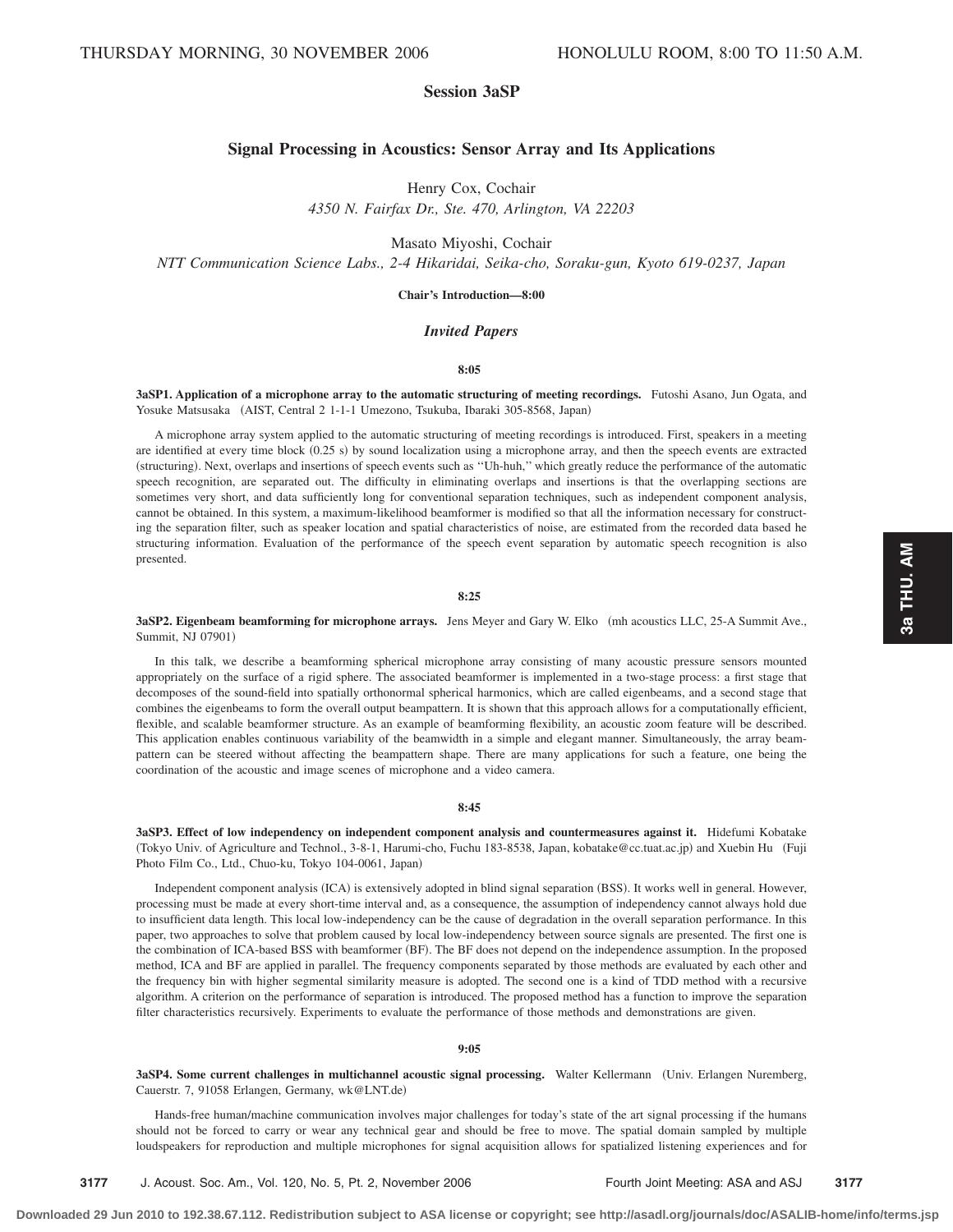spatially selective acoustic scene analysis, respectively. Along with the possibility to serve several human communication partners simultaneously, such systems also introduce the need for localization algorithms. Three main types of impairment have to be addressed by signal processing algorithms to fulfill the promises of the general concept: first, acoustic feedback from the loudspeakers into the microphones; second, ambient noise and undesired pointlike interferers; and, finally, echoes and reverberation as picked up by the human ear when listening to the loudspeaker signals or as recorded by the microphones that actually should record only the direct-path component of the source signal. Accordingly, some of the current challenges in multichannel acoustic echo cancellation, in spatially selective noise and interference suppression, in source separation and localization, and in dereverberation are investigated.

# **9:25**

**3aSP5. Sound source tracking for security camera using sensor array utilizing object-related transfer function.** Tsuyoshi Usagawa, Toshimichi Takada, and Yoshifumi Chisaki Grad. School of Sci. and Technol., Kumamoto Univesity, 2-39-1 Kurokami, Kumamoto 860-8555, Japan, tuie@cs.kumamoto-u.ac.jp)

A frequency-domain binaural model has been proposed as a computer model of human auditory system, and it can estimate the direction of arrival (DOA) of target sound source with only two inputs [Nakashima *et al.*, Acoust. Sci & Tech. 21, 172-178 (2003)]. It utilizes a database of interaural level and phase differences obtained from head-related transfer function (HRTF) for DOA estimation. Since the interaural level and phase differences arise from the diffraction of head, similar ones can be obtained from the diffraction of an object, such as a transparent cover of security camera. In this paper, a source tracking method which utilizes an object-related transfer function is proposed. Three sensors attached on a dome-shaped camera cover are used, and the interchannel level and phase differences obtained from object-related transfer function are used for DOA estimation. The performance of sound source tracking is discussed based on the accuracy of DOA estimation as well as observation latency by the computer simulation. [Research partially supported by the MEXT, Grant-in-Aid for Scientific Research (C), 2006, 18500135 and carried out by the Cooperative Research Project Program of the RIEC, Tohoku University (Grant #H16.A02).]

### **9:45**

**3aSP6. Low-complexity design schemes for broadband electroacoustic arrays.** Michael Goodwin (Creative Adv. Technol. Ctr., 1500 Green Hills Rd., Ste. 205, Scotts Valley, CA 95066, mgoodwin@atc.creative.com)

A variety of methods has been described in the literature for realizing broadband linear electroacoustic arrays, i.e., arrays which exhibit a nearly frequency-invariant response. For example, filter-network beamformers can be designed to achieve a specified beam pattern over a wide frequency range. Some applications, such as low-cost consumer audio products, do not involve strict target pattern requirements and call for lower complexity broadbanding solutions. In this presentation, three broadband array design approaches with low processing overhead and implementation cost are described. The key idea is to configure the array such that its response is essentially a magnification of the response of an individual element; the array geometry and beamformer are designed so as to not introduce directionality. In the first method, the array weights are an approximation of the impulse response of an all-pass filter; in the second method, the array elements are nonuniformly spaced; and, in the third method, arbitrary delays are applied to the elemental signals. Relationships to approaches previously described in the literature are discussed, optimization schemes based on minimizing the array response variation are presented, and the effectiveness of the array designs for realizing a robust broadband wide-angle response is demonstrated.

### **10:05–10:20 Break**

# *Contributed Papers*

**10:20**

**3aSP7. Three-dimensional microphone array intensity vector sensors for measurement of various acoustical properties in different spatial** environment. Khalid H. Miah and Elmer L. Hixson (Univ. of Texas, Austin, TX 78712, miah@mail.utexas.edu-

Precise measurement of different acoustical quantities in different spatial environment has been the key in improving sound-quality and reducing acoustical noise from various sources. In this report, a seven-element 3-D microphone array configuration has been used to measure different acoustical quantities (pressure, particle velocity vectors, intensity vectors, energy density, kinetic and potential energy) in various enclosed environments. Microphones in the array were arranged in an inner and an outer triangular fashion with a reference microphone at the center to address high frequency (1–6 kHz) and low frequency (100–1000 Hz) components of sound signals. Statistical distribution of acoustic field has been used for measurements in large and irregular-shaped room. Statistical distribution of acoustical field using a four-microphone configuration implemented in a previous study M. W. Budhiantho, Acoustic Velocity Related Distributions dissertation, The University of Texas at Austin, August 1997) has been extended to a seven-microphone configuration in this report. An effort has been made to model acoustical field near the boundaries of an enclosed space (reverberation room). Also 3-D imaging technique of acoustic intensity is also presented in this report.

# **10:35**

**3aSP8. Acoustic source localization with eye array.** Hedayat Alghassi, Shahram Tafazoli, and Peter Lawrence (Dept. of Elec. and Comput. Eng., University of British Columbia, Vancouver, BC V6T 1Z4, Canada, hedayata@ece.ubc.ca-

A novel signal-processing algorithm and array for sound source localization (SSL) in three-dimensional space is presented. This method, which has similarity to the eye in localization of light rays, consists of a novel hemispherical microphone array with 26 microphones on the shell and one microphone in the sphere center. The microphones on the shell map a geodesic hemisphere called two-frequency icosahedron; hence, each microphone has at least four other orthogonal microphones. A signalprocessing scheme utilizes parallel creation of a special closeness function for each microphone direction on the shell in the time domain. Each closeness function cell (lens cell) consists of center microphone, shell microphone, and one of its orthogonals. The closeness function output values are linearly proportional to spatial angular difference between the sound source direction and each of the shell microphone directions. By choosing microphone directions corresponding to the highest closeness function values and implementing a linear weighted spatial averaging on them, the sound source direction is estimated. Contrary to traditional SSL techniques, this method is based on simple parallel mathematical calculations

**3178** J. Acoust. Soc. Am., Vol. 120, No. 5, Pt. 2, November 2006 Fourth Joint Meeting: ASA and ASJ **3178**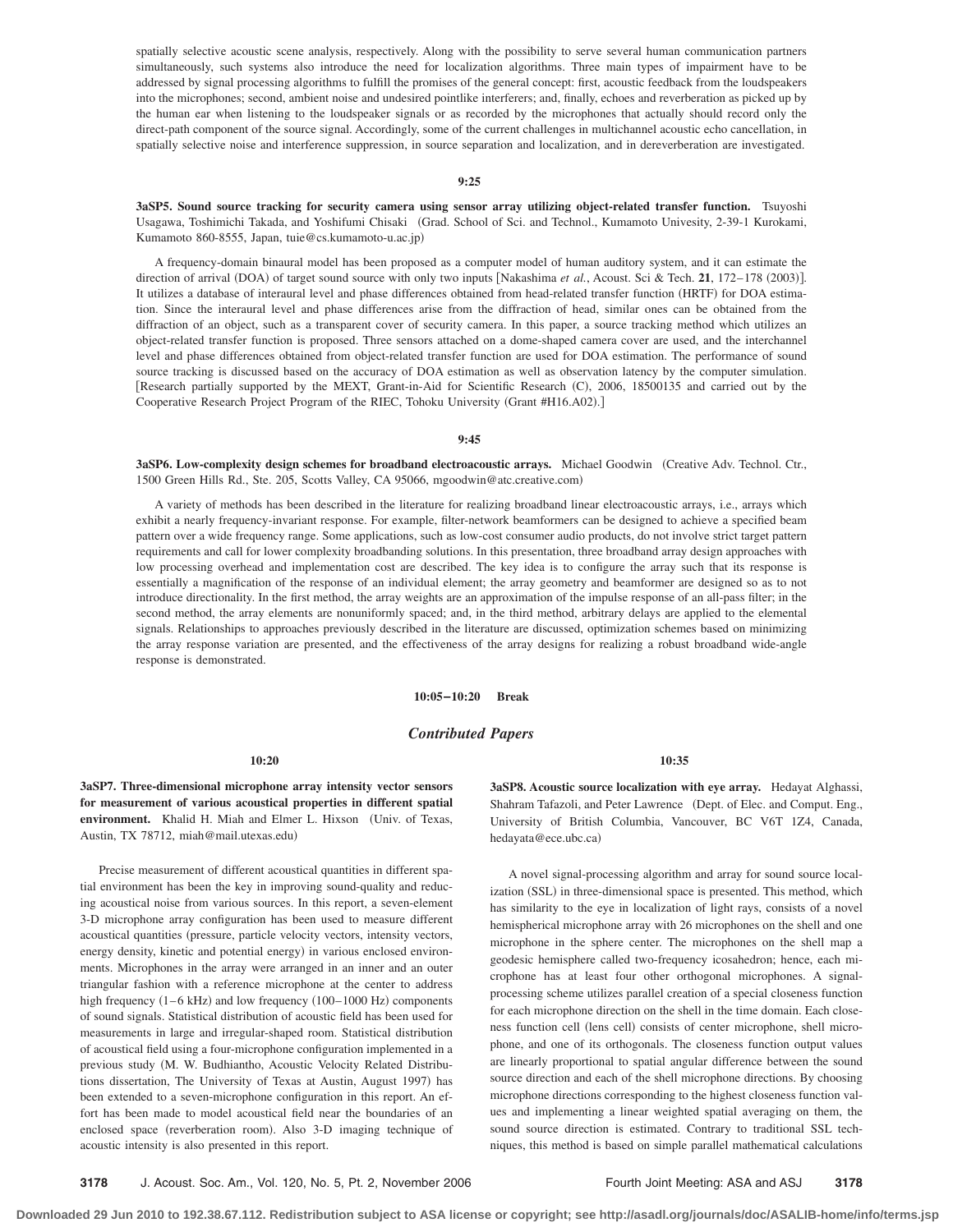in the time domain with low computational costs. The laboratory implementation of the array and algorithm shows reasonable accuracy in a reverberant room.

### **10:50**

# **3aSP9. Bayesian space-time processing for acoustic array source** estimation using a towed array. James V Candy (Lawrence Livermore Natt. Lab., Univ. of California, P.O. Box 808, L-156, Livermore, CA 94551) and Simon J. Godsill (Univ. of Cambridge, Cambridge CB2 1PZ, UK)

The development of a model-based Bayesian processor for a horizontally towed array using synthesized narrow-band, spatio-temporal data is discussed. The basic processor is developed from the Bayesian perspective, capturing the bearing estimation problem of acoustic sources moving in a surveillance volume. Far-field sources characterized by simplified random motion as well as nonlinear measurement models representing the array motion and propagation of the source signatures contaminated by noise are incorporated into the processor. The entire dynamical system is cast within a Bayesian framework aimed at estimating the underlying posterior filtering distribution of the bearing in a pseudo real-time environment. It is shown that the resulting sequential Bayesian processor is capable of dynamically estimating the instantaneous posterior distribution enabling the extraction of the bearing estimates. The problem solution involves the estimation of the posterior using sequential importance sampling/resampling leading to the development of a particle filter for this problem. The particle filter is simply an empirical representation of the posterior characterized by the weights (probability) and location variables (particles). It is shown how the particle filter successfully extracts the desired signals comparing the results to classical nonlinear processors (e.g., extended/unscented Kalman filters) for this problem.

# **11:05**

**3aSP10. A design of array-microphone system using pressure-gradient microphones and two-dimensional finite impulse response filters.** Hiroyuki Naono (Matsushita Tech. Information Services Co., Ltd., 25-10) Nishiyama Adachi Yawata city, Kyoto 614-8351 Japan, yql07401@nifty.ne.jp) and Kiyoshi Nishikawa (Kanazawa Univ., Kakuma, Kanazawa-shi, 920-1192 Japan)

Delay-and-sum array microphones consisting of a linear array of microphones can achieve sharp directivity at high frequencies. A disadvantage is that the directivity is frequencydependent. An array microphone using a fan filter is proposed to resolve that problem. However, it is necessary to increase the filter order to form a sharp beam at a low frequency. This paper is reported improvement of the array microphone directivity, realizing a narrow beam with a low order of the filter using a twodimensional frequency domain design. Using four microphones, a secondorder pressure-gradient microphone is formed. The spacing of the microphones is set for high sensitivity and broad bandwidth in the operating frequency range. These microphone units are placed along a line and are cascaded to a two-dimensional fan filter so that the load is distributed. In

the proposed configuration, the second-order pressure-gradient microphone is cascaded with an axially symmetric fan filter. The configuration thereby forms a single broadside beam. Consequently, the directional characteristics of the pressure-gradient microphone are reflected in the array microphone and a sharp directivity, which is frequencyindependent, is obtained over a wide frequency range.

#### **11:20**

**3aSP11. Pressure-sensitive paint as a distributed optical microphone** array. James W. Gregory<sup>a)</sup>, John P. Sullivan (School of Aeronautics and Astronautics, Purdue Univ., 315 N. Grant St., West Lafayette, IN 47907, jim.gregory@alumni.purdue.edu), Sameh S. Wanis, and Narayanan M. Komerath (Georgia Inst. of Technol., Atlanta, GA 30332)

Pressure-sensitive paint is presented and evaluated in this paper as a quantitative technique for measurement of acoustic pressure fluctuations. This work is the culmination of advances in paint technology, which enable unsteady measurements of fluctuations over 10 kHz at pressure levels as low as 125 dB. Pressure-sensitive paint may be thought of as a nanoscale array of optical microphones with a spatial resolution limited primarily by the resolution of the imaging device. Thus, pressure-sensitive paint is a powerful tool for making high-amplitude sound pressure measurements. In this work, the paint was used to record ensemble-averaged, time-resolved, quantitative measurements of two-dimensional mode shapes in an acoustic resonance cavity. A wall-mounted speaker generated nonlinear, standing acoustic waves in a rigid enclosure measuring 216 mm wide, 169 mm high, and 102 mm deep. The paint recorded the acoustic surface pressures of the  $(1,1,0)$  mode shape at 1.3 kHz and a sound pressure level of 145.4 dB. Results from the paint are compared with data from a Kulite pressure transducer and with linear acoustic theory. The paint may be used as a diagnostic technique for ultrasonic tests where high spatial resolution is essential, or in nonlinear acoustic applications such as shock tubes. <sup>a)</sup> Currently at the Dept. of Aeronautics, U.S. Air Force Academy.

### **11:35**

**3aSP12. Performance of an infrasound source localization algorithm.** Curt Szuberla, Kenneth Arnoult, and John Olson Geophysical Inst., Univ. of Alaska Fairbanks, 903 Koyukuk Dr., Fairbanks, AK 99775-7320)

We present a performance analysis of a method of acoustic source localization based on time difference of arrival (TDOA) information for an arbitrary array of sensors. The method begins with the construction of a vector containing estimates of time delays for each unique sensor pair in the array via cross correlation. An optimization in the space of geographic location and sound speed is then conducted to minimize the difference between the observed vector and one calculated from a search in that space. The technique uses an analytic method of seeding based on the acoustic analog of a light cone. The source localization procedure is tested as a function of a number of parameters, including array aperture, number of sensors, sample rate, signal-to-noise ratio, and signal type. The technique is shown in application to real and synthetic infrasound signals and its statistical behavior is given.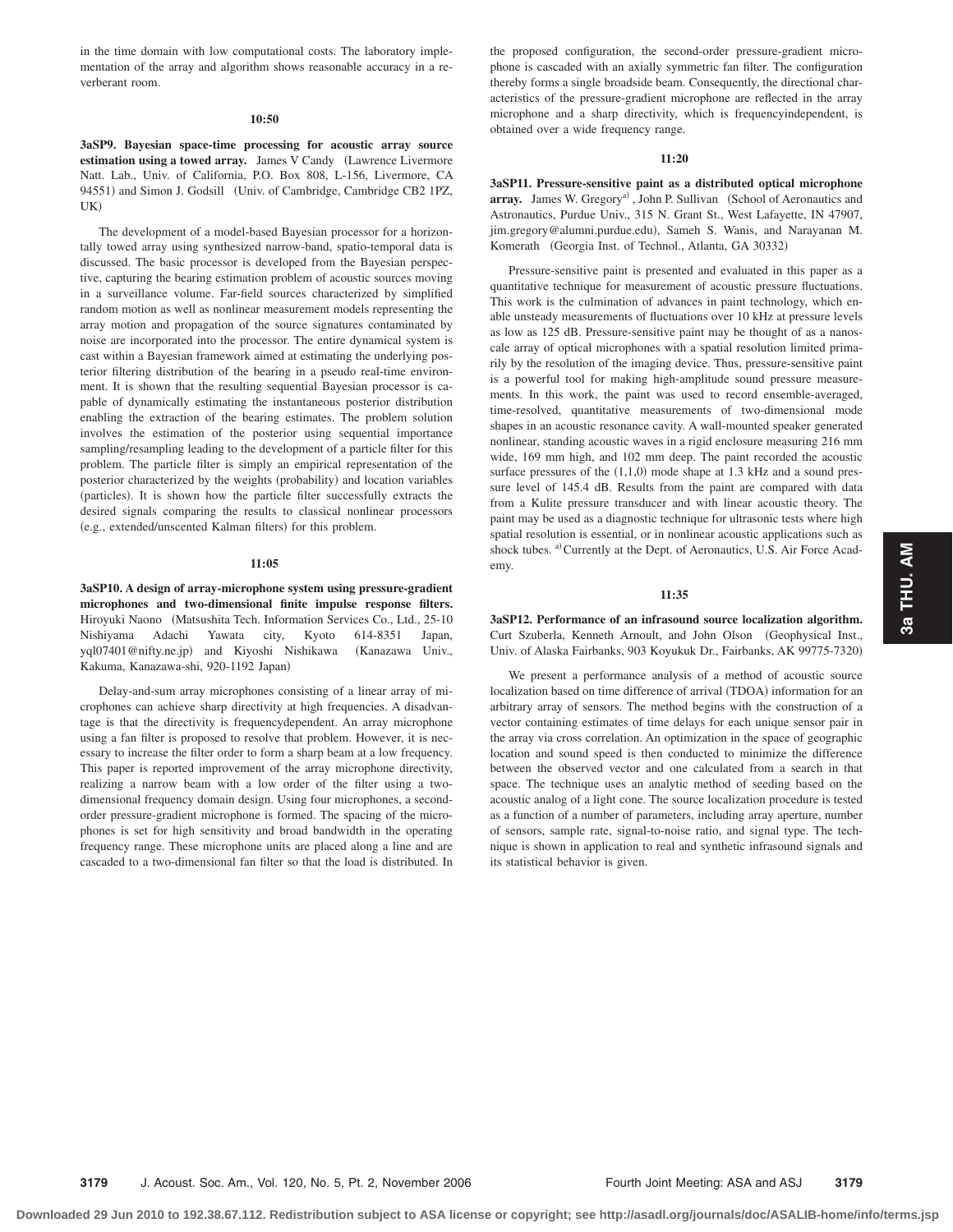# **Session 3aUWa**

# **Underwater Acoustics and Acoustical Oceanography: Sediment Acoustic Processes: Quantifying the Effects of Sediment Properties on Dispersion, Attenuation, Reflection, Scattering, and Buried Target Detection III**

Eric I. Thorsos, Cochair

*Univ. of Washington, Applied Physics Lab., 1013 NE 40th St., Seattle, WA 98105-6606*

Masao Kimura, Cochair

*Tokai Univ., Dept. of Geo-Environmental Technology, 3-20-1 Shimizu-Orido, Shizuoka 424-8610, Japan*

## *Contributed Papers*

**7:45**

**3aUWa1. Seafloor manipulative experiments during sediment** acoustics experiments (SAX99 and SAX04. Michael D. Richardson Marine Geosciences Div., Naval Res. Lab., Stennis Space Center, MS 39529-5004) and Kevin L. Williams (Univ. of Washington, Seattle, WA 98105-6698)

Seafloor manipulations were performed during Sediment Acoustics Experiments (SAX99 and SAX04) in an attempt to test predictions of high-frequency acoustic backscattering models in sandy environments. Manipulations included alteration of seafloor roughness by raking to mimic the effects of sand ripples on acoustic scattering and placement of marbles, aluminum disks, and shells on the seafloor at different densities to mimic the effects of shelled animals and sand dollars on acoustic scattering (discrete surface scattering). In general, the predictions from scattering models and measured acoustic backscatter strengths were in agreement and the experimental results provide insight into natural phenomena. [Work supported by ONR.]

## **8:00**

**3aUWa2. A simple model for time-dependent scattering by changing seafloor roughness.** Darrell R. Jackson, Kevin L. Williams, Christopher D. Jones (Appl. Phys. Lab., Univ. of Washington, 1013 NE 40th St., Seattle, WA 98105-6698, drj@apl.washington.edu), Michael D. Richardson, Kevin B. Briggs (Naval Res. Lab., Stennis Space Center, MS 39529-5004), and Anthony P. Lyons (Appl. Res. Lab., State College, PA 16804-0030)

The roughness of sandy seafloors is constantly changing due to biological and hydrodynamic activity. Even when these processes are in equilibrium so that the average acoustic backscattering intensity does not change, the character of successive backscatter echoes changes on time scales from minutes to days, with strong frequency dependence. This change can be characterized by the temporal correlation of the backscattered signal between consecutive pings, expressed as a lag-dependent correlation coefficient. A simple model for roughness change has been developed based upon the diffusion equation. This model assumes that newly created roughness is uncorrelated with existing roughness. It predicts exponential decay of the correlation with e-folding time  $1/(DK_B^2)$ , where  $K_B$ is the Bragg wave number, and *D* is the horizontal diffusivity. During SAX99 and SAX04, photographic and acoustic observations were made of changing natural and artificially generated roughness. The acoustic observations were made at 40 and 300 kHz, with the higher frequency exhibiting much more rapid decorrelation as predicted by the model. The diffusivities obtained by fitting the model to photographic and acoustic data ranged from roughly  $10^{-9}$  to  $10^{-10}$  m<sup>2</sup>s<sup>-1</sup> with the highest diffusivities found at locations where bottom-feeding fish were active. [Work funded by ONR.

**8:15**

3aUWa3. Using forward scattering from a rippled sand/water **interface to determine its flat surface reflection coefficient: Validation via simulation and use in testing sediment models.** Kevin Williams Appl. Phys. Lab., Univ. of Washington, 1013 NE 40th St., Seattle, WA 98105-6698, williams@apl.washington.edu)

Real-world sediments are inherently rough. At high frequencies (greater than 10 kHz) the roughness is typically sufficient to eliminate any coherent reflection at all but very shallow grazing angles. However, simulation results will be shown that demonstrate that an ensemble average of a large number  $[O(50)]$  of forward-scattered signals from different regions of a rippled sand/water interface can be used to estimate the flat surface reflection coefficient for the interface. With this validation in hand, a forward scattering experiment carried out during a sediment acoustics experiment in 2004 (SAX04) will be described. The flat surface reflection coefficients derived from this experiment will be compared with predictions using a fluid and a Biot model for the sand sediment. This comparison indicates that a Biot sediment model is a more accurate predictor for the reflection coefficient. Work supported by ONR.

#### **8:30**

**3aUWa4. High-resolution mapping and backscatter studies in support of the Ripples Program.** Barbara Kraft, Christian de Moustier, Brian Calder, and Larry Mayer (Ctr. for Coastal and Ocean Mapping, Univ. of New Hampshire, 24 Colovos Rd., Durham, NH 03824, bjkraft@ccom.unh.edu-

The long-term goal of the Office of Naval Research's RIPPLES DRI is to develop the ability to predict the geometry and evolution of seabed morphology, particularly the presence or absence of ripples which have been shown to affect the sub-seabed penetration of acoustic energy. In support of the RIPPLES and SAX04 programs, high-resolution, multifrequency, multibeam mapping surveys were completed during September and October 2004 within three small areas off Destin, FL. The first survey was completed prior to Hurricane Ivan and followed the burial of minelike targets in the SAX04 field area. The second survey occurred during the SAX04 experiments approximately 6 weeks after Hurricane Ivan made landfall. Ripples were not observed in the bathymetric data from the first survey. Some small-scale features are present in the bathymetry from the second survey; however, most of the ripples generated by Hurricane Ivan had degraded by the time the survey was completed. Large-scale ripple features are present in the bathymetric data that extend off-shore from the SAX04 area. Difference maps of the pre- and post-Hurricane Ivan bathymetry and the acoustic backscatter data show remarkable evidence of sediment deposition and erosion. Work supported by ONR Grant N00014-04- 1-0624.

**3180** J. Acoust. Soc. Am., Vol. 120, No. 5, Pt. 2, November 2006 Fourth Joint Meeting: ASA and ASJ **3180**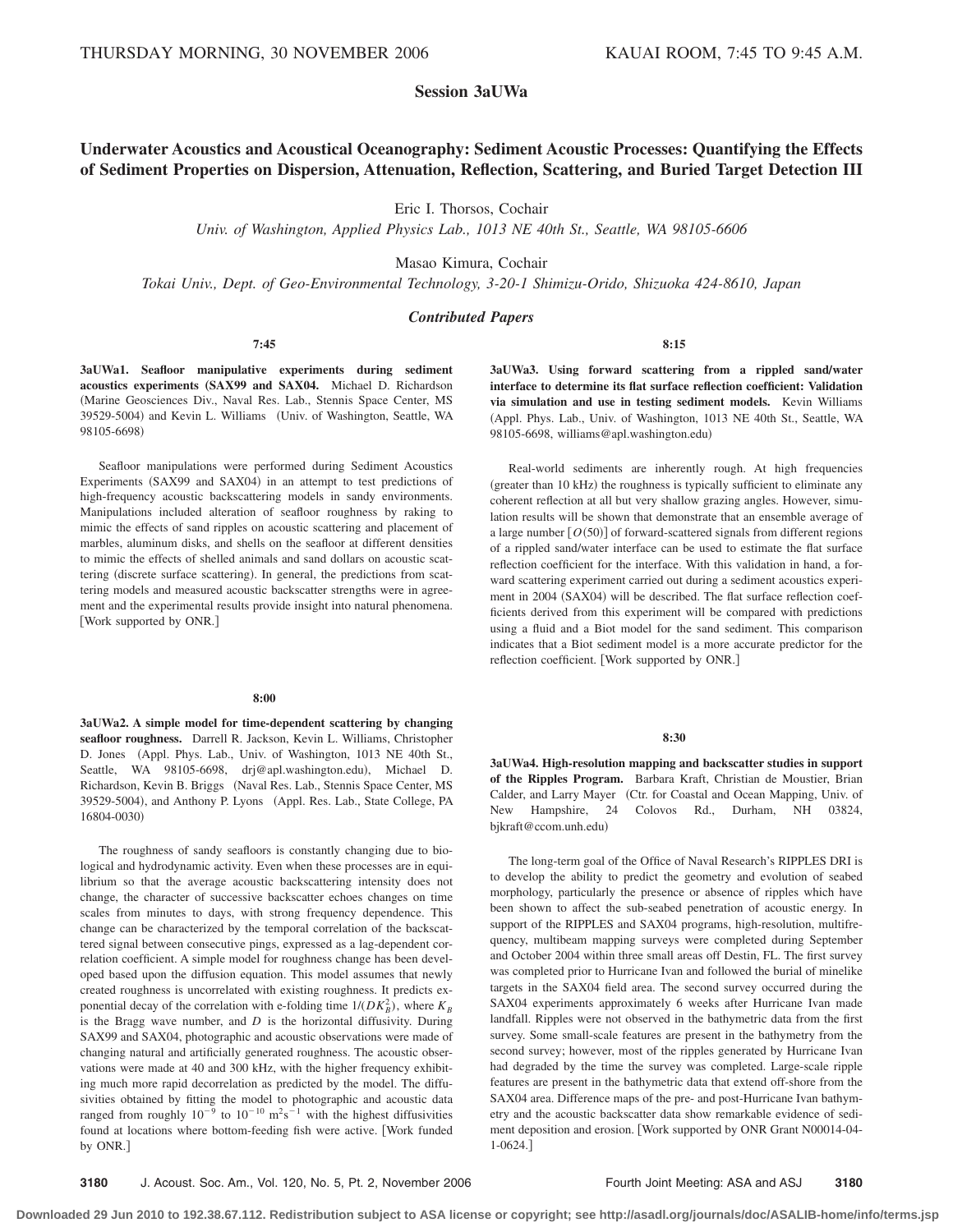**3aUWa5. Doppler spreading of aircraft harmonics in a shallow-water** channel off Kauai. David Barclay and Michael J. Buckingham (Marine Physical Lab., Scripps Inst. of Oceanogr., UCSD, 9500 Gilman Dr., La Jolla, CA 02093-0238)

In September 2005, during the Makai experiments off Kauai, a light aircraft acted as a moving sound source over a shallow-ocean channel with a coral-sand bottom. Core samples yielded the porosity, bulk density, grain density, and grain size of the sediment. Acoustic sensors (a microphone in the air and a line of hydrophones in the isovelocity water column) recorded the sound of the aircraft as it flew over the sensor station. At least five engine/propeller harmonics, from 80 to 400 Hz, are present in the spectra of the hydrophone signals. Each harmonic exhibits Doppler spreading, with well-defined spectral peaks appearing on either side of the unshifted frequency. Those peaks with the greatest (up- and down-) shifts are associated with the shallow equivalent rays of normal modes in the water column. Two head-wave peaks, associated with slightly steeper rays, are less up- and down-shifted. Least shifted of all, because of their steep equivalent rays, are peaks due to modes supported by the sea surface and the subbottom, a few meters beneath the seabed. The spectral structure in the Doppler-spread harmonics is the basis of Doppler spectroscopy, an inversion technique for recovering the geoacoustic parameters of the seabed. [Research supported by ONR.]

## **9:00**

**3aUWa6. Using buried vector sensors to examine seabed layering in sandy sediment.** Paul C. Hines, John C. Osler, Jeff Scrutton, David M.F. Chapman (Defence R&D Canada Atlantic, P.O. Box 1012, Dartmouth, NS, Canada, B2Y 3Z7), and Anthony Lyons (The Penn State Univ., State College, PA 16804-0030)

There is considerable interest within the underwater acoustics community in quantifying the sound-speed dispersion in sandy sediments at low kiloHertz frequencies. To address this, data were collected during the SAX04 experiment (a US Office of Naval Research Departmental Research Initiative) using projectors and directional (vector) receivers buried in the top 1 m of the seabed, in conjunction with a water-borne source directly above the buried sensor field. Although using buried sensors significantly increased the complexity of the experimental setup, it should enable a direct time-of-flight measurement of acoustic wave speed, which simplifies interpretation of the results. However, initial analysis of the time-of-flight results indicates the existence of a buried layer, which increases the complexity of the data. In this paper, the vector sensors are used to steer beams to confirm the existence of the layer and to isolate the direct and reflected arrivals to improve the estimate of sound speed dispersion. [Work partially funded by US Office of Naval Research.]

**3aUWa7. Estimation of received pulse from sea bottom with a transition layer using elastic finite difference time domain method.** Takenobu Tsuchiya and Nobuyuki Endoh (Faculty of Eng., Kanagawa Univ., 3-27, Rokkakubashi, Kanagawa-ku, Yokohama, Japan-

Recently, ocean acoustic thermometry is being planned in shallow water. Characteristics of sound propagation in shallow water are influenced by bottom media because sound propagation is affected by acoustic boundary conditions of the water-sediment interface. To investigate characteristics of sound propagation in shallow water, it is necessary to develop an accurate numerical method to model sound propagation. Elastic finite difference time domain method (elastic FDTD) is very accurate and is useful for range-dependent models in shallow water. Therefore, we calculate the sound waveform reflected from the sea bottom with a transition layer in shallow water using elastic FDTD. It is assumed that a 1.5-kHz transducer is placed at 50-m depth. The influence of the sea bottom with the transition layer is calculated for a 400-m range. To determine the influence of thickness of the transition layer to sound propagation, we calculate sound pulses as transition layers of varying thickness. Results show that fluctuation of the pulse amplitude depends on the transition layer thickness if the thickness is greater than one wavelength. A sea bottom with a transition layer clearly affects sound propagation in shallow water.

#### **9:30**

**3aUWa8. Stability of compressional waves in granular media.** B. Edward McDonald (Naval Res. Lab., Washington, DC 20375)

Nonlinear compressional waves in a granular medium such as the seafloor are subject to the Hertzian nonlinearity of order 3/2 in the strain rate. As a result, the coefficient of quadratic nonlinearity becomes arbitrarily large at low stress. Two theoretical problems result from the Hertzian nonlinearity: (1) lowest order nonlinearity in the equation of state is no longer quadratic and (2) questions of stability arise when nonlinear steepening occurs arbitrarily fast. A variant of the NPE [McDonald and Kuperman, J. Acoust. Soc. Am. 81, 1406–1417 (1987)] is used to derive a stability theorem for self-similar waves in a granular medium subject to three-dimensional perturbations. When the dominant nonlinearity is of order  $n$  between 1 and 3 ( $n$  is not necessarily an integer), the result suggests that wave stability is positively correlated with  $n$ . The method of characteristics is used to show that where the coefficient of nonlinearity diverges, the wave slope is forced to zero. Work supported by the Office of Naval Research.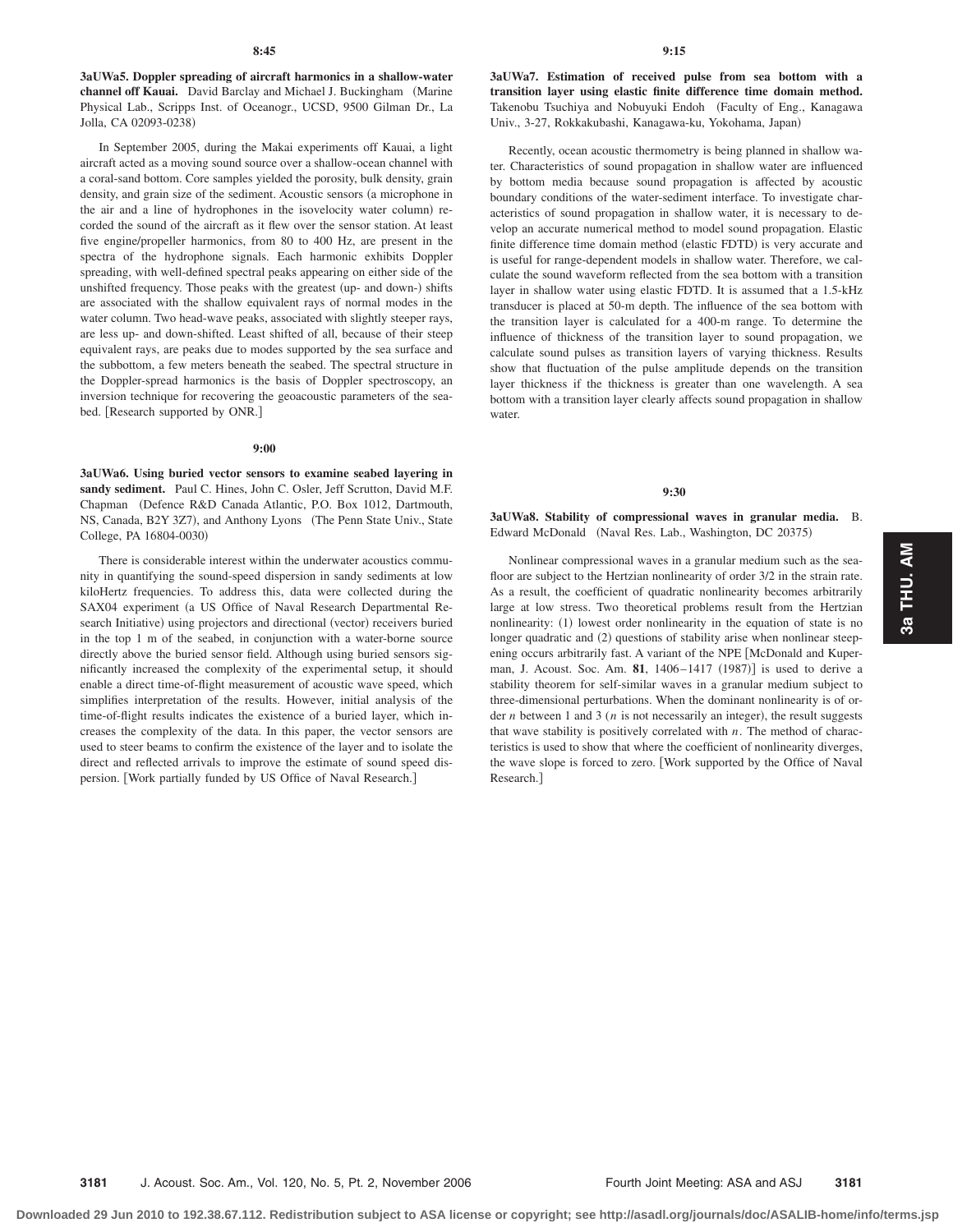# **Session 3aUWb**

# **Underwater Acoustics: Sound Propagation: Measurements and Modeling I**

Martin Siderius, Cochair

*Heat Light & Sound Research Inc., 12730 High Bluff Dr., Ste. 130, San Diego, CA 92130*

Nobuyuki Endoh, Cochair

*Kanagawa Univ., Dept. of Engineering, 3-27-1 Rokka Kubashi, Yokohama 221-8686, Japan*

**Chair's Introduction—9:55**

# *Contributed Papers*

**10:00**

**3aUWb1. Benchmarking range-dependent seismo-acoustic propagation problems.** Peter L. Nielsen, Finn B. Jensen, Mario Zampolli (NATO Undersea Res. Ctr., 19138 La Spezia, Italy), Michael D. Collins (Naval Res. Lab., Washington, DC 20375), and William L. Siegmann (Rensselaer Polytechnic Inst., Troy, NY 12180)

Developing the capability to accurately solve range-dependent problems in ocean acoustics has been going on for many years. A milestone in this development was the ASA benchmark effort in 1990 [J. Acoust. Soc. Am. 87, 1497–1545 (1990)], where a set of models was applied to generic range-dependent acoustic fluid problems to establish a set of benchmark solutions for model verification purposes. A further benchmarking effort, which included shear waves in the bottom, was published in 1997 [IEEE J. Ocean. Engn. 22, 226-236 (1997)] involving two seismo-acoustic codes based on spectral-integral techniques and a boundary-element code. Other codes have become available since then for solving general rangedependent elastic problems, either based on marching schemes that ignore backscattering (or adopt a single-scatter approximation) or techniques that solve the full boundary-value problem. In an attempt to establish a set of benchmark solutions for seismo-acoustic problems, we solve several lowfrequency elastic problems involving changing bathymetry in multiple layers, and coupling between various wave types, including interface waves. The models in use or used are a parabolic equation model (RAM) and a commercial finite-element model (FEMLAB).

#### **10:15**

**3aUWb2. Bathymetric and oceanic variability effects on acoustic propagation metrics in a shelf-break environment.** Roger Oba (Acoust. Div., Naval Res. Lab., Washington, DC 20375)

The interaction of oceanographic variability and bathymetry on acoustic propagation in the littoral is quite complex, and the relative importance is not readily quantified, especially for data-model comparisons. Sound speeds derived from ocean models could be compared directly to experimental sound-speed data, but this is a crude measure of environmental impact on acoustics. Instead, a 300-Hz source in a three-dimensional parabolic equation (PE) acoustic propagation model provides input to proposed acoustic metrics, especially related to array performance, to assess the effects of experimentally derived bathymetry and tide. The metrics can also be used for comparison of an ocean model and experimentally derived sound-speed profiles. Other acoustic mode metrics can be derived and compared to the more computationally intensive three-dimensional PE derived measures. As an example, the Navy Coastal Ocean Model (NCOM), a mesoscale oceanographic model, predicts sound-speed gridded on the order of 5 m in depth and 200 m in range at 6-h updates for the ASIAEx South China Sea site. This can then be used for metric calculations and data-model comparison. This research is sponsored by the ONR.

**10:30**

**3aUWb3. Adaptive predictive-error optimal gridding.** Donald R. DelBalzo and Lisa A. Pflug (Planning Systems Inc., 40201 Hwy. 190 E, Slidell, LA 70461)

Transmission loss computations in littoral areas often require a dense spatial and azimuthal grid to achieve acceptable accuracy and detail. The computational cost of accurate predictions in complex areas can be unacceptable for some Naval applications. EAGLE (Efficient Adaptive Gridder for Littoral Environments) was developed to reduce the computational requirements by adapting the fundamental calculation grid to the natural environmental structure. EAGLE produces a nonuniform grid structure within which the underlying data have approximately constant spatial uncertainty, or iso-deviance. The EAGLE point-selection approach is based on a predictive-error metric and least-squares polynomial curve fitting with arbitrary order. This research indicates the degree to which EAGLE grids are related to the underlying coherence properties of the natural environment. The results show significant efficiency enhancements compared to uniform grids of the same accuracy, when the environmental coherence properties are used to control the polynomial order. Work sponsored by NAVAIR.

## **10:45**

**3aUWb4. The effect of an ocean front on sound propagation in shallow water.** Ying-Tsong Lin, Arthur E. Newhall, and James F. Lynch Woods Hole Oceanogr. Inst., Woods Hole, MA, 02543, ytlin@whoi.edu-

From a perspective of sound propagation, a sloping bottom found in typical shallow-water environments can cause propagating sound to horizontally refract offshore. Additionally, an offshore ocean front can cause horizontal reflection/refraction shoreward. Combining these two effects, sound tends to propagate along the front, and ''whispering gallery'' modes can be observed. To model this effect, we first derived an analytic solution for the sound field using a point source in a rigid wedge environment that has a front placed offshore. The analytic solution gives us clear physical insight into this problem. For a more complicated environment, we exploited a 3-D acoustic propagation program in the ACOUSTICS TOOLBOX, which uses a vertical mode and horizontal Gaussian beam method. This model shows sound energy trapped ahead of the front with observable frequency and modal dependence. Also, when including the foot of the front, which is commonly seen on the continental shelf and extends inshore along the bottom, the model shows less modal attenuation, which raises the level of the trapped energy.

**3182** J. Acoust. Soc. Am., Vol. 120, No. 5, Pt. 2, November 2006 Fourth Joint Meeting: ASA and ASJ **3182**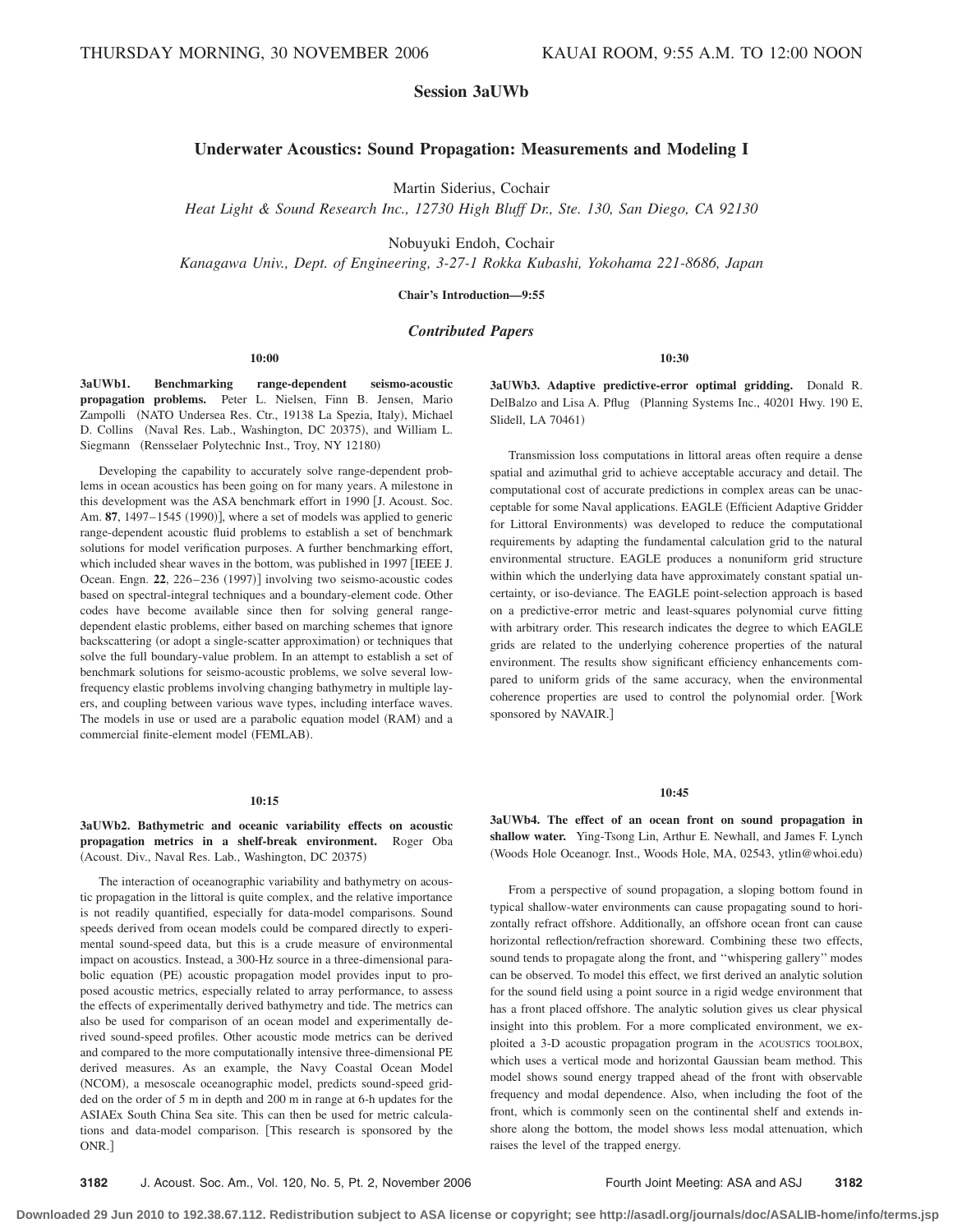**3aUWb5. Asymptotic expansions for normal modes in transparent** wedge. Nick Maltsev (Guzuk Tech. Enterprises, 2443 Wyandotte St., Mountain View, CA 94043)

Asymptotic solutions of exact infinite system of equations for coefficients of angular Fourier harmonics of sound field have been built and computed for an arbitrary transparent wedge. Asymptotic solutions are compared with exact field in the case of two half-spaces and a rectangular wedge.

## **11:15**

**3aUWb6. Polynomial chaos expansions as extended Markov approximations in the propagation of uncertainty.** Dennis Creamer (P.O. Box 660537, Arcadia, CA 91066)

The use of polynomial chaos for incorporating environmental variability into propagation models has been previously investigated where it was found that low-order expansions work quite well when the medium correlation length in the direction of propagation was small, i.e., the Markov approximation is roughly valid. It was suggested that an iterative scheme incorporating extensions of the Markov approximation might be useful. Using the method of successive approximations introduced by Klyatskin and Tatarskii (who used the method for investigating the validity of the Markov approximation), we show how the polynomial chaos equations can be written as a (smaller) set of equations that are basically nested expansions in the correlation function. This allows the use of a closure scheme, which does not involve truncating the expansion and which seems to be simpler to use. Comparisons are made between the approximation schemes in a geometrical optics limit.

**3aUWb7. Polynomial chaos expansions for travel time and amplitude uncertainty in acoustic time series in ocean waveguides.** Kevin D. LePage (Naval Res. Lab., Code 7144, 4555 Overlook Ave SW, Washington, DC 20375)

Polynomial chaos (PC) techniques have shown themselves to be a powerful technique for the estimation of the statistical properties of ocean acoustic propagation for situations where the vertical and horizontal structure of sound speed uncertainty can be specified in terms of empirical orthogonal functions (EOFs) with known amplitude probability distribution functions. Here we extend the CW solutions for the statistical properties of the normal models describing the acoustic field in the presence of internal waves with Gaussian distributed EOF descriptions to the time domain to describe the scintillation of the acoustic time series. Results are compared to exact solutions as well as to estimates based on the adiabatic approximation. Results show that the PC solutions do a much better job of capturing the true variability of the exact solutions for the time series variability than the adiabatic approximations does. Work supported by ONR.

## **11:45**

**3aUWb8. The propagation of acoustic field uncertainty in an ocean waveguide having finite correlation length sound speed variations.** Steven Finette (Acoust. Div., Naval Res. Lab., Washington, DC 20375)

While the physical laws governing wave propagation in ocean waveguides are well understood, the appropriate wave equations typically depend on parameters, fields, boundary, and initial conditions that are, at best, only partially known in any given environment. Incomplete environmental knowledge concerning these quantities is a form of uncertainty that should be characterized and quantified in any simulation-based prediction scheme involving the acoustic field. This talk focuses on the quantification of uncertainty in ocean waveguide propagation using a probabilistic formulation in which both the sound speed and acoustic fields are represented by stochastic basis expansions. An example is discussed for the case of an ocean waveguide with separable depth and range correlation functions describing the sound speed field. The relationship between this example and the propagation of acoustic field uncertainty in an internal wave field is discussed. [Work supported by ONR.]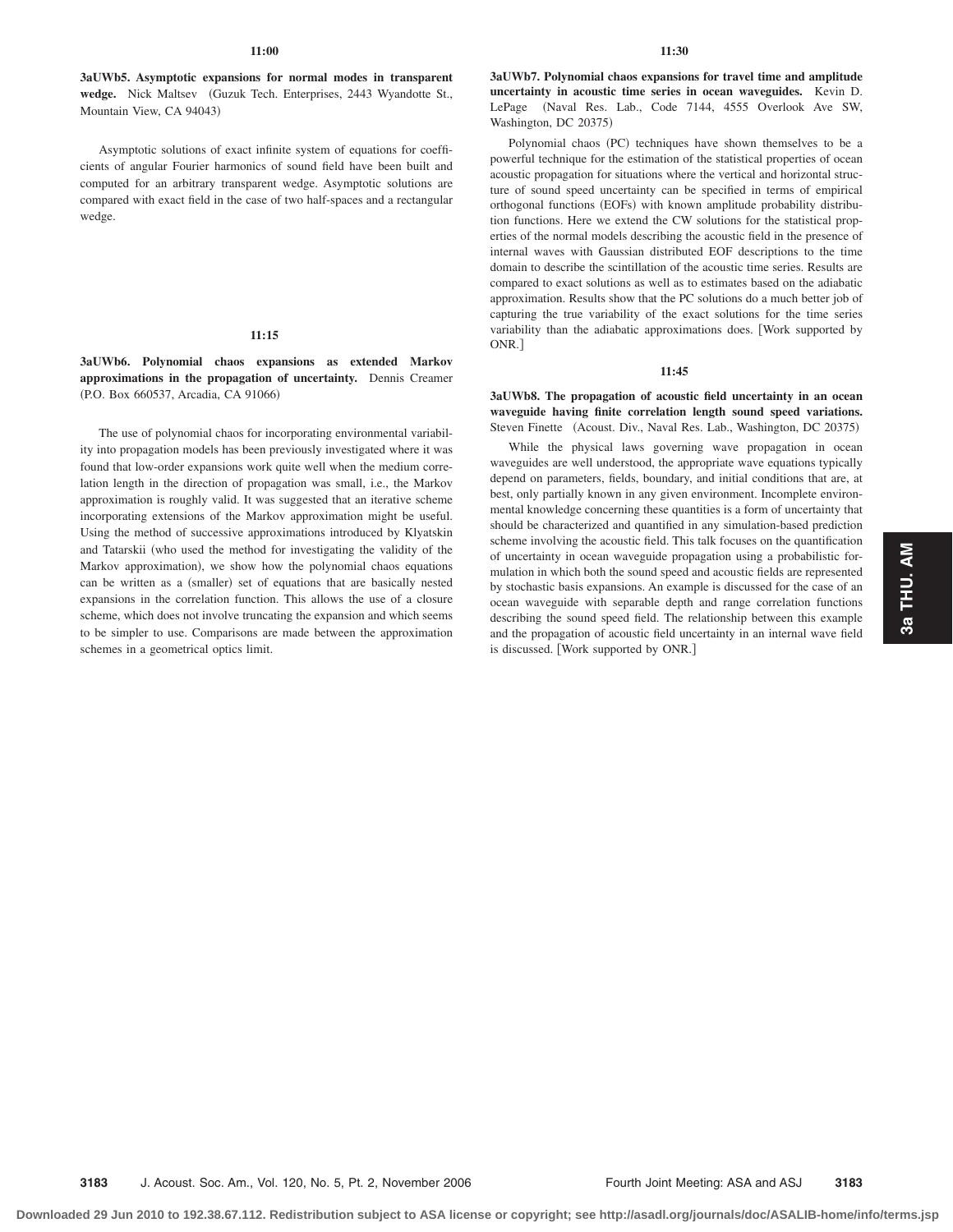# **Session 3pAAa**

# **Architectural Acoustics and Noise: Acoustic Design for Green Buildings**

Kenneth P. Roy, Cochair

*Armstrong World Industries, Innovation Ctr., 2500 Columbia Ave., Lancaster, PA 17604*

Tetsuya Sakuma, Cochair

*Univ. of Tokyo, Graduate School of Frontier Science, Environmental Bldg. 627, 5-1-5 Kashiwanoha, Kashiwa-shi, Chiba 277-8563 Japan*

**Chair's Introduction—1:00**

*Invited Papers*

# **1:05**

**3pAAa1. An overview of Leadership in Energy and Environmental Design** "**LEED**… **certification and acoustical design: Conflicts and synergies.** Daniel C. Bruck BRC Acoust. & Technol. Consulting, 1741 First Ave. South, Ste. 401, Seattle, WA 98134), David Lubman (14301 Middletown Ln., Westminster, CA 92683), and Louis C. Sutherland (27803 Longhill Dr., Palos Verdes, CA 90275)

The LEED program for green building certification acknowledges the importance of acoustics in building quality and design, but currently does not provide for specific credits in acoustics other than in the Innovation in Design category. This paper presents an overview of the LEED approach to sustainable design and discusses the design categories for LEED certification. Conflicts and synergies between the LEED system and acoustical design are discussed, including specific areas in which acoustics can contribute to sustainable design goals, such as recycled materials, energy efficiency, and interior environmental quality. Steps toward integrating acoustics into the LEED system are proposed, which incorporate elements of the Collaborative for High Performance Schools CHPS and ANSI S12.60, Acoustical Performance Criteria, Design Requirements, and Guidelines for Schools. The current direction of the U.S. Green Building Council with respect to incorporating acoustics into the LEED program is also presented.

# **1:25**

**3pAAa2. Acoustical lessons from four green buildings.** Max Richter, Rosamund Hyde (Stantec, 1100-111 Dunsmuir St. Vancouver, BC V6B 6A3, Canada), and Murray Hodgson (University of British Columbia, V6T 1Z3, Canada)

Between 2002-2004, seven green buildings in British Columbia were studied during a Post Occupancy Evaluation (POE) research effort led by Stantec (formerly KEEN Engineering). Using the occupant satisfaction were survey developed by the Center for the Building Environment at UC Berkeley, data on eight aspects of occupant satisfaction were collected, including acoustical satisfaction. The BC buildings generally followed the trends that can be observed in green building acoustical performance, but none of the buildings scored as satisfactory. This year, Stantec and UBC measured four of the building in the original study to determine the acoustical characteristics of the building spaces. From this subsequent study, conclusions can be drawn about the relative acoustical performance of specific green strategies.

## **1:45**

**3pAAa3. Acoustical qualities of three Leadership in Energy and Environmental Design** "**LEED**… **certified buildings and why** some disappoint. Steven D. Pettyjohn (The Acoust. & Vib. Group, 5700 Broadway, Sacramento, CA 95820-1852)

Obtaining points for acoustical qualities in office building or schools is difficult under the current LEED system. For this reason, the selection of partitions to provide speech privacy or prevent speech interference, the design of HVAC systems to meet background sound or vibration goals, or the inclusion of acoustical materials to provide the desired reverberation time is often either left out from the beginning or the first to be cut when budgets are tight. The results of sound tests done as a part of the commissioning of two office complexes and a new combination school, learning center, and administration building are shared. NIC tests were done on fixed and operable wall assemblies, background sound levels were measured in various spaces when due to mechanical and electrical systems and exterior sources, and reverberation time tests were done in conference rooms, classrooms, offices, and auditoria. The reason design goals were not met in two of the three complexes is related to budget cuts and a misunderstanding of the requirements and their importance to the successful use of the facilities. The commissioning process failed to correct the deficiencies.

**3184** J. Acoust. Soc. Am., Vol. 120, No. 5, Pt. 2, November 2006 Fourth Joint Meeting: ASA and ASJ **3184**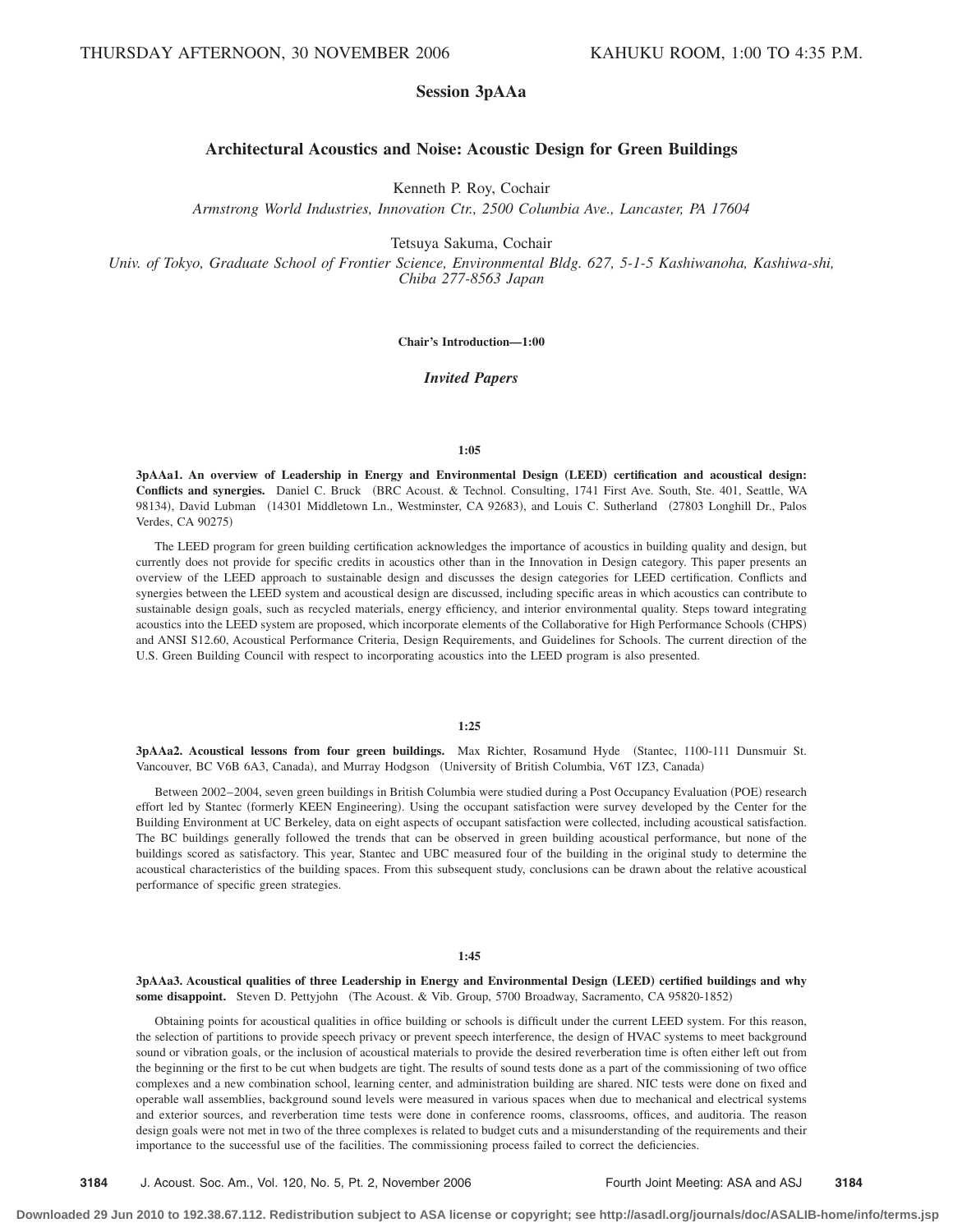**3pAAa4. Acoustical evaluation of six ''green'' office buildings.** Murray Hodgson Acoust. & Noise Res. Group, SOEH-MECH, University of British Columbia, 3rd Fl., 2206 East Mall, Vancouver, BC V6T 1Z3, Canada), Rosamund Hyde, Blair Fulton, and Max Richter (Stantec Consulting Ltd., Vancouver, BC V6B 6A3, Canada)

As part of a project evaluating the performance of six ''green'' office buildings, detailed acoustical measurements were made to explain the positive and negative comments of building occupants obtained from a questionnaire survey. The objective was to determine how to design better green buildings. This paper presents an overview of the measurement protocal used, the measurements made, the results, and the lessons learned regarding optimal design.

#### **2:25**

**3pAAa5. Acoustical evaluation of a ''green'' office building.** Murray Hodgson Acoust. & Noise Res. Group, SOEH-MECH, University of British Columbia, 3rd Fl., 2206 East Mall, Vancouver, BC V6T 1Z3 Canada), Rosamund Hyde, Blair Fulton, and Max Richter (Stantec Consulting Ltd., Vancouver, BC V6B 6A3, Canada)

As part of a project evaluating the performance of six "green" office buildings, detailed acoustical measurements were made on three floors of an office building in order to explain the positive and negative comments of building occupants obtained by a questionnaire survey. The objective was to determine how to design better green buildings. The building contained public spaces, private/closed offices, and open-plan-office areas. This paper presents details of the measurements performed, the results, and the design lessons learned.

# **2:45**

**3pAAa6. An overview of sound environmental aspect of Japan's comprehensive assessment system for building environmental efficiency** (CASBEE) certifications. Tetsuya Sakuma and Fumiko Yano (Grad. School of Frontier Sci., The Univ. of Tokyo, 5-1-5 Kashiwanoha, Kashiwa-shi, Chiba 277-8563, Japan, sakuma@k.u-tokyo.ac.jp-

In the worldwide trend towards sustainable buildings, a new system called the Comprehensive Assessment System for Building Environmental Efficiency (CASBEE) has been established in Japan, as well as other existing assessment systems such as BREEM, LEED, GB Tool, etc. In particular, CASBEE is intended to evaluate building performance by a single-number index BEE, which is the ratio of environmental qualities to loadings. Concerning sound environment, three items are included in indoor quality evaluation: (1) noise (background noise, equipment noise); (2) insulation (window opening, wall, heavy/light floor impact sound); and (3) absorption; in addition, one item on noise emission outside the building site is included in environmental loading evaluation. However, there are many unclear points on the settings of items, ratings, and weightings, which will make trouble in practical application. In the last 3 years, several large cities have started a certification system using CASBEE for new large-scale buildings. In this presentation, an overview of the assessment system and the statistics of the city of Yokohama will be presented focusing on sound environmental aspect.

## **3:05–3:25 Break**

## **3:25**

**3pAAa7. Achieving acoustical satisfaction in a green building.** Ethan Salter, Charles M. Salter Charles M. Salter Assoc., Inc., 130 Sutter St., Ste. 500, San Francisco, CA 94104), Chuck Davis, and Scott Shell (EHDD Architecture, San Francisco, CA 94110)

The Carnegie Institution's Global Ecology Research Center at Stanford University has garnered many accolades, including the AIA's Excellence in Sustainability Award. This building incorporates many ''green'' and energy-saving design features, mechanical systems, and materials. The occupants of this facility have given it high marks in U.C. Berkeley's Center for the Built Environment's (CBE) survey of buildings. Staff at the Global Ecology Research Center are shown to be more satisfied with their acoustical environment than occupants of other green buildings surveyed by CBE. Measured acoustical data for speech privacy in open plan and enclosed conference rooms will be presented along with descriptions of acoustical design attributes for the building.

#### **3:45**

**3pAAa8. Relationship between ventilation, air quality, and acoustics in ''green'' and ''brown'' buildings.** Alireza Khaleghi, Karen Bartlett, and Murray Hodgson (SOEH-MECH, University of British Columbia, 3rd Fl., 2206 East Mall, Vancouver, BC V6T 1Z3, Canada)

This paper discusses a project involving direct monitoring of ventilation, indoor-air quality, and acoustical quality in ''green'' and ''brown'' buildings on the UBC campus. The objective was to determine the relationship between these various environmental factors, and the implications of the results for the ventilation-system concept/design, especially in green buildings. The buildings studied, the measurements performed, and the main results are described. The lessons learned about ventilation design are discussed.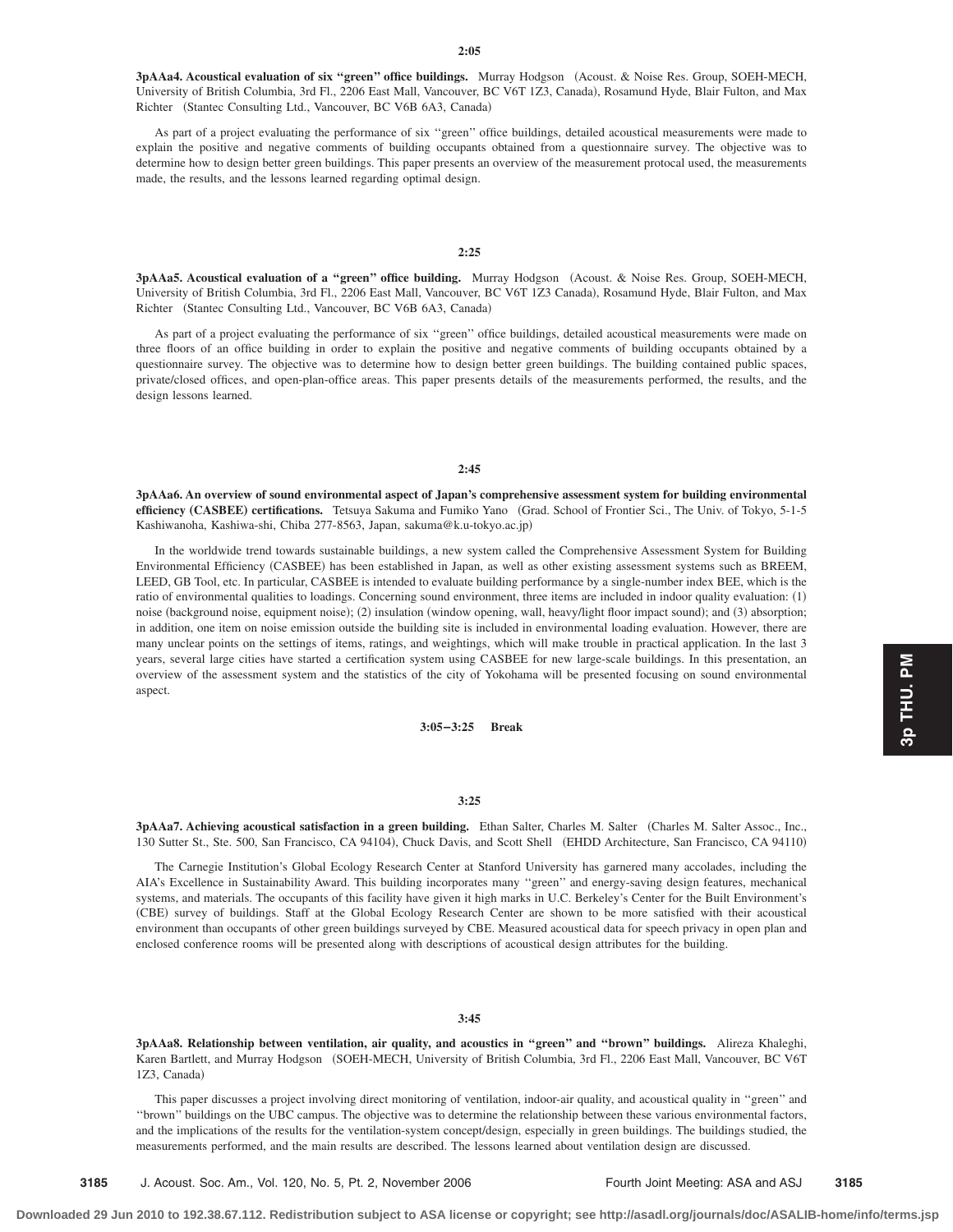**3pAAa9. Acoustic and thermal evaluation low-cost dwelling, a case** study in Curitiba, Brazil. Paulo H. Zannin (Mech. Eng. Dept., Federal Univ. of Parana, Rua Benedicto Berillo Fangueiro, 108, Santa Barbara, Curitiba, Parana, CEP, 81540-420, Brazil) and Eduardo Krueger (Cefet of Parana, Rebouas, Curitiba, PR)

The present paper presents acoustic and thermal performance evaluations carried out in low-cost houses located at the Technological Village of Curitiba. Two dwellings were evaluated, which were built according to different building systems: (1) the building system Batistella, built with prefabricated modules and elements, composed of reforestation wood, and (2) the building system Constroyer, composed of EPS plates, framed in a welded iron mesh, with structural plastering. For the thermal performance evaluation, it was verified that the materials used in the envelope were quite significant for controlling heat gains and losses through the building elements as well as for regulating heat storage. In this case, the system with highest thermal inertia presented better results. Results showed that both building systems had poor acoustic performance, characterized by a low weighted apparent sound reduction index of the facade  $R/w = 18$  dB. The German DIN 4109 Norm recommends  $R/w = 30$  dB. The weighted apparent sound reduction index measured for internal walls was *Rw* = 25 dB and  $R'w$  = 30 dB, for the building systems Battistela and Constroyer, respectively. The minimum required by German VDI 4100.

**3pAAa10. Indoor occupant productivity perception and environmental sound measurement correlation.** Brian J. Landsbeger, Liangcai Tan, and Xin Hu (Dept. of Mech. Eng., UNLV, 4505 Maryland Pkway, Las Vegas, NV 89154)

Occupant comfort and productivity have gained increasing attention by building owners and managers in comparison with traditional concerns about costs associated with building function and operating efficiency. To properly assess building performance, a comprehensive method for measurement and verification of integrated building performance was developed. Indoor sound, temperature, air movement, humidity, lighting, and air quality were measured for 3 days each in ten office buildings and ten schools. Concurrently, a perception questionnaire was completed by a subset of the occupants in the buildings and schools. The resulting questionnaire data were correlated with the physical measurements to determine what measures or combination of measures most accurately indicate worker perception of productivity variation when working under various environmental conditions. This presentation concentrates on correlation of acoustic measures, including dBA, NC, NCB, RC, and RC Mark II to worker perception of noise effects on productivity variation. Also, worker perception of productivity variation due to all measured indoor environmental factors was examined to determine additive effects and interaction between noise and other environmental factors. An ultimate goal of the study is to produce a method to quantitatively determine expected worker productivity variation based on measurable environmental factors.

# THURSDAY AFTERNOON, 30 NOVEMBER 2006 OAHU ROOM, 1:00 TO 3:20 P.M.

**Session 3pAAb**

# **Architectural Acoustics: Sound Diffusion, Reflection, and Absorption**

Jason E. Summers, Cochair *Naval Research Lab., 4555 Overlook Ave., S.W., Washington, DC 20375*

Toru Otsuru, Cochair

*Oita Univ., Faculty of Engineering, 700 Dannoharu, Oita 870-1192, Japan*

**Chair's Introduction—1:00**

# *Contributed Papers*

**1:05**

**3pAAb1. Design of the diffuser with hemispheres using 1:10 and real** scale models. Shin-ichi Sato and Jin Yong Jeon (School of Architectural Eng., Hanyang Univ., Seoul 133-791, Korea, s\_sato@mac.com)

Sound diffusion by a wall structure is one of the main concerns with respect to the sound quality of concert halls. To quantify the sound diffusion of an actual hall from *in situ* measurements, the relationship between the scattering coefficient and the acoustical parameters measured in the laboratory should be investigated first. In this study, the scattering coefficient and acoustical parameters of the diffusers with hemisphere were investigated. The diameter, density, and the arrangement pattern of the hemisphere were investigated in terms of the scattering coefficient and the parameters obtained from the impulse response including temporal diffusion [H. Kuttruff, *Room Acoustics* (Elsevier Science, London, 1991)]. The results of measurements in 1:10 scale reverberation chamber with the same scale diffusers were verified by real scale results. Sound scattering index for reverberation chamber, which quantifies the scattered sound

field, was proposed. The optimum condition of the hemisphere diffuser specification maximizing the effect of scattering on a sound field was also investigated.

#### **1:20**

**3pAAb2. Augmented-reality virtual-diffusion system: A tool to** evaluate listener comfort. Pedro Novo (Acoust. Res. Ctr., Univ. of Salford, M5 4WT, UK, p.novo@salford.ac.uk-

The augmented-reality virtual-diffusion system presented here aims to evaluate the comfort of a subject listening to a nearby speaker located in a room filled with a diffuse crowd. The main parameter to be studied is sound field diffusion and its relation to comfort. To this purpose a virtual diffusion system, based on electro acoustic transducers mounted on the walls, is employed to actively change the properties of the diffuse sound field. The augmented reality factor is introduced through the interaction of the virtual diffusion system with the acoustics of the room. The present paper presents a brief description of the approach chosen to implement the augmented-reality virtual-diffusion system. Diffusion measurements obtained with both virtual and real diffusers are compared. Results regarding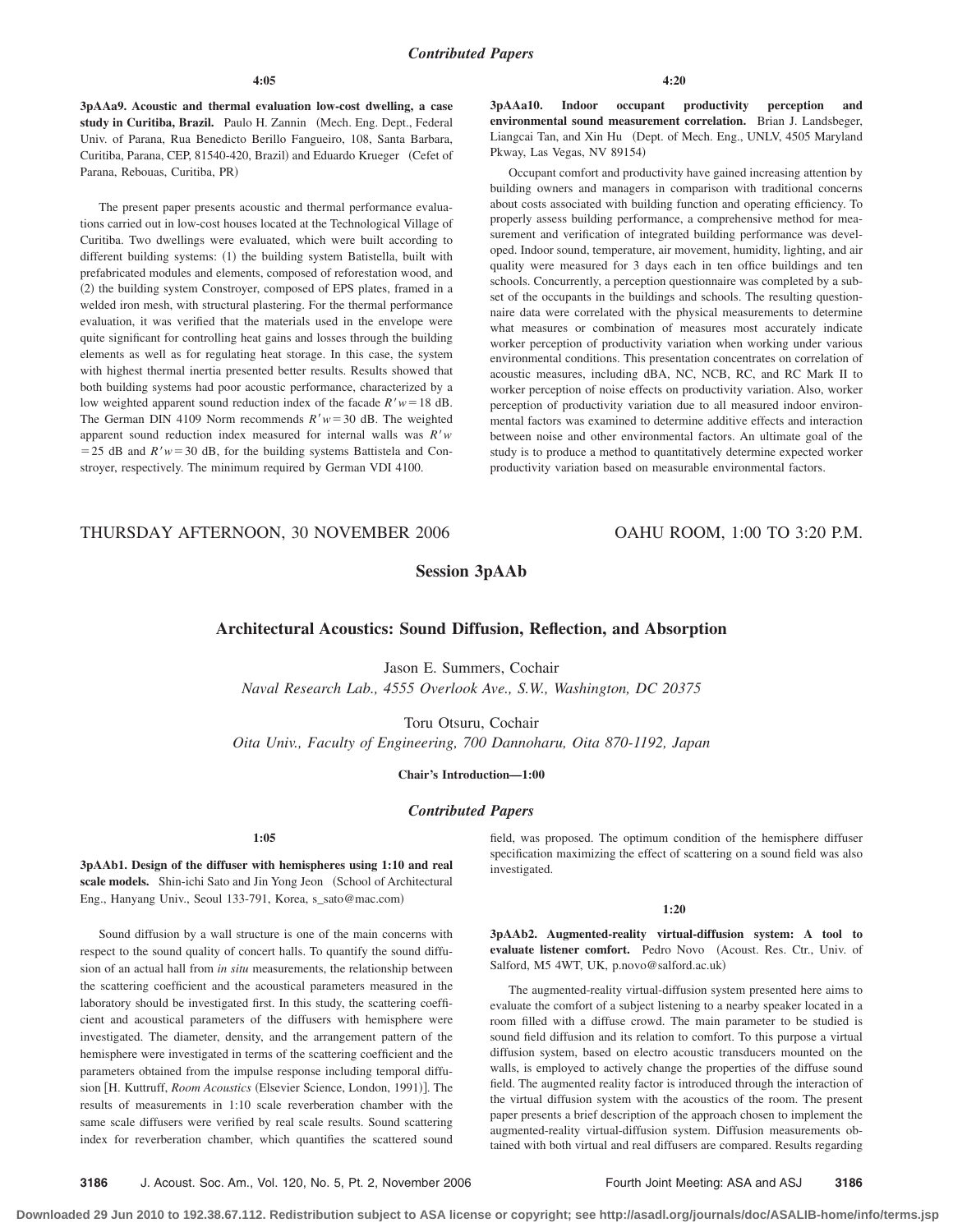auditory events location evoked by different sound fields and predictions from a cross-correlation-based binaural model employed to model these results are discussed. Initial results relative to comfort evoked by the different sound fields as well as a possible relation between auditory events location and listener comfort are discussed.

## **1:35**

**3pAAb3. Simulation of** *in situ* **measurement of diffusion and scattering coefficients.** Diemer de Vries, Martin Kuster, Naziema Joeman, and Eric Schreurs (Lab. of Acoust. Imaging and Sound Control, Delft Univ. of Technol., P.O. Box 5046, 2600 GA Delft, The Netherlands)

Since it has become clear that simulation of the acoustical properties of a room is not successful unless also nonspecular reflections are taken into account, the determination of diffusion and scattering coefficients of boundary profiles is a hot topic in room acoustics research. Measurement of the impulse response of a boundary along a planar array of microphone positions enables us to calculate these coefficients *in situ*, avoiding the drawbacks of laboratory measurements (necessity of scale modeling, limited value of results for practical situations). Array technology makes it also possible to extrapolate the measured responses to the boundary surface, thus creating an acoustical image of the boundary. Next, scattering objects can be virtually added to this image and the impulse response of the modified configuration at the array position can be obtained by inverse extrapolation. This way, the effect of adding an object to a real environment is simulated in a highly realistic way. For several (virtual) modifications of the original boundary, diffusion and scattering coefficients have been calculated and compared. Also, listening tests have been carried out to assess the perceptual significance of the modifications.

#### **1:50**

**3pAAb4. Effects of specular and diffuse reflections on perceived music quality.** Pattra Smitthakorn, Martin A. Gold, Gary W. Siebein, and Bertram Y. Kinzey, Jr. (School of Architecture, Univ. of Florida, 134 ARCH, PO BOX 115702, Gainesville, FL 32611-5702, pattras@ufl.edu)

The purpose of this study was to investigate the effects of temporal distribution of diffuse and specular reflections on the perceived acoustic qualities of music performance. Sets of impulse responses were designed with different temporal distributions of early acoustic energy (specular and diffuse reflections). Then, three types of anechoic sound sources, orchestral music, trumpet, and piano, were convolved with the designed impulse responses. The results from the listening tests revealed that different room environments were needed to acoustically support different source characteristics: (1) A large number of diffuse reflections arriving within 40 and 80 ms of the direct sound improved perceived intimacy, texture, and overall impression for all sound sources; heightened perceived clarity for trumpet and piano; and reduced perceived glare for trumpet. (2) Diffuse reflections arriving between 80 and 160 ms of the direct sound preserved perceived reverberance and reduced perceived echoes as opposed to specular reflections arriving at the same time period. The results of this study indicate that music performance halls should be designed to include diffuse reflections from surfaces within the 80-ms time period to achieve preferred texture, intimacy, clarity, and overall impression and in the 160-ms time period to reduce echoes.

#### **2:05**

**3pAAb5. The angular distribution of sound incident on a panel or opening.** John L. Davy and Thomas K. John (RMIT Univ., GPO Box 2476V, Melbourne, Victoria 3001, Australia, john.davy@rmit.edu.au-

A theoretical method has been developed for predicting the directivity of the sound that is radiated from a panel or opening excited by sound incident on the other side. This directivity needs to be known when predicting the sound level at a particular position due to sound radiation from a roof, wall, ventilating duct, or chimney flue. The method uses a twodimensional strip model and the low-frequency result for a square piston. It was found necessary to use a weighting function in order to account for the angular distribution of the incident sound. Initially a cosine squared weighting function with a weighting angle parameter was chosen and the weighting angle parameter was varied in order to obtain the best agreement with experiment for the particular situation. This talk will describe the theoretical development of weighting functions, which are based on the actual physics of each situation. Situations that are covered include an opening or panel on the surface of a room and an opening at the end of a duct. The method will be compared with published experimental results on the directivity of the forced sound radiation from panels and the sound radiation from openings.

## **2:20**

**3pAAb6. Spatial coverage of reflector panels predicted with and without edge diffraction.** Jonathan Rathsam, Lily M. Wang Architectural Eng. Program, Univ. of Nebraska-Lincoln, 247 PKI, 1110 S. 67th St., Omaha, NE 68182-0681), and Rendell R. Torres (Rensselaer Polytechnic Inst., Troy, NY 12180-3590)

This investigation concerns the spatial coverage of reflector panels. The specular reflection zone (SRZ) is the spatial coverage predicted by geometrical acoustics, which is commonly used when designing reflector panels. A more accurate prediction of spatial coverage accounting for edge diffraction from the panels is called the effective scattered zone (ESZ). At higher frequencies, the SRZ and the ESZ are typically similar, but notable differences emerge at lower frequencies. In this study a variety of reflector panel arrays will be examined using a boundary element method (BEM) model based on the Kirchhoff-Helmholtz integral equation. The effective scattered zone is studied as a function of incidence angle, distance from array to source and receiver, and *ka*, the ratio of panel dimension to wavelength. The authors seek rules of thumb to predict configurations in which the SRZ and ESZ differ most notably. Work supported by National Science Foundation.

## **2:35**

**3pAAb7. Variable reflection acoustic wall system by active sound** radiation. Genta Yamauchi and Akira Omoto (Omoto Lab., Dept. of Acoust. Design, Faculty of Design, Kyushu Univ., Shiobaru 4-9-1, Minami, Fukuoka 815-8540, Japan)

For acoustic design of special spaces such as studios, it might be necessary to realize a diffuse reflection from the specific wall surface. Moreover, this requirement often changes according to the time or situation. In this study, a new acoustic wall system is examined; it is a variable reflection acoustic wall system that can address such strict requirements. This system fundamentally comprises a loudspeaker, a pick-up microphone, and absorbent material. Varying the amplitude of the radiation sound that is picked up by the microphone and reradiated by the loudspeaker mounted behind the absorbing material therefore corresponds to varying the reflection performance of the wall system. Several models are proposed. The measurement results show that the proposed models can realize various absorption characteristics. Additionally, these models can realize various radiation characteristics: diffuse reflection and inclined reflection to a desired direction. Furthermore, the frequency characteristic of simulated radiation is changed, so the proposed system can generate reflection coefficient with intended frequency characteristics. The design of an effective feedback canceller between the pick-up microphones is the subject of ongoing research toward practical use of this proposed system.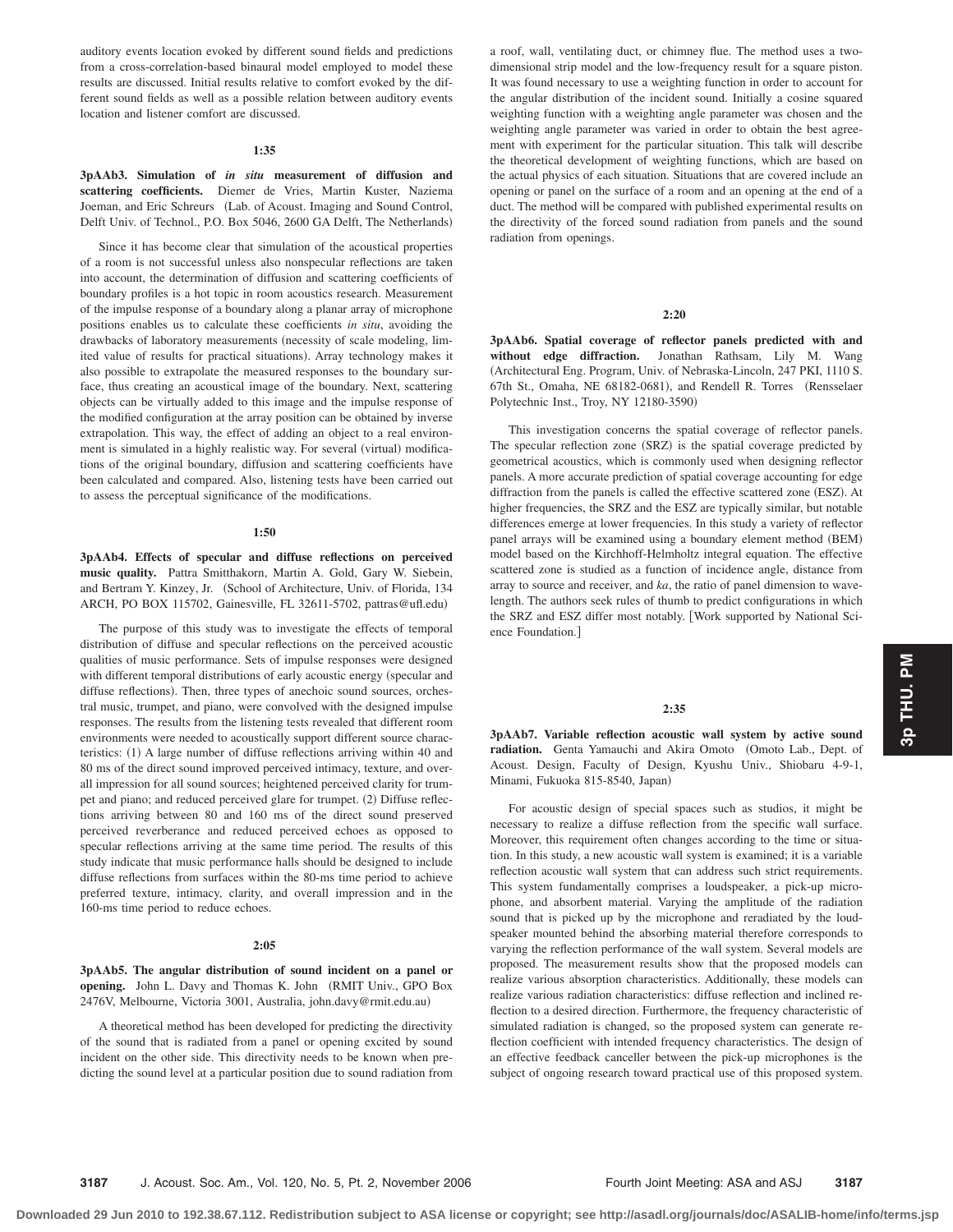**3pAAb8. Helmholtz resonator array for low-frequency sound** absorption. SangRyul Kim (Acoust. Lab., Korea Inst. of Machinery and Mater., 171 Jang-dong, Yuseong-gu, Daejeon, 305-343, Korea, srkim@kimm.re.kr) and Yang-Hann Kim (Korea Adv. Inst. of Sci. and Technol., Sci. Town, Daejeon, 305-701, Korea)

An array of Helmholtz resonators is often used for reducing lowfrequency noise because of the high performance at its resonance frequency. One of the very attractive characteristics of the resonator array is that its effective frequency band is much wider than what can be obtained by a single resonator. This paper discusses a method of designing a Helmholtz resonator array panel for low-frequency sound absorption. First, various experimental results are introduced and studied. Second, based on the experimental results, a theoretical method is presented that can predict reasonably well the panel's absorption characteristics. Any configuration of resonator arrangement can be treated in the method, while all the resonators may or may not be identical. Comparisons between the predicted and experimental results reveal the accuracy of the proposed method. Finally, a numerical optimization is performed to design the Helmholtz resonator array panel. Some examples of optimal designs under some restrictions are also introduced.

**3pAAb9. Concept of active reverberation box.** Hisaharu Suzuki, Akira Omoto, and Kyoji Fujiwara (Kyushu Univ., Shiobaru 4-9-1, Minamiku, Fukuoka 815-8540, Japan)

A concept of a small reverberation box is proposed. This box has an active controller that can control the energy flow direction: it is a controller for the sound intensity. Consequently, the box is useful to measure the absorption characteristics of materials, even in a low-frequency range. The controller can create an arbitrary incident condition towards the materials. The measurement procedure with this ''active reverberation box'' is assumed as follows: (1) The incident angle of the sound is changed by the controller. (2) Impulse responses are measured in some points. (3) Steps 1 and 2 are repeated many times and impulse responses are averaged in an energy domain. (4) The reverberation time is calculated using the averaged impulse response. (5) Absorption characteristics are calculated by comparing the reverberation time of the empty room. The controller is formulized using a pseudo-Hermitian quadratic form of the sound intensity in the box. Numerical examination is performed using the finite difference time domain (FDTD) method. Experimental results demonstrate the effectiveness of the controller's performance. Availability of the active reverberation box is examined using some conventional measurement methods. Numerical results correspond approximately to the absorption coefficients that were taken in a reverberation chamber.

# THURSDAY AFTERNOON, 30 NOVEMBER 2006 KOHALA/KONA ROOM, 1:00 TO 5:35 P.M.

# **Session 3pAB**

# **Animal Bioacoustics: Vertebrate Vocal Production: Themes and Variations**

W. Tecumseh Fitch, Cochair *Univ. of St. Andrews, School of Psychology, Fife KY16 9JP, U.K.*

Kiyoshi Honda, Cochair

*ATR Human Information and Processing Labs., 2-2 Hikaridai, Seika-Cho, Soraku-Gun, Kyoto 619-0288, Japan*

**Chair's Introduction—1:00**

*Invited Papers*

**1:05**

**3pAB1. Vertebrate vocal production: Themes and variations.** W. Tecumseh Fitch Univ. of St. Andrews, St. Andrews, Fife KY169JP, UK-

Most terrestrial vertebrates produce sound using a vocal system of lungs, larynx, and vocal tract, already in place in lungfish ancestral to all tetrapods. Despite the conservative nature of this basic system, there are a wide variety of modifications of the structure of the vocal system that appear to be linked to vocalization. In addition, several clades have evolved novel vocal production systems, including the avian syrinx and the odontocete nasal sac system. In this overview I will focus on the ''standard'' vertebrate system, discussing modifications of the vocal folds to produce high-pitched (e.g., bats and some primates) or low pitched (e.g., roaring cats) vocalizations, showing endoscopic videos of such unusual vocal folds in action. Moving to the vocal tract, a number of anatomical modifications result in vocal tract elongation, thus lowering formant frequencies. The flexible, dynamic nature of the mammalian vocal tract is illustrated with cineradiographs of vocalizing mammals. Finally, I will discuss the enigmatic existence of air sacs attached to the larynx or vocal tract. Vocal air sacs have evolved in parallel in many different species, in all classes. Despite a variety of plausible hypotheses, the function(s) of these air sacs remains poorly understood.

**3188** J. Acoust. Soc. Am., Vol. 120, No. 5, Pt. 2, November 2006 Fourth Joint Meeting: ASA and ASJ **3188**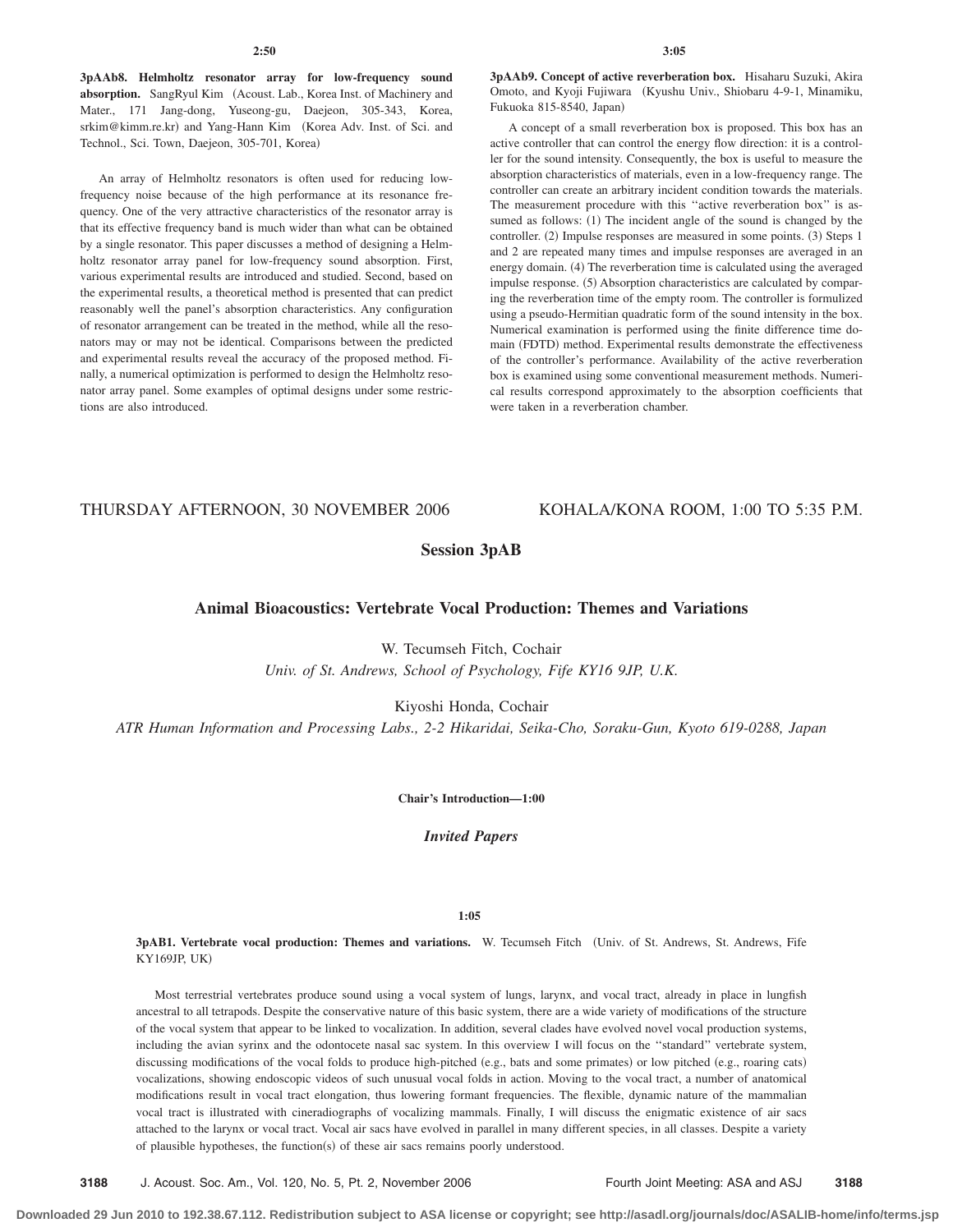**3pAB2. Simulation of Siberian tiger vocalization.** Ingo R. Titze, Fariborz Alipour The Univ. of Iowa, Iowa City, IA 52242; Natl. Ctr. for Voice and Speech, The Denver Ctr. for the Perfoming Arts, Denver, CO 80204), Wm. Tecumseh Fitch (Univ. of St. Andrews, St. Andrews, Fife, UK), Eric J. Hunter (The Denver Ctr. for the Performing Arts, Denver, CO 80204), and Edward J. Walsh (Creighton Univ., Omaha, NE)

The excised larynx of a Siberian tiger, which died of natural causes, was studied on a laboratory bench. Pressure-flow relations were determined, as well as modes of vibration of the vocal pads. In addition, CT scans of the animal were made available from previous health examinations), which allowed the vocal-tract airway to be quantified. The larynx and vocal tract-data were then used to simulate the sound production of the animal. Results showed that multiple tissue modes are excited to produce a tiger roar, and that the production is highly efficient for aerodynamic to acoustic energy conversion. Scaling factors for linear dimensions of the larynx and vocal tract are derived to compare the phonation of this large mammal to human phonation.

# **1:45**

**3pAB3. Nonlinear phenomena in vertebrate vocal production.** Hans-Peter Herzel, Riccardo Zaccarelli, Tobias Riede Inst. for Theoretical Biol., Invalidenstr. 43, 10115 Berlin, Germany), Juergen Neubauer (UCLA, Los Angeles, CA 90095-1794), and W. Tecumseh FitchIII (Univ. of St. Andrews, KY16 9JU, Scotland, UK)

Nonlinear phenomena such as subharmonics, biphonation (two independent frequencies), and deterministic chaos are widespread in animal communication. Examples from primate vocalizations, African wild dogs, hyena whoops, and bird songs are presented. Despite the variability of size and morphology, vocal production in vertebrates is governed by the same underlying mechanism: vibrating tissues such as vocal folds, membranes, or labia are driven by overcritical airflow. Consequently, sophisticated biomechanical-aerodynamic models of human voice production can serve as a starting point for modeling nonhuman vocal production. However, there is a variety of additional anatomical features in diverse species: pronounced air sacs, extensions of the vocal folds termed ''vocal membranes'' or ''vocal lips,'' or the coordinated action of left and right syrinx in song birds. It is shown that such specific features can induce voice instabilities. For instance, source-tract interactions lead to subharmonics and chaos, and vocal membranes allow multiple ''registers.'' Finally bifurcations in biomechanical models of the syrinx are discussed. Work supported by the Deutsche Forschungsgemeinschaft (Grant He 2168/7).]

## **2:05**

**3pAB4. Mosaic and multiple-step evolution of the anatomical foundations for human speech.** Takeshi Nishimura (Dept. of Zoology, Kyoto Univ., Kitashirakawa Oiwake-cho, Sakyo, 606-8506 Kyoto, Japan, nishimur@anthro.zool.kyoto-u.ac.jp-

The human vocal tract develops to form a unique configuration with equally long horizontal and vertical cavities. This anatomy contributes greatly to the morphological foundations of human speech. It depends on the reduced growth of the facial length and on the major descent of the larynx relative to the palate. Anatomically, the laryngeal descent is accomplished through both the descent of the laryngeal skeleton relative to the hyoid and the descent of the hyoid relative to the palate. Here, the recent progresses are surveyed in the studies on the developments of the vocal tract anatomy in humans, chimpanzees, and macaques. They showed that humans and chimpanzees fully share the major descent of the larynx with the epiglottis descent. Macaques also show the hyoid descent, but this is not accompanied by the descent of the laryngeal skeleton and epiglottis. It is argued that the major descent of the larynx has probably evolved at least in two steps before the divergence of the human from the chimpanzee lineage, originally to confer an advantage via a function unrelated to speech. Thus, facial flattening has probably evolved only secondarily with anatomical consequences that facilitated speech in the human lineage. [Work supported by JSPS Grant-in-Aid (No. 16000326).]

## **2:25**

3pAB5. Birdsong: The role of the vocal tract. Roderick A. Suthers (School of Medicine and Dept. of Biol., Jordan Hall, Indiana Univ., Bloomington, IN 47405, suthers@indiana.edu)

The avian vocal organ, the syrinx, is unique among vertebrates in its morphology and location at or near the base of the trachea. In oscine songbirds, two independent sound sources share the same vocal tract. Despite a growing knowledge of the neural and syringeal mechanisms underlying song, the acoustic role of the suprasyringeal vocal tract in modulating birdsong is still poorly understood. During song, the beak opening, or gape, is typically positively correlated with the dominant frequency of the vocalization, but the mechanism by which beak gape influences vocal tract acoustics is controversial. X-ray cinematography of singing birds reveals song-related movements of the hyoid apparatus and larynx that cause the volume of the upper vocal tract to vary inversely with the songs fundamental frequency. At low fundamental frequencies, the oropharynx and cranial end of the esophagus expand to form a single large chamber, the volume of which is reduced at higher frequencies by collapse of the esophagus and reduction of the oropharyngeal cavity. A computational acoustic model indicates that birds actively tune the volume of their oropharyngeal-esophageal cavity so that its major resonance tracks the fundamental frequency of the song. Work supported by NIH.

#### **2:45**

**3pAB6. Odontocete nasalizations: Morphology, physiology, and evolution of sonar signal generation in toothed whales.** Ted Cranford (Biol. Dept., San Diego State Univ., 5500 Campanile Dr., San Diego, CA 92182-0001)

The odontocete nasal apparatus contains tissue complexes that generate a variety of sounds. Sounds are produced by moving air across the phonic lips, internal structures that were formed by the invagination of the ancient nasal openings. X-ray computed tomography shows this sound generation complex bilaterally in all odontocetes except in sperm whales, where it is unilateral. Two bottlenose dolphins provided simultaneous bilateral recordings of internal nasal cavity pressure and nasal tissue motion. Small catheters measured pneumatic pressure changes within each bony nasal passage; high-speed video endoscopy recorded motion at both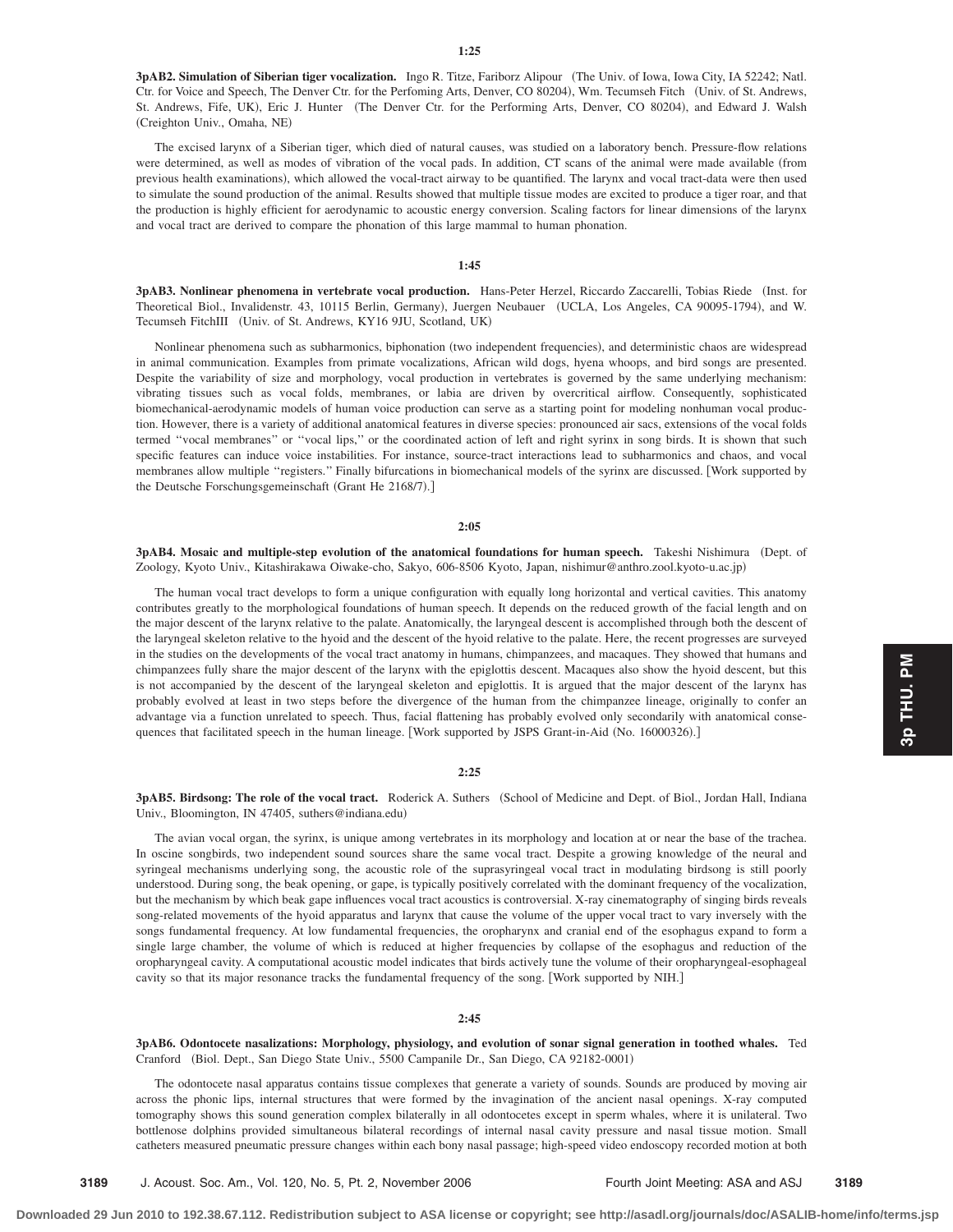pairs of phonic lips; and two hydrophones revealed acoustic pressure during target discrimination. Sonar pulses can be generated at the left and right phonic lips, independently or simultaneously. Air pressure in both bony nasal passages rises and falls together, even if the activity patterns at the two pairs of lips are different. Increasing pulse repetition rate or sound pressure levels are all normally accompanied by increasing nasal air pressure. The bilateral arrangement of sonar sources in the odontocete nose provides a basis for reinterpretation of previous findings; reevaluation of physiologic limits and on pulse repetition rate, signal bandwidth, frequency composition, and transmission beam geometry; and the evolution of this system.

# *Contributed Papers*

**3:05**

**3pAB7. The creative walrus: Novel sound production via contingency** learning. Ronald J. Schusterman, Colleen Reichmuth Kastak (Inst. of Marine Sci., Long Marine Lab., Univ. of California, Santa Cruz, 100 Shaffer Rd., Santa Cruz, CA 95060), Debbie Quihuis (Six Flags Marine World, Vallejo, CA 94589), and Marla M. Holt (Univ. of California, Santa Cruz, Santa Cruz, CA, 95060)

Walruses (Odobenus rosmarus) have a range of anatomical specializations that can provide plasticity to their vocal emissions. These include respiratory adaptations related to breath-holding and buoyancy and soft tissue adaptations of the mouth, lips, and tongue related to suction feeding. The aim of this study was to examine the extent to which contingency learning using food reinforcement could modify the sound production of walruses. One male and three female captive walruses participated in the current study. Animals were first trained in air in a series of four experimental steps: (1) induce and reinforce natural sound production, (2) establish stimulus control over sound production and inhibition, (3) establish stimulus control over different sound types by mapping them to different discriminative stimuli, and (4) encourage the production of novel sounds by withholding reinforcement for previously emitted sounds and reinforcing only novel variants. Subsequently, two of the walruses were transferred from airborne to underwater testing. In the absence of additional training, both individuals, when prompted to vocalize, emitted a range of underwater sounds, many of which were qualitatively different from those produced in air and those recorded in baseline conditions under water. Thus, walruses, like cetaceans, can learn to modify their sound production.

**3:20–3:35 Break**

## **3:35**

**3pAB8. Acoustical development of the human baby cry: Anatomical** and social factors. Yulri Nonaka, Noriko Kudo, Kazuo Okanoya (Lab. for Biolinguistics, RIKEN Brain Sci. Insitute, 2-1 Hirosawa, Wako, Saitama 351-0198, Japan, ynonaka@brain.riken.jp), Noriko Kudo, Kazuo Okanoya (Chiba Univ.1-33 Yayoi-Cho, Inage, Chiba 263-8522, Japan), Noriko Kudo (JSPS), and Kazuo Okanoya (PRESTO, JST)

We investigated the acoustical development of the human baby cry based on our two-stage hypothesis, which holds that two distinct factors affect the development of the baby cry. First, humans possess the corticobulbar pathway connecting the face motor cortex and the medullary respiratory and vocal centers. This pathway is absent in nonhuman primates and other mammals. We postulate that the myelinization of this pathway would change the acoustic characteristics of the baby cry. Second, after neuroanatomical maturation enabled variable cry patterns, the social relationships with caregivers should differentiate the acoustical patterns of the baby cry. This should lead to family-specific cry patterns. To test the two-stage hypothesis, we recorded ten newborn babies until they were 1 year old. In all babies, the cry pattern was very simple up to 2 weeks, while after 1 month, the pattern became temporally and spectrally complex, suggesting neuroanatomical changes. At three months, we asked the mothers to classify the cries of their own babies into three categories: sleepy, hungry, and wet diaper. There were no acoustic patterns common to their classifications, suggesting that baby cry semantics are familyspecific. These results support our two-stage hypothesis of cry development. Work supported by JST and JSPS.

**3:50**

**3pAB9. Is the squirrel monkey larynx lateralized biomechanically?** Charles H. Brown (Dept. of Psych., Univ. of South Alabama, Mobile, AL 36688, cbrown@usouthal.edu) and Fariborz Alipour (Univ. of Iowa, Iowa City, IA 52242)

Squirrel monkey larynges were dissected, mounted on a pseudotracheal tube, and phonated via the flow of compressed heated and humidified air. Synchronized audio and video signals were digitized and analyzed with a signal processing workstation. Image analysis algorithms measured the change in glottal area due to the movement of the left and right vocal folds, respectively, and measured the change in location of both vocal folds during phonation. The results show that the squirrel monkey larynx is capable of both unilateral and bilateral oscillation. In the unilateral case, oscillation is virtually confined to the left vocal fold. The converse of this has not been observed. In the case of bilateral oscillation, the folds may oscillate synchronously in phase, asynchronously out of phase, or at different fundamental frequencies. The results are consistent with the idea that the biomechanical properties of the left and right vocal folds differ with the left fold capable of oscillation at lower subglottal pressures and greater amplitudes. Changes in vocal fold elongation and adduction change the coupling between the two folds and produce different regimes of oscillation. Squirrel monkeys appear to employ intentional shifts between different regimes of phonation to expand the size of the vocal repertoire.

**4:05**

**3pAB10. Measuring emotional arousal in the voiced sounds of two mammals, the rhesus monkey and African elephant.** Joseph Soltis, Christina Wesolek, Anne Savage (Education and Sci., Disney's Animal Kingdom, Lake Buena Vista, FL), Kirsten Leong (Cornell Univ., Ithaca, NY), and John Newman (NICHD, Poolesville, MD)

Emotional arousal is expressed in the voiced sounds of primates and other mammals, but there are no consistent acoustic measures used and few comparative analyses. We apply a representative suite of source and filter measurements to rhesus macaque (Macaca mulatta) coo calls on Cayo Santiago, Puerto Rico, and African elephant (Loxodonta africana) rumble calls at Disney's Animal Kingdom, Florida, U.S.A. Based on social context, calls were classified into high and low arousal categories. In both species, MANOVA showed that the 15 measures taken together separated calls across arousal categories. In rhesus macaques, high arousal was associated with increased and more variable fundamental frequencies, increased amplitudes in the lower frequencies, and a shift in formant locations. In African elephants, increased arousal was associated with a shift of energy from lower to higher frequencies. In addition, low ranking females expressed a greater magnitude of acoustic change compared to high ranking females. The suite of acoustic features used here may successfully characterize arousal state in a variety of mammals, but the specific acoustic features that reflect arousal and the specific pattern of acoustic response may vary by species and individual. Work supported by Grant Nos. NIH CM-5-P40RR003640-13 and NSF-IIS-0326395.

#### **4:20**

**3pAB11. Antiphonal exchanges in female African elephants.** Katherine Leighty, Joseph Soltis, Anne Savage (Education and Sci., Disney's Animal Kingdom, Lake Buena Vista, FL), and Kirsten Leong Cornell Univ., Ithaca, NY-

Female African elephants (Loxodonta africana) engage in antiphonal exchanges of rumble vocalizations. In this study, female African elephants  $(N=7)$  housed at Disney's Animal Kingdom were outfitted with audiorecording collars and videotaped during 50 1-hour observation sessions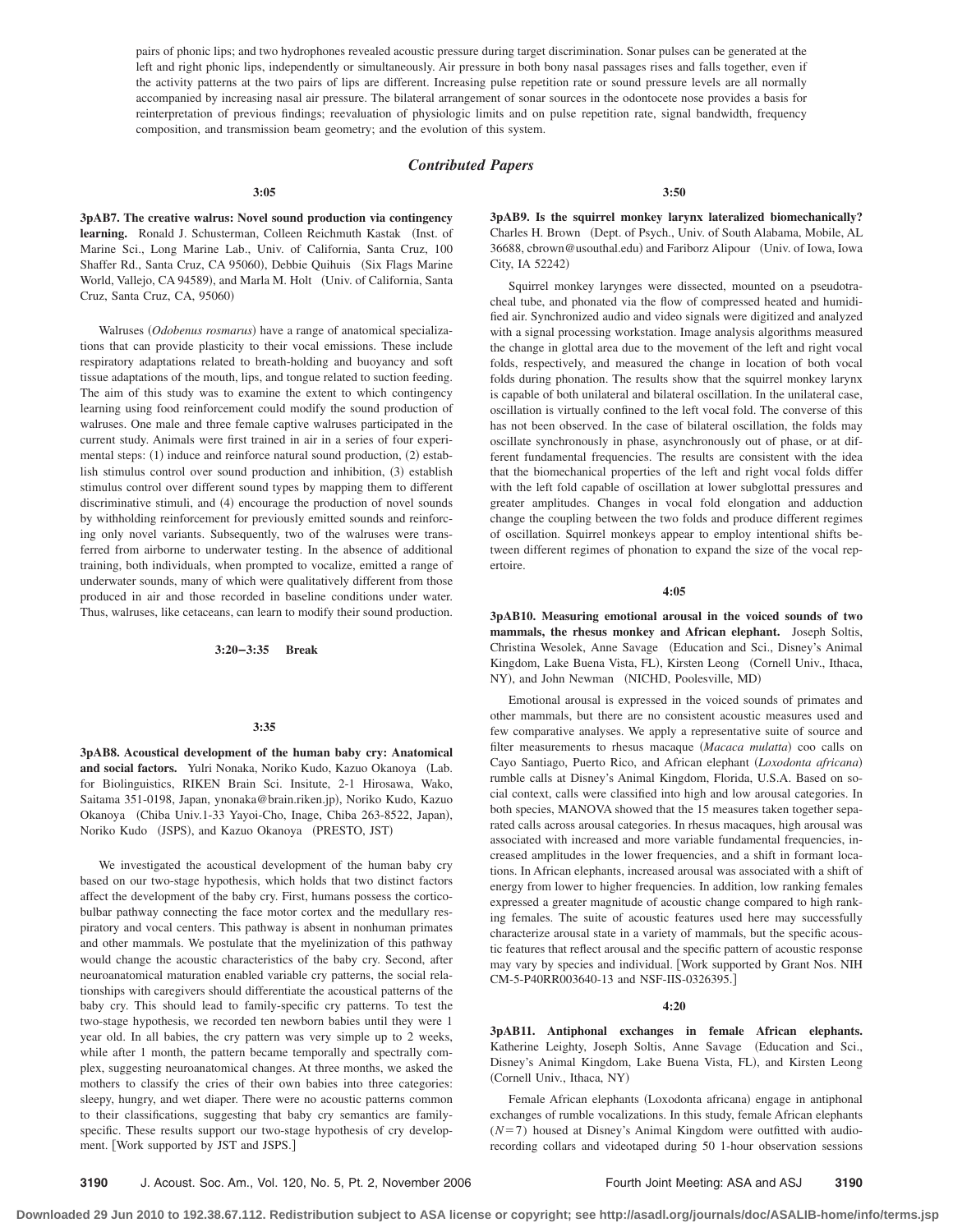(conducted in 2002). We found that production of the antiphonal response rumble reflected changes in herd affiliation that had taken place since our previous study (2000). Second, we examined response latency and found that females responded more quickly to the rumbles of affiliated partners than to those of a nonaffiliated female. Since affiliated partners spend more time in close proximity by definition, they may engage in higher rates of temporally associated calling simply because nearby stimuli impact them simultaneously or due to a social facilitation effect, not because they are true vocal exchanges. Therefore, we examined antiphonal rumble responses when female pairs were more than 25 m apart. We found that at these distances, affiliated females still exchanged rumbles more frequently, and responded at a decreased latency, than nonaffiliated pairs. Our results provide support for functional hypotheses of African elephant rumble vocalizations that require instances of temporally associated calling in order to be true communicative events. [Work supported by Grant No. NSF-IIS-0326395.

## **4:35**

**3pAB12. Commonality in the vocalizations of order** *Perissodactyla***.** David G. Browning (Dept. of Phys., Univ. of Rhode Island, Kingston, RI 02881, decibeldb@aol.com) and Peter M. Scheifele (Univ. of Connecticut, Storrs, CT 06269)

As a follow-on to the human genome project, it has been suggested that the next major gene sequencing program may be for the horse as a representative of the relatively small order *Perrissodactyla*. This order consists of three families; *Equidae* (equines), *Tapiridae* (tapirs), and *Rhi*nocerotidae (rhinos), for a total of 17 species. Both sensual ability and environmental conditions (open plains to dense jungles) vary greatly among this small group; for example, horses have excellent eyesight, tapirs do not. Vocalizations of the various species are compared to determine any common characteristics that might serve as a basis for future association with specific genes. The universal quality appears to be the ability to vary pitch during the vocalization. Other subsets such as braying or whinnying exist among a limited number of species, which suggests that there may be evolutionary trends within the order.

#### **4:50**

**3pAB13. Application of the source-filter theory to the study of** loud-calling in male deer. David Reby (Dept. of Psych., Univ. of Sussex, Brighton BN2 9YU, UK-

I will review recent studies of roaring in red deer males, which illustrate how source-filter theory can be successfully applied to studying mammal vocal signals. Combining anatomical analyses of the vocal apparatus, acoustical analyses, and playback experiments using resynthesized calls, we have shown that (i) red deer and fallow deer males have a descended and mobile larynx, an anatomical innovation that was previously believed to be uniquely human and that enables callers to modulate their formants during vocalising; (ii) minimum formant frequencies provide an honest indication of body size in red deer roars, *(iii)* stags use rivals' minimum formant frequencies in assessment during male-male contests, and adjust the formants of their own replies in relation to what they hear; and *(iv)* hinds perceive size-related variation in formant frequencies, and pay more attention to roars in which formant spacing indicates larger males, independently of fundamental frequency. I will then compare the acoustic structure of sexual loud calls in related subspecies Corsican deer, Wapiti) and species (fallow deer, pere Davids deer), highlighting the variability of source- and filter-related acoustic features in this group. To conclude I will suggest directions for future research in this area.

#### **5:05**

**3pAB14. Measuring amplitude in North American bison bellows: Environmental, social, and individual impacts.** Megan Wyman, Lynette Hart, Brenda McCowan (Univ. of California-Davis, 1025 Haring Hall, One Shields Ave., Davis, CA 95616, mtwyman@ucdavis.edu), and Mike Mooring (Point Loma Nazarene Univ., San Diego, CA 92106)

Communication is a key aspect of any mating system and is a dramatic feature in the mating behavior of North American bison. During their reproductive season, bison bulls defend females from other males by establishing dominance through contests involving multiple signals, the most prominent being the bellow vocalization. While acknowledged that amplitude may be involved in sexual selection, it is rarely measured directly in the field (especially in large mammals) due to difficulties in accurately assessing this parameter. Using strict methodologies accounting for many sources of potential error, the impact that a variety of factors had on bellow amplitude was examined. Amplitude was measured in dB with  $L_{a_{\text{max}}}$  and  $L_{c_{\text{peak}}}$  weighting. Parameters *increasing* amplitude (order of decreasing impact): Number of surrounding bulls bellowing, wind levels, and number of surrounding bulls. Parameters *decreasing* amplitude (order of decreasing impact): Distance, head orientation, days spent in rut, time of day, number of copulations, dominance level of bull, and temperature. Since amplitude is correlated with measures of bull quality, condition, and surrounding social environments (beyond physical impacts of distance, etc.), it is likely that amplitude plays a significant role in competition over mates. Work supported by NSF.

# **5:20**

**3pAB15. Syllable chunking in Bengalese finches in a multi-tutor environment.** Miki Takahasi, Iori Tomizawa, and Kazuo Okanoya (Lab. for Biolinguistics, RIKEN Brain Sci. Inst., 2-1 Hirosawa, Wako, Saitama, 351-0198 Japan, mtakahas@brain.riken.jp-

Experiments in birdsong learning have traditionally involved one tutor, usually the father, and the proportion and accuracy of note copying are discussed as indexes of song learning. But in the wild, there are several conspecific males around song-learning pupils. To test song learning under naturalistic situation, 11 male and ten female Bengalese finches were kept in a large flight cage containing ten pot-shaped nests. Seventy-eight chicks were born in this aviary over an 18-month period. We recorded the full songs of male birds after they had matured, and compared the songs between offspring and the original adult males. Most of them learned their songs from one or two tutors and some learned from three or four tutors. When a bird learned from multiple tutors, each of these tutor songs was copied in chunks and within a chunk the order of the song elements was the same as that observed in the tutor male. Furthermore, Bengalese finches change the order of chunks as they sing, and it was possible to express the rule using a finite-state syntax. Therefore, Bengalese finches have an innate universal grammar allowing them to construct a finite-state syntax from multiple sources. Work supported by JSPS and JST.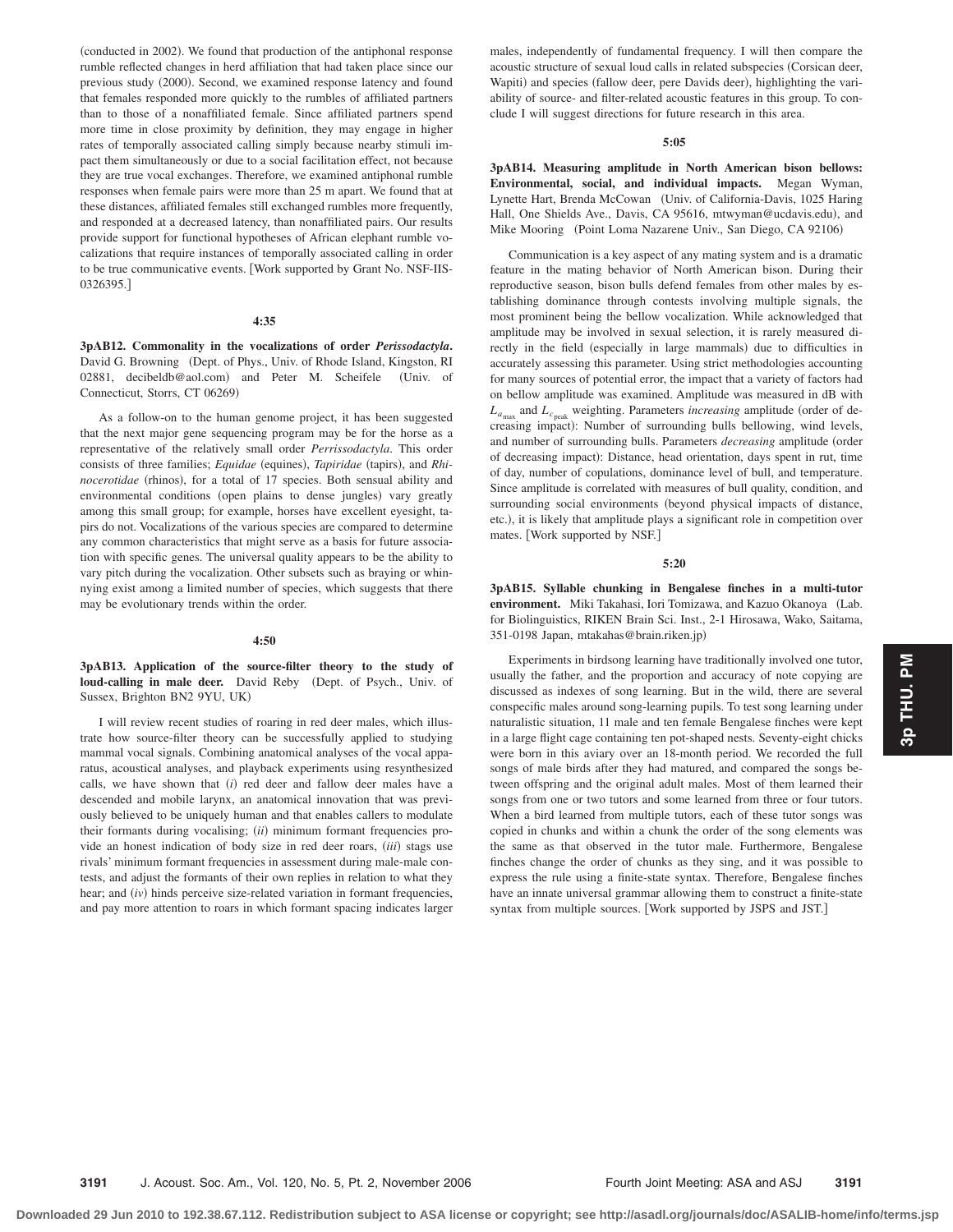# **Session 3pBB**

# **Biomedical UltrasoundÕBioresponse to Vibration and Physical Acoustics: Celebration of Floyd Dunn II**

Michael L. Oelze, Cochair

*Univ. of Illinois, Electrical and Computer Engineering, Beckman Inst., 405 N. Mathews, Urbana, IL 61801*

Shin-ichiro Umemura, Cochair

*Kyoto Univ., School of Health Science, Kyoto 607-8507 Japan*

# **Chair's Introduction—1:00**

# *Invited Papers*

## **1:05**

**3pBB1. A study on ultrasound parameter specification by temperature rise.** Hiroshi Inoue and Chiaki Yamaya (Dept. of Electron. and Elec. Eng., Akita Univ., 1-1 Tegatagakuen-cho Akita-shi, Akita, 010-8502 Japan, inoueh@gipc.akita-u.ac.jp-

So far, temperature rises by absorption of ultrasound have been researched to secure the safety of the ultrasonic diagnostics and the application of ultrasonic therapy. This research is intended to develop a numerical simulation method that is applicable to estimation of medium constants, e.g., the absorption coefficient, using the temperature rise by the ultrasound. The temperature rises have been measured using a micro-thermocouple with high spatial resolution. Three-dimensional simulation using finite-difference time-domain (FDTD) method, which combines ultrasonic propagation and heat conduction, i.e., ultrasonic and temperature fields, is developed. At the first stage, two-dimensional analyses of ultrasonic fields were different from theoretical and experimental values. Therefore, we developed three-dimensional analysis. Time responses and spatial distributions of temperatures of the experiments and simulations were compared. Spatial distributions of temperature that were obtained using the FDTD simulation correspond qualitatively with those obtained by experiment, taking into account the thermocouple artifact. The possibility of estimation of medium constants is therefore suggested.

# **1:25**

**3pBB2. Modern acoustic microscopy and applications.** Lawrence Kessler (Sonoscan, Inc., 2149 E. Pratt, Elk Grove Village, IL 60007)

The concept of acoustic microscopy was first suggested in the late 1930s by S. A. Sokolov and first demonstrated in a onedimensional scan by Floyd Dunn and W. J. Fry in 1959. The notion of producing images of materials and biological tissues with UHF ultrasound to characterize their microelastic properties has broad appeal, however, most of the modern day (commercial) systems have been used instead for defect detection in manufactured products such as semiconductor devices. This paper will review a spectrum of applications from both the materials and biological worlds.

### **1:45**

**3pBB3. Twenty years' development of acoustic microscopy for medicine and biology.** Yoshifumi Saijo, Hidehiko Sasaki, Motonao Tanaka Dept of Medical Eng. & Cardiology, Tohoku Univ, 4-1 Seiryomachi, Aoba-ku, Sendai 980-8575, Japan, saijo@idac.tohoku.ac.jp), Naohiro Hozumi (Aichi Inst. of Technol., Yakusa-cho, Toyota 470-0392, Japan), Kazuto Kobayashi (Honda Electron. Co. Ltd., Oiwacho, Toyohashi 441-3193, Japan), and Floyd Dunn (Univ. of Illinois, Urbana-Champaign, IL)

Since 1985, scanning acoustic microscope (SAM) systems for medicine and biology has been developed and have been equipped for investigation of acoustic properties of various organs at Tohoku University. There are three objectives of SAM for biomedicine. First, it is useful for intraoperative pathological examination because staining is not required. Second, it helps understanding lower frequency ultrasonic images such as echography or intravascular ultrasound because SAM provides microscopic acoustic properties. Third, it provides information on biomechanics of tissues and cells. The most important feature of our SAM is to measure attenuation and sound speed of soft tissues by analyzing the frequency-dependent characteristics of amplitude and phase. Recently, a new-concept acoustic microscopy using a single pulsed wave instead of burst waves used in conventional SAM systems was proposed. Application of SAM has also been broadened and it covers not only myocardium and atherosclerosis in cardiology but also skin, bone, cartilage, tendon, and muscle in dermatology and orthopedic surgery. Higher resolution acoustic microscopy with over 500 MHz enabled us to visualize cultured cells and it can be applied for quality assessment of regenerated skins and cartilage. Impedance acoustic microscopy and 3-D acoustic microscopy are developed for *in vivo* tissue imaging.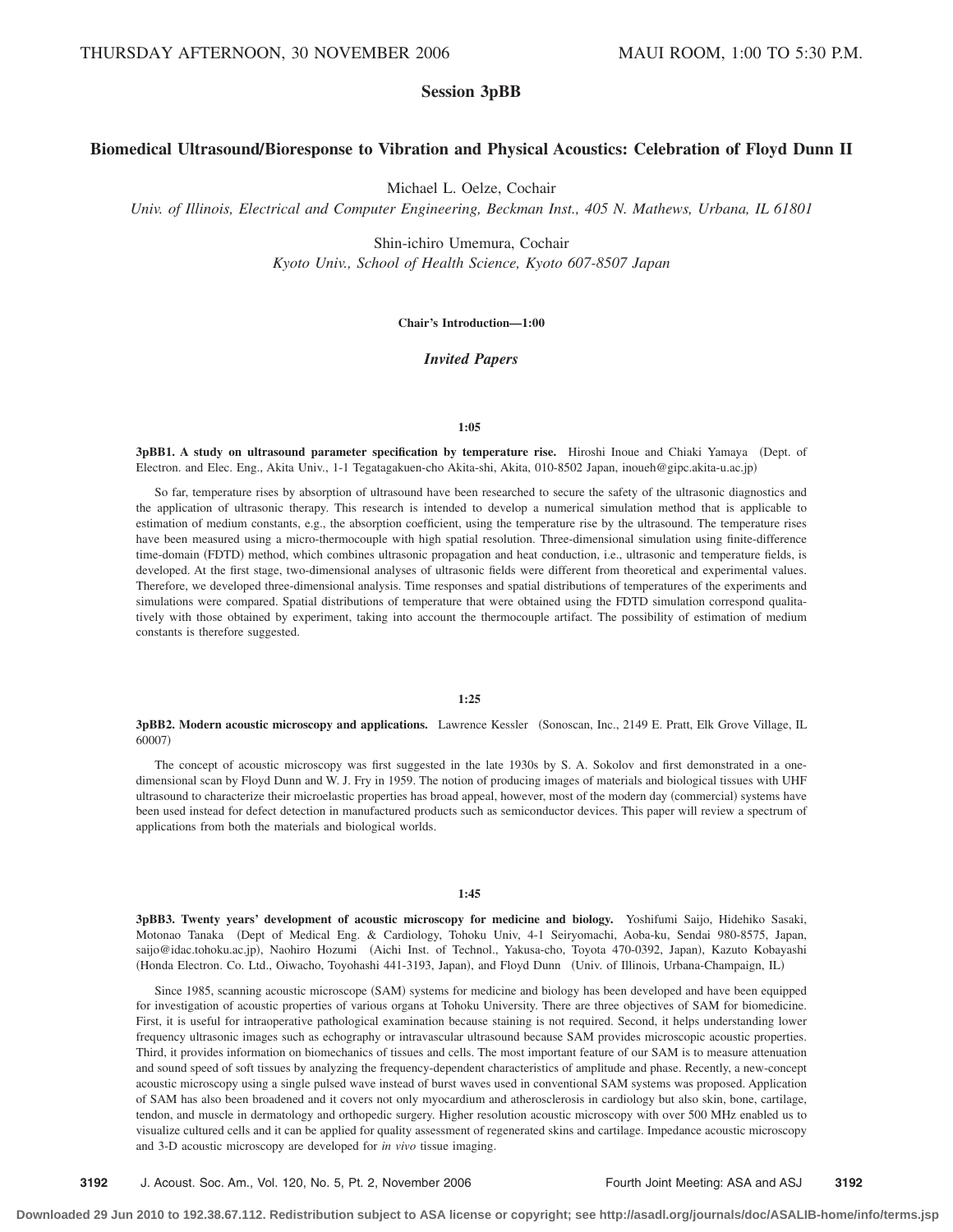**3pBB4. VHFÕUHF range bioultrasonic spectroscopy system and method.** Naoyuki Akashi Ichinoseki Natl. College of Technol., Ichinoseki 021-8511, Japan, akashi@ichinoseki.ac.jp), Mototaka Arakawa, Hiroyuki Odagawa, Toshio Sannomiya, Jun-ichi Kushibiki (Tohoku Univ., Sendai 980-8579, Japan), Noriyoshi Chubachi (Tohoku Univ., Sendai 980-8579, Japan), and Floyd Dunn (Univ. of Illinois, Urbana, IL 61801)

We developed the bioultrasonic spectroscopy system and method for doing ultrasonic tissue characterization studies in the VHF and UHF ranges. The system can determine the frequency characteristics of bulk acoustic properties of the sound velocity, attenuation, acoustic impedance, and density simultaneously by an ultrasonic transmission line comparison method using pure water as the reference, and using rf tone burst pulse signals. A biological tissue/liquid specimen is sandwiched between the parallel surfaces of buffer rods having ZnO piezoelectric film transducers on their opposite ends. Measurements are conducted with a typical thickness of 0.1 to 1 mm in the frequency range up to 700 MHz, and in the frequencies higher than 500 MHz, with a thin layer of specimen, several micrometers, operating in the multiple interference method. The system was applied for demonstration to measure the acoustic properties of bovine tissues, egg yolk and albumen, and aqueous solutions of biomacromolecules such as bovine hemoglobin and sugars in the frequency range 10 MHz to 1.6 GHz. The system and methodology will enable us to provide basic data for understanding the interaction of high-frequency ultrasonic waves with biological media and to make contributions to the establishment of the scanning acoustic microscope in the fields of biological and medical sciences.

# **2:25**

**3pBB5. Floyd's contribution to BÕA measurement of biological materials.** Leon A. Frizzell Univ. of Illinois, 405 N. Mathews Ave., Urbana, IL 61801)

Ultrasound as used for medical diagnosis and high-intensity therapy is of sufficient amplitude that the effects of nonlinear propagation are important. Critical to modeling and understanding these nonlinear effects is knowledge of the nonlinearity parameter, B/A, for the biological tissues involved. In a series of papers Floyd Dunn and colleagues determined the value of B/A for several biological materials and soft tissues using the thermodynamic and finite amplitude methods. They showed that the B/A value depended directly upon the solute concentration in protein solutions. The value of B/A was around 7 for many soft tissues, including liver, muscle, and brain, but was around 11 for fat. Homogenized liver had a value that was less than that for whole liver, demonstrating an effect of structure. These results provided information regarding the range of B/A for biological materials and its dependence on concentration and structure and suggested the possible use of B/A in tissue characterization.

#### **2:45**

**3pBB6. The impact of Floyd Dunn's research on echocardiography and myocardial tissue characterization.** James G. Miller (Dept. of Phys., Washington Univ., St. Louis, MO 63130, james.g.miller@wustl.edu)

By the mid-1970s our lab had demonstrated that alterations in myocardium as a result of mature infarction could be quantified ultrasonically, with increased attenuation correlating with the extent of myocardial damage assessed in the same sites by depletion of creatine kinase. [Mimbs *et al.*, Circ. Res., 41, 192-198 (1977)]. The Feigenbaum laboratory made the qualitative observation that zones of infarct were "more echo producing" than nearby zones. [Rasmussen *et al.*, Circulation 57, 230–237 (1978)]. A 1973 article from Floyd Dunn's laboratory [S. Fields and F. Dunn, J. Acoust. Soc. Am. 54, 809–812 (1973)] provided the basis for understanding these and many future developments in echocardiography and myocardial tissue characterization. In that seminal paper the authors state, ''The magnitude of the echoes received is directly related to the preferred orientation and amount of collagen . . . .'' We subsequently demonstrated the causal relationships between regional myocardial collagen content and both attenuation and backscatter. We also confirmed the Dunn prediction of anisotropy of attenuation, backscatter, and phase velocity. Work supported by Grant NIH-R37-HL40302.

**3:05–3:20 Break**

#### **3:20**

**3pBB7. Theoretical analysis of local attenuation approximations when calculating scatterer correlation length.** Timothy A. Bigelow (Univ. of North Dakota, 243 Centennial Dr., Stop 7165, Grand Forks, ND 58202) and William D. O'Brien, Jr. (Univ. of Illinois, Urbana, IL 61801)

Determining the correlation length of ultrasound scatterers has shown potential in many tissue characterization applications. Accurate estimates of scatterer correlation length can only be obtained after correcting for focusing, frequency-dependent attenuation along the propagation path (total attenuation), and frequency-dependent attenuation in the region of interest (local attenuation). In order to correct for the local and total attenuation, an approximation is required because uncertainties in tissue attenuation can easily be 0.5 dB/cm-MHz, or greater, even for the same tissue type [J. Acoust. Soc. Am. 64, 423 (1978)]. Earlier simulation results demonstrated that the most robust approximation for the local attenuation while completely compensating for total attenuation and focusing for weakly focused sources was to assume a finite frequency dependence of  $\sim 0.8$  dB/cm-MHz independent of the true attenuation of the tissue for attenuation values between 0.05 and 1 dB/cm-MHz. The goal of the present study was to investigate the theoretical basis for this approximation so that the results could be applied to other ranges of attenuation values. The theoretical analysis was then compared to the simulation results to validate the conclusions. This work was supported by the University of Illinois Research Board and the University of North Dakota School of Engineering and Mines.

**3193** J. Acoust. Soc. Am., Vol. 120, No. 5, Pt. 2, November 2006 Fourth Joint Meeting: ASA and ASJ **3193**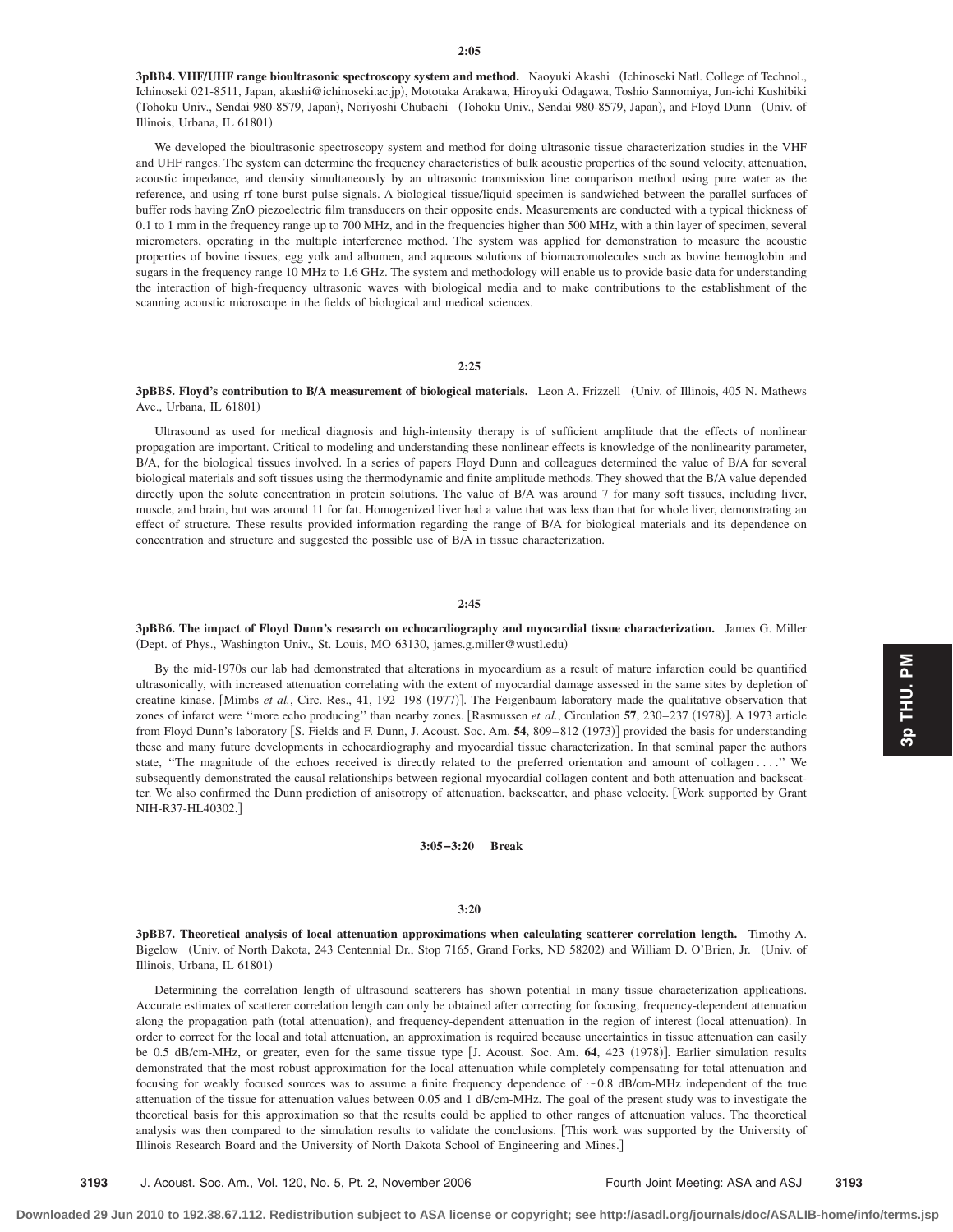**3pBB8. High-frequency pulse-compression ultrasound imaging using an 18-MHz annular array.** Jonathan Mamou, Jeffrey A. Ketterling, and Ronald H. Silverman (F. L. Lizzi Ctr. for Biomed. Eng., Riverside Res. Inst., 156 William St., New York, NY 10038)

High-frequency ultrasound (HFU) allows fine-resolution imaging at the expense of limited depth-of-field (DOF) and shallow acoustic penetration. Coded-excitation imaging allows a significant increase in the signal-to-noise ratio (SNR) and acoustic penetration depth. A 18-MHz, five-element annular array with a focal length of 31 mm and a total aperture of 10 mm was made using a 25-  $\mu$ m thick membrane. To excite the PVDF-TrFe transducer, an optimized 8- $\mu$ s linear chirp spanning 6 to 30 MHz was uploaded into a waveform generator. The optimal chirp design was deduced from *ex vivo* experiments and computer simulations. Images of a seven-wire phantom were generated. The 25- $\mu$ m wires were spaced in 1-mm axial and lateral increments. All 25 transmit/receive signal combinations were digitized and postprocessed for compression and synthetic focusing. Compression consisted of linearly filtering the signals with a mismatched filter. The mismatched filter was the time-reversed excitation chirp modulated by a Dolph-Chebyshev window. Marked image-quality improvements were demonstrated in images of *ex vivo* cow eyes. Results of this study demonstrate that the DOF can be improved by a factor of 3 and SNRs, after compression, can be improved by 24 dB.

# *Contributed Papers*

## **4:00**

**3pBB9. Spatial distributions of acoustic parameters in high-intensity** focused ultrasound fields. Vera A. Khokhlova (Ctr. for Industrial and Medical Ultrasound, APL, Univ. of Washington, 1013 NE 40th St., Seattle, WA 98105, vera@apl.washington.edu), Olga S. Bessonova (Moscow State Univ., Moscow 119992, Russia), Michael S. Canney, Michael R. Bailey, and Lawrence A. Crum (Univ. of Washington, Seattle, WA 98105)

Different peak and average acoustic parameters determine the efficiency of different physical mechanisms of high-intensity focused ultrasound (HIFU) interaction with biological tissue. Spatial distributions of these parameters are therefore important for transducer calibration and extrapolation of measurements in water to application in tissue. In the case of linear focusing, all parameters of the acoustic field can be obtained from the spatial distribution of the wave amplitude. However, in nonlinear focused beams, each parameter has its own characteristic spatial structure, which changes with the increase of the HIFU power level. This work compares the focal size and location calculated for the peak positive and peak negative pressure, mean intensity, and effective acoustic energy absorption in water and in tissue. Numerical solutions, obtained with the KZK-type model, are analyzed for various regimes of linear, quasilinear, and strongly nonlinear propagation which includes formation of shocks. The results of simulations are validated by comparison with measurements performed with a fiber-optic probe hydrophone in water and in a tissuemimicking phantom. The peak positive pressure and effective absorption are finely focused, whereas the negative pressure, responsible for cavitation, is broad and displaced towards the transducer. Work supported by NSBRI SMS00402, RFBR, and NIH DK43881.

#### **4:15**

**3pBB10. Finite aperiodic model of human lung.** Mark S. Wochner, Yurii A. Ilinskii, Mark F. Hamilton, and Evgenia A. Zabolotskaya (Appl. Res. Labs., Univ. of Texas, P.O. Box 8029, Austin, TX 78713-8029, mwochner@arlut.utexas.edu)

This work is focused on studying the dynamics of the human lung in response to low-frequency sound. The model developed uses individual alveoli as the basic unit cells, which are represented as truncated octahedra [Y. C. Fung, J. Appl. Physiol. 64, 2132 (1988)]. Having 14 faces, this polyhedron possesses the smallest surface-to-volume ratio of any polyhedron capable of filling three-dimensional space. Unlike previous quasistatic models of this type, typically used to predict elastic properties of the lung, ours is a dynamical model. Mass is concentrated at the vertices of the polyhedra. Viscoelastic properties of the collagen and elastin in lung tissue are taken into account using a Kelvin model that is augmented to account for nonlinear elasticity. The Kelvin elements connect the point masses along the edges and across the faces of the polyhedra. Although not yet taken into account, the model permits inclusion of alveolar ducts by opening or closing selected faces of the polyhedra to accommodate airflow. Numerical simulations of small alveolar clusters subjected to different excitations and geometric constraints will be shown. [Work supported by ONR and ARL IR&D.

**3pBB11. Infinite periodic model of human lung.** Yurii A. Ilinskii, Mark S. Wochner, Mark F. Hamilton, and Evgenia A. Zabolotskaya Appl. Res. Labs., Univ. of Texas, P.O. Box 8029, Austin, TX 78713-8029-

**4:30**

As described in a companion abstract, an investigation is underway to develop a bioacoustic model of human lung. In parallel with the numerical model described in the companion abstract, a semianalytic model is being developed. The basic unit cell, a truncated octahedron, is the same. In contrast here, the medium is assumed to be infinite in extent. The resulting lattice possesses cubic symmetry, and, for homogeneous deformation, all material properties are determined by a single unit cell. Deformation of the unit cell is determined by the 24 vertices of the polyhedron, only 6 of which are independent. In this presentation we discuss quasistatic deformation of the discretized medium, and thus ignore inertia and energy dissipation. An analytic model for the nonlinear elasticity of collagen and elastin is used to determine the stiffnesses of the springs connecting vertices of the polyhedra. Minimization of the potential energy for a given macroscopic deformation permits calculation of microscopic deformation within the unit cell, which in turn determines the stresses and therefore the elastic constants. Sample calculations will be presented, including the longitudinal and transverse wave speeds in the medium as functions of direction and orientation. Work supported by ONR and ARL IR&D.

## **4:45**

**3pBB12. Detecting spatially resolved inertial cavitation with a diagnostic ultrasound system.** Caleb H. Farny, Robin O. Cleveland, R. Glynn Holt, and Ronald A. Roy (Dept. of Aerosp. and Mech. Eng., Boston Univ., 110 Cummington St., Boston MA 02215, cfarny@bu.edu)

The onset and presence of inertial cavitation in high-intensity focused ultrasound (HIFU) therapy has been identified as an important indicator of energy deposition for therapy planning. A common technique for detecting inertial cavitation is passive cavitation detection, where broadband noise emissions indicative of inertially driven bubbles collapses are detected using a fixed focus transducer. This technique is suboptimal for clinical applications, because most passive cavitation detector (PCD) transducers are tightly focused and thus afford limited spatial coverage of the HIFU focal region. Here, we report on efforts to use a diagnostic ultrasound system as a PCD by operating in passive mode and filtering out the main HIFU frequencies. This approach allows for spatially resolved detection of inertial cavitation throughout the focal region while being insensitive to scattering from voids or bubbles. Work supported by the Dept. of the Army and the Center for Subsurface Sensing and Imaging Systems.

**3194** J. Acoust. Soc. Am., Vol. 120, No. 5, Pt. 2, November 2006 Fourth Joint Meeting: ASA and ASJ **3194**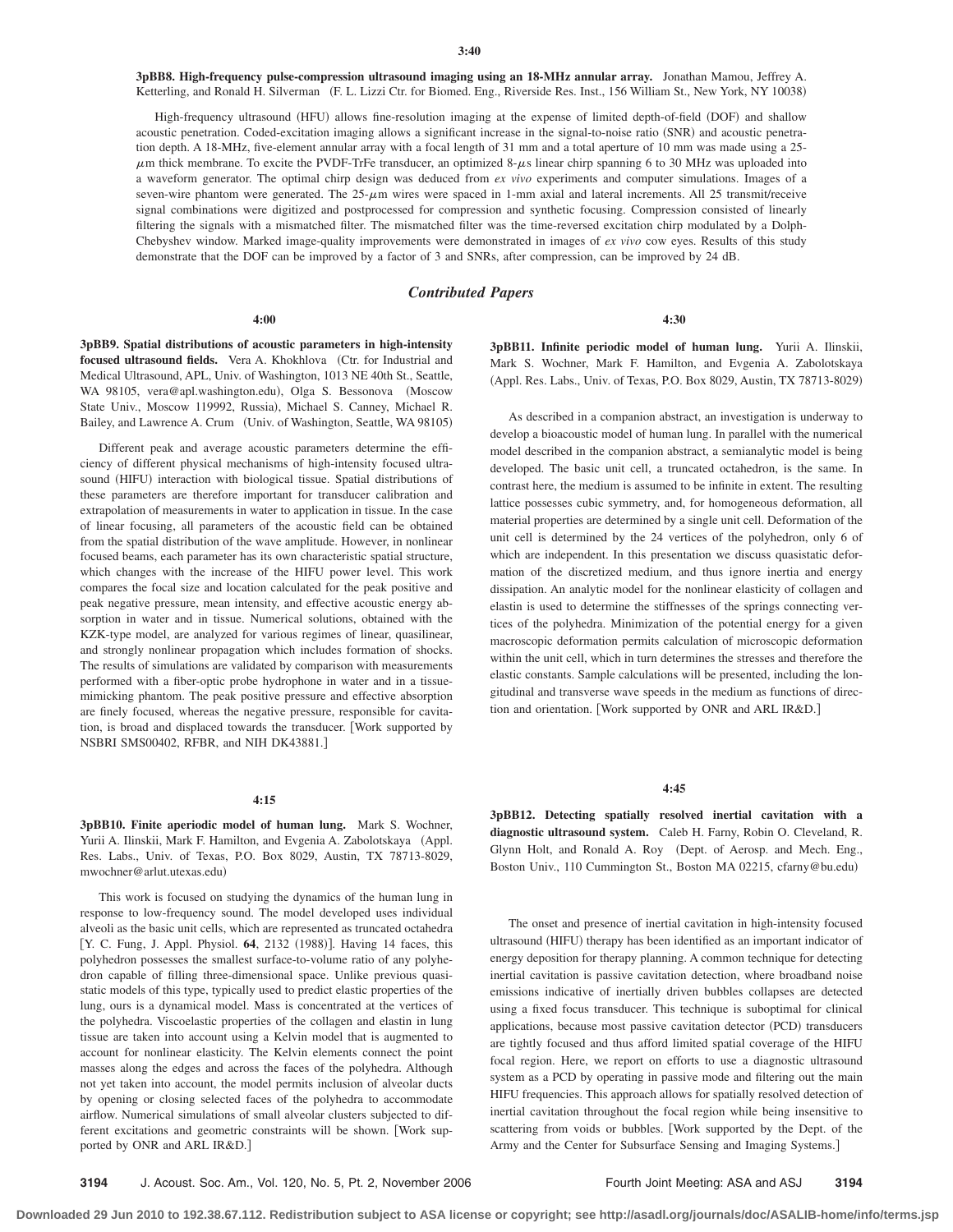**3pBB13. Classification of flow-limiting thrombus in acute coronary syndrome by acoustic microscopy.** Hidehiko Sasaki, Yoshifumi Saijo, Takayuki Kanno, and Motonao Tanaka (Dept of Medical Eng. & Cardiology, Tohoku Univ, 4-1 Seiryomachi, Aoba-ku, Sendai 980-8575, Japan)

Virtual histology (VH), based on a power spectral analysis of radiofrequency signal from intravascular ultrasound (IVUS) with neural network, can detect an unstable plaque from all the regions of coronary atherosclerosis. However, it provides limited information on plaque vulnerability because the resolution is larger than 100 m and thrombus is not classified precisely. The objective of the present study is to measure the acoustic properties of flow-limiting thrombus responsible for acute coronary syndrome (ACS) at the microscopic level. A newly developed acoustic microscope with 100-MHz pulsed ultrasound was equipped to measure two-dimensional distribution of attenuation and sound speed. The tissues were obtained from coronary arteries of 26 patients with ACS by intracoronary aspiration catheter. They were sectioned at 5-mm thickness and mounted onto glass slides without cover slips or staining and used acoustic microscopy study. The values of attenuation and sound speed of the red thrombus were significantly higher than those of the platelets-rich thrombus. Both acoustic parameters of old red thrombus were significantly lower than those of the organized thrombus. The acoustic properties provided by acoustic microscopy can classify the flow-limiting thrombus at different pathological stages. The criteria will provide further information for development of a VH-IVUS algorithm.

**3pBB14. Image processing for scanning-type biological ultrasonic microscope considering its beam characteristics.** Kazuto Kobayashi Honda Electron. Co., Ltd. 20 Oyamazuka, Oiwa-cho, Toyohasi, Aichi, Japan), Naohiro Hozumi (Aichi Inst. of Technol., Yakusa Toyota Aichi Japan), and Shigeo Ohtsuki (Tokyo Inst. of Technol., Midori-ku, Yokohama, Kanagawa, Japan)

We have been developing a biological ultrasonic microscope with a high lateral resolution. An acoustic pulse is transmitted by a scanning transducer to a substrate on which a thin slice of a tissue is embedded. The transducer has a minute curvature in order to focus an acoustic beam with a high frequency component. It may be fabricated by MEMS technology; however, from the point of view of engineering, it may not be easy to guarantee the reproducibility of beam pattern as specified. In a high frequency range, a small error in fabrication will lead to a big difference in beam pattern, which strongly affects the observed image. Using newly proposed methodology to observe a well-defined pin-hole, we found that each commercial single probe transducer with the same specification has a unique beam pattern. In addition, the pattern was not always concentric. Consequently, we proposed a method to compensate the image that was obtained using an eccentric beam pattern. A clearer image was successfully obtained after the compensation.

# THURSDAY AFTERNOON, 30 NOVEMBER 2006 NIIHAU ROOM, 1:00 TO 3:00 P.M.

**Session 3pMU**

# **Musical Acoustics: Musical and Structural Aspects of Instruments**

Nicholas J. Giordano, Cochair *Purdue Univ., Dept. of Physics, West Lafayette, IN 47907*

Isoharu Nishiguchi, Cochair *Kanagawa Inst. of Technology, 1030 Shimo-Ogino, Atsugi, Kanagawa 243-0292, Japan*

# *Contributed Papers*

**3pMU1. Vibrations of a harp soundbox: Experiment and finiteelement analysis.** Chris Waltham and Andrzej Kotlicki (Dept. of Phys. & Astron., University of British Columbia, Vancouver BC, Canada V6T 1Z1, cew@phas.ubc.ca)

A medium-sized lever harp of proven design has been built. At each stage of construction, the components have been subjected to experimental modal analysis, using an impact hammer and small accelerometer, and also Chladni patterns. The results have been compared to a corresponding sequence of finite-element calculations. The aim is to build a picture of how the various ingredients—soundboard, veneer, ribs, soundbox, access holes, string tension, etc.—interact with each other to produce an acceptable instrument. Ultimately one would like to create a set of desiderata for the design and manufacture of harp components in a similar manner to that already achieved for, say, the violin.

**3pMU2. The nonlinear motion of harp strings.** Chris Waltham and Andrzej Kotlicki Dept. of Phys. & Astron., University of British Columbia, Vancouver BC, Canada V6T 1Z1, cew@phas.ubc.ca-

**1:15**

The harp is an instrument with a set of plucked strings that excite the sound board directly, without the medium of a bridge. The strings are positioned at an acute angle to the plane of the sound board. The quality of the sound produced depends on the motion of the string and its interaction with the resonances of the sound board. String and sound board motions have been studied using small, infrared position sensors. The results are compared to those of a simple nonlinear model based on the measured elastic properties of the string materials and those of the soundboard. We will also describe the construction and calibration of the position sensors.

3p THU. PM **3p THU. PM**

**3195** J. Acoust. Soc. Am., Vol. 120, No. 5, Pt. 2, November 2006 Fourth Joint Meeting: ASA and ASJ **3195** 

**Downloaded 29 Jun 2010 to 192.38.67.112. Redistribution subject to ASA license or copyright; see http://asadl.org/journals/doc/ASALIB-home/info/terms.jsp**

**1:00**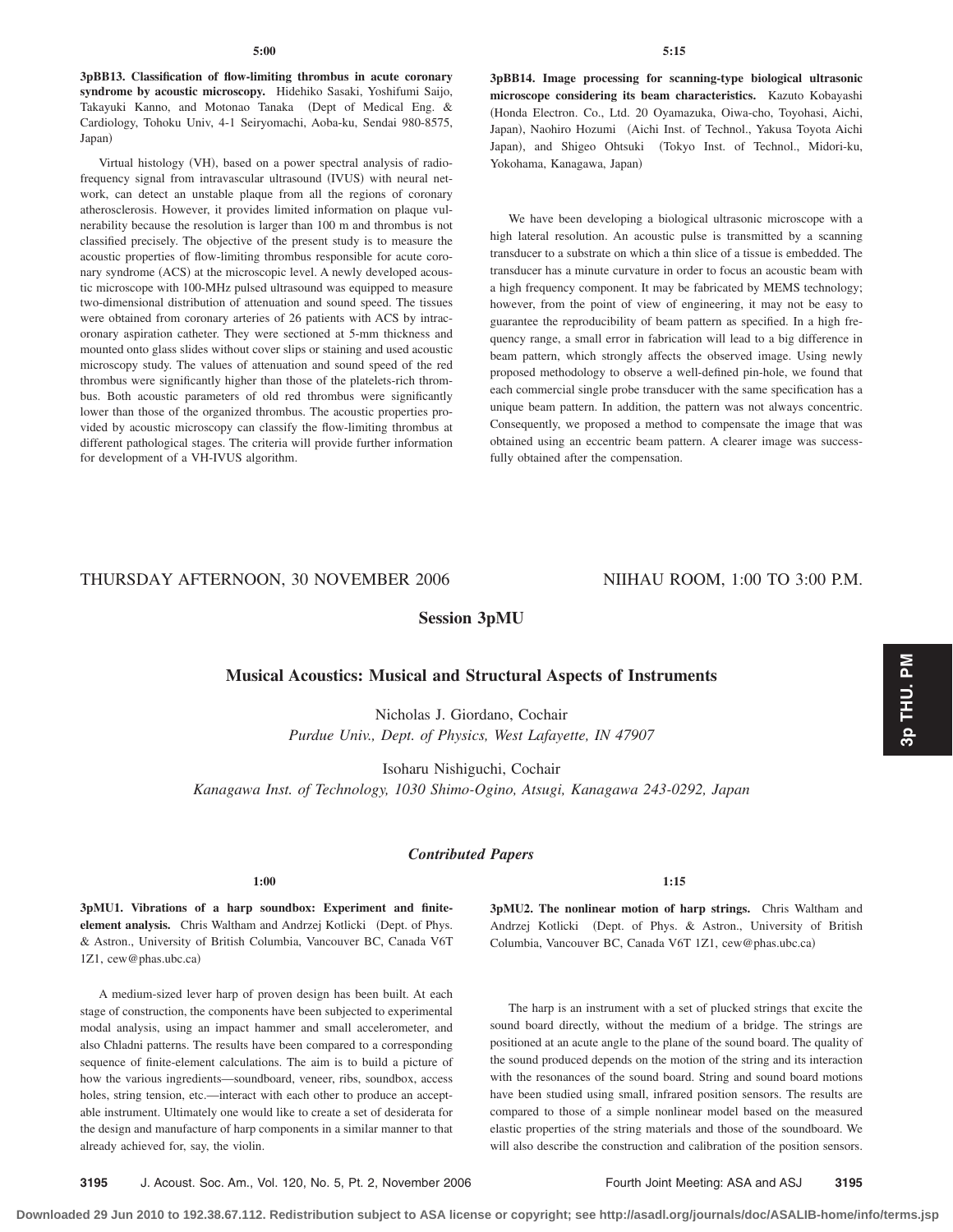**3pMU3. On Dagestan tamur acoustical features.** Shamil Aliev (DagDisel Factory, Lenina str. 1, Kaspiisk, Dagestan, Russia), Ernst Myshinsky, and Alexander Pyshin (Krylov Inst., Saint-Petersburg, 196158, Russia)

The study of the tamur, a national Dagestan two-stringed musical instrument played by plucking with narrow body gouged from linden wood, is presented. Distinctive features of the tamur sound making process are described. The resonance properties of the tamur body, that is, the mechanical resonance system, are determined. Also the resonance properties of air volume inside the tamur body, that is, an acoustic resonator, are determined. An interaction of the tamur body mechanical vibration and air volume inside the body oscillation are discussed. Tamur body sound radiation dependencies on frequency are studied. The resonance properties of instrument strings and purity of their sounding are determined. The assessment of efficiency of transformation string oscillations into tamur sounding board oscillations (body mechanical impedance) is discussed. The elastic and acoustic constants of linden, that is, the wood material of the tamur body made by gouge, are determined. The logarithmic decrement of tamur sounding board oscillations is determined. The typical spectra of tamur sounding are analyzed.

## **1:45**

**3pMU4. Comparing harmonic reinforcement in the Octet's Mezzo** and a typical Strad-model violin. Duane Voskuil (Univ. of North Dakota, Bismarck, ND, dvoskuil@bis.midco.net) and Carleen M. Hutchins (The New Violin Family Assoc., Wolfeboro, NH)

Many players and listeners maintain the Octet violins have a fuller sound than conventional instruments. Preliminary data indicate Octet violins may better embody some resonant intervals that make this more likely. A theory is presented based on a study comparing the Octet's Mezzo and a Strad-model violin, concluding that C. M. Hutchin's original design principle for the Mezzo fortuitously related A0 to A1 as an interval of a fifth near the two open middle strings, allowing more constructive wave reinforcement than conventional violins. The theory considers other intervals, seeking to maximize harmonic reinforcement by modifying instruments, (1) so that every bowed note is reinforced by an activated wood or air resonance by placing the notes fundamental and overtones close enough to a resonant frequency to activate it, (2) so that two resonances constructively interfere when they are simultaneously activated because they are separated by a harmonic interval, and (3) so that as many higher mode resonances as possible are activated by upper partials of the bowed notes harmonic series.

#### **2:00**

**3pMU5. Linearized and nonlinear dynamics of bowed bars.** Octavio Inacio Escola Sup. de Musica e Artes do Espectaculo, Musical Acoust. Lab., R. da Alegria, 503, 4000-045 Porto, Portugal, octavioinacio@esmae-ipp.pt) and Jose Antunes (Instituto Tecnologico e Nuclear, 2686 Sacavem codex, Portugal)

Friction-excited instruments have been for many decades an inexhaustible source of physical delight. In the last decades, spectacular improvements in computational power and in numerical methods enabled simulations of the self-excited nonlinear regimes with considerable realism and detail. The authors of the present paper have achieved many such nonlinear simulations, using a powerful modal approach, and decided to investigate here in detail the characteristics of the linearized and nonlinear regimes of bowed bars. After stating the theoretical modeling approach for the nonlinear problem, we derive a corresponding linearized model, from which the complex eigenvalues and eigenvectors are computed as a function of the bowing parameters (friction parameters, normal force, and tangential velocity, accounting for the bowing location). We thus obtain plots of the modal frequencies, damping values, and complex mode shapes, as a function of the bowing parameters, as well as stability charts for each one of the system modes. When compared with the nonlinear motion regimes, these results offer interesting information concerning the stability behavior of the system, and further insight when addressing the postinstability nonlinear limit-cycle responses. Several differently tuned bars are addressed in order to assert the configurations leading to optimal playability.

## **2:15**

**3pMU6. Spectral method applied in physical modeling synthesis of** plate. Lin Zhang (School of Phys., Univ. of Edinburgh, Kings Bldg., Edinburgh, EH9 3JZ, UK, lin.zhang@ed.ac.uk-

As a well-applied method in scientific computation, spectral methods have properties like higher order accuracy, nonlinearity expandability, and memory saving. By an example, this work will explore the potential of its application into physical-based sound synthesis With background work of finite difference on wave equation, spectral differentiation is further applied in space of discretization of partial difference equation (PDE). General plates (including membrane) percussion models are created numerically presenting the wave propagation inside of plate. According to two different dimensions (rectangular and circular), Fourier or Chebyshev interpolations are applied. In addition, stiff system is introduced by adding sizzlelike partials onto plate model (sizzled cymbals in jazz music) and complex collision phenomena (for example, ride cymbals). Problems such as stability condition take an important position in analysis. The algorithm is to generate high-quality multichannel audio outputs for musical purpose. For the continuity and expandability as application module, parallel computation programming is taken as the focus of final implementation on a Sun Bluefire E15K shared memory machine [Work supported by EPCC.]

### **2:30**

**3pMU7. Vibrational characteristics of the glassharp.** Koichi Uchida and Kenshi Kishi (Dept. of Electron. Eng., Univ. of Electro-Commun., 1-5-1 Chofugaoka, Chofu-shi, Tokyo, 182-8585 Japan coici@crane.ee.uec.ac.jp)

Using the finite-element method (FEM), glassharp vibration was analyzed. Results show that the glassharp pitch is controllable at the stage of manufacturing. First, the effects of several factors were studied, such as geometry approximation, element type, and the number of division on the accuracy of mode frequencies. Second, it was examined how each mode frequency changes by the fixed position and length of the glassharp stem. The results demonstrate that their influences were of no great importance. Third, the pitch was widely adjustable by changing the swell of the cup. Particularly, it was finely adjustable by cutting a small circular groove inside a bottom of the cup instead of a conventional method.

#### **2:45**

**3pMU8. Physical modeling of Tibetan singing bowls using dynamic** forcing. David M. Etlinger (School of Music, Northwestern Univ., 711 Elgin Rd., Evanston, IL 60208)

The geometric simplicity of Tibetan singing bowls produces surprisingly complex vibrational behavior. The curvature of the bowls causes strong coupling between modes, and the physical parameters of actual bowls (namely their thickness and deep curvature, as well as their asymmetrical excitation) produce higher-order effects that cannot be neglected. In this paper we present a physical model for the bowl's acoustical output. The model is based on analytical solutions for the natural modes, and predicts both transient and steady-state behavior. Using the method of dynamic forcing, we investigate bowl response for linear (striking) and nonlinear (rubbing) excitation methods, producing audio as well as numerical data. Finally, we use the model to gain insight into aesthetics and design: by comparing our simulations to actual antique or high-quality bowls, we can begin to determine what parameters contribute most to creating the desired sound.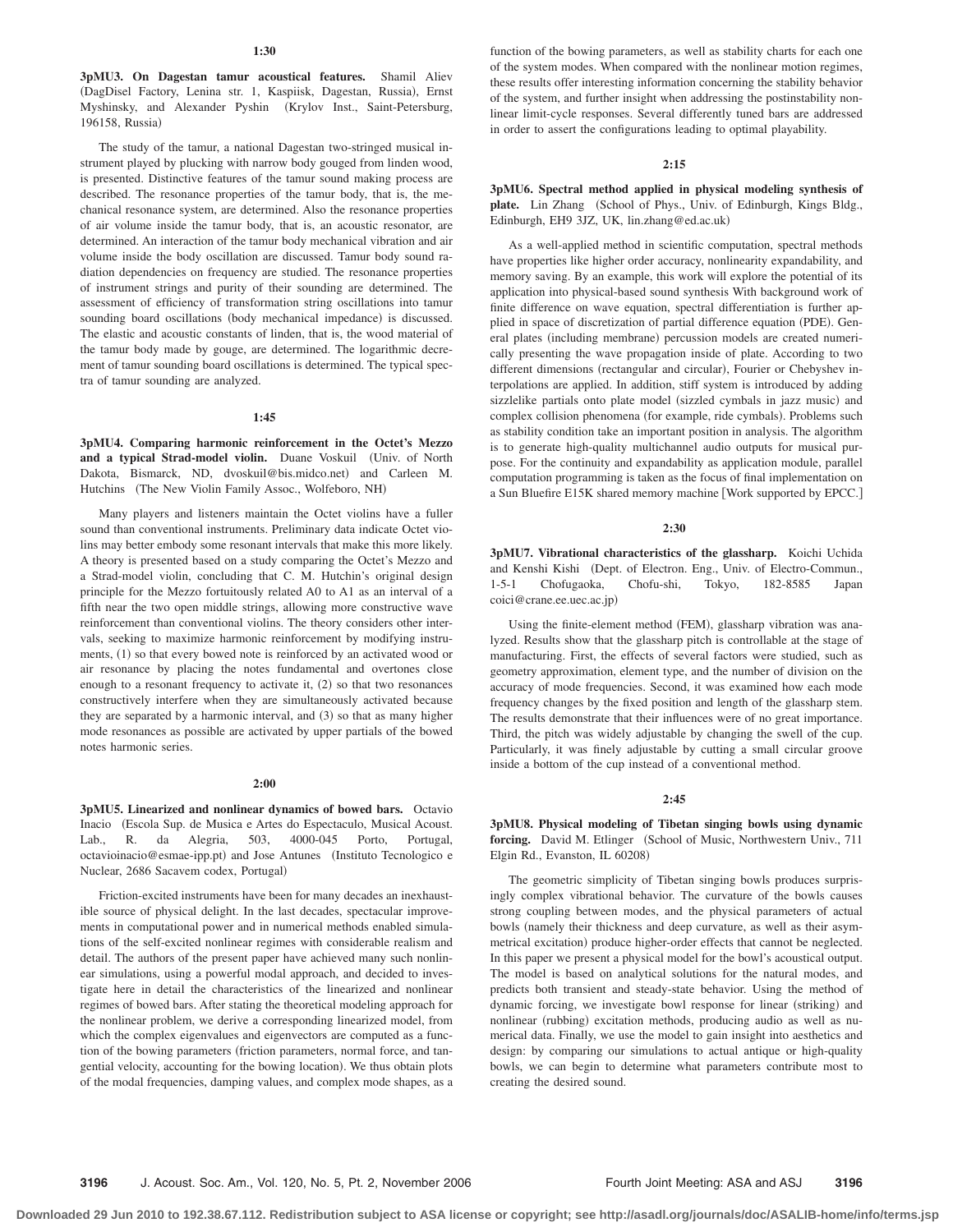**Session 3pNSa**

# **Noise, Speech Communication, and ASA Committee on Standards: Progress in Hearing Protection and Hearing Conservation II**

Elliott H. Berger, Cochair

*E-A-R Aearo Co., 7911 Zionsville Rd., Indianapolis, IN 46268-1657*

Hiro Takinami, Cochair *RION Co., Ltd., 3-20-41 Higashimotomachi, Kokubunji, Tokyo 185-8533, Japan*

# *Contributed Papers*

#### **1:00**

**3pNSa1. Field study of sound exposure by personal stereo.** Rodrigo Ordonez, Karen Reuter, and Dorte Hammershøi (Dept. of Acoust., Aalborg Univ., Fredrik Bajers Vej 7-B5, DK-9220 Aalborg Ø, Denmark, rop@acoustics.aau.dk-

A number of large scale studies suggest that the exposure level used with personal stereo systems should raise concern. High levels can be produced by most commercially available mp3 players, and they are generally used in high background noise levels (i.e., while in a bus or train). A field study on young people's habitual sound exposure to personal stereos has been carried out using a measurement method according to principles of ISO 11904-2:2004. Additionally the state of their hearing has also been assessed. This presentation deals with the methodological aspects relating to the quantification of habitual use, estimation of listening levels and exposure levels, and assessment of their state of hearing, by either threshold determination or OAE measurement, with a special view to the general validity of the results (uncertainty factors and their magnitude).

#### **1:15**

**3pNSa2. Antioxidant use in the prevention of noise-induced hearing loss and ototoxic chemicals in the workplace.** Sandra C. MacLean Uberuaga (Alaska Occupational Audiol. & Health Services, 200 West 24th Ave., #196, Anchorage, AK 99503)

There have been discoveries in auditory research as to how the cochlea is injured during noise exposure and how it may sometimes be possible to reverse or prevent acute noise damage with medications. There are two primary mechanisms of damage; mechanical, as delicate tissue structures are torn apart when loud blasts occur above 125–130 dB SPL, and metabolic exhaustion, which commonly results from habitual noise exposure. During metabolic exhaustion toxic waste products (free radicals) form as cells in the cochlea are stressed. Our bodies can react to noise trauma by presenting a defense of antioxidant enzymes. However, when these defenses are overwhelmed, the hair cell is subject to serious damage to its

nuclear DNA, mitochondria, and membranes. This research has been promising in animal studies. We will discuss pharmacological agents that can be used by the ear to synthesize the toxic products. The next step is well-designed human clinical trials in occupational settings where extreme noise levels cause hearing loss despite the seemingly appropriate use of hearing protection devices (e.g., aircraft carrier decks, mining and petroleum industries). Chemicals and agents that can cause hearing loss in the workplace will also be reviewed.

## **1:30**

**3pNSa3. Combined effects of occupational exposure to noise and organic solvents on the auditory system.** Ikuharu Morioka (School of Health and Nursing Sci., Wakayama Medical Univ., 580 Mikazura, Wakayama, 641-0011 Japan), Yoshihiro Minami, Nobuyuki Miyai, Kazuhisa Miyashita (Wakayama Medical Univ., Wakayama, Japan), Hiroichi Yamamoto (Osaka Occupational Health Service Ctr., Osaka, Japan), and Orawan Kaewboonchoo (Mahidol Univ., Bangkok, Thailand)

Noise exposure is the most common cause of hearing loss. In many work environments where organic solvent exposure occurs, a high level of noise exposure is also common. However, as to the ototoxic effects of organic solvents, the earlier studies focused on the exposure to an organic solvent alone. It is necessary to clarify the combined effects of exposure to noise and organic solvents at the simulated situation of the work environments. The objective of this study was to review the literature on the ototoxic effects of exposure to organic solvents combined with noise. Two organic solvents were selected: methanol, a widely used organic solvents in the occupational field, and styrene, also widely used and a human neurotoxicant. Judging from the results of animal experiments and epidemiologic studies, a synergistical interaction of noise with such organic solvents' ototoxicity was clarified even at the lower concentration where the organic solvent alone showed no ototoxicity in the experimental animals and at the concentration lower than the occupational exposure limits of organic solvents. Consequently, it is important to carefully access the occupational exposure limits when workers are exposed to organic solvents combined with noise, and to take measures against combined exposure.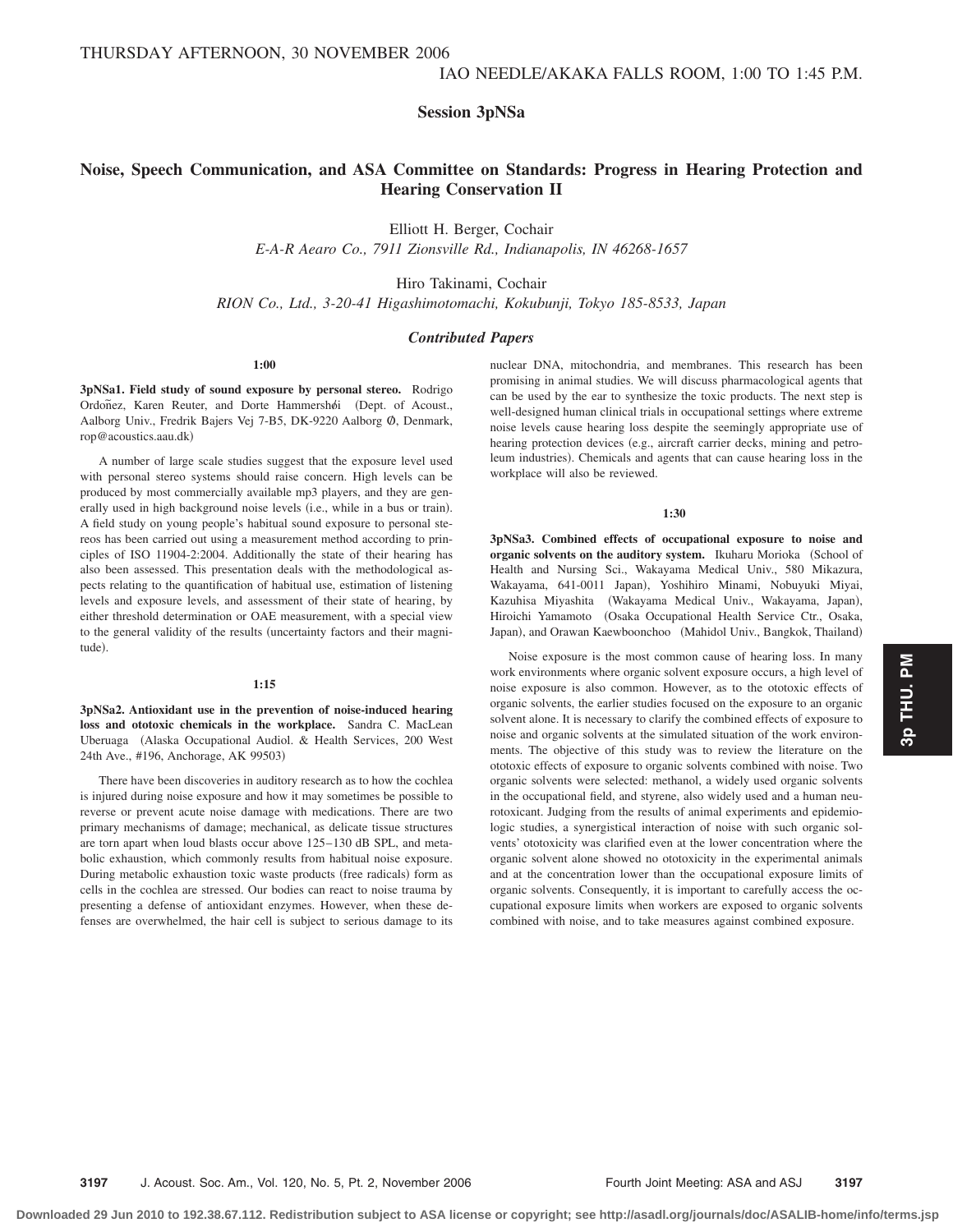# **Session 3pNSb**

# **Noise: Active Noise Control**

Yukio Iwaya, Chair

*Tohoku Univ., Research Inst. of Electrical Communication, 2-1-1 Katahira, Aoba-Ku, Sendai 980-8577, Japan*

**Chair's Introduction—1:55**

# *Contributed Papers*

#### **2:00**

**3pNSb1. Active noise control-like performance of a spherical reflector.** Kunisato Seto, Md. Tawhidul Islam Khan, Kenbu Teramoto (Dept. Mech. Eng., Saga Univ. 1 Honjo-machi, Saga-shi, Saga 840-8502, Japan, kunisato@cc.saga-u.ac.jp), and Hiromitsu Ohta (Natl. Fishery Univ. Shimonoseki 759-6595, Japan)

The principle of cancellation of tonal noise by using a spherical reflector, the designing method of an appropriate reflector for canceling jet screech, the advantage of a spherical compared to a flat reflector for canceling a tonal noise, and a prospective application for an aircraft to protect the fuselage from acoustic fatigue are discussed. The thrust loss due to the new technique was also evaluated directly with a vertical wind tunnel. The change in the aerodynamic structure was optically observed by using a schlieren apparatus along with a high-speed video camera. [Work supported by grant of JSPS, Japan.

## **2:15**

**3pNSb2. A study of subjective effect on active noise control system.** Sayoko Utsumi, Eiji Murai, Yuko Watanabe, and Hareo Hamada (SIE, Tokyo Denki Univ., 2-1200 Muzai-gakuendai, Inzai, Chiba, 270-1382, Japan)

In recent years, the influence of various noises on human beings in our daily life has become a problem. Especially, the low-frequency noise has been considered to have a serious influence on work efficiency of people who are working under the noise exposure. On the other hand, active noise control (ANC) systems have achieved the efficient reduction noise, especially for the low-frequency noise. Actually, a number of successful ANC systems have been reported. Therefore, ANC systems may improve our work efficiency. In this paper, features of various noises are observed to get a representative value to be a sound source for subjective listening tests. Then, the effectiveness of the ANC system is evaluated to observe a physiological reaction of subjects. For that, response times to the shortterm memory task will be measured in three different conditions, such as usual condition, under the noise exposure, and that with a running ANC system.

**3pNSb3. Near-field mapping of pressure fields during active noise control of small axial cooling fans.** Benjamin M. Shafer, Kent L. Gee, Scott D. Sommerfeldt, and Cole V. Duke (Brigham Young Univ., Provo, UT 84602)

**2:30**

In the past, tonal noise from small axial fans has been globally reduced using active noise control (ANC) with near-field error sensors placed according to a theoretical condition of minimized radiated power [K. L. Gee and S. D. Sommerfeldt, J. Acoust. Soc. Am. 115, 228-236 (2004)]. The theoretical model, based on mutual coupling of point sources, showed that pressure nulls exist in the near field when the radiated power is minimized. Error sensor placement at these locations should then optimize global ANC. This study comprises an experimental investigation in which the actual locations of these near-field pressure nulls have been measured over a two-dimensional grid with a linear array of microphones. The array consists of 25 quarter-inch microphones with half-inch spacing. This array has been used to map the pressure field from a 60-mm cooling fan during ANC, in addition to a benchmark case, where a small loudspeaker has been mounted in place of the fan. The experimental results are compared to the theoretical pressure null locations in order to determine the efficacy of the point source theoretical model.

#### **2:45**

**3pNSb4. Active control of free-field sound using near-field energybased error signals.** Ryan T. Chester and Timothy W. Leishman Acoust. Res. Group, Dept. of Phys. and Astron., Brigham Young Univ., Provo, UT 84602)

Practical efforts to actively control sound often require error sensors located in the acoustic or geometric near field of primary and secondary sources. Unfortunately, when using conventional acoustic pressure sensors, control performance often becomes very sensitive to sensor position, and optimal sensor positions are difficult to ascertain or maintain with changing system conditions. Other types of error sensors or combinations of error sensors may produce fewer position-dependent complications, yielding excellent global sound-field control with greater ease and consistency. This paper compares the use of potential, kinetic, and total energy density error signals in the near field of a primary and secondary source in free space. It also discusses the distinct spatial and spectral uniformities of these quantities and their impact on the active control of sound.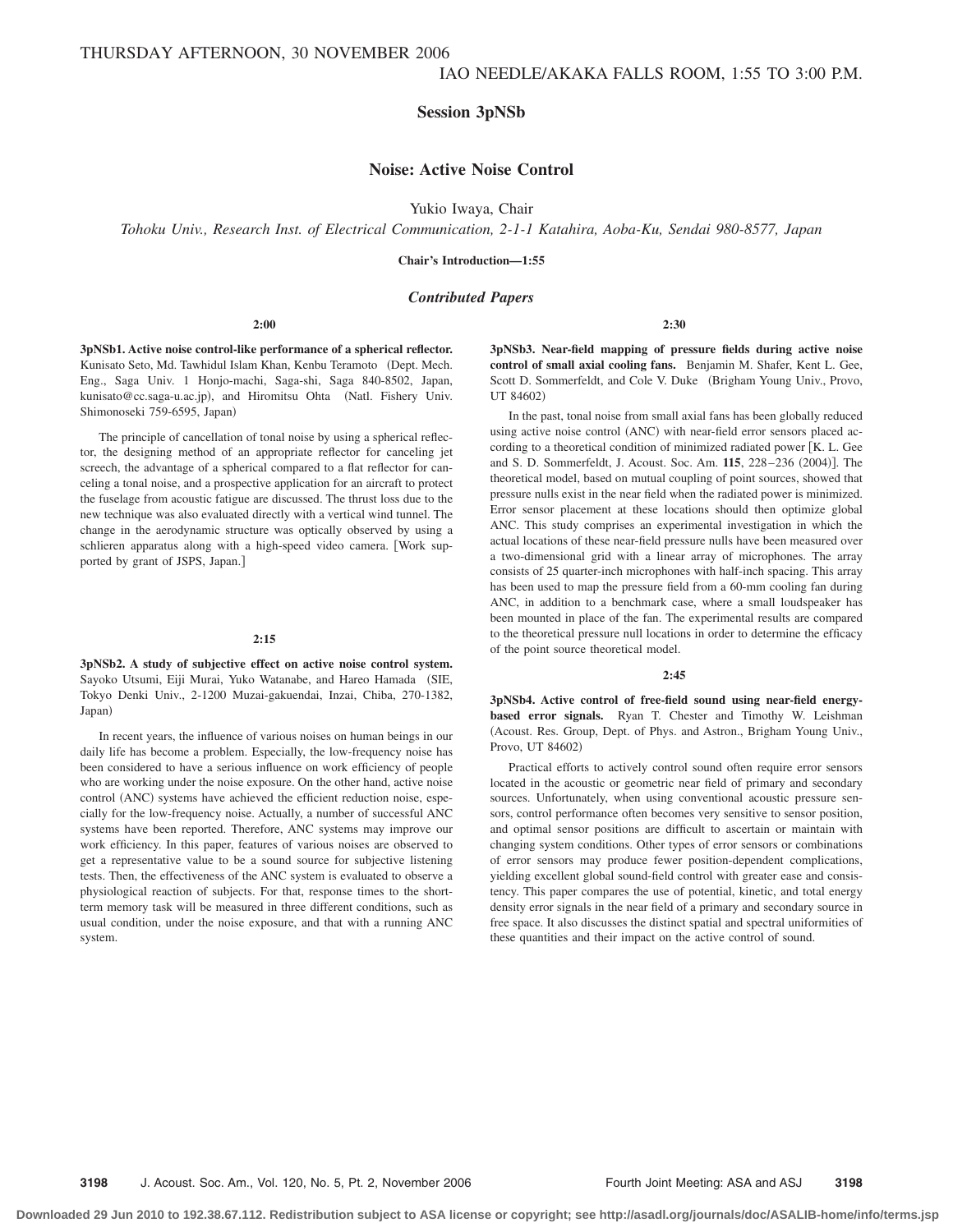# **Session 3pNSc**

# **Noise, Architectural Acoustics, and Speech Communication: Acoustical Design Factors in Spaces Where Speech Communication is Critical**

Todd R. Beiler, Chair *343 Lapa Pl., Kailua, HI 96734*

**Chair's Introduction—3:10**

## *Contributed Papers*

## **3:15**

**3pNSc1. Can operating room nurses accurately classify noise** exposures? Bernadette Stringer and Ted Haines (Dept. of Clinical Epidemiology and Biostatistics, McMaster Univ., ON, Canada)

Worker's qualitative chemical exposure estimates when compared to estimates made by experts or with monitoring devices have been found to be accurate. But almost no research exists on worker's ability to classify noise exposure. This investigation took place within a multi-hospital intervention study in which OR nurses completed a questionnaire at the end of each surgery and answered, ''During this surgery could you easily hear: quiet talking, normal talking, or loud talking?'' In 255 surgeries, noise was measured using a sound level meter, for a minimum of 15 min, while in 68 surgeries noise was measured for  $>70\%$  of the surgery. In the 255 surgeries in which noise was measured for  $15$  min or  $\ge$ , it was found that nurses who heard quiet talking were exposed to  $62.8$  dB(A) and that nurses who heard normal or loud talking were exposed to  $65.1$  dB(A), a difference that was statistically significant ( $p=0.019$ ). In the 68 surgeries where noise measurements lasted more than 70% of the surgery, nurses who heard quiet talking were exposed to  $64.0$  dB(A), while nurses who heard normal or loud talking were exposed to  $67.3$  dB(A), a difference that was borderline significant ( $p=0.07$ ). Nurses can distinguish between noise that interferes with quiet talking during surgery and noise that does not. Work funded by Ontarios Workplace Safety Insurance Board.

#### **3:30**

**3pNSc2. Noise in Canadian hospital operating rooms.** Ted Haines and Bernadette Stringer (Dept. of Clinical Epidemiology and Biostatistics, McMaster Univ., ON, Canada)

Noise levels in hospital operating rooms have not been well characterized. Therefore, noise levels were measured using a sound level meter in a sample of surgeries included in a multihospital intervention study, assessing the effectiveness of a recommended work practice to decrease occupational exposure to blood during surgery. The duration of the measurements ranged from 15 min to several hours. Among types of surgery for which at least four measurements were done, the  $L_{eq}$  for orthopedic surgery was the highest at  $70.1$  dB(A) (range  $60.8-75.1$ ), followed by  $63.7$  $dB(A)$  for neurosurgery (range 57.4–68.1), and 62.8 dB(A) (range 58.5– 70.3), for general surgery. Gynecological surgery had the lowest  $L_{eq}$ , 60.8  $dB(A)$  (range 56.5–62.5). Peak levels were found to be as high as 132.8 and  $132.6$   $dB(A)$ , in general and orthopedic surgery, respectively, and lowest in neurosurgery at 102.6 dB(A). These noise levels are consistent with those from a comprehensive U.S. study, and substantially exceed EPAs recommended level of  $45$  dB(A) for hospitals. [Work funded by Ontarios Workplace Safety Insurance Board.

**3pNSc3. Noise levels with the potential to impede communication** during surgery. John Oudyk and Bernadette Stringer (Occupational Health Clinics for ON Workers Inc., 848 Main St. E., Hamilton, ON L8M  $11.9$  Canada)

**3:45**

Surgical teams consist of personnel who may or may not regularly work together, among whom communication can be more difficult because of surgical masks, face shields, or goggles, factors believed to have contributed to a recent serious medication error that occurred when the anaesthetist misunderstood the surgeon's request. In a multihospital, occupational health intervention study a sound level meter was used to measure ambient noise for 15 min or  $>$  during 256 surgeries included in the study. Results revealed an  $L_{eq}$  of 70.7 dB(A) and peak of 115.8 dB(A) (at the 95th percentile). Since the clarity of words depends on maintaining a signal-to-noise ratio of at least  $15$  dB(A), personnel working with such noise would likely increase their speaking levels up to  $75-85$  dB(A), a level substantially higher than normal speech ranging from  $55-65$  dB(A). Although the effect of noise levels on patient safety, or the health of OR personnel who must raise their voices to be heard, as well as on the overall climate that results when noise is elevated, have not been thoroughly investigated, evidence of negative effects is growing. And, while further characterization of OR noise is justified, this should be carried out to develop tailored interventions that can then be evaluated. Work was funded by Ontario's Workplace Safety Insurance Board.

**4:00**

**3pNSc4. Comparison of speech communication of renovated classroom by subjective method.** Coriolanus Lam, Chun Wah Leung Dept. of Mech. Eng., The Hong Kong Polytechnic Univ., Hung Hom, Hong Kong, coriolanus.lam@polyu.edu.hk.), and Kai Ming Li (Purdue Univ., IN-

This paper presents measurement results on the acoustical characteristics of two standard and identical classrooms, one of which has been renovated. Several acoustical quantities that affect speech communication have been studied. These quantities were used to predict and quantify the characteristics and the qualities of measured classrooms that focused on speech communication. Subjective method by speech intelligibility tests was conducted in the measurements. Phonetically balanced monosyllabic word tests in both English and Chinese were carried out. In addition, public address messages, both in English and Chinese, from Hong Kong Mass Transit Railway were used as material for the tests. The results indicate that the renovation was beneficial on the quality of speech communication in general except for echo effects and increase in reverberation under several combinations of acoustical settings. These results were used to evaluate the relationship between speech perception quality and speech intelligibility. Besides, it will be used for new classroom designs in Hong Kong for better speech communication. Work supported by Research

**3199** J. Acoust. Soc. Am., Vol. 120, No. 5, Pt. 2, November 2006 Fourth Joint Meeting: ASA and ASJ **3199**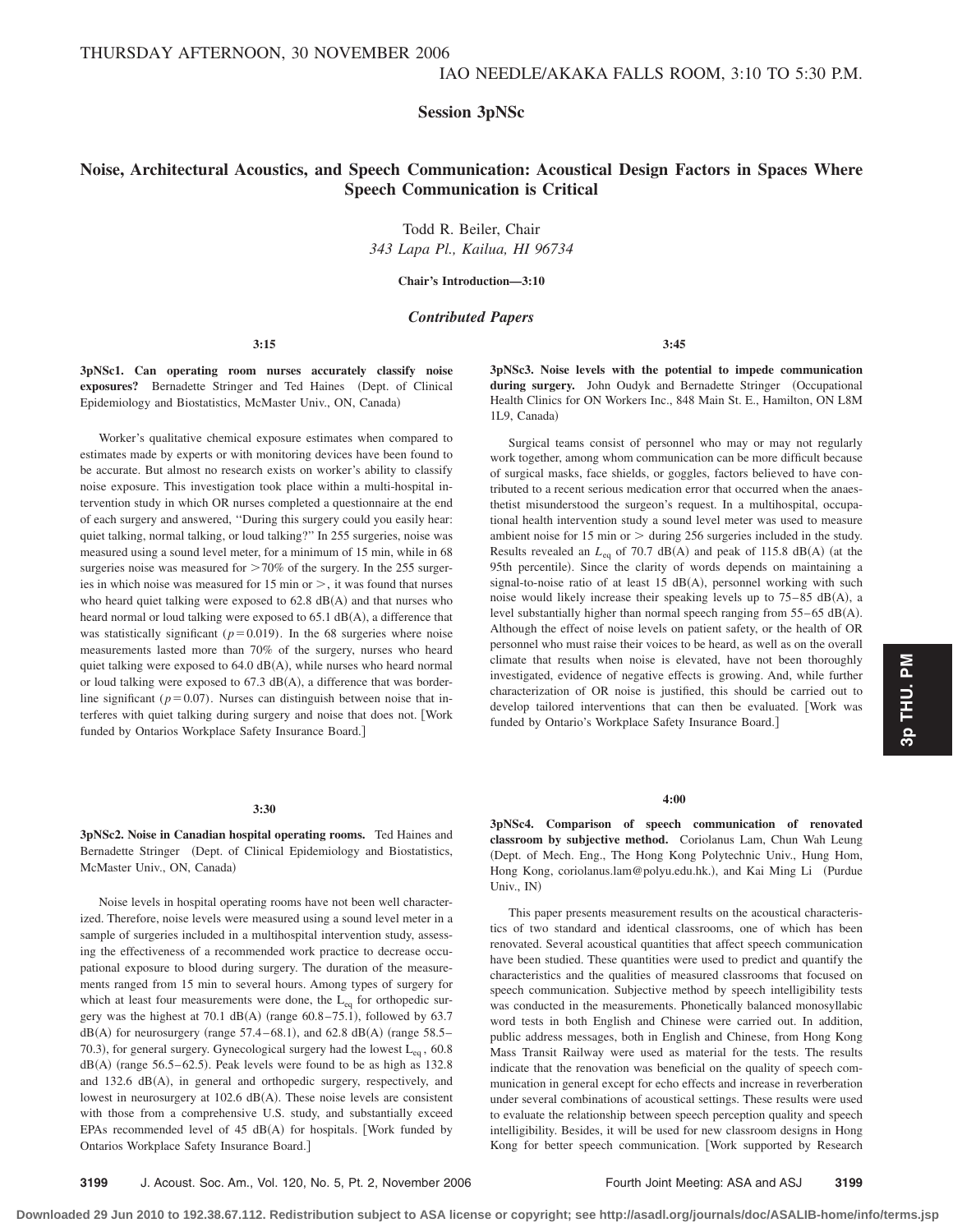Grants Council of The Hong Kong SAR Government, Research Committee of The Hong Kong Polytechnic University, and Architectural Services Department of The Hong Kong SAR Government.

#### **4:15**

**3pNSc5. Case study: Predict acoustical quality of renovated** classroom. Coriolanus Lam, Chun Wah Leung (Dept. of Mech. Eng., The Hong Kong Polytechnic Univ., Hung Hom, Hong Kong, coriolanus.lam@polyu.edu.hk), and Kai Ming Li (Purdue Univ., IN)

The study on prediction of acoustical quality of two standard and identical classrooms, one of which has been renovated, was presented. Acoustical back-wall panels and sound-reflecting panels were installed in the renovated classroom. The study was carried out by RAYNOISE under the same conditions and acoustical characteristics of field measurements in the classrooms. Several acoustical quantities such as signal-to-noise ratios, reverberation time, and speech transmission index have been studied. Comparison was focused on the qualities of speech communication between the classrooms with and without renovation. Additional comparison was conducted with the results of field measurements. The results of the present study found that the quality of speech communication varied depending on changes in absorption. The results further implied the limitations and the precautions on application of RAYNOISE for different studies. Work supported by Research Grants Council of The Hong Kong SAR Government, Research Committee of The Hong Kong Polytechnic University, and Architectural Services Department of The Hong Kong SAR Government.

## **4:30**

3pNSc6. Speech privacy unmasked. David Lubman (14301) Middletown Ln., Westminster, CA 92683) and Louis C. Sutherland (Rancho Palos Verdes, CA 90275)

Background masking noise is widely used to achieve speech privacy between work stations in open offices and in nearby closed (executive) offices. Although speech privacy is often essential, high masking noise levels reduce the abilities of some workers to perform speaking and listening tasks effectively and without strain. Masking noise levels are usually set as high as office inhabitants will tolerate, typically about  $45-48$ dB (A-weighted). This is 10 to 20 dB higher than noise levels in typical home settings. Many who can communicate effectively in home settings are impaired in offices with background masking noise. People adversely impacted include those with mild or worse hearing disabilities of hearing, speech, and language. Many are older workers and non-native speakers. The current architectural trend to greater inclusiveness underscores the

desirability of lower background masking noise levels. Designers can usually achieve speech privacy with lower masking noise levels by specifying partitions with higher noise isolation ratings. Higher sound isolation ratings cost more than higher masking noise levels. But higher costs may be balanced by the benefits of a more inclusive and humane workspace.

#### **4:45**

**3pNSc7. Objective and subjective evaluation of the acoustic comfort in public classrooms.** Paulo H. Zannin, Fabiano B. Diniz, and Daniele Krauser (Mech. Eng. Dept., Federal Univ. of Parana, Rua Benedicto Berillo Fangueiro, 108, Santa Barbara, Curitiba, Parana, CEP, 81540-420, Brazil-

The acoustic comfort of classrooms in a Brazilian public school has been evaluated through interviews with 62 teachers and 464 pupils and measurements of background noise, reverberation time, and sound insulation. Acoustic measurements have revealed the poor acoustic quality of the classrooms. Results have shown that teachers and pupils consider the noise generated and the voice of the teacher in neighboring classrooms as the main sources of annoyance inside the classroom. Acoustic simulations resulted in the suggestion of placement of perforated plywood on the ceiling, for reduction in reverberation time and increase in the acoustic comfort of the classrooms. Work supported by DAAD, CNPq and FINEP.

## **5:00**

3pNSc8. Experimental determination of end reflection loss (ERL) **over a range of common types and configurations of duct** terminations. Alexander P. Michaud and Kenneth A. Cunefare (771) Ferst Dr., Rm. 205, Atlanta, GA 30332)

The two-microphone impedance tube method ASTM E1050 was applied to directly measure the termination impedance of rectangular duct configurations of different aspect ratios and end conditions over a 25- to 500-Hz frequency band. Measured values of the acoustic impedance, and hence the reflection coefficient, of the duct termination permits computation of end reflection loss. ERL is essentially the insertion loss of duct termination. The measurement program is challenging, as the precision required for accurate ERL computation is much higher than that for accurate determination of the reflection coefficient. The measurement program is part of a project to assess the available published data on duct ERL. The ASHRAE Handbook contains a tabulation of ERL data derived from predictions of the radiation impedance of a circular plane piston, and there have been some validation measurements made on a limited set of circular duct configurations and orifice plate terminations. Results to date closely conform to published ERL values. [Work supported by ASHRAE.]

# *Contributed Poster Papers*

Posters will be on display from 1:00 p.m. to 5:30 p.m. Authors will be at their posters from 5:15 p.m. to 5:30 p.m.

**3pNSc9. Classroom acoustics: Future criteria for the design and renovation of learning spaces.** Sooch San Souci, Line Guerra, Nicolas Teichner (AiA—Audition, Intelligibility, Acoust., 47 rue Le Corbusier, 92100, Boulogne, France, sooch.sansouci@aiacoustique.com), and Dick Campbell (Bang-Campbell Assoc., Falmouth, MA)

Recent literature suggests that some of today's criteria for classroom acoustics might be in need of revision. This article explores the traditional acoustic classroom criteria as they are applied today, and why several of the design goals for construction or renovation of learning spaces might not be appropriate acoustic targets. The acknowledged quest for optimized acoustics for the enhancement of learning is discussed and related to a series of newer metrics for the measure and modeling of speech level, occupied and unoccupied noise, controlled reverberation, and SNR values presented on a seat-by-seat basis. Based on the measured results of classrooms designed and built in accordance to these newer metrics, our research indicates that these guidelines would incur an average increase of 2% to 8% to current budgets. Specifics involving building costs versus acoustic value are also discussed. Further, research involved in the evaluation of scholastic advantages is underway.

**3pNSc10. Speech and noise levels in classrooms—signal, noise, reverberation levels as a metric for acoustic design for learning.** Line Guerra, Nicolas Teichner, Sooch San Souci AiA—Audition, Intelligibility, Acoust., 47 rue Le Corbusier, 92100, Boulogne, France, line.guerra@aiacoustique.com), and Dick Campbell (Bang-Campbell Assoc., Falmouth, MA)

This study attempts to investigate the variance of speech levels in occupied classrooms during learning activities and their relationship to the total noise component (occupied, ambient, and reverberant). The methodology for the construction of a valid data base is presented, which would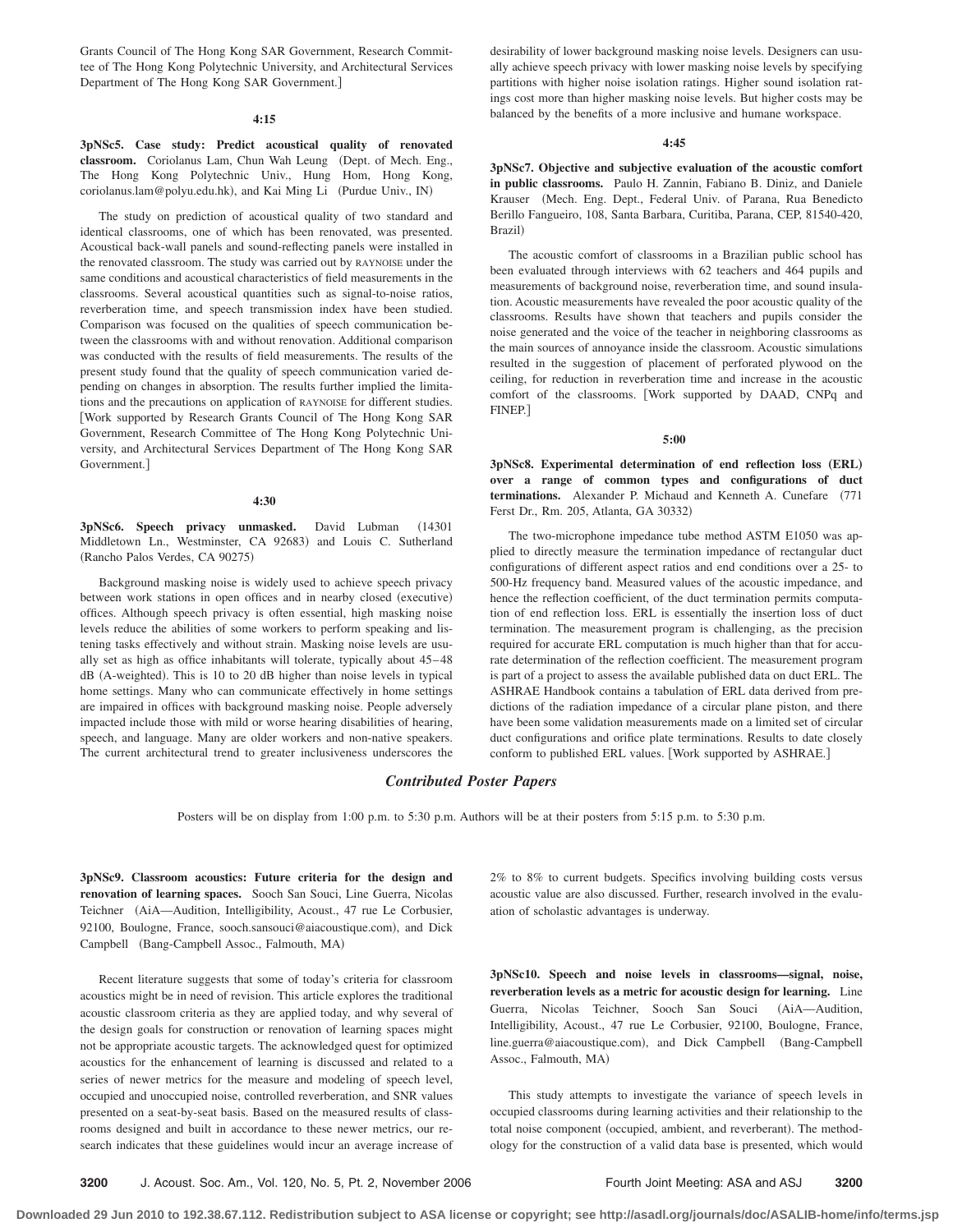apply to criteria such as SNR (signal-to-noise ratio) and correlate to the term SNRL (signal, noise, reverberation levels). The interrelationship of speech and noise in any learning environment requires that the common variables associated with a stated speech level value should be stated along with the speech level value. The significance of the influences on the global value and in some cases the spectra of speech is discussed relative to variables such as the activity, the total occupancy and comportment of the audience, the volume of the room, total occupied noise in proximity to the speaker, speech directivity, effects of head diffraction among seated audience, and the distance from the source. Results from measurements taken in this study in actual classrooms are presented with an emphasis on specificity. This research has produced a strategy for the mapping of the speech-noise environment that significantly supports the use of a modeled SNR value as a goal for design.

# THURSDAY AFTERNOON, 30 NOVEMBER 2006 WAIANAE ROOM, 1:00 TO 4:15 P.M.

# **Session 3pPA**

# **Physical Acoustics: Cavitation II**

Claus-Dieter Ohl, Cochair

*Univ. of Twente, Faculty of Science and Technology, P.O. Box 217, 7500AE Enschede, The Netherlands*

Shigeo Hayashi, Cochair

*Univ. of Electro-Communications, 1-5-1 Chofugaoka, Chofu, Tokyo 182-8585, Japan*

## *Invited Papers*

# **1:00**

**3pPA1. Shock-wave-inertial-bubble interaction near an elastic boundary. Georgy Sankin and Pei Zhong (Dept. of Mech. Eng.** and Mater. Sci., Duke Univ., Box 90300, Durham, NC 27708)

The interaction of laser-generated single cavitation bubbles (maximum diameter  $D_{\text{max}}=1.34$  mm) near a silicon rubber membrane with a shock wave  $(39-75 \text{ MPa}$  in peak pressure and 1.7  $\mu$ s in compressive pulse duration) is investigated. The interaction leads to directional, forced collapse of the bubble with microjet formation along shock wave propagation direction. Maximum jet penetration into the membrane is produced during the bubble collapse phase with optimal shock wave arrival time and stand-off distance *s*, a condition that ensures that the forced collapse time of the bubble matches with the compressive duration of the shock wave to generate presumably the maximum axial jet velocity toward the boundary. A maximum penetration depth of 0.5 mm is observed at dimensionless proximity  $\gamma$  (=2*s/D*<sub>max</sub>)=0.7 when the bubble establishes contact with the boundary during expansion. At larger  $\gamma$  $(\geq 1.2)$ , jet impact is significantly attenuated by the interposing water layer separating the collapsing bubble and the membrane surface. Such interaction may provide a novel acoustic means for *in vivo* microinjection, applicable to targeted delivery of macromolecules and gene vectors to biological tissues.

# **1:20**

**3pPA2. In-liquid plasma processing using high-frequency or microwave irradiation.** Shinfuku Nomura and Hiromichi Toyota Dept. Mech., Ehime Univ, Matsuyama, 790-8577, Japan, nomu@eng.ehime-u.ac.jp-

In-liquid plasma is generated by applying high-frequency (27 MHz) or microwave (2.45 GHz) radiation to hydrocarbon liquids or water. In-liquid plasma is expected to replace gas-phase plasma because the reaction rates for chemical deposition of in-liquid plasma are much higher than those for conventional vapor deposition. Moreover, the cooling effect of the liquid mitigates thermal damage to the substrate. In-plasma generation requires the existence of bubbles because this plasma occurs in bubbles in liquid. Two methods exist for generating bubbles. One is to generate vapor bubbles by heating the liquid. The other is to generate acoustic cavitaion bubbles. Sonoplasma is created when acoustic cavitation is used to generate in liquid plasma. This plasma is not arc-discharged plasma, but rather high-frequency or microwave plasma. Therefore, it is useful in many industrial applications. Using this technology as a chemical reactor, synthesis of diamondlike carbon, polycrystalline silicon carbide, and carbon nanotubes, decomposition of waste oils, and the production of hydrogen can be achieved easily in hydrocarbon liquids. Temperatures were measured from the ratio of emission intensities of  $H_\alpha$  and  $H_\beta$ . Plasma temperatures in hydrocarbon liquids are higher than those in water.

## **1:40**

**3pPA3. Acoustical and optical characterization of air entrapment in piezo-driven inkjet printheads.** Detlef Lohse, Jos de Jong, Roger Jeurissen, Michel Versluis (Phys. of Fluids, Univ. of Twente, P.O. Box 217, 7500 AE Enschede, The Netherlands), Hans Reinten, Marc van den Berg, and Herman Wijshoff (Océ Technologies B.V, 5900 MA Venlo, The Netherlands)

Stability of inkjet printers is a major requirement for high-quality printing. However, in piezo-driven inkjet printheads air entrapment can lead to malfunctioning of the jet formation. A voltage pulse applied to a piezoelectric element causes an ink-filled channel to deform, thereby creating a pressure waveform in the ink. Fluid acoustics are involved to guide the waveform energy towards the nozzle and to create pressure and velocity profiles needed for the droplet jetting process. Droplets are jetted every 50  $\mu$ s, and the typical nozzle size is 30  $\mu$ m. The piezo actuator is employed to actively monitor the channel acoustics and to identify distortions at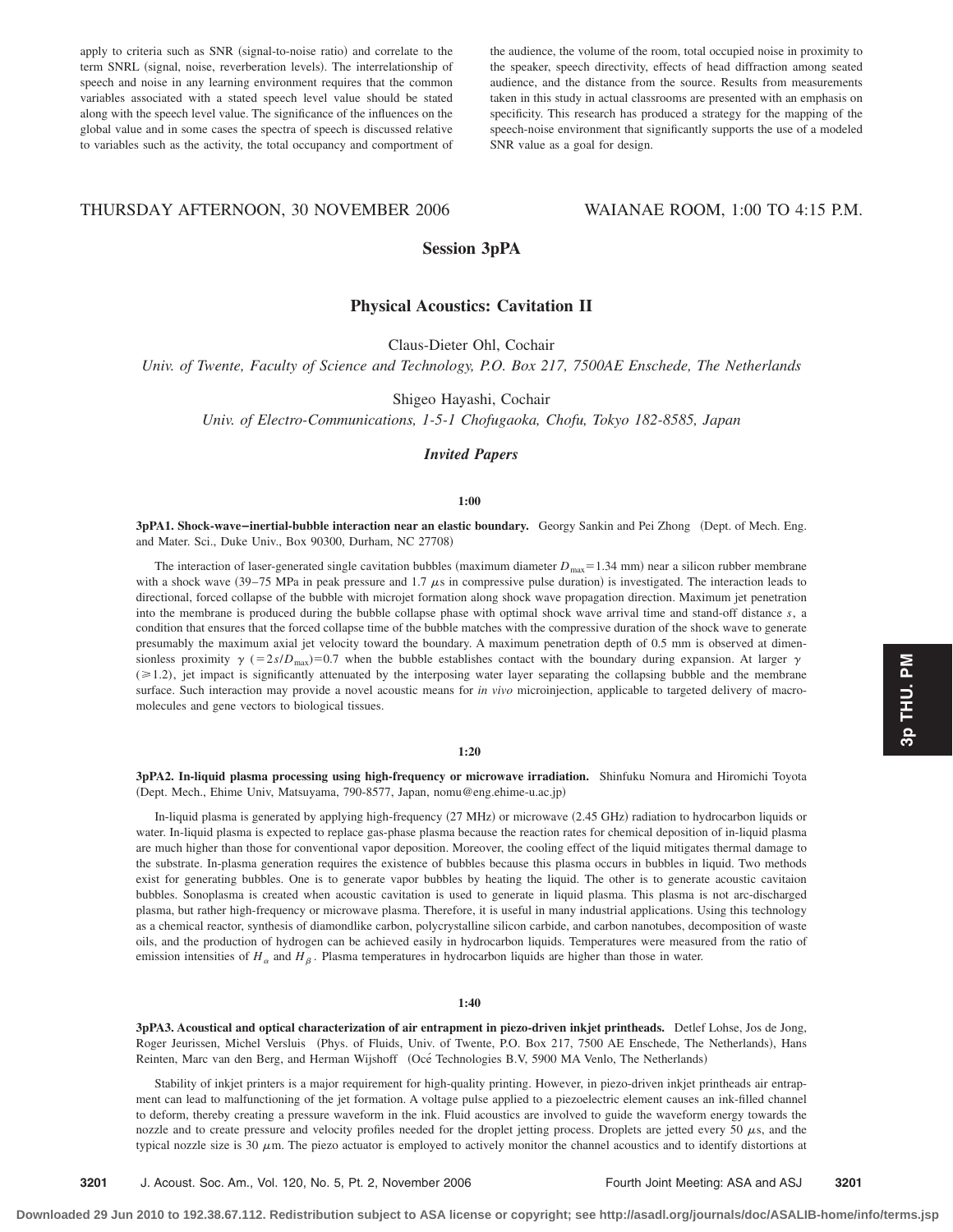an early stage. Modifications of the response of the piezo actuator indicate entrapped air bubbles and these allow us to investigate them. When the signal is employed as a trigger for high-speed imaging, the consequences of the entrained bubbles on the droplet formation can be visualized. [This study has been financed by the Fundamenteel Onderzoek der Materie (FOM) of The Netherlands under Grant. No. 02MFS39 and by Océ Technologies B.V.]

# *Contributed Papers*

#### **2:00**

**3pPA4. Fully nonlinear model for spherical bubble oscillations between rigid parallel plates.** Jianying Cui and Preston S. Wilson (Mech. Eng. Dept., Univ. of Texas, Austin, TX 78712-0292)

Many medical ultrasound applications involve the interaction of intense acoustic waves with bubbles confined by blood vessels or tissue. As a step toward understanding such systems, a bubble confined between two parallel rigid plates was modeled using the image method. The model equation is of Rayleigh-Plesset form, including compressibility of the liquid and accounting for boundary conditions imposed by the plates Cui et al., Proc. 17th ISNA, edited by Atchley et al. (AIP, New York, 2006), pp. 229–232]. An analytical solution for the second harmonic, and fully nonlinear solutions in the quadratic approximation, were reported previously. Here, a hybrid time-frequency algorithm is presented for solving the complete nonlinear model equation. In particular, the effect of the plates is most conveniently dealt with in the frequency domain, whereas the nonlinearity due to the gas law is best handled in the time domain. The procedure was verified for moderate drive amplitudes by comparison with a spectral algorithm for solving the model equation in the quadratic approximation [Cui et al., J. Acoust. Soc. Am. 118, 1942 (2005)]. Results obtained from the hybrid algorithm will be presented that illustrate the effect of plate separation for different amplitudes and frequencies of acoustic excitation.

#### **2:15**

**3pPA5. Controlled cavitation in lab-on-a-chip systems.** Claus-Dieter Ohl, Ed Zwaan (Phys. of Fluids, Univ. of Twente, Postbus 217, 7500 AE Enschede, The Netherlands), Sèverine Le Gac (Univ. of Twente, 7500 AE Enschede, The Netherlands), and Kinko Tsuji (Shimadzu Europa GmbH, Duisburg, Germany)

Typically cavitation bubble dynamics is studied either in a free, liquid or close to rigid, free or flexible boundaries. Here, we report on a new experimental approach to study cavitation bubbles in confined geometries with sizes comparable to the cavitation bubble  $(20-100 \ \mu m)$ . These fluid environments are fabricated in a polymeric material (PDMS, polydimethylsiloxane) using a conventional molding process from a silicon master (lab-on-a-chip systems). The bubbles are generated by focusing pulsed laser light into the microfluidic systems filled with a light-absorbing dye. The bubble dynamics is recorded stroboscopically and with high-speed photography. We report on bubble dynamics in various geometries such as in triangular, square, and disk-shaped structures. Additionally, we study a cavitation bubble-based micropump, the effect of the channel width on jetting dynamics, and the interaction of the cavitation bubble on suspension cells. The fluid flow is easily visualized by adding microparticles into the liquid. The authors propose that this new experimental approach opens an interesting toolbox in cavitation research.

#### **2:30**

**3pPA6. Model for the interaction between a bubble and an elastic** particle. Todd A. Hay and Mark F. Hamilton (Appl. Res. Labs., Univ. of Texas, Austin, TX 78713-8029, haymaker@mail.utexas.edu-

At the Providence meeting, a model describing the interaction of a spherical bubble with a rigid spherical particle was presented [Hay and Hamilton, J. Acoust. Soc. Am. 119, 3408 (2006)]. Here, elasticity of the particle is considered. The model accounts for pulsation and translation and is accurate to fifth order in terms of the ratio of characteristic radius to separation distance. The dynamical equations are derived using the Lagrangian formalism of Ilinskii et al. [Proc. 17th ISNA, edited by Atchley et al. (AIP, New York, 2006), pp. 303-310]. Bubbles and elastic solid particles are considered with radii on the order of microns and driven at megahertz frequencies. The radial particle motion is quasistatic under these conditions. For moderate bubble pulsations at which the liquid may be considered incompressible, translational motion of the bubble and particle is insensitive to whether the particle is elastic or rigid. Consideration is also given to truncation of the model at fifth order. Derivation of the model equations to arbitrary order was facilitated by the development of a computer algebra program. The importance of including higher-order terms for small separation distances is illustrated. T.A.H. was supported by an NSF Graduate Research Fellowship.

## **2:45**

**3pPA7. Deformation of a single bubble in organic solutions by ultrasound.** Hiroshi Itami, Shinobu Mukasa, shinfuku Nomura, Hiromichi Toyota, and Yoshiyuki Takahashi (Dept. of Mech. Eng., Ehime Univ., Matsuyama, 790-8577 Japan)

Behavior of a single bubble under an ultrasound resonant state in a hydrocarbon liquid such as n-dodecane or benzene was observed using a stroboscope and a charge-coupled device (CCD) camera. Although sonoluminescence was not confirmed because of bubble stability limitations, bubble deformation was observed at a situation of stability limitation. Deformation occurred when the bubble contracted to its minimum size. Numerical analyses of deformation growth by Rayleigh-Taylor instability of an oscillated bubble were carried out at the surface. The distortion amplitude of all degrees continued oscillating as the bubble expanded or contracted, and the oscillation frequency increased with the degree. The distortion amplitudes are amplified through the afterbounce by the resonance effect if the oscillation frequency of the distortion amplitude of some degree is approximately equal to the frequency of the afterbounce. The distortion amplitude of all degrees, except for amplified degrees, was dampened by the viscosity effect, and if the distortion amplitudes of all degrees were dampened, the bubble was considered to form a sphere and become stable. A phase diagram of stability of an oscillated bubble showed a function of an ambient bubble radius and the amplitude of forcing pressure.

**3:00–3:15 Break**

#### **3:15**

**3pPA8. Observe multibubble cavitations in the ultrasonic cleaning tank.** Nakagawa Noritoshi, Wu Chaoqun, and Sekiguchi Yasuhisa Grad. School of Eng., Hiroshima Univ., 1-4-1 Kagamiyama, Higashi-hiroshima, Japan-

A cylindrical ultrasonic cleaning tank radiated by a PZT with a large horn operated at 27.3 kHz is employed to investigate the manifestations of cavitation in the present research. The characteristics of this cleaning system are analyzed using experimental methods. In this cleaning tank, the nonuniformity of vibration velocity on the radiation surface induces the Eckart streaming, which can eliminate the effect of a standing wave on cleaning efficiency. Fresh tap water and degassed water are employed as test liquids in this research. In tap water, conical streaming is observed as the input voltage of the transducer is increased over 100 V. The structure of conical streaming is anatomized. Its shape varies with the change of input voltage. In degassed water, ultrasonic fireworks are observed and special attention is paid to their subsequences, snowflake bubble clouds and water jet.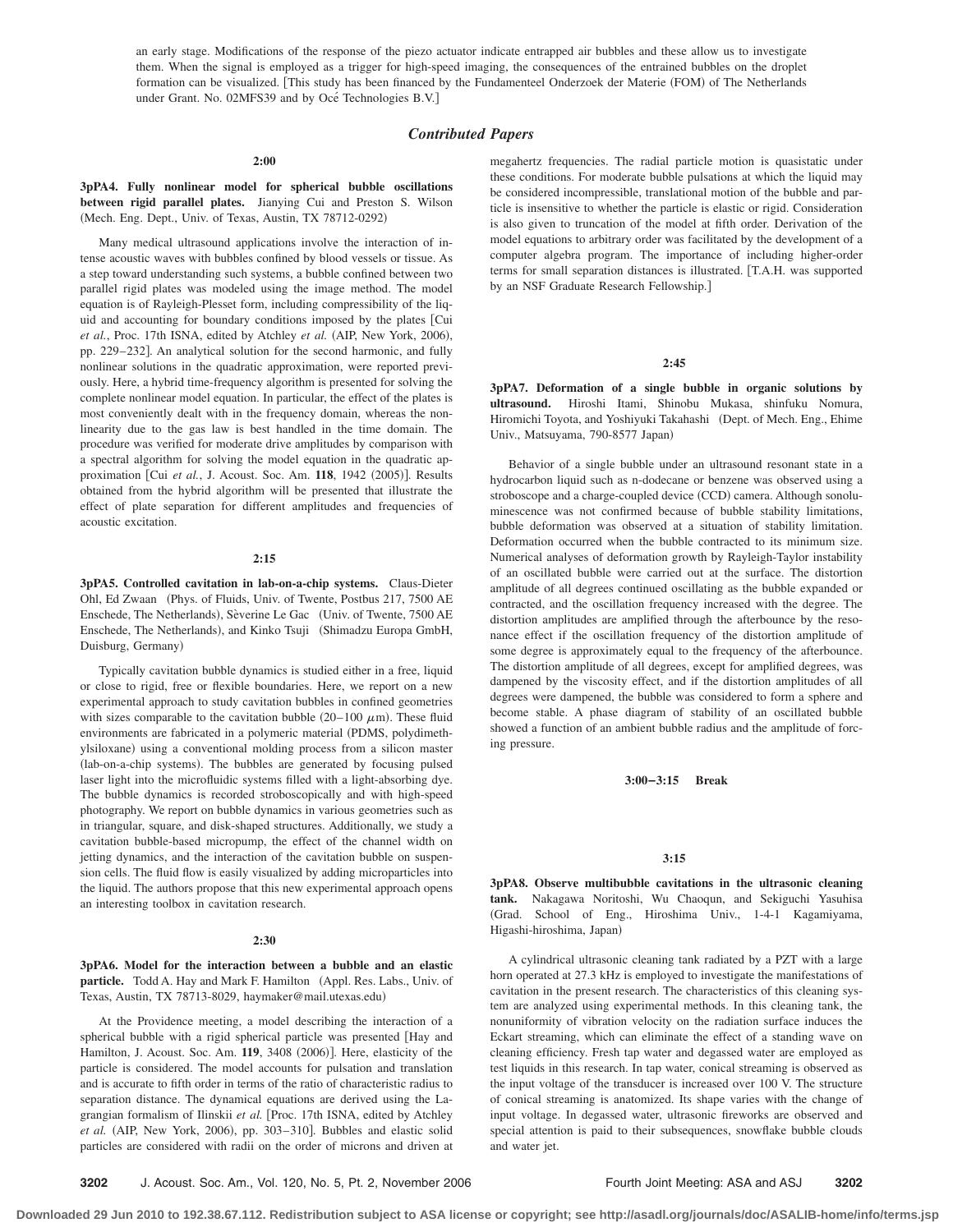**3pPA9. Characterization of in-liquid plasma in a continuous liquid flow.** Hiromichi Toyota, Shinfuku Nomura, Shinobu Mukasa, Hiroshi Yamashita (Dept. of Mech. Eng., Ehime Univ., Matsuyama, 790-8577 Japan, toyota@eng.ehime-u.ac.jp), Ayato Kawashima, and Tsunehiro Maehara (Ehime Univ., Matsuyama, 790-8577 Japan)

In-liquid plasma is a useful invention because its chemical reaction rate is several thousand times higher than those of conventional plasma techniques. However, in-liquid plasma is not so familiar now because its fundamental characteristics remain unclear. We investigated characteristics of in-liquid plasma in a continuous liquid flow to facilitate its application as a chemical decomposition or synthesis device. *N*-dodecane is supplied by the pump and a stable liquid flow is set in the rectangular vessel. Because the flow velocity is insufficient, a nozzle is set 2 mm distant from the microwave electrode tip. The average flow velocity of n-dodecane at the nozzle top is 0–19 m/s and the Reynolds number is as high as 1.2  $\times 10^4$ . A 2.45-GHz microwave is introduced by a monopole antenna electrode inserted into a rectangular cavity resonator. In-liquid plasma is generated and observed in the flowing cavitation bubbles generated from the ultrasonic horn tip. The vessel's inner pressure is adjusted to 65– 450 hPa. The temperature in the plasma reached  $3600 \pm 300$  K; it was almost independent of the flow velocity because the physical properties of the plasma are influenced only slightly by the acoustic cavitation stream.

#### **3:45**

**3pPA10. Microbubble shape oscillations excited through an** ultrasound-driven parametric instability. Michel Versluis (Phys. of Fluids, Univ. of Twente, P.O. Box 217, 7500 AE Enschede, The Netherlands), Peggy Palanchon, Dave Goertz, Nico de Jong (Erasmus MC, Rotterdam, 3000 DR Rotterdam, The Netherlands), Ivo Heitman, Sander van der Meer, Benjamin Dollet, and Detlef Lohse (Univ. of Twente, 7500 AE Enschede, The Netherlands)

An ultrasonically driven air bubble can become shape-unstable through a parametric instability. Here, we report time-resolved optical observations of shape oscillations (mode  $n=2$  to 6) of micron-sized single air bubbles for a range of acoustic pressures. The observed mode number

*n* was found to be linearly related to the resting radius of the bubble. Above the critical driving pressure threshold for shape oscillations, which as expected is minimum at the resonance of the volumetric radial mode, the observed mode number  $n$  is independent of the forcing pressure amplitude. The microbubble shape oscillations were also analyzed numerically by introducing a small, nonspherical linear perturbation into a Rayleigh-Plesset-type equation model which includes a physical thermal damping mechanism describing heat and mass transport in the thin boundary layer at the bubble-to-water interface. Indeed, a parametric instability is responsible for the shape oscillations, and the Rayleigh-Plesset-type equation captures the experimental observations in great detail.

## **4:00**

**3pPA11. Numerical investigation of interactions between ultrasound propagation and cavitation bubbles in shock wave therapy.** Marko Liebler, Thomas Dreyer, and Rainer E. Riedlinger (Institut fuer Hoechstfrequenztechnik und Elektronik, Universitaet Karlsruhe, Kaiserstr. 12, D-76131 Karlsruhe, marko.liebler@ihe.uka.de)

Acoustic cavitation in shock wave applications is responsible for several therapeutic effects as well as for undesired side effects. Using a twophase continuum approach for bubbly liquids, a numerical model is presented to simulate the interactions between nonlinear ultrasound propagation and cavitation bubbles. Numerical results are presented, showing in what manner the presence of cavitation bubbles alters the pressure pulse propagation and how the bubble dynamics can be specifically affected by changing the shock pressure waveform. An increased bubble density leads to significant changes in the tensile part of the pressure waveform. This effect is caused by the changes in medium compressibility due to the oscillating cavitation bubbles. Calculations for the bubble cloud dynamics induced by three pressure waveforms with identical energy but different temporal forms of the tensile part are compared. Simulation results demonstrate that tensile parts with low amplitude but long duration increase the cavitation effect compared to high amplitude but short tensile phases.

THURSDAY AFTERNOON, 30 NOVEMBER 2006 WAIALUA ROOM, 1:00 TO 3:45 P.M.

# **Session 3pPP**

# **Psychological and Physiological Acoustics: Auditory Grammar**

Valter Ciocca, Cochair

*Univ. of Hong Kong, 5F Prince Philip Dental Hospital, 34 Hospital Rd., Hong Kong*

Kazuo Ueda, Cochair

*Kyushu Univ., Dept. of Applied Information and Communication Sciences, 4-9-1 Shiobaru, Minamiku, Fukuoka 815-8540, Japan*

**Chair's Introduction—1:00**

# *Invited Papers*

### **1:05**

**3pPP1. Auditory grammar: The event construction model and spoken language.** Yoshitaka Nakajima (Dept. of Acoust. Design, Kyushu Univ., 4-9-1 Shiobaru, Minami-ku, Fukuoka 815-8540, Japan, nakajima@design.kyushu-u.ac.jp-

Several auditory illusions are accounted for by using the event construction model as presented by Nakajima et al. (2000) in order to explain the gap transfer illusion. In this model, the perceptual system detects and processes onsets and offsets of sounds as if they were independent elements. Temporal edges of sounds and their perceptual attributes are combined to construct auditory events **3p THU. PM**

3p THU. PM

**3203** J. Acoust. Soc. Am., Vol. 120, No. 5, Pt. 2, November 2006 Fourth Joint Meeting: ASA and ASJ **3203**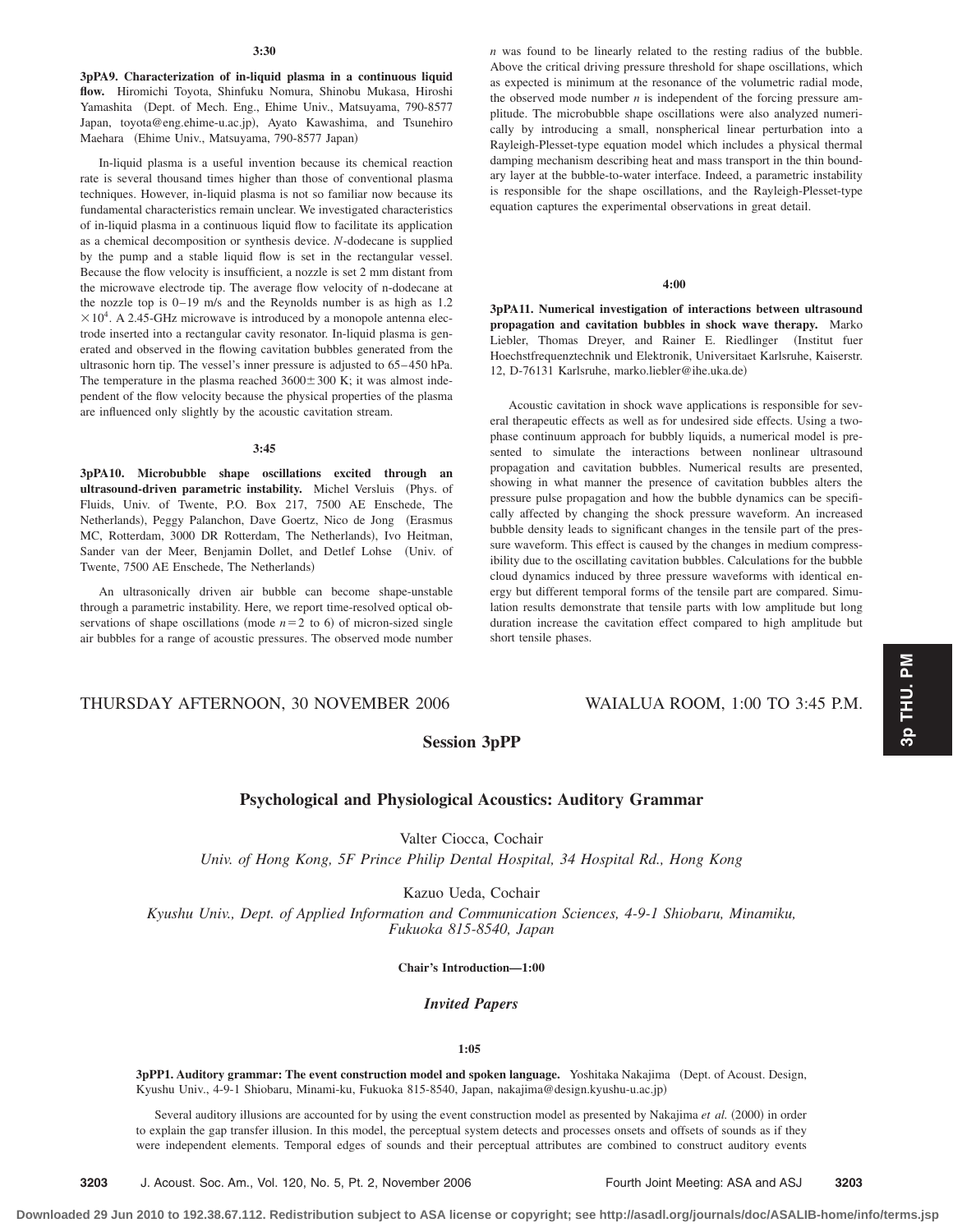obeying the proximity principle in time and frequency. For example, the onset and offset of a Chinese syllable belonging physically to different tones can be combined if close enough in time and frequency. The listener often hears a syllable with a lexical tone resulting from this illusory connection. Illusory attribution of perceptual features also occurs in nonspeech tones. One demonstration where only an offset of a glide is presented shows the mechanism; a very short illusory tone with no physical counterpart is perceived. Probably, the perceptual system looks for an onset to connect with the offset, but fails and is forced to restore an onset. Our attempts to connect this model to speech perception and pitch perception are presented along with some novel demonstrations. [Work supported by JSPS and 21st Century COE, Kyushu University.

## **1:25**

# **3pPP2. The 100- to 150-ms window of auditory temporal processing and its consequences.** Pierre Divenyi (Speech and Hearing Res., VA Medical Ctr., Martinez, CA 94553)

Robert Efron (Percept. Psychophys. 14, 518–530 [1973]) demonstrated that the minimum duration of a percept is between 100 and 130 ms for auditory, vibrotactile, and visual stimuli, suggesting the presence of a most likely centrally located temporal integrator with a time window of about that length. Single-unit studies in the cat auditory cortex also unveiled an integration time of 100-150 ms (C. E. Schreiner and R. V. Urbas, Hear. Res. 21, 227-241 [1986]). This window corresponds to the lower limit of the longest among Ira Hirsh's three-tiered temporal processing ranges [in *Sensation and Perception*, edited by H. R. Moskovitz et al. (Riedel, Dordrecht, 1974), pp. 251–258]. The present study argues that a temporal window of this duration can account for a variety of auditory perceptual results requiring temporal processing, such as temporal order identification, segregation of dynamically changing streams, robust speech intelligibility, and backward masking. Results also show that this window routinely becomes longer with age, with the possibility that the increased length of the window may account for some well-known central auditory processing deficits in aging. [Work supported by NIH, the VA Medical Research, and the 21st Century COE Progam, Kyushu University.]

#### **1:45**

**3pPP3. Types of illusory continuity of verbal and nonverbal sounds: Some observations leading to their discoveries.** Richard M. Warren (Univ. of Wisconsin—Milwaukee, Dept. of Psych., P.O. Box 413, Milwaukee, WI 53201-0413)

When gaps of a few hundred ms in a signal (e.g., speech, music, steady-state tones, tone glides) are replaced by a louder sound capable of masking the missing portion, the signal appears intact; the absent fragment can be perceptually synthesized through reallocation of a portion of the louder sound's auditory representation. General rules and the special rules governing various types of restoration will be discussed, as well as how they were found through a series of observations, inferences, and experiments. Work supported by NIDCD Grant No. R01 DC000208, and travel expenses provided by the COE Program of Kyushu University.]

# **2:05**

# **3pPP4. Music sound restoration and the effect of presentation conditions.** Takayuki Sasaki (Miyagi Gakuin Women's Univ., Sendai, Japan)

When a music sound in a melody was deleted and replaced by a noise, a missing sound can be restored perceptually. This illusory phenomenon in audition, named music sound restoration, can be proved indirectly by inaccurate judgment of temporal position of the inserted noise. In the present study, music sound restoration was investigated in terms of the temporal position of replaced noise, headphone listening or free field listening, and the listeners' knowledge of the phenomenon. The results showed that the accuracy of the noise location differed between the positions of replaced noise in the melody or within a beat. The perceptual restoration occurred not only in a headphone listening but also in a free-field listening. It was revealed that the accuracy of noise localization elevated when the listeners knew the stimulus construction, but it was still lower than that of a blank. It was also confirmed that a missing sound could be restored perceptually, not only in a melodic sequence but also in a simple sequence such as scale. This work was supported by JSPS and 21st Century COE, Kyushu University.

## **2:25**

# **3pPP5. An analysis of timing microstructure in Mozart's piano sonata K.331.** Kengo Ohgushi 1-6-10 Oheyama, Goryo, Nishikyo-ku, Kyoto 610-1102 Japan, ohgushi-19.38@r7.dion.ne.jp-

It is known that a phrase-final lengthening, including a pause, plays an important role both for the intelligibility and the naturalness of speech. This fact is likely to hold true for performance of music. The present study investigates (a) how the phrase-final lengthening appears in performances of Mozart's piano sonata in A Major (K.331) and (b) what are common and individual features of the performances by five groups of pianists, European professional, Chinese student, Korean student, Japanese professional, and Japanese student pianists. One hundred and twelve pianists' performances of the first eight measures are analyzed in terms of the inter-onset intervals (IOIs). The data are averaged for the respective groups. The IOI patterns indicate (a) the final notes of the first half measures as well as the final notes of the second half measures are lengthened, (b) final note lengthening is more prominent in the fourth measure where the first phrase ends than in the other measures, and (c) Japanese student pianists play the rhythm of dotted eighth note and the sixteenth note differently from the pianists of other countries. [Work supported by JSPS and 21st Century COE, Kyushu University.]

**3204** J. Acoust. Soc. Am., Vol. 120, No. 5, Pt. 2, November 2006 Fourth Joint Meeting: ASA and ASJ **3204**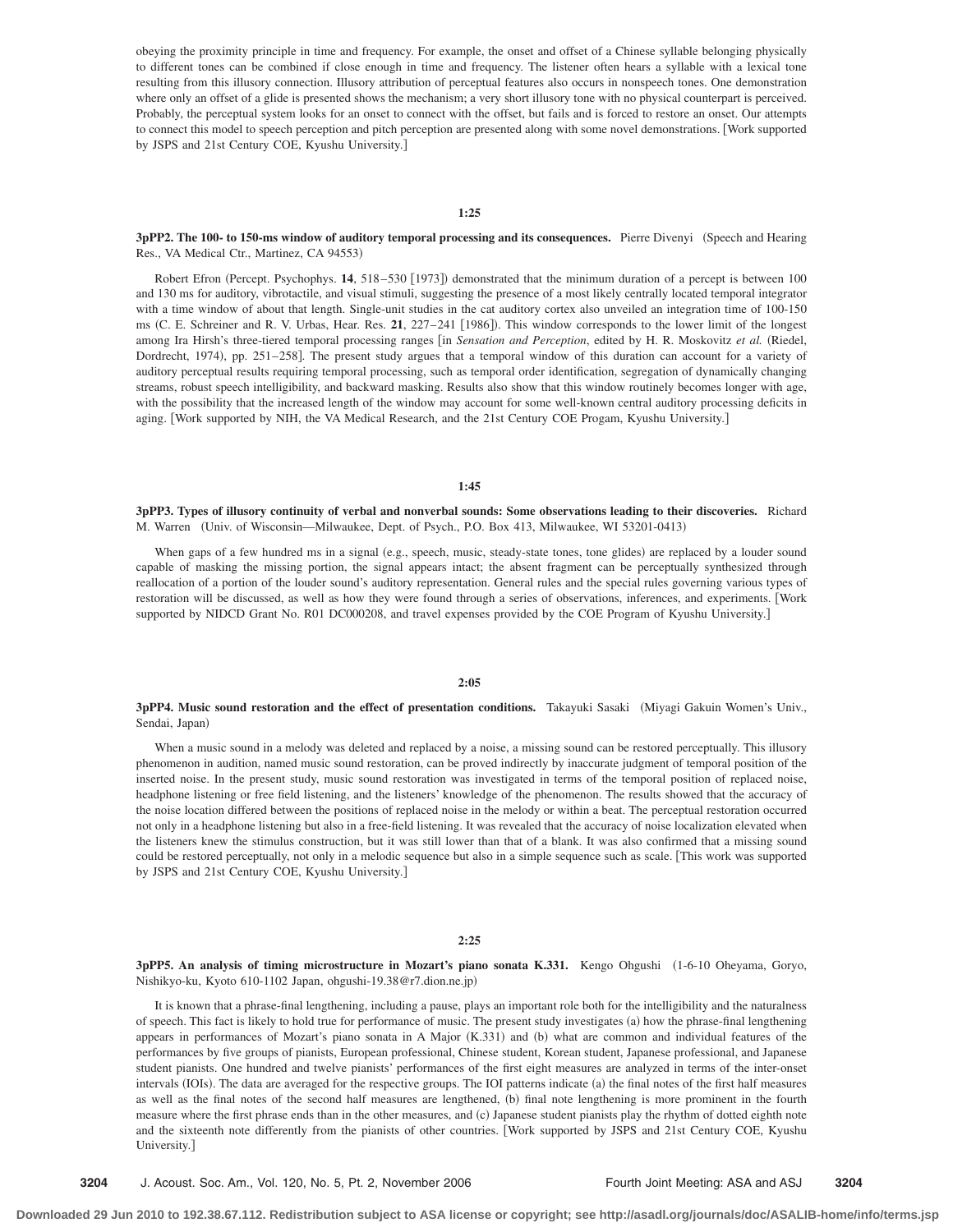**3pPP6. Lost silence as a consequence of stream segmentation.** Shuji Mori Cognit. Sci. Lab., ISEE, Kyushu Univ., 6-10-1 Hakozaki, Higashi-ku, Fukuoka 812-8581, Japan)

A sequence of successive tones can be segmented into perceptually distinctive streams by inserting a silent gap or by changing the frequency in mid-sequence. This study demonstrates that a silent gap is perceptually lost when the gap coincides with the frequency change that occurs between tones. Even a 40-ms gap is undetectable when the tonal frequency is shifted from 800 to 3200 Hz. One interpretation of this ''lost silence'' phenomenon is the prioritization of frequency change as a cue for auditory segmentation. A silent gap and a change in frequency both mark a stream boundary if they are salient. They will be redundant as boundary markers when they coincide with each other; the frequency change will preempt the priority in auditory processing, whereas gap information will receive little processing and eventually become indiscernible. This phenomenon might be related to perceptual ambiguity of the temporal relation of separate streams (Van Noorden, 1975). [Work supported by JSPS.]

# *Contributed Paper*

## **3:05**

**3pPP7. Exclusive allocation of a gap that is shared by two separate** sounds. Gerard B. Remijn and Yoshitaka Nakajima (Kyushu Univ., Faculty of Design, 4-9-1 Shiobaru, Minami-ku, 815-8540 Fukuoka, Japan-

When a short temporal gap (40 ms or less) is inserted at the crossing point of two separate sounds of unequal duration, the gap is often allocated only to the shorter sound, whereas the longer sound can be perceptually completed (modal completion). This study shows that the exclusive allocation of the gap to the shorter sound—and the perceptual completion of the longer sound—is most profound when the start of the short sound and the start of the gap are separated by 400 ms or less. A possible explanation for the exclusive allocation of the gap is that within this temporal window, attention is engaged in the formation of a new auditory stream, a process initiated by the shorter sound's onset. When subsequent auditory elements—even a gap—arrive within the temporal window of attentional engagement, these elements will be automatically included in the new stream. [This study was supported by the COE program of Kyushu University, Japan, and the Japan Society for the Promotion of Science.

**3:20–3:45**

**Panel Discussion**

# THURSDAY AFTERNOON, 30 NOVEMBER 2006 HONOLULU ROOM, 1:30 TO 4:10 P.M.

**Session 3pSA**

# **Structural Acoustics and Vibration and Architectural Acoustics: Vibration and Impact Sound in Buildings**

Takashi Koga, Cochair *Kajima Corp., 1-2-7 Moto-Akasaka, Minato-ku, Tokyo 107-8388, Japan*

James E. Phillips, Cochair *Wilson Ihrig and Associates, Inc., 5776 Broadway, Oakland, CA 94618-1531*

**Chair's Introduction—1:30**

*Invited Papers*

# **1:35**

**3pSA1. Japanese standards and situation of studies about heavy and soft impact sources.** Atsuo Hiramitsu Bldg. Res. Inst., 1 Tachihara, Tsukuba-City, Ibaraki 305-0802, Japan, hiramitu@kenken.go.jp) and Katsuo Inoue (Nihon. Univ, Kanda-Surugadai 1-chome, Chiyoda-ku, Tokyo 101-8308, Japan)

This report describes standards of heavy and soft impact sources. They are used for measurement of floor impact sound insulation of buildings. In Japan, the method for field measurement of floor impact sound level (JIS A 1418) was revised in 2000 and separated into two parts. Part 1 uses a standard light impact source and corresponds to ISO 140-7. Part 2 uses heavy and soft impact sources. At that time, a rubber ball was standardized along with a car-tire source in JIS A 1418-2. Moreover, JIS A 1440-1 and JIS A 1440-2 for laboratory measurement of the reduction of transmitted floor impact sound have been prepared. JIS A 1440-1 corresponds to ISO 140-8, and JIS A 1440-2 uses heavy and soft impact sources. Floor impact sources characteristics are introduced. They include force characteristics, temperature dependence, stability, and others. In addition, among contents of JIS A 1440-2, the measurement method, calculation method, and a laboratory of a box-frame-type reinforced concrete construction are explained. In addition, study examples using a rubber ball are introduced. As examples, we present the floor impact sound level, the transmitted floor impact sound level, hearing tests on floor impact sound, and evaluation of walking sensations.

**3205** J. Acoust. Soc. Am., Vol. 120, No. 5, Pt. 2, November 2006 Fourth Joint Meeting: ASA and ASJ **3205**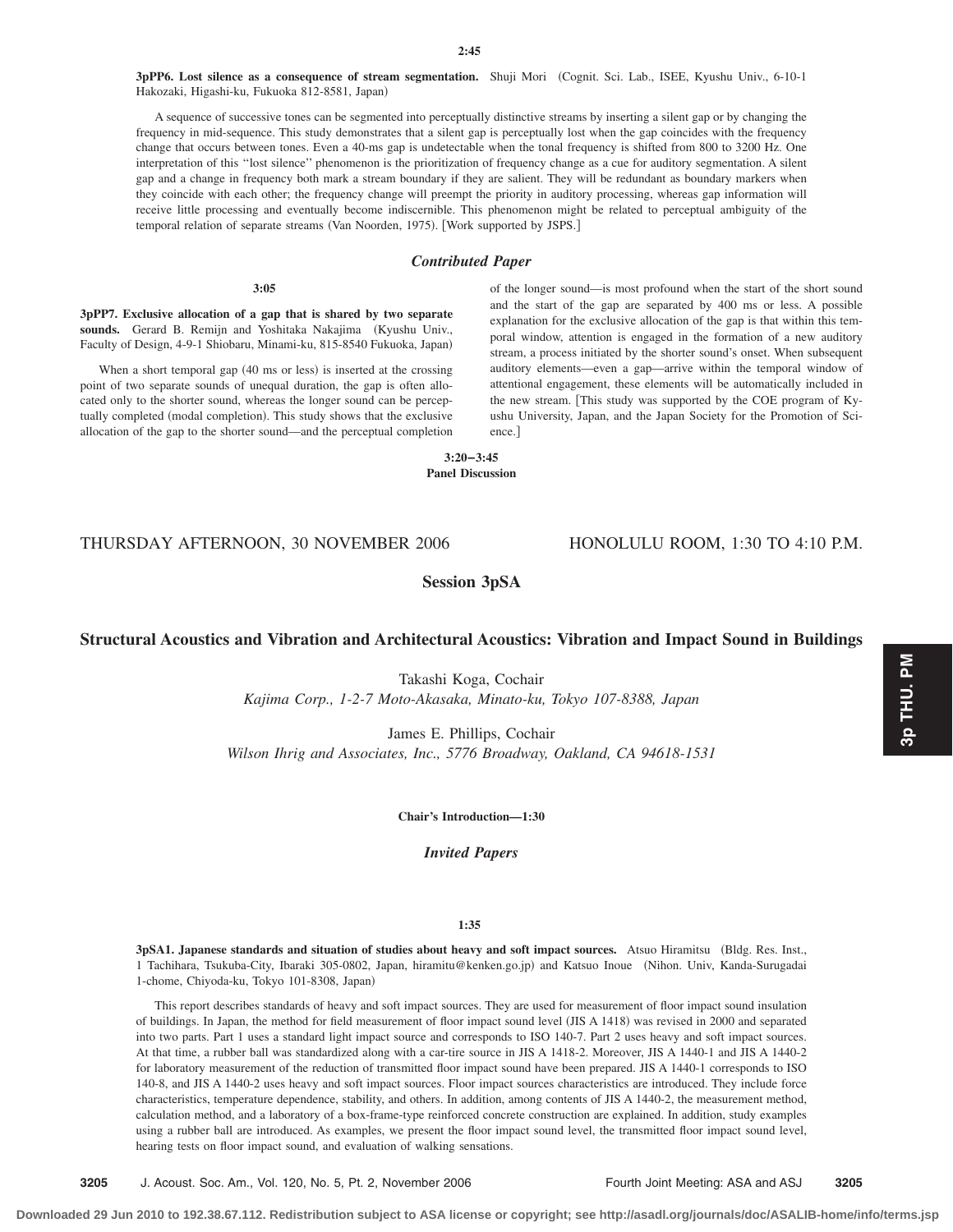**3pSA2. Trends for prediction methods of heavyweight floor impact sound.** Takashi Koga Bldg. Construction Management Div., Kajima Corp., 1-2-7 Moto-Akasaka, Minato-ku Tokyo 107-8388, Japan, tkoga@kajima.com), Katsuo Inoue (Nihon Univ., Tokyo 101-8308, Japan), and Shinji Nakazawa (Tekken Corp., Chiba, 286-0825, Japan)

Trends of building structures of Japanese multifamily dwellings and prediction methods of heavyweight floor impact sound are introduced. Floor impact sound-reduction performance caused by human action like stepping and jumping is considered to be a vital function for Japanese apartment complexes. There are quite a few cases where the floor thickness shall be designed from 200 to 300 mm because of acoustical performance, to assure the required performance. The practical prediction method, the so-called impedance method, was been established in the 1970s, and it has been commonly used. Though there are many buildings that are out of the applicable scope of the ordinal impedance method with the rise of structural design technology, the outline shown is that of the revised practical prediction method that is under discussion by the working group of the Architectural Institute of Japan. And, examples of hybrid method are also introduced that substitute the impedances by numerical vibration calculation results using finite-element method for simplified calculation results of impedance method.

#### **2:15**

## **3pSA3. Correlation of field measurements for footstep force pulse with finite element analysis model for determining vibration** response of a building floor. Richard Carman and James Phillips (Wilson, Ihrig & Assoc., 5776 Broadway, Oakland, CA 94618)

An idealized force pulse that simulates footsteps was developed by Galbraith and Barton. Their proposed forcing function was determined from direct force measurements using walkers of different weights walking at various speeds. Unger and White used this idealized footstep pulse to determine the maximum dynamic deflection of a floor for the purpose of building design calculations. These basic concepts were used to revisit the characteristics of the idealized forcing function. During the design phase of an academic research facility, extensive vibration measurements were obtained using an exemplar floor similar in design to that proposed for the new research building. The exemplar floor was modeled using FEA. Its modal characteristics were compared to the field test results and found to be in reasonable agreement. Upon having established confidence in the basic FEA model, the field measurement results of two walkers on the exemplar floor were compared with the FEA results predicted using the Galbraith-Barton footstep pulse. The shape and magnitude of the footstep pulse were iteratively adjusted until the measurement results and FEA results were in good agreement. The results of the FEA analysis and the measurement program behind the model will be presented.

## **2:35**

**3pSA4. Influence of lightweight structural design of office buildings on vibration levels due to people walking and operation of** mechanical equipment. Steven D. Pettyjohn (The Acoust. & Vib. Group, 5700 Broadway, Sacramento, CA 95820-1852)

West coast buildings typically use lightweight structural designs, even for Class A office building. This means the best floors use lightweight concrete on fluted decks with beam and column spacings of 30 to 35 ft. with open web joists at 10 ft. on center. Class B office building may use columns at 28 and 35 ft. with only two-layers of plywood on wood open web joists at 24 in. on center. The resulting floor/ceiling assemblies are structurally sound but dynamically very live. Some structural damping would be expected from the introduction of partitions, but with the use of large open areas and partial height partitions, damping is limited. These assemblies have relatively low resonance frequencies and are very susceptible to any sinusoidal input force such as people walking or operation of mechanical equipment. Vibration measurements, made on four buildings after complaints were received, show the source of some of these problems. The results are compared with predictions by Murray *et al.* and Ungar *et al.* The lack of composite action between the beams and joists/purlins and the floor appears to be the source of many of the problems. Solutions to the problems in these existing and occupied buildings are discussed.

# **2:55–3:10 Break**

# *Contributed Papers*

#### **3:10**

**3pSA5. Heavy and light impact sources to rate impact sound transmission and changes due to applied floor toppings.** Alf Warnock and Trevor Nightingale (Acoust. Group, Inst. for Res. in Construction, Natl. Res. Council Canada, Ottawa, K1A 0R6, Canada)

The magnitude and spectrum of the power injected by an impact source depends on the impedance of the source and floor. If standardized impact tests are meant to give ratings that correlate well with subjective impressions of footstep noise, it follows that the impact source used should have the same impedance as an average human foot at least over the range of test frequencies. The ISO tapping machine, the Japanese tire machine, and an 18-cm-diam rubber ball do not satisfy this criterion. Consequently, their impact spectra differ from those from a live walker. Floor toppings, in particular, are ranked differently. Examples of discrepancies will be presented for direct transmission between vertically separated rooms. For horizontally and diagonally separated rooms, flanking transmission controls the impact sound pressure level. The sound pressure level depends not only on the power injected by the source, but also source location relative to the flanking junction because of propagation attenuation across the floor. Sensitivity to source location is similar for different sources (ISO tapping machine and Japanese ball), suggesting that the same source could be used for direct and flanking transmission measurements if the source adequately simulates the impedance of a human foot.

#### **3:25**

**3pSA6. Evaluation of mid- and high-frequency impact insulation methods.** John J. LoVerde and David Wayland Dong Veneklasen Assoc., 1711 Sixteenth St., Santa Monica, CA 90404)

Impact insulation is currently measured using impact insulation class (IIC) and a standard tapping machine described in ASTM E492 and E1007 (and corresponding ISO metrics and standards). The resultant IIC value does not correlate well with subjective reaction. In previous papers, the authors have focused on the low-frequency thudding from footfalls in lightweight wood construction and shown that the impact sound pressure level (ISPL) in the 63-Hz octave band correlates better with subjective reaction than IIC or other metrics [LoVerde and Dong, J. Acoust. Soc. Am. 112, 2201 (2002); INCE Inter-Noise 2004 Proceedings, 167 (2004); J. Acoust. Soc. Am. 119, 3220 (2006)]. Further, the low-frequency ISPL is

**3206** J. Acoust. Soc. Am., Vol. 120, No. 5, Pt. 2, November 2006 Fourth Joint Meeting: ASA and ASJ **3206**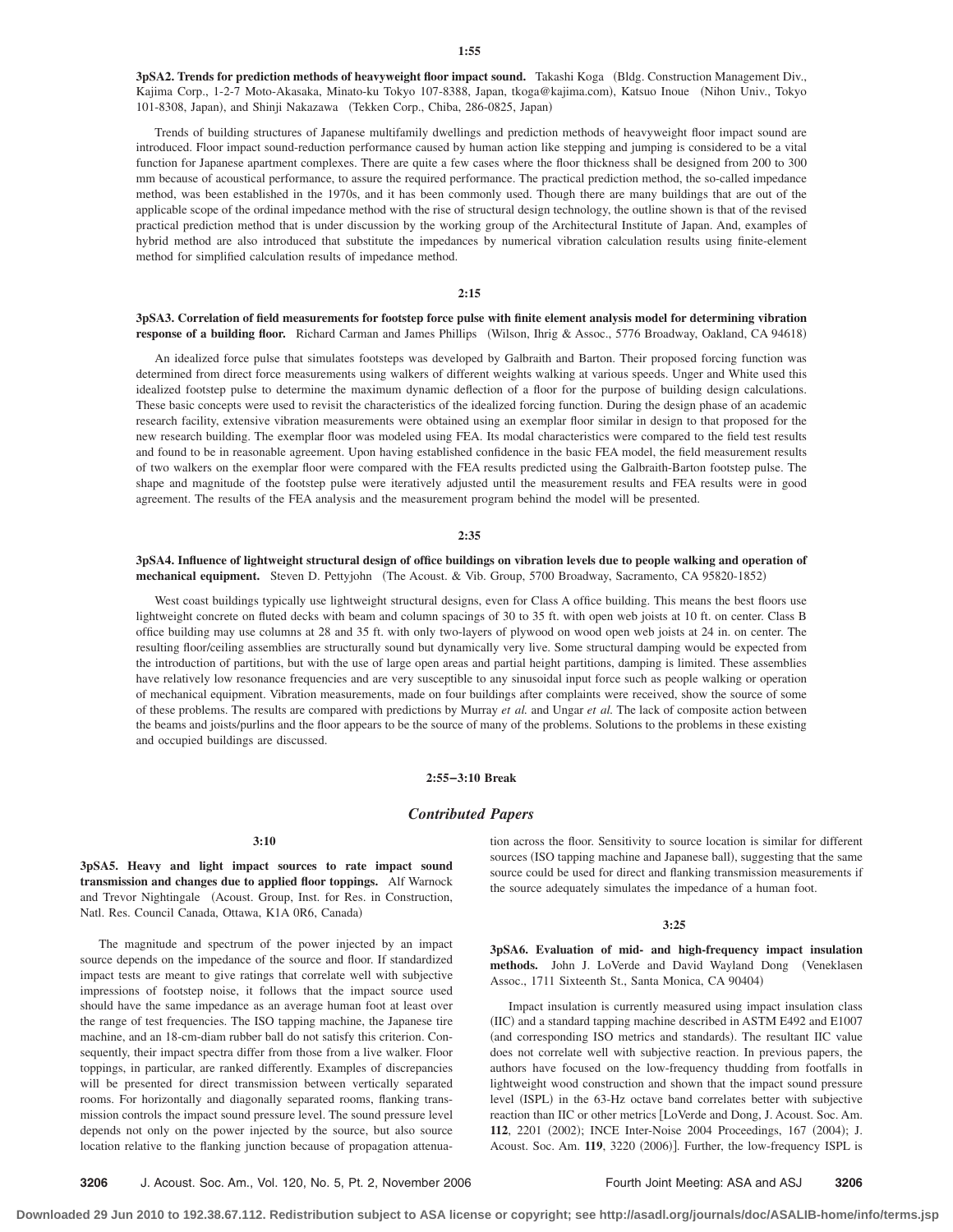controlled by different variables than the mid/high-frequency ISPL. This suggests that a two-metric system would be valuable where the first metric describes the low-frequency performance and the second metric describes the mid/high-frequency performance. Field testing experience is presented showing that IIC does not adequately differentiate the mid/high-frequency performance of various resilient materials. Candidate mid/high-frequency metrics are evaluated to determine if any result in improved methods for evaluation and rank-ordering of floor/ceiling assemblies.

## **3:40**

# **3pSA7. Flanking impact sound transmission in wood-framed multifamily construction.** David Quirt and Trevor Nightingale Acoust. Group, Inst. for Res. in Construction, Natl. Res. Council Canada, Ottawa, K1A 0R6 Canada)

This paper reports findings from a recently completed study of flanking sound transmission involving the wall/floor junction in wood-framed multifamily buildings. Flanking transmission exists in all buildings, but it can be controlled through good design. The paper examines how common construction details affect flanking paths between horizontally, vertically, and diagonally separated rooms. Variables considered include mounting conditions and orientation of the floor joists, framing of the wall assembly and any associated fire blocking, and mounting and number of layers of gypsum board. Estimates of the apparent sound insulation were obtained by summing the energy transmitted by the direct path through the wall or floor assembly separating the pair of rooms, and all the flanking paths involving the relevant wall-floor junctions. Results indicate that if there is no floor topping (i.e., the subfloor is bare) the apparent sound insulation

for both airborne and impact sources is typically limited by flanking transmission involving the floor. Since, the source room floor is an element common to all impact flanking paths, three different toppings were evaluated as treatment options, and additional layers of gypsum board and resilient mounting were considered as options for the walls. The effectiveness of each option is discussed

#### **3:55**

**3pSA8. Case history building structural vibration isolation for 500 Atlantic Avenue.** Gregory Tocci Cavanaugh Tocci Assoc., Inc., 327F Boston Post Rd., Sudbury, MA 01776), George Wilson, James Phillips (Wilson Ihrig & Assoc., Inc.), Gladys Unger, and James Moore (R.H. Lyon Div. of Acentech)

Vent Building 3 of the new Central Artery Tunnel located at 500 Atlantic Avenue in Boston, Massachusetts is a heavy poured in place concrete structure with its roof situated about 3 ft. below grade. The vent building contains  $23 \cdot 100 + \text{-in.-diameter double-width centrifugal}$  fans that, for a number of reasons, are not vibration isolated. The fans exhaust into a cluster of reinforced concrete shafts that rises up to about 250 ft. above grade. The tall stacks have been embedded in a luxury hotel/ residential condominium complex that Extell Development Company is currently constructing. The stacks provide both vertical support and seismic support for the building. This paper summarizes the history of work on the project, and compares predicted and measured sound and vibration levels in representative building spaces. We wish to acknowledge the support of Extell Development Company, Boston, MA for their support of this work.

# THURSDAY AFTERNOON, 30 NOVEMBER 2006 LANAI ROOM, 1:00 TO 5:15 P.M.

**Session 3pSC**

# **Speech Communication: Speech Timing and Pronunciation Training for the Japanese Language**

Robert F. Port, Cochair

*Indiana Univ., Linguistics, 330 Memorial Hall, Bloomington, IN 47405*

Yukari Hirata, Cochair

*Colgate Univ., Dept. of East Asian Languages and Literature, 13 Oak Dr., Hamilton, NY 13346*

**Chair's Introduction—1:00**

# *Invited Papers*

# **1:05**

**3pSC1. Timing variations of frequent utterances occurring in a very large corpus of spontaneous Japanese conversational** speech. Nick Campbell (ATR, Kyoto, Japan)

A corpus of spontaneous conversational Japanese speech was collected from volunteer subjects who wore high-quality headmounted microphones and recorded their daily spoken interactions to minidisk over a period of 5 years. All recordings were transcribed and tagged according to interlocutor type, and a portion representing about 10% was further annotated for speech-act, speaker-state, emotion, and speaking style. This paper presents timing data from the corpus, showing how the same utterance can vary according to speaking style and other factors. It presents the hundred most common utterances in the corpus and relates their durations to spectral and prosodic characteristics that vary according to affect, attitude, intention, and relationship with the listener.

## **1:25**

**3pSC2. On the generation and perception characteristics of Japanese timing control.** Yoshinori Sagisaka (Waseda Univ. 29-7 Bldg., 1-3-10 Nishi-Waseda, Shinjuku-ku, Tokyo 169-0051 Japan, sagisaka@giti.waseda.ac.jp), Makiko Muto (Univ. of Tokyo, Japan), Hiroaki Kato (NiCT/ATR, Japan), and Minoru Tsuzaki (Kyoto City Univ., Japan)

We have been studying temporal characteristics of Japanese for decades. Not only acoustic measurements but also perceptual studies on temporal modification have revealed the control principles lying behind manifestation of segmental duration characteristics. This talk tries to introduce familiar generation principles such as ''mora-timing'' and phrasal tempo reset from the viewpoint of humans temporal organization through the understanding of duration statistics. Moreover, by showing perceptual characteristics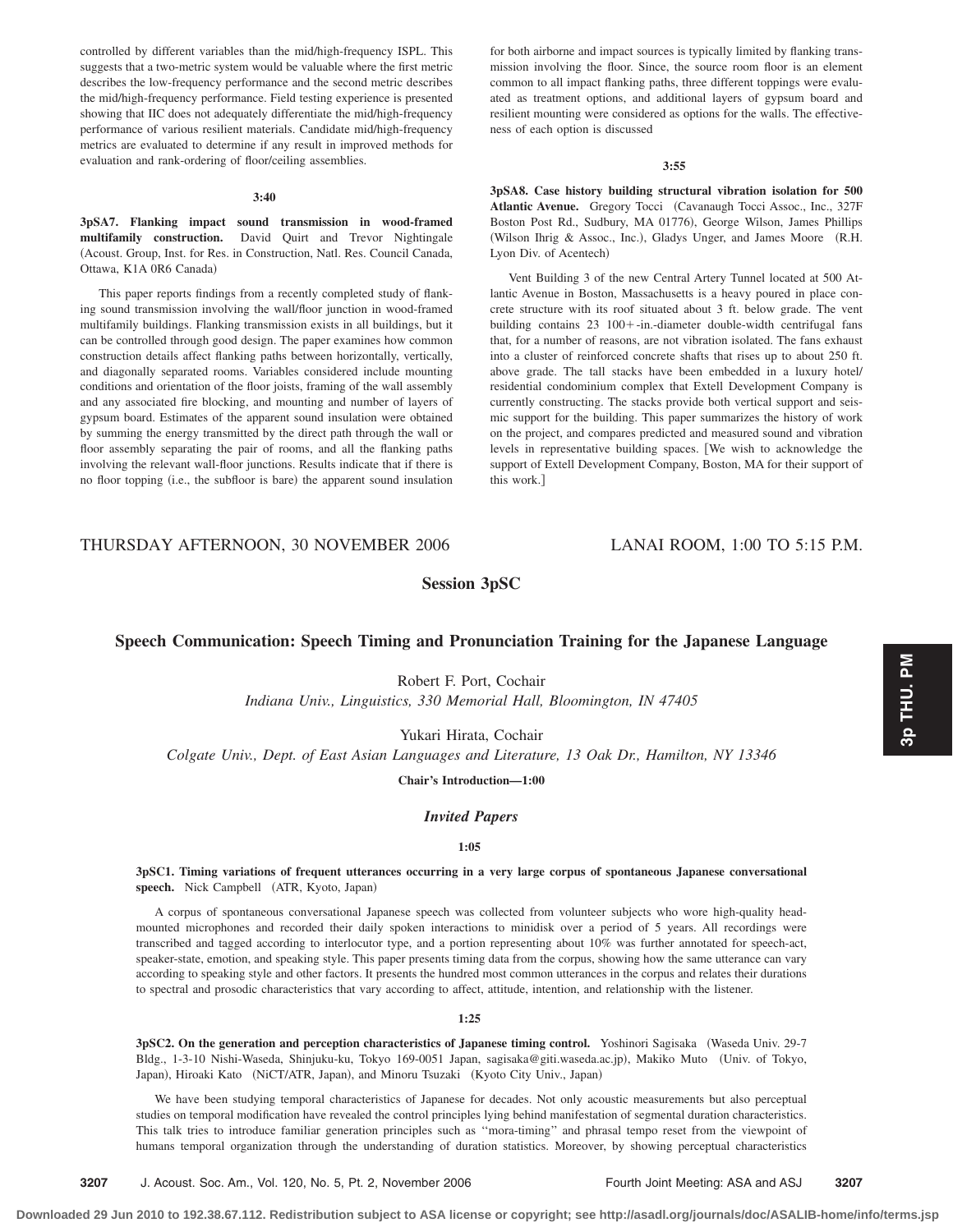including sentential factors, we would like to propose how linguistic units relate to temporal perception and what kind of information form can be considered in temporal cognition process. Some of our recent efforts will also be presented to investigate languagedependent temporal characteristics by observing non-native learners temporal control characteristics. We really expect that we will be able to have a better picture of generation and perception mechanism through the cross check of their characteristic differences between natives and non-natives. Work supported by Waseda Univ. RISE research project of ''Analysis and modeling of human mechanism in speech and language processing'' and Grant-in-Aid for and Scientific Research A-2, No. 16200016 of JSPS.

### **1:45**

**3pSC3. Temporal control in Japanese dialects.** Haruo Kubozono Kobe Univ., Nada-ku, Kobe 657-8501 Japan, kubozono@lit.kobe-u.ac.jp-

This paper discusses the extent to which temporal control varies among Japanese dialects. Most dialects of Japanese including Tokyo Japanese are so-called ''mora dialects'' in which the mora serves as the basic unit of timing. In the periphery of Japan, however, we find a couple of dialects called ''syllable dialects'' whose basic phonological unit is the syllable rather than the mora. Kagoshima Japanese (KJ) is one such dialect, but little is known about its temporal organization. The main purpose of this paper is to report on the results of an acoustic experiment on this syllable-based dialect and to compare them with those of the experiments about Tokyo Japanese (TJ). This comparison reveals the following four points: *(i)* geminate consonants are considerably longer than single consonants in both TJ and KJ, *(ii)* however, the phonetic duration of words in KJ is not determined by the number of moras involved but by the number of syllables, *(iii)* in KJ, vowels are consistently shorter when they follow geminate consonants than when following single consonants, and *(iv)* unlike English, Korean, and other languages, neither TJ nor KJ shows an effect of vowel shortening in closed syllables.

#### **2:05**

3pSC4. Japanese mora-timing and processing: The case of devoiced vowels. Natasha Warner and Naomi Ogasawara (Dept. of Linguist., Univ. of Arizona, P.O. Box 210028, Tucson, AZ 85721-0028, nwarner@u.arizona.edu-

An extensive literature has argued that Japanese speakers compensate for inherent durational differences to keep moras to approximately equal lengths (e.g., Han, 1962; Port *et al.*, 1980; Minagawa-Kawai, 1999; reviewed in Warner and Arai, 2001a). However, near-regularity of moras may not be because of intentional compensation (Warner and Arai, 2001b). This paper examines Japanese listeners processing, rather than production, of one case of irregularly timed moras: vowel devoicing. When Japanese vowels are devoiced, the mora tends to be shorter than usual. If speakers aim for regular timing, one might predict that listeners would also expect moras to be regularly timed and would thus have difficulty processing sequences that deviate from regular mora timing. However, one could predict that listeners are aware of what deviations from regular timing to expect, and thus have no difficulty processing timing deviations. The results, from phoneme monitoring and lexical decision tasks, show that listeners only have difficulty processing devoiced vowels in environments where devoicing would not be expected. In fact, where devoicing would be typical, listeners find devoiced vowels easier to process. This suggests that in processing, knowledge of patterns in the language outweighs any bias toward regularly timed moras.

## **2:25**

**3pSC5. Perception and production of long and short vowels in Japanese by children.** Takayuki Arai Dept. of Elec. and Electron. Eng., Sophia Univ., 7-1 Kioi-cho, Chiyoda-ku, Tokyo, 102-8554 Japan), Kyoko Iitaka, and Eriko Ohki (Sophia Univ., Chiyoda-ku, Tokyo, 102-8554 Japan)

Studies have shown that acquisition of reading depends on such phonological processes as verbal short-term memory and temporal processing of speech. An inability to encode phonological representations orthographically may cause reading disabilities, such as dyslexia. Categorical perception is known to be closely associated with phonological encoding. Thus, studies examining the temporal processing of speech sound categorization may be useful in differential diagnoses of reading development and disabilities. The first study examines the perception of long and short Japanese vowels by a group of seven normal six-year-old children and two with delayed phonological development. Subjects were asked to identify vowel length in sets of words. The first vowel in each stimulus word was made to vary with respect to length. Perception by normal and delayed children differed in ways similar to what had been reported in previous English studies. In the second study, the relation between perception and reading of long/short vowels was examined by a group of 125 children ages 4 to 8. Similar settings were used for the second experiment. The results showed that (1) a large developmental change of perception was observed in ages 6–8 and (2) a positive correlation was obtained between perception and reading tasks.

# **2:45**

**3pSC6. Effects of speaking style on the regularity of mora timing in Japanese.** Michael Connolly Brady, Robert F. Port, and Kyoko Nagao (Dept. of Linguist., Indiana Univ., Bloomington, IN 47405)

The regularity of mora timing in Japanese has remained controversial over the years Warner and Arai, Phonetica **58**, 1–25 (2001)]. It is possible that the degree of regularity varies with speaking style. Four Japanese subjects spoke six-mora proper names with varying syllable structures where the second name had either three simple syllables (e.g., *Tomiko*) or two syllables with a long vowel (e.g., *Tooko*) or a long consonant (e.g., *Tokko*). These were read either in formal sentences, read in conversational style sentences, or used in spontaneous description of pictures of characters having these names. Moras were measured as the intervals between vowel onsets using an automatic vowel-onset detection algorithm. Although all styles suggested regular mora timing, the results show that the styles differ in the degree of temporal compensation for the moras constituted by long vowels and long consonants which are shorter than consonant-vowel syllables. The compensation was clearest in the most formal style of speech.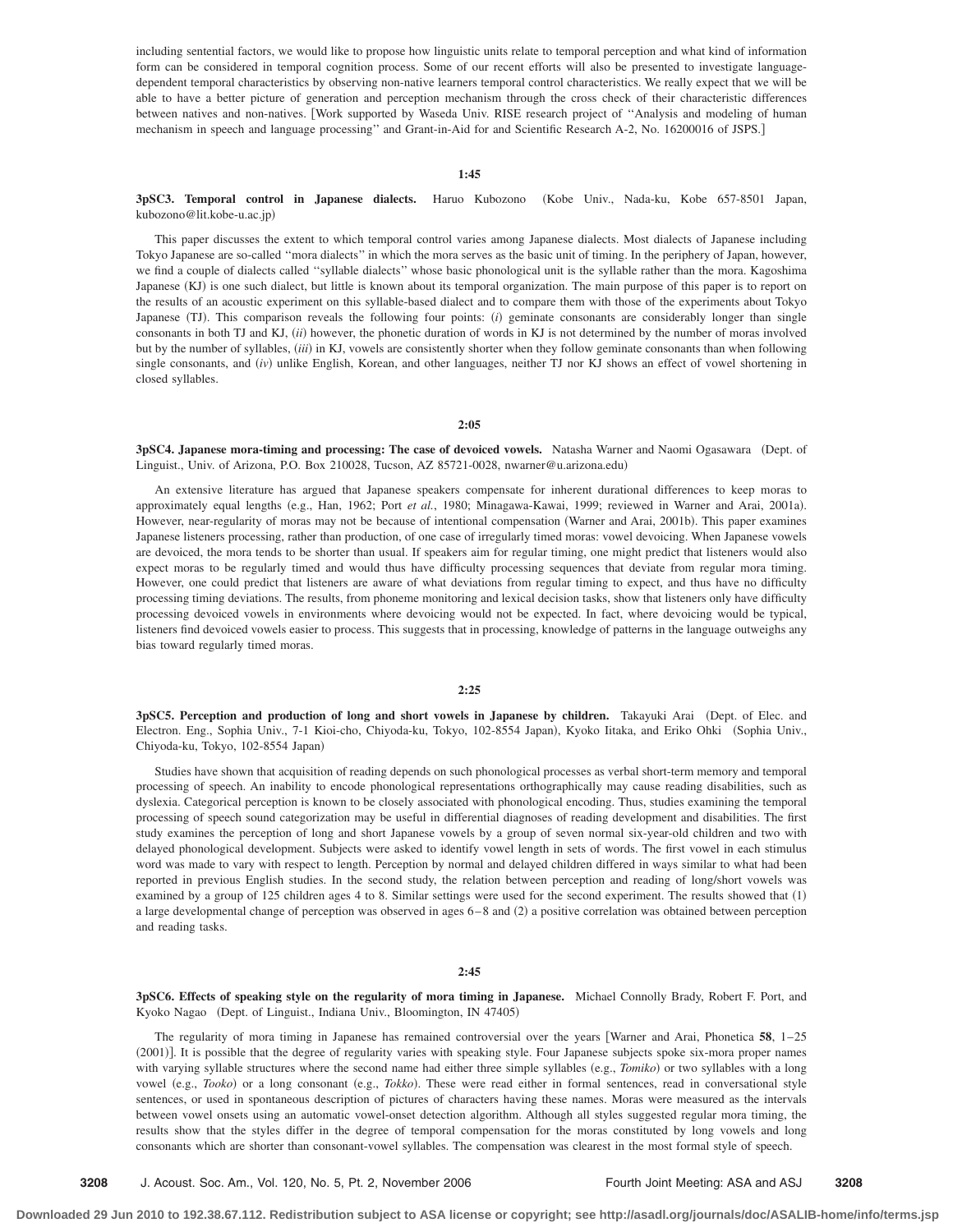**3pSC7. Representations of within-word structure and Japanese speech timing.** Takashi Otake E-Listening Lab. and Max Planck Inst. for Psycholinguist., 3-35-20, Higashi-Tokorozawa, Tokorozawa, Saitama, 359-0021 Japan-

One complication about the debate of mora timing is that durational units are closely related to syllable structure in which morae can be treated as subunits of syllables. As a consequence, durational properties of the components in three types of syllables, CVN, CVV, and CVQ, can equally be examined from the point of representations of within-word structure. Durational properties in Japanese speech timing undoubtedly play an important role, but knowledge of representations of within-word structure cannot be neglected because it is uniquely language specific. In this presentation it is discussed how knowledge of representations of within-word structure plays a significant role in recognition of morae from the point of psycholinguistic framework, presenting various types of data that were collected from (1) Japanese preschool children (before and after acquiring kana orthography), (2) Japanese monolinguals and Japanese English bilinguals, and (3) Japanese L2 learners (from beginning to advanced whose native language is English). Also reported are data from Telugu (a Dravidian language spoken in India), whose speech segmentation mechanism behaves like that of mora-timed language. It is hoped that knowledge of representations of within-word structure together with the durational properties will facilitate Japanese learners to acquire Japanese speech timing.

## **3:25–3:55 Break**

### **3:55**

**3pSC8. DiscourseWare, a blended learning courseware for understanding and producing Japanese audio-visual reactive** tokens. Goh Kawai and Takafumi Utashiro (Inst. of Lang. and Culture Studies, Hokkaido Univ., Sapporo, Hokkaido 060-0817 Japan, goh@kawai.com)

We developed blended learning courseware called DiscourseWare for learning Japanese audio-visual reactive tokens. Acquiring proper token choice, timing, frequency, duration, and intonation are emphasized. The courseware consists of interactive computerbased multimedia material and classroom instruction. Lessons start with instructor-led classroom instruction on the types and usage of various reactive tokens. Learners then independently use interactive computer-based courseware to learn how to choose appropriate reactive tokens. The courseware contains videos showing two native speakers conversing using a uncontrolled vocabulary and syntax and at a natural speed. The reactive token being taught is blanked out. Learners solve multiple-choice problems asking which reactive token would be appropriate in that context. Learners increase proficiency in interpreting various prosodic patterns of the same phonetic string. After computer-based training, learners regroup and practice exchanging reactive tokens. Our courseware is accompanied by a syllabus for reactive tokens that might interest researchers of comparative pragmatics as well as language instructors. The conference presentation will include DiscourseWare demonstrations, and before-and-after training comparisons of non-native learners' reactive token productions as assessed through interviews with language teachers.

# **4:15**

**3pSC9. An issue of rate normalization for learners of Japanese.** Yukari Hirata (Dept. of East Asian Lang. and Lit., Colgate Univ., 13 Oak Dr., Hamilton, NY 13346)

This talk explores native and non-native speakers' identification of Japanese phonemic length contrasts in sentences of varying speaking rates. Native Japanese speakers were found to use the rate of the sentence surrounding a target word as a perceptual cue (i.e., to normalize speech rate) to distinguish phonemic vowel and consonant length. This perceptual cue overrode more local cues such as physical duration of the target vowel or consonant. However, when beginning learners of Japanese participated in the same listening tasks, they were unable to normalize speech rate and identify length of vowels and consonants as native speakers did. Specifically, when asked to identify the length of vowels in  $/mV(V)mV(V)$  (with the first vowel accented) in sentences of slow and fast rates, the learners were least accurate in identifying the long vowel of /mVmVV/ in sentences spoken at a fast rate. The learners' perception was biased by physical duration of vowels and by the presence or absence of pitch accent. Their identification accuracy for long vowels was more affected by speaking rate than that for short vowels. Taken together, these results suggest a need for a training program to help learners of Japanese to cope with speaking rate variations.

#### **4:35**

**3pSC10. Effects of exposure and training on perception of Japanese length contrasts by English listeners.** Keiichi Tajima (Dept. of Psych., Hosei Univ., 2-17-1 Fujimi, Chiyoda-ku, Tokyo 102-8160, Japan, tajima@i.hosei.ac.jp), Hiroaki Kato (NICT/ATR, Kyoto 619-0288, Japan), Amanda Rothwell, Reiko Akahane-Yamada (ATR, Kyoto 619-0288, Japan), and Kevin G. Munhall (Queen's Univ., Kingston, ON, Canada)

Native English listeners are known to have difficulty distinguishing Japanese words that contrast in phonemic length, often realized as a contrast in vowel or consonant duration. The present study reports results from a series of experiments investigating the extent to which English listeners' perception of such length contrasts can be modified with exposure to Japanese and with perceptual identification training. Listeners were trained in a minimal-pair identification paradigm with feedback. A pretest and posttest were also administered, using natural tokens of Japanese words containing various vowel and consonant length contrasts, produced in isolation and in a carrier sentence, at three speaking rates, and by multiple talkers. Results indicated that exposure and perceptual training substantially improved identification accuracy. Even though listeners were trained to identify words contrasting in vowel length only, performance also improved for other contrast types. Furthermore, speaking rate strongly affected performance, but training improved performance at all three rates, even though listeners were trained using only stimuli spoken at a normal rate. These results suggest that non-native listeners are highly susceptible to factors that affect the temporal characteristics of speech, but their perceptual strategies can be modified with exposure and training. Work supported by NICT and JSPS.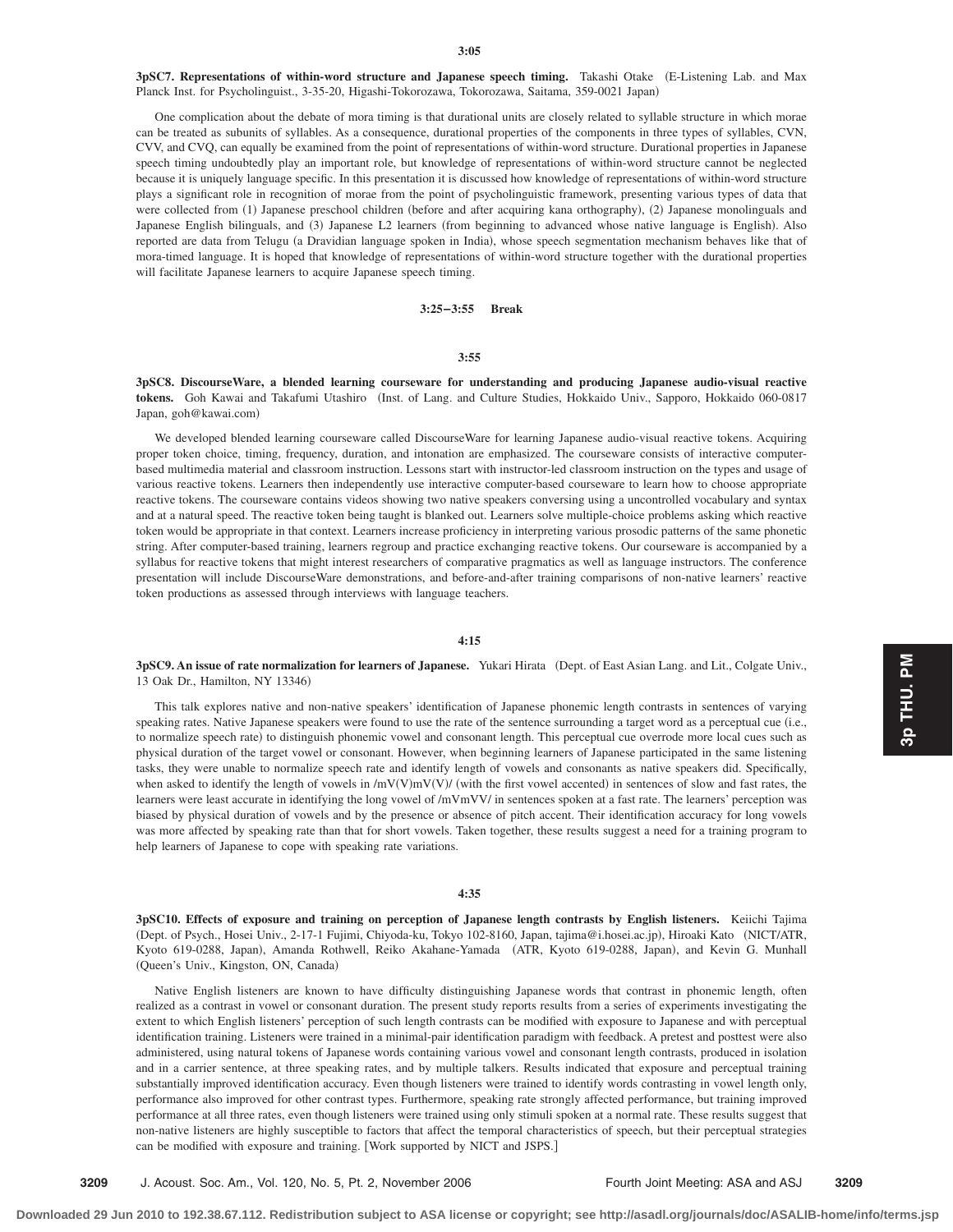**3pSC11. Categorization of phonemic length contrasts in Japanese by native and non-native listeners.** Hiroaki Kato NICT/ ATR, 2-2-2 Hikaridai, Seika-cho, Soraku-gun, Kyoto 619-0288, Japan, kato@atr.jp), Keiichi Tajima (Hosei Univ.), Amanda Rothwell, Reiko Akahane-Yamada (ATR), and Kevin Munhall (Queen's Univ.)

Previous studies reported that exposure to Japanese and identification training allowed English listeners to improve their identification accuracy of Japanese words with phonemic length contrasts. However, this does not necessarily mean their perceptual properties approach those of native listeners in all respects. Past perceptual studies have shown that native listeners show, for example, an extremely sharp short-to-long boundary and shift of the boundary to adapt to changes in the temporal context, i.e., typically speaking rate variations. To carefully investigate the effects of training on such properties, the present study analyzed the learners' identification of stimulus continua between word pairs that minimally differed in the length of a phoneme. Overall results showed that English listeners' boundaries tended to be sharpened by the identification training, but only to a limited extent. On the other hand, the results also showed that English listeners' boundaries shifted across different speaking rates in ways that resemble native listeners' adaptation tendencies. The latter result suggests that even non-native listeners can adjust their identification boundaries according to differences in temporal context. Discussion will include both prospects and limitations of listeners' improvement by the perceptual training in this study. Work supported by NICT and JSPS.

# THURSDAY AFTERNOON, 30 NOVEMBER 2006 MOLOKAI ROOM, 1:00 TO 5:00 P.M.

**Session 3pSP**

# **Signal Processing in Acoustics: Various Topics in Signal Processing (Poster Session)**

Charles F. Gaumond, Cochair

*Naval Research Lab., Code 7142, 4555 Overlook Ave., S.W., Washington, DC 20375-5320*

Yoshinobu Kajikawa, Cochair

*Kansai Univ., Dept. of Electronics, Faculty of Engineering, 3-3-35 Yamate-cho, Suita-shi, Osaka 564-8680, Japan*

# *Contributed Papers*

All posters will be on display from 1:00 p.m. to 5:00 p.m. To allow contributors an opportunity to see other posters, contributors of odd-numbered papers will be at their posters from 1:00 p.m. to 3:00 p.m. and contributors of even-numbered papers will be at their posters from 3:00 p.m. to 5:00 p.m.

**3pSP1. Adaptive surround technology for stereo music signals.** Yoshitaka Murayama, Akira Gotoh, Jun Ota, Hareo Hamada (DiMAGIC, Sugisho Bldg 3F, 2-4-5 Kanda-Ogawamachi, Chiyodaku, Tokyo 101-0052, Japan), Yuko Watanabe, and Hareo Hamada (Tokyo Denki Univ., Inzai-shi, Chiba, Japan)

Computation of the left and right channel instantaneous difference  $(xL-xR)$  is mostly used to obtain the signals for surround sound. This signal is usually referred as the antiphase components. However, there are many problems to using the antiphase components in terms of its applicability in practice as well as the sound quality. For instance, when signals xL and xR are equal, or almost equal, this variation, that is to say, the correlation coefficient value, is high; there is no way to determine the direction vector uniquely, therefore an ambiguity may appear. Instead of the antiphase component's computation, a new method is proposed by using an adaptive signal processing technique. In this paper, it is revealed that natural surround sound signals having no antiphase and uncomfortable feeling are adaptively generated by the proposed method. The other advantages from a signal processing point of view are also discussed. Finally, subjective evaluations on sound quality of a surround sound system are carried out.

**3pSP2. A design of fast steering filters based on the adaptive fusion of predesigned finite impulse response filters for microphone array.** Masato Nakayama Grad. School of Sci. and Eng., Ritsumeikan Univ., 1-1-1 Noji Higashi, Kusatsu, Shiga 525-8577, Japan, gr020040@se.ritsumei.ac.jp), Takanobu Nishiura, and Yoichi Yamashita (Ritsumeikan Univ., Kusatsu, Shiga 525-8577, Japan)

With a microphone array, a desired distant-talking speech signal can be acquired selectively by steering the directivity in noisy environments. To form directivity, adaptive beamformers have been proposed as conventional beamformers. They can form null directivity with a small number of transducers. However, adaptive beamformers have a serious drawback: it can't realize the noise-robust adaptation in variable noisy environments, because it has necessary heavy computational costs to train multi-channel adaptive steering filters. To solve this problem, we propose to design the fast steering filters based on the adaptive fusion of predesigned FIR filters in variable noisy environments. The adaptive fusion of predesigned FIR filters is realized by adding (or subtracting) various predesigned FIR filters immediately. Therefore, the proposed method can quickly design the steering filters even in variable noisy environments. In addition, microphone calibration is indispensable for applying the proposed method. Therefore, we also propose the new microphone calibration method based on environmental noise without target signal. Evaluation experiments were con-

**3210** J. Acoust. Soc. Am., Vol. 120, No. 5, Pt. 2, November 2006 Fourth Joint Meeting: ASA and ASJ **3210**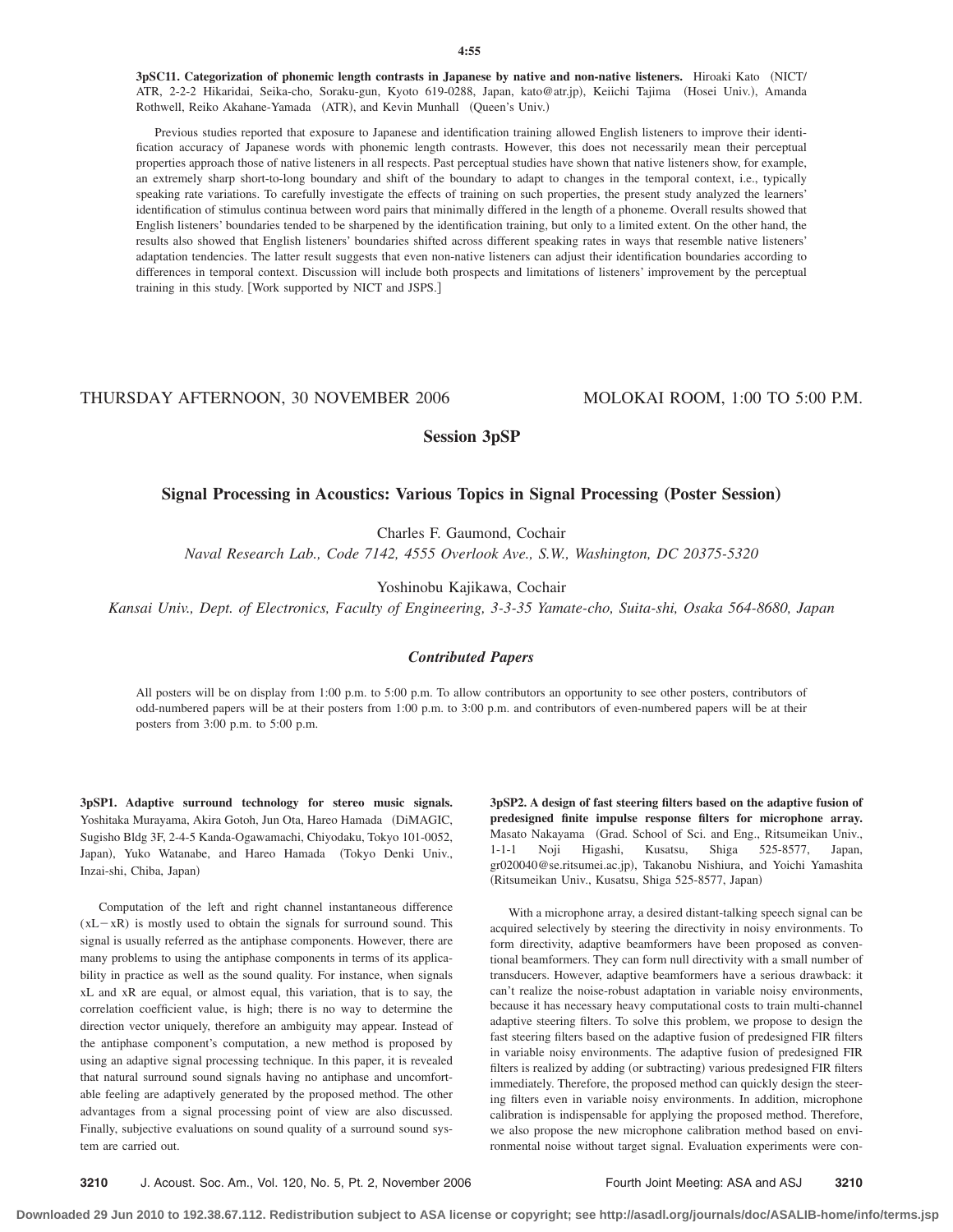ducted in a real acoustic room. As a result of evaluation experiments, we could confirm that the ASR (automatic speech recognition) performance of distant-talking speech was improved on the well-known condition of noise source directions. [Work supported by MEXT of Japan.]

**3pSP3. A frequency domain method to estimate the coefficients of feedback control filter.** Yusuke Iwamatsu, Masahiro Itou, and Kensaku Fujii Div. of Comp. Eng., Univ. of Hyogo, 2167 Shosha, Himeji, 671-2280, Japan, er05i005@steng.u-hyogo.ac.jp-

This study proposes a method for repeatedly updating coefficients of a feedback control filter used for canceling a feedback path from a loudspeaker to a noise detection microphone. The coefficients are typically estimated by feeding a sequence of extra noise to the loudspeaker. However, feeding such extra noise under active noise control is undesirable. The proposed method estimates the coefficients without feeding the extra noise. Using the estimation errors involved in the coefficients of the noise control filter instead of the extra noise, the proposed method provides two independent equations and estimates coefficients of the feedback control filter by solving those. The two independent equations are provided through linear prediction using an auxiliary filter. A solution of the equations with two unknowns (a primary noise and the feedback path) provides the coefficients of the feedback control filter, perfectly canceling the feedback path. A salient drawback is that the feedback component is extremely small in comparison to the primary noise that is incident on the noise detection microphone. For that reason, estimation of the coefficients is difficult. This method solves the problem by first estimating the primary noise and then the feedback path.

**3pSP4. A new multichannel adaptive algorithm.** Masahiro Itoh, Kensaku Fujii (Div. of Comput. Eng., Univ. of Hyogo, 2167 Shosha, Himeji, 671-2280 Japan, er05a003@steng.u-hyogo.ac.jp), and Mitsuji Muneyasu (Kansai Univ., 3-3-35 Yamate-chou, 564-8680 Suita, Japan)

This study presents a new multichannel adaptive algorithm that identifies unknown systems without superposing independent components on reference signals. A problem in such multichannel systems is that the reference signals involve strong cross-correlative components between themselves. These components delay the convergence of the coefficients of adaptive filters. At worst, they can render identification impossible. Usually, this problem is solved by superposing slightly independent components on the reference signals. Various superposition methods are therefore proposed. However, this superposition is perceivable as discordant noise. This study hence examines a new algorithm that exploits the residual components obtained by applying a linear prediction technique to the reference signals. The cross-correlative components thereby decrease and the convergence is hastened. Using this algorithm, however, the residual components are not fed into the unknown systems and adaptive filters. This is a point of great difference from conventional methods. This study also analyzes the performance of the proposed algorithm and derives the convergence condition as a range of step size. Finally, computer simulations are used to verify the derived convergence condition and the increased convergence speed.

**3pSP5. Frequency domain simultaneous equations method for active** noise control systems. Tadashi Ujino, Kensaku Fujii (Div. of Comput. Eng., Univ. of Hyogo, 2167 Shosha, Himeji, 671-2280 Japan, er06e006@steng.u-hyogo.ac.jp), Mitsuji Muneyasu (Kansai Univ., 564-8680, Suita, Japan), and Yusuke Fujita (Catsystem Corp., 671-1121, Himeji, Japan)

This study proposes a new method for feedforward-type active noise control systems. This method, named the frequency domain simultaneous equations method, is based on a different principle from the filtered-*x* algorithm requiring a filter modeled on a secondary path from a loudspeaker to an error microphone. Instead of the filter, this method uses an auxiliary filter identifying the overall path consisting of a primary path, a noise control filter, and the secondary path. As seen from the configuration of the overall path, the auxiliary filter can provide two independent equations when two different coefficient vectors are given to the noise control filter. In practical use, the two different coefficient vectors are provided by their own estimation errors. By solving the independent equations, the proposed method can estimate the coefficient vector of the noise control filter minimizing the output of the error microphone. This study first presents computer simulation results demonstrating that the proposed method can automatically recover the noise reduction that is in effect degraded by path changes. Finally, this study applies the proposed method to an experimental system and, by using the system, verifies that the proposed method is functional in practical systems.

3pSP6. Partial differential equation (PDE)-based method of sound source localization. Shigeru Ando and Nobutaka Ono (Univ. of Tokyo, 7-3-1 Hongo, Bunkyo-ku, Tokyo 113-8656 Japan, ando@alab.t.u-tokyo.ac.jp)

We describe the problem of direction and distance estimate of sound sources in free 3-D space. We first derive a partial differential equation  $(PDE)$ ,  $\nabla f(\mathbf{r},t) = \{(1/R)f(\mathbf{r},t) + (1/c)\dot{f}(\mathbf{r},t)\}\mathbf{n}(R\equiv |\mathbf{r}|, \mathbf{n} = -\mathbf{r}/R)$ , what we call the sound source constraint (SSC). We show that the general solution of the SSC is a diverging spherical wave from a point sounce with arbitrary temporal waveform. The SSC enables the observer to determine the source location (distance  $R$  and direction  $n$ ) from local measurements of the wave field. As the measurements of the wave field, we consider two methods: (1) the weighted temporal integral of arrayed microphone outputs in a finite duration and (2) the weighted spatial integral of pressure distribution in a rectangular or circular area. In both cases, we obtain exact formulas for localizing a single source from a single measurement and multiple sources from the combination of differently weighted measurements.

**3pSP7. Effects of microphone and loudspeaker directivity on accuracy of synthesized wave fronts in sound field reproduction based on wave field synthesis.** Toshiyuki Kimura, Sadanori Ito, Masaki Nakagawa (Dept. of Comp. and Info. Sci., Tokyo Univ. of Agriculture and Technol., 2-24-16 Naka-cho, Koganei-shi, Tokyo, 184-8588 Japan), and Kazuhiko Kakehi Chukyo Univ., Kaizu-cho, Toyota-shi, Aichi, 470-0393 Japan)

Sound field reproduction based on wave field synthesis proposed by Camras [M. Camras, J. Acoust. Soc. Am. 43, 1425-1431 (1968)] is a technique that synthesizes wave fronts of a control area at a listening area using directional microphones and loudspeakers placed at the boundary of those areas. This study evaluates the effects of the directivity of microphones and loudspeakers on the accuracy of synthesized wave fronts. Microphones and loudspeakers were placed at the boundary of both areas that have two cases (a circle with a radius of 2 m and a square 4 m on a side). The number of microphones and loudspeakers were 630 (circle) and 801 (square). The interval of microphones and loudspeakers was less than 2 cm. Therefore, spatial aliasing does not occur if the frequency is less than 8 kHz. Three directional patterns (omnidirectional, unidirectional, and shotgun) were designed as directivity conditions of microphones and loudspeakers. Computer simulation results showed that there is no effect of directivity of loudspeakers and that accurate wave fronts can be reproduced when a unidirectional or shotgun microphone is applied. Work supported by special grant for education and research of Tokyo Univ. of Agriculture and Technol.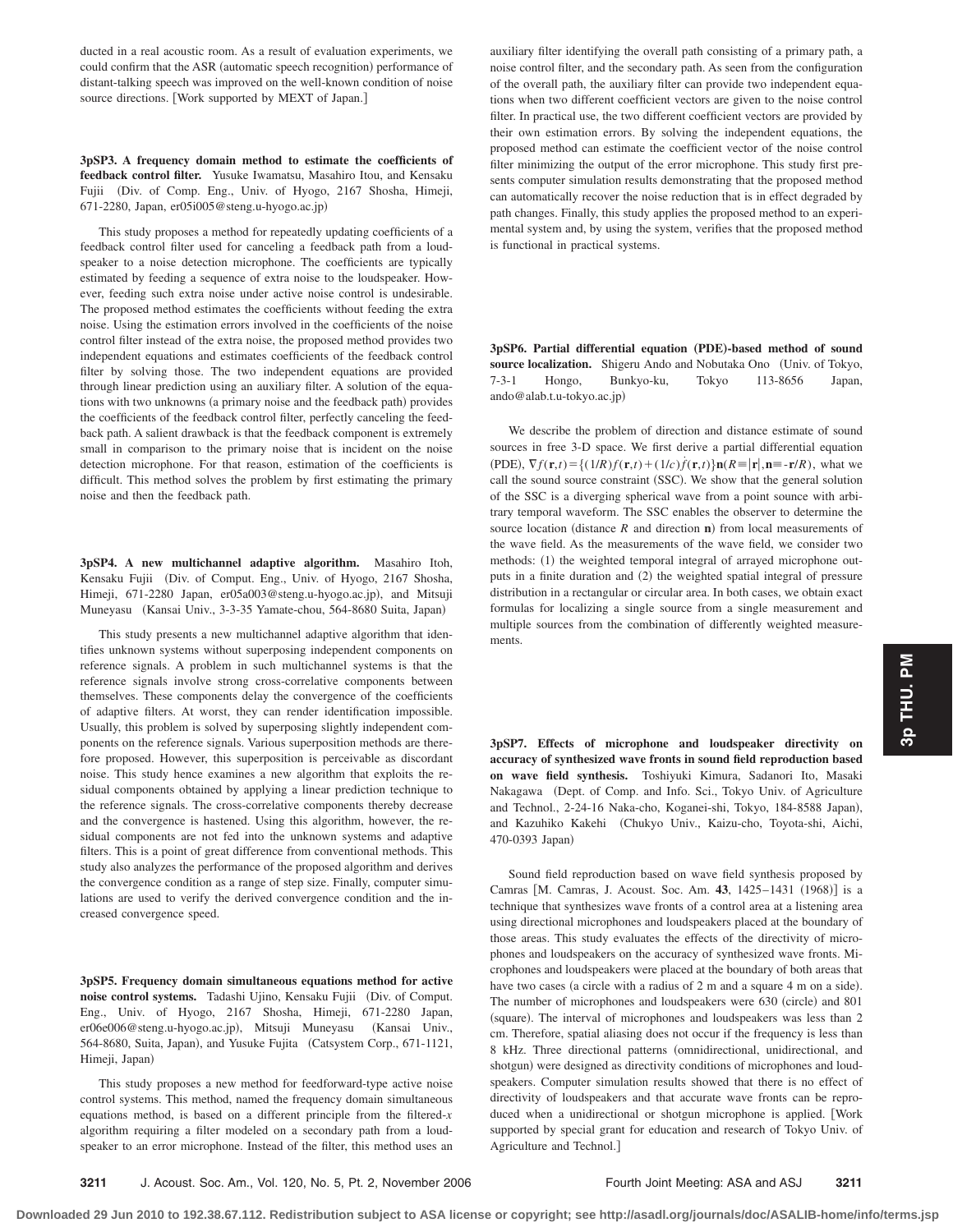**3pSP8. A study of pinna effect on head-related transfer functions.** Hiromi Sekido, Yuko Watanabe, and Hareo Hamada (Tokyo Denki Univ., 2-1200 Muzai-gakuendai, Inzai, Chiba Prefecture 270-1382, Japan)

For the sound localization, an interaural difference is important. To obtain the desired localization, it is necessary to use a head-related transfer function (refer to HRTF), which is defined as the transfer function between a sound source and a surface of the ear drum. In our previous work, as far as in the case of reproducing the virtual sound source in the horizontal plane, it is confirmed to be capable of remarkable localization by using the numeric data calculated by a rigid sphere head model instead of a dummy head microphone. However, it is necessary to solve the problem of the front back confusion and the sound localization of the vertical plane. For that, it might be essential to add the pinna information to the rigid sphere model, to examine how each part of the pinna is related to the localization.

**3pSP9. Sound reproduction system with switching control band range** on every listening point. Yosuke Tatekura and Takeshi Watanabe (Dept. of Eng., Shizuoka Univ., 3-5-1 Johoku, Hamamatsu, Shizuoka, 432-8561, Japan)

We propose a robust multichannel sound reproduction system that utilizes the relationship between the width of the actual listening area and the control frequency of the listening points. The conventional multichannel sound reproduction system uses inverse filters that are designed based on room transfer functions (RTFs) from loudspeakers to listening points in the listening room. However, the sound reproduction accuracy is deteriorated by room environment variations when fixed inverse filter coefficients are used because the condition number relevant to the instability of the matrix composed of the RTFs is large, especially at low frequencies; the inverse filters are unstable at those frequencies. This tendency is more remarkable when listening points are arranged more closely. To resolve the problem, we switch the control band at every listening point to avoid degrading the reproduced sound in low-band frequencies. The control band range of the listening points at both ears is only high band. That of the other listening points is the entire control band. Numerical simulation with real environmental data showed that improvement of the reproduction accuracy is about 6.4 dB on average, even with temperature fluctuations of 5 °C as environmental variations of the listening room.

**3pSP10. Frequency scaling reduces individual differences in external**ear transfer functions in developing cats. Daniel J. Tollin (Dept. Physiol & Biophys., Univ. Colorado Med. Sci., 12800 E. 19th Ave., Aurora, CO 80045, daniel.tollin@uchsc.edu-

There are three cues to sound location: Interaural differences in time and level and monaural spectral shape cues. The ultimate magnitudes of these cues depend largely on the linear dimensions of head and pinnae. During development, the increasing interaural distance associated with a growing head and pinnae result in cues that change substantially and continuously until maturation is complete. These experiments examined whether the intersubject differences in the directional transfer functions (DTFs), the directional components of the head-related transfer functions, of cats during development could be reduced by scaling one set of DTFs on a log-frequency axis. Measurements were made of both the physical dimensions of the head and pinnae and the DTFs of cats aged 4 weeks to adulthood. For each pair of subjects, an optimal frequency scaling factor was computed that minimized the differences in the DTFs. In many cases, the optimal factors for pairs of subjects were proportional to the ratios of the measured physical dimensions of the head and pinnae in those subjects. Although there were still considerable differences in the DTFs even after scaling, these data support frequency scaling as a potential method of modeling the development of the DTFs in cats. [Work supported by NIH Grant DC006865.

**3pSP11. A method to make a moving virtual sound source.** Ji-Ho Chang and Yang-Hann Kim (KAIST (Korea Adv. Inst. of Sci. and Technol.), 373-1 Kusong-dong, Yusong-gu, Daejeon 305-701, Korea)

This study deals with a method that manipulates the sound field, which is excited by a moving source. That is, the moving source is virtually constructed by array speakers. It is realized by controlling pressure values on boundary of the field. This is, in fact, an attempt to implement the Kirchhoff-Helmholtz integral equation in practice. It is well known that we can generate a certain sound field in a space by controlling pressure values on boundary  $[S.$  Ise, Acustica,  $85$ ,  $78-87$   $(1999)$ ]. However, time varying sound field control has not been well addressed. Our aim is to manipulate sound field that is generated by a virtual source moving straightly outside the sound field or traveling around it. To express the method, the simple pure-tone case is considered and then expanded to more general cases. It also handled the problem related to eigenfrequencies at which boundary pressure control is not applicable. Computational and experimental results are introduced as well. [Work supported by BK21  $&$  NRL.]

**3pSP12. Partial-differential-equation-based sound source localization: Finite Fourier integral approach and its application to multiple source localization.** Yuya Fujita, Nobutaka Ono, and Shigeru Ando Dept. of Information Phys. and Computing, Grad. School of Information Sci. and Technol., The Univ. of Tokyo, Tokyo, Japan)

In this paper, a method based on the sound source constraint PDE (partial differential equation) is developed for real complex environments with multiple sources. The sound source constraint PDE is integrated within a finite temporal interval with orthogonal Fourier bases to obtain simultaneous equations including source directions and distances as unknown variables. In them, the fast Fourier transform can be used rigorously and efficiently with least computation time. We show the equations enable us to obtain 3-D locations of up to four sources simultaneously from one spatial gradient observation of sound field. Numerical simulation comparison with the spatio-temporal-gradient-based method was carried out and showed the significant improvement of accuracy. Experimental results using a six proximity microphone array [N. Ono *et al.*, in Proc. ASJ Autumn meetingCvol.IC, pp. 607-608, September, 2004 (in Japanese)] in the real environment will be reported.

**3pSP13. Holographic diagnosis: Basic principles and applications.** Jong-Hoon Jeon and Yang-Hann Kim (Ctr. for NOVIC, Dept. of Mech. Eng., KAIST, 373-1 Guseong-dong, Yuseong-gu, Daejeon 305-701, Republic of Korea)

Acoustic signals achieved from a machine often have information on condition of the machine. This means that the location of faults can be found by using acoustic signal. Location of sound source can be found by using techniques such as MFAH (moving frame acoustic holography), which is applicable for pure tone noise and good signal-to-noise ratio, and beamforming, which basically assumes no reflected wave. Faults due to breakdown of rotating parts in a moving vehicle, however, make the above method hard to be directly applicable. The difficulty stems from three characteristics in the fault detection of the moving vehicle. First, the sound source radiates periodic impulsive noise. Second, there exist reflected waves from the ground since the array microphones should be settled between the vehicle and the ground to monitor the bottom side of the vehicle. Last, for the measurement problem, there exists noise due to other parts and wind for the moving vehicle, which degrades coherence among measured signals. In this research, holographic diagnosis, a machine diag-

**Downloaded 29 Jun 2010 to 192.38.67.112. Redistribution subject to ASA license or copyright; see http://asadl.org/journals/doc/ASALIB-home/info/terms.jsp**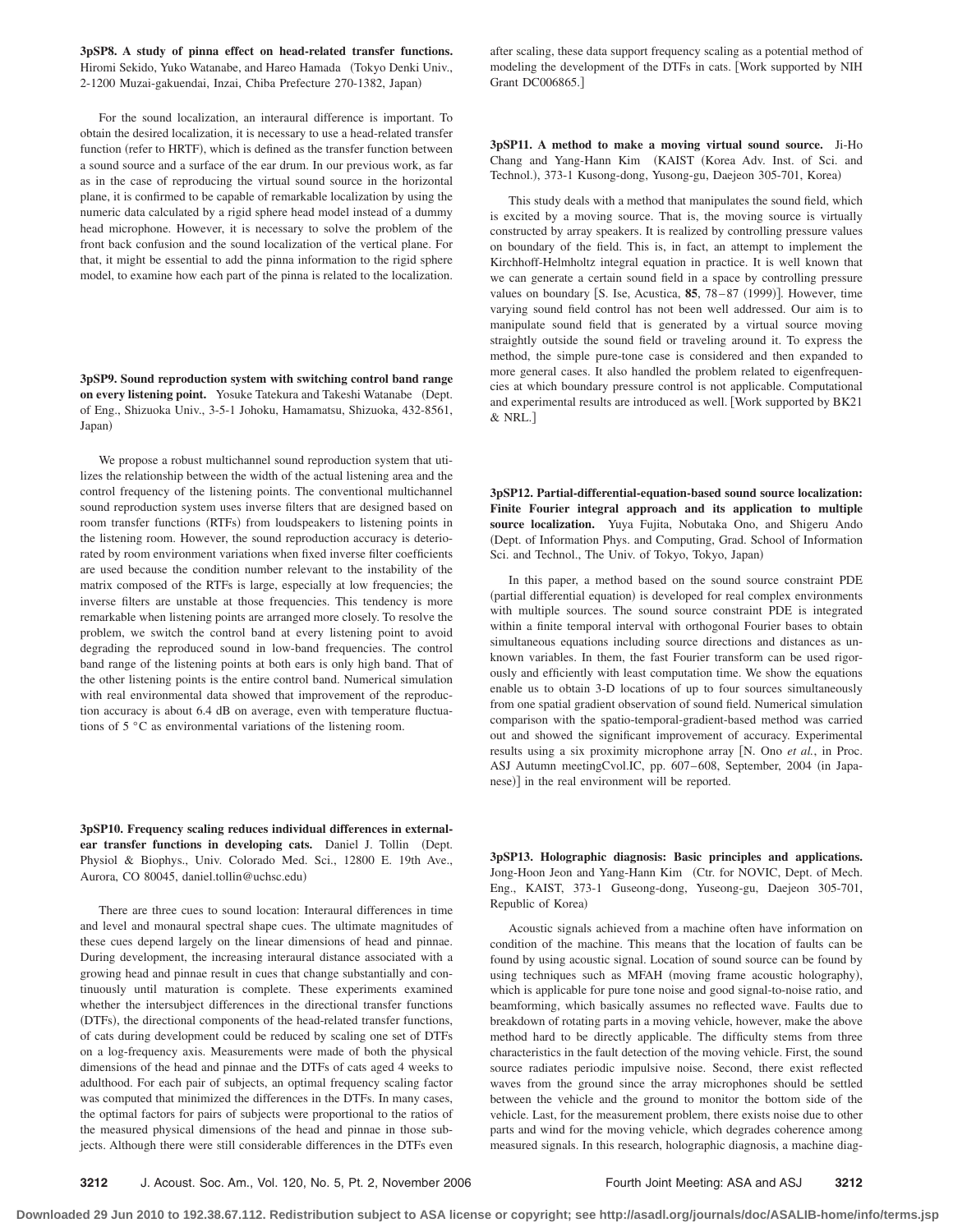nosis technique based on holographic approach, is introduced to find the position of faults effectively. The modified version of beamforming that models the moving periodic impulsive noise as a scan function is introduced.

**3pSP14. Software-centered implementation of 128-channel loudspeaker array with stock PC and its application.** Hiroshi Mizoguchi, Takafumi Nakamura, Hiroshi Takemura (Tokyo Univ. of Sci., 2641 Noda, Chiba 278-8510, Japan), and Satoshi Kagami (DHRC, AIST, Japan)

A huge speaker array system of 128 loudspeakers was constructed and experimented. It was implemented as ''software-centered'' style, utilizing stock loudspeakers and a PC. No dedicated hardware nor DSP was utilized. Spot forming, instead of beam forming, could be realized by 32 by 4 square layout of the array. Spot means small area of higher sound pressure level. Number of the spot was not limited to one. In the experiment, within 3 m by 3 m area, four spots of different sounds could be simultaneously formed. This spot forming was confirmed by actually measuring spatial distribution of sound pressure level. The effect of the spot was also confirmed auditorily. Since the system was software centered, it was dynamic. By simply changing software parameters, the location of the spot can be easily moved even while the system is running. This movability of the spot was intended to be the basis for visual steering. To realize the system, a simultaneous 128-channel 14-bit DA converter PCI board was developed. The 44.1-KHz sampling rate was achieved by a 2.4-GHz Intel Xeon based PC utilizing the DA board and a real-time OS, named ART-Linux. Approximately  $23-\mu s$  loop could be realized by the software. It was the world's fastest software loop.

**3pSP15. Complex envelope implementation for fast and efficient acoustic holography.** Choon-Su Park and Yang-Hann Kim (Ctr. for Noise and Vib. Control, Dept. of Mech. Eng., KAIST, Daejeon 350-701, Republic of Korea)

Acoustic holography allows us to predict the spatial pressure distribution on any surface of interest. To implement this method, we normally use Fourier transform in time and space domain. It is noteworthy that the data size is so huge that it takes a long time to calculate pressure field. Moreover, the reconstructed pressure field is frequently too complex to observe the characteristics of pressure field. One possible candidate is the complex envelope. The complex envelope in time domain is well known and widely used in various fields. We have attempted to extend this method in the space domain, so that we can have a rather compact sound pressure picture that provides the information we need, for example where sound sources are. This belongs to what we call the analysis problem of acoustic holography. We might want to draw some parts in detail but other parts in a rather coarse way. The complex envelope in space certainly meets this objective. First we start with the simplest case. We devise a monopole complex envelope. Then we extend it to finite size source case. Various holography examples are reprocessed according to what we propose and demonstrate how this method is practically fast and how it provides a better picture for analyzing the sound field.

**3pSP16. The acoustic information extraction of the indoor impulse response by multiresolution analysis.** Wakako Tanaka, Yong Tang, Toru Itakura, and Hideo Shibayama (3-7-5 Toyosu Koutou-ku, Tokyo, 135-8548, Japan, m105072@sic.shibaura-it.ac.jp-

The impulse response is divided into approximation and detail components by the multiresolution analysis. The correlations between the early sound and reflected sounds are estimated respectively for the impulse response and the approximate signal. The approximate signal was calculated as a function of level of the multiresolution analysis. The correlation coefficient of these correlations is over 0.7 under level three. We evaluate the differences of these correlations from the listening test.

**3pSP17. Detection for the early reflection in the impulse response by the correlation function.** Toru Itakura, Yong Tang, Wakako Tanaka, and Hideo Shibayama (Shibaura Inst. of Technol., Toyosu 3-7-5, Koutoku-ku, Tokyo 135-0061, Japan, m106009@sic.shibaura-it.ac.jp-

Detecting an early reflection sound contained in the impulse response measured in a room, we calculated the correlation factor between the early reflection and the impulse response. Calculating the correlation factor every sampling period, we make the correlation function. For the function, we set a threshold level. We detected the absolute correlation value larger than the threshold level. And, we set the zero value for subthreshold level. Following this algorithm, we generate a new signal with the high correlation factor for the early reflection. We compared the signal with the impulse response by using listening test.

**3pSP18. A design of virtual sound field simulator based on acoustic ray tracing and wall impedance.** Kiichiro Yamada, Yuki Denda, Masato Nakayama Grad. School of Sci. and Eng., Ritsumeikan Univ., 1-1-1 Noji Higashi, Kusatsu, Shiga 525-8577, Japan, rs047023@se.ritsumei.ac.jp), and Takanobu Nishiura (Ritsumeikan Univ., Kusatsu, Shiga 525-8577, Japan)

The sound propagation analysis using an architectural scale model is an effective approach for architectural acoustic design of a concert hall, and so on. However, the scale model must be reconstructed together, changing the basic plan of the architectural design. To cope with this problem, an architectural sound field has been virtually designed on the computer by the sound field simulator in recent years. The acoustic ray tracing is one of the simulators based on geometric acoustics. It is an efficient solution from the viewpoints of simulation cost and time. However, it cannot simulate the wall materials, because it employs the delta function as the wall impedance. To overcome this problem, in this paper, we try to design the virtual sound field simulator based on acoustic ray tracing and wall impedance acquired by real measurements. We first measured the reflection characteristics of the wall with impulse response to acquire the wall impedance. Then, we designed the virtual sound field simulator by convoluting the acoustic rays with measured wall impedances. As a result of subjective evaluation experiments, the proposed simulator could realize a more realistic sound field than the conventional acoustic ray tracing. Work supported by MEXT of Japan.

**3pSP19. A fundamental investigation of the small microphone array system and its applications.** Akira Nawa, Yoku Watanabe, and Hareo Hamada Tokyo Denki Univ., 2-1200 Muzai-gakuendai, Inzai, Choba prefecture 270-1382, Japan)

A purpose of this research is to construct a 3-D sound recording and reproduction system that has a high presence by performing a spatially controlled sound field synthesis technique. For this purpose, it will be required to examine and choose the most suitable sound recording system, since a conventional sound recording system samples only original signal itself, and does not include enough spatial information. In other words, it will be required to examine the system to record the information of the three-dimensional spaces, such as the direction and the distance, and to transform the configuration to become effective to the reproduction system. This paper will deal with a basic examination to construct the microphone array placed in proximity and the recording system, which is able to control the directivities in the three-dimensional spaces, using algorithm based on LMS by FIR filter networks from signals to each microphone.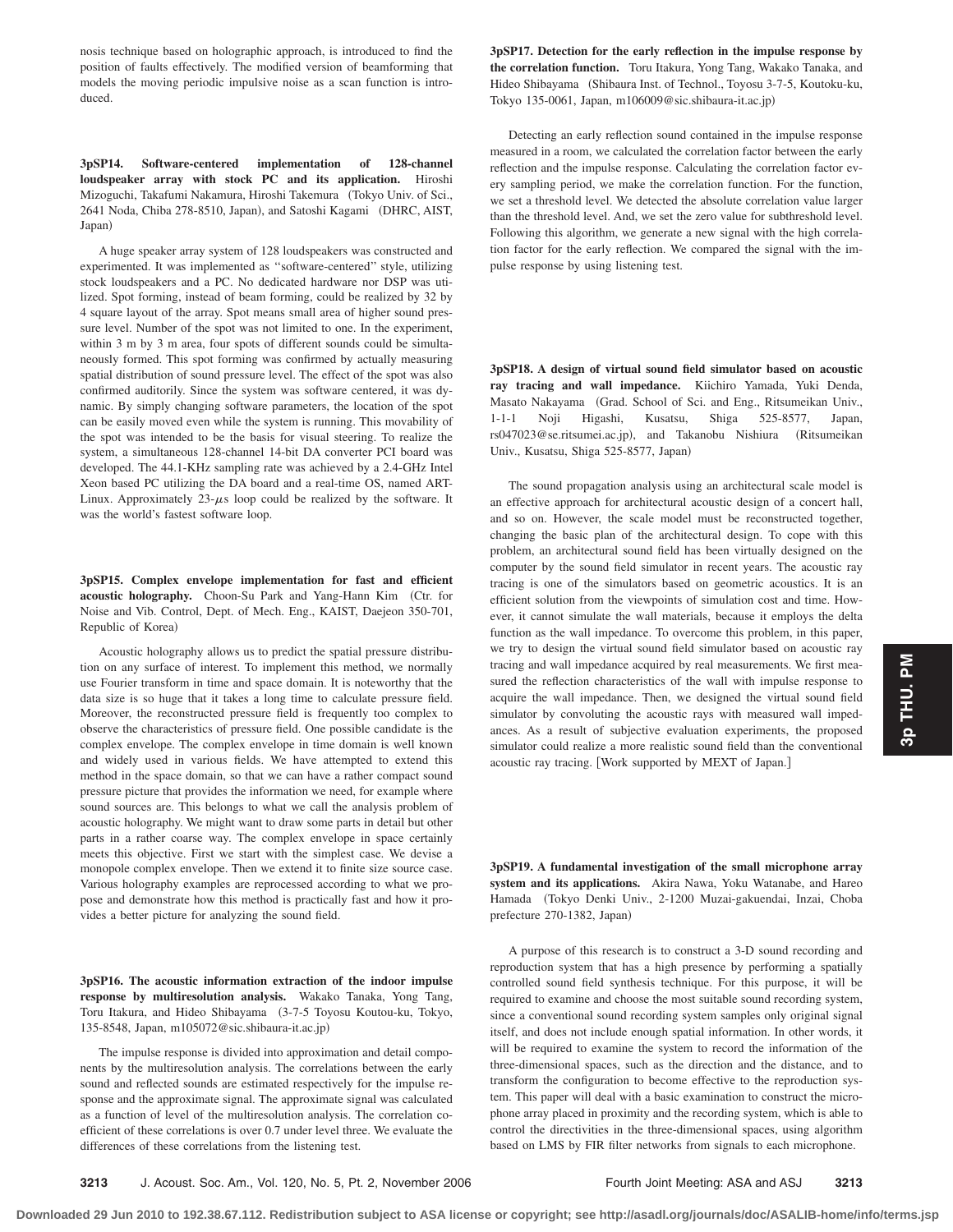**3pSP20. Blind source separation of musical signals applied to** selectable-listening-point audio reconstruction. Kenta Niwa (Grad. School of Information Sci., Nagoya Univ., Furo-cho, Chikusa-ku, Nagoya-city, Aichi, Japan, niwa@sp.m.is.nagoya-u.ac.jp), Takanori Nishino, Chiyomi Miyajima, and Kazuya Takeda (Nagoya Univ., Japan)

An audio reproduction system is being developed to generate binaural signals at user-selected listening positions from audio signals of multiple sound sources recorded with multiple microphones. The system consists of a sound decomposer based on blind source separation (BSS) and a sound recomposer using head-related transfer functions (HRTFs). In this work, musical signals of multiple instruments are separated into the original independent signals of the respective instruments using BSS based on frequency-domain independent component analysis (FD-ICA). HRTFs are then convoluted to the separated sound sources to reconstruct the music sounds of the selected listening point. Preliminary experiments are conducted using two or three sound sources of instruments: flute, violin, and piano generated by a synthesizer. The synthesizer sounds are played through small directional loudspeakers or spherical omnidirectional loudspeakers in a low-reverberant sound-proof room or moderately reverberant lecture room and recorded with multiple microphones. Live music played on real instruments including flute, violin, and trumpet are also recorded in the same rooms. Audio signals of respective instruments obtained by BSS are available on our web site.

**3pSP21. Acoustic sound field simulator based on head-related transfer function and three-dimensional mirror-image.** Keitaro Kuroda, Yuki Denda, Masato Nakayama (Grad. School of Sci. and Eng., Ritsumeikan Univ., 1-1-1 Noji Higashi, Kusatsu, Shiga 525-8577, Japan, rs016029@se.ritsumei.ac.jp), and Takanobu Nishiura (Ritsumeikan Univ., Kusatsu, Shiga 525-8577, Japan)

The head-related transfer function (HRTF) is the most important factor to simulate an acoustic sound field for the virtual reality technology or the architecture field. However, the HRTF has individual differences on every listener, because it represents the real transfer function between the sound source point in the acoustic field and the listener's ears. In addition, it is impossible to measure the HRTFs on every listener. To solve this problem, we focus on three-dimensional mirror-image. It can represent the virtual transfer function (especially, room reverberation) in an acoustic field by replacing all surface reflections with mirror-image sources. Therefore, we try to design the new acoustic sound field simulator by convoluting the real transfer function of the HRTF and the virtual transfer functions of the three-dimensional mirror-image. By this approach, the proposed simulator may realize the more accurate sound-image localization with room reverberation by three-dimensional mirror-image even if the HRTF of an other listener is employed. As a result of evaluation experiments in some conditions, the proposed simulator could improve the sound-image localization performance especially in an anteroposterior direction more than the conventional simulator based on HRTF. Work supported by MEXT of Japan.

**3pSP22. Binaural transformation coding with simulated head** tracking. Seiichiro Shoji and Anthony I. Tew (Dept. of Electron., Univ. of York, Heslington, York, YO10 5DD UK-

The binaural transformation codec synthesizes generic binaural audio signals and generates accompanying side information. In the decoder the side information is used to personalize the generic signal. The performance of the basic codec is described in another paper; this paper describes the estimated effect on quality of incorporating limited head tracking. Generic HRTFs were used to spatialize two concurrent sound sources spatialized at  $\pm 30$  or  $\pm 80$  deg. The generic binaural signal was personalized in the BX decoder and at the same time the individual sound sources were rotated. These induced rotations are equivalent to compensating for head yaw rotations of  $-80$ ,  $-40$ ,  $-20$ ,  $-10$ , and  $-5$  deg, and for head pitch rotations of 22.5, 45, and 90 deg. Listening tests based on Recommendation ITU-R BS.1116-1 were used to evaluate the processed

sounds. The tests were conducted using speech, vocals, guitars, and percussion source materials. It was found that the quality of the processed sound tended to degrade as the head yaw rotation increased. However, except for the head yaw condition  $-80$  deg, the quality of the processed sound remained greater than 4.0 on the mean opinion scale. No deterioration of the processed sound was observed for the applied pitch rotations.

**3pSP23. Novel method for the efficient individualization of binaural** audio signals. Seiichiro Shoji and Anthony I. Tew (Electron. Dept., Univ. of York, Heslington, York, YO10 5DD UK-

A novel coding technique suitable for the transmission of binaural audio signals with concurrent multiple sound sources is proposed in this paper. Existing algorithms typically suffer from audible artefacts, poor localization, or excessive bandwidth. Especially with conventional intrasource coding methods, bandwidth is dependent on the number of sources and becomes greater as the number of sources increases. The proposed binaural transformation (BX) encoder synthesizes binaural signals using generic HRTFs and transmits them to the decoder along with side information. The bandwidth of the side information is independent of the number of sources. Using locally stored HRTFs matching those of the listener, the decoder turns the generic binaural signals into personalized ones. We present two types of BX codec: type A and type B. Psychoacoustic experiments based on Recommendation ITU-R BS.1116-1 were used to compare signals processed by these codecs with the corresponding unprocessed signals. For a variety of source materials (speech, vocals, guitars, and percussion) we show that high mean opinion scores are achievable using the type A codec when its parameters are set appropriately.

**3pSP24. Individuality of elevation-angle-sensitive notches in head**related transfer functions. Saho Sekimoto, Yukio Iwaya, and Yôiti Suzuki (Res. Inst. of Elec. Commun./Grad.. School of Information Sci., Tohoku Univ. Katahira 2-1-1 Aoba-ku, Sendai, 980-8577, Japan, saho@ais.riec.tohoku.ac.jp)

Perceived localization can be controlled with high accuracy in the rendered auditory space when listeners' own head-related transfer functions (HRTFs) are used for rendering 3-D spatial audio. However, measurement of a listener's own HRTFs in all directions requires a special measuring apparatus and a long measurement time, which entail a considerable physical load on subjects. Therefore, effective individualization methods of HRTFs must be very useful. In previous studies, a few notches around 6 –10 kHz, whose frequencies change depending on the elevation, are inferred as important to determine the perceived elevation  $[e.g., E. A.$ G. Shaw and R. Teranishi, J. Acoust. Soc. Am. 44, 240-249 (1968)]. Therefore, this study examines the individuality of such notches, of which the frequency is elevation-angle sensitive. First, individual HRTFs from all directions are measured for 140 listeners. They are then analyzed using an autoregressive moving average (ARMA) model. Second, the frequencies of these notches are expressed smoothly as a function of the elevation angle using dynamic programming (DP). Results qualitatively clarified the dependency of each frequency on elevation. Moreover, distributions of the notch frequencies show systematic variation as the elevation angle changes.

**3pSP25. Objective and subjective evaluation of numerically estimated** head-related transfer functions. Shouichi Takane and Koji Abe (Dept. of Electron. and Information Systems, Akita PRef. Univ., 84-4 Ebinokuchi, Tsuchiya, Yurihonjo, Akita, 015-0055 Japan, takane@akita-pu.ac.jp-

In this study, head-related transfer functions (HRTFs) of a dummy head and human subjects are numerically estimated by using the boundary element method (BEM), and their availability for auralization is discussed from the subjective viewpoints. Geometries of their heads are obtained by a 3-D laser scanner. The effect of the torso for the estimation of the HRTFs is also examined and discussed via the 3-D measurement. The estimated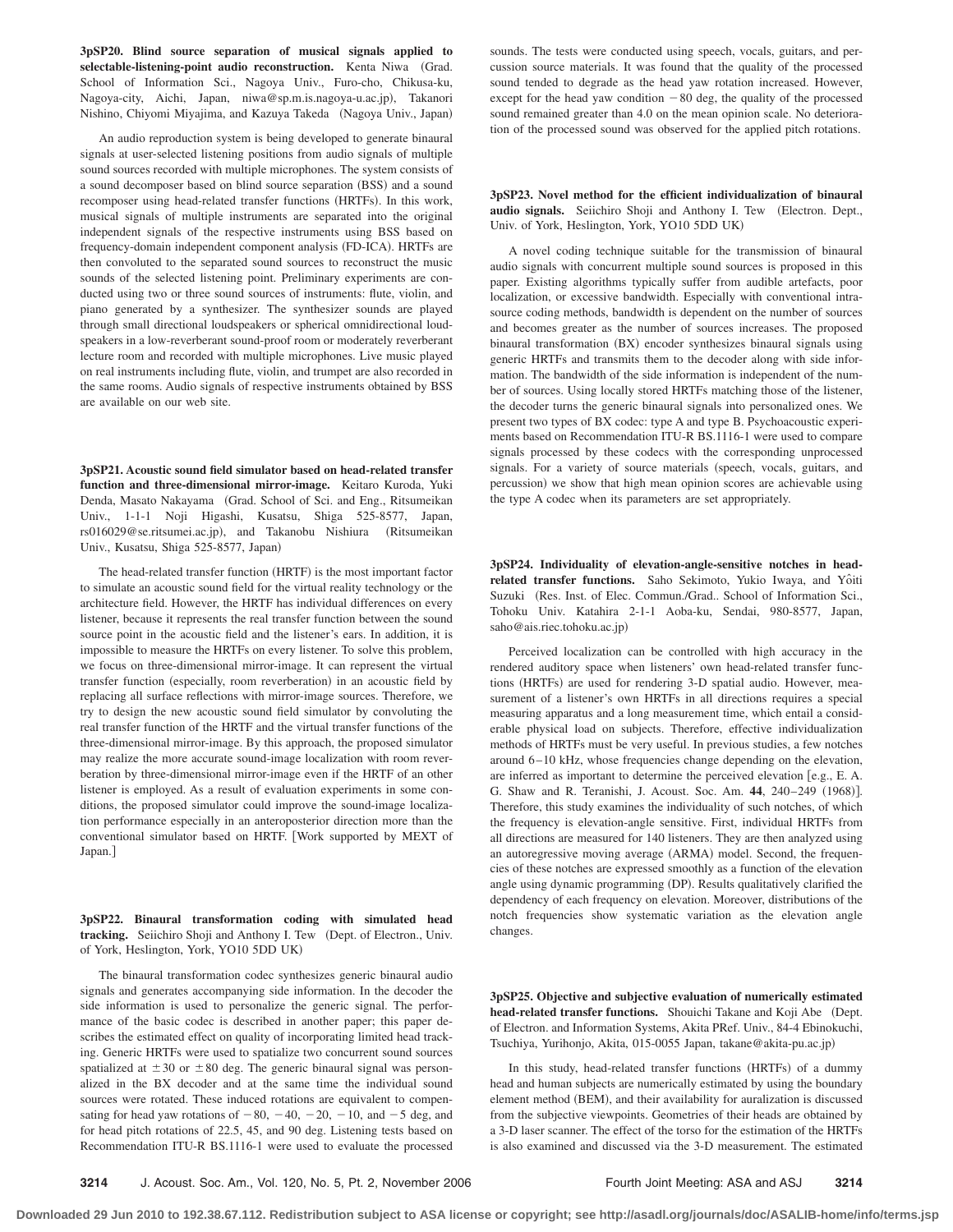HRTFs are compared for each subject with the measured HRTFs in various objective criteria, such as spectral distortion (SD), signal-to-distortion ratio (SDR), and interaural time/level differences (ITD/ILD). Availability of the estimated HRTFs for the synthesis of the 3-D sound image are then evaluated via hearing experiments. In our previous study Proceedings of WESPAC IX (2006)], the results of the experiment is insufficient since the low-frequency range of the estimated HRTFs caused the ambiguity in sound localization. In this study, the frequency range of the estimation is extended to as high frequency as possible, and the availability of the estimated HRTFs for auralization is discussed from two viewpoints: the subjective difference between the estimated and measured HRTFs, and some subjective attributes obtained from the hearing of the stimuli convoluted with the estimated HRTFs.

**3pSP26. Analysis and modeling of interaction of auditory-visual information.** Takahumi Asada, Yuko Watanabe, and Tatsuya Shibata Grad. School of Information Environment, Tokyo Denki Univ., 2-1200 Muzai Gakuendai Inzai, Chiba, 270-1382 Japan, den03117@nifty.com-

We analyze and model the interaction of movement of the synchronized auditory-visual information. We construct the relationship of movement between virtually sound source and object. We suppose that cubic local contrast model (CLCM) we propose and the optical flow method are useful for analyzing moving image. CLCM is a method that describes the movement of objects from temporal and spatial difference of local contrast between pixels in moving image, and we found CLCM can measure the orientation of camera motion and the moving direction of an object in a moving image. We use the feature of head-related transfer function (HRTF) as the feature of sound movement. We have done two experiments: experiment 1 is that we analyze the data of the interaural amplitude difference (IAD) and interaural phase difference (IPD) between right and left HRTFs of a sphere by local contrast model (LCM); experiment 2 is that we analyze the relationship between the movement of an object in a moving image and a virtual sound source. We discuss the interactive features between auditory and visual information.

**3pSP27. The effect of head movement on sound localization using stereo microphones: Comparison with dummy heads.** Wataru Endo Tokyo Inst. Tech., Nagatsuda, Midori-ku, Yokohama 226-8502, Japan, endo@u.ip.titech.ac.jp), Makio Kashino (Tokyo Inst. Tech., Atsugi, Kanagawa 243-0198, Japan), and Tatsuya Hirahara (Toyama Prefectural Univ., Imizu, Toyama 939-0398, Japan)

This study examined the effect of head movement on sound localization with a pair of microphones providing no head-related transfer function (HRTF) information, and with individualized, nonindividualized, and downsized dummy heads providing HRTF information with different degrees of distortion. In an anechoic room, white noise was presented for 5 s from one of 12 loudspeakers. A dummy head or a microphone pair was placed at the observation point. Listeners heard the sound via headphones outside the anechoic room and judged the direction of the source and whether the sound image was extracranial. Without head movement, localization accuracy with the microphone pair was significantly worse than that with dummy heads. When voluntary head movement was allowed and the dummy head was moved in accord with the listener's movement, accuracy with nonindividualized and downsized dummy heads improved nearly to the individualized level. Accuracy with the microphone pair also improved with head movement, but did not reach the level of dummy heads. An extracranial image was perceived with dummy heads in most cases, but not often with the microphone pair even with head movement. Head movement cannot completely compensate for the lack of HRTFs.

**3pSP28. A biologically inspired pitch determination algorithm.** Arturo Camacho and John G. Harris (Computational Neuro-Eng. Lab, Elec. and Comput. Eng., Univ. of Florida, Gainesville, FL 32611, arturo@cnel.ufl.edu-

A biologically inspired pitch determination algorithm is presented. This algorithm combines existing models of the cochlea and inner-haircell based spike generation Lopez *et al.*, J. Acoust. Soc. Am. **110**, 3107  $(2001)$ ; Sumner *et al.*, *ibid.* **113**, 893-901  $(2003)$ ] to model spike trains in the auditory nerve. The pitch and its salience are then estimated using a method proposed by Cariani Cariani *et al.*, J. Neurophysiol. **76**, 1698 – 1716, which computes a summary autocorrelation function over the spike trains. Unlike Cariani's work, where spike trains are obtained experimentally, we simulate the spike trains from biologically inspired models. The main contribution of our approach is to combine models of the auditory system and a pitch estimation method based on neural spike trains. The proposed algorithm was tested using standard synthesized sounds, speech, and singing voices. Results show that this algorithm better matches human performance as compared to traditional pitch detection algorithms used in automatic speech processing.

**3pSP29. End-point detection of speech using spectral transition for** captioning system. Ayako Koga, Yuki Fujikashi, Takayuki Arai (Dept. of Elec. and Electron. Eng., Sophia Univ., 7-1 Kioi-cho, Chiyoda-ku, Tokyo, 102-8554), Noboru Kanedera (Ishikawa Natl. College of Technol.), and Junko Yoshii (Fujiyama, Inc.)

In recent years, captioning video contents with text translations is increasingly necessary because of the burgeoning use of media internationally, resulting from the rapid development of communication technology. In addition, within one language, video captioning is very important for hearing-impaired people. However, the process of captioning videos, including speech and nonspeech decisions, is often done manually by translators at present. Therefore, an efficient automatic end-point detection of speech for captioning video contents has been proposed. We attempted to detect speech end-points based on acoustic landmarks that identify times when acoustic changes are prominent in the speech signals [K. N. Stevens, Acoust. Phonetics (1998)]. In this study, landmarks were obtained by combining the mean square for the regression coefficients of logarithmic envelopes of  $\frac{1}{3}$ -oct bands in time, which resembles the parameter proposed by Furui to measure spectral transition [S. Furui, J. Acoust. Soc. Am.  $80(4)$ ,  $1016 - 1025$  (1986)], with other ones such as the logarithmic power of speech signals. An experiment was carried out using the proposed technique for speech detection. Results showed a high correct rate and introduced the possibility of its application to an efficient video captioning system. [Work partially supported by Open Research Center Project from MEXT.

**3pSP30. Inverse filter analysis of common harmonic structure on** Specmurt using Riemann's  $\zeta$  function. Nobutaka Ono, Shoichiro Saito, Hirokazu Kameoka, and Shigeki Sagayama (Dept. Information Phys. and Computing, Grad. School of Information Sci. and Technol., Univ. Tokyo, 7-3-1 Hongo Bunkyo-ku Tokyo, 113-8656 Japan)

In this paper, based on the interesting relationship between the logspaced  $\delta$  function sequence and Riemann's  $\zeta$  function, the analytical properties of the inverse filter of the common harmonic structure on *specmurt* analysis are discussed. Specmurt [S. Sagayama et. al., in Proc. SAPA (2004)] is a simple and efficient technique for the multi-pitch analysis of polyphonic music signals. If all tones have the same harmonic pattern, the power spectrum on the log-scaled frequency can be regarded as the convolution of the common harmonic structure and the distribution of fundamental frequencies. Based on the model, overtones are effectively suppressed by the inverse filtering of the common harmonic structure in specmurt. Thus, for the stable processing, analytic properties of the inverse filter are significant. Our new finding is that when the common harmonic structure is expressed as a log-spaced  $\delta$  function sequence with a particular kind of decay, the Fourier transform is exactly equal to Riemann's  $\zeta$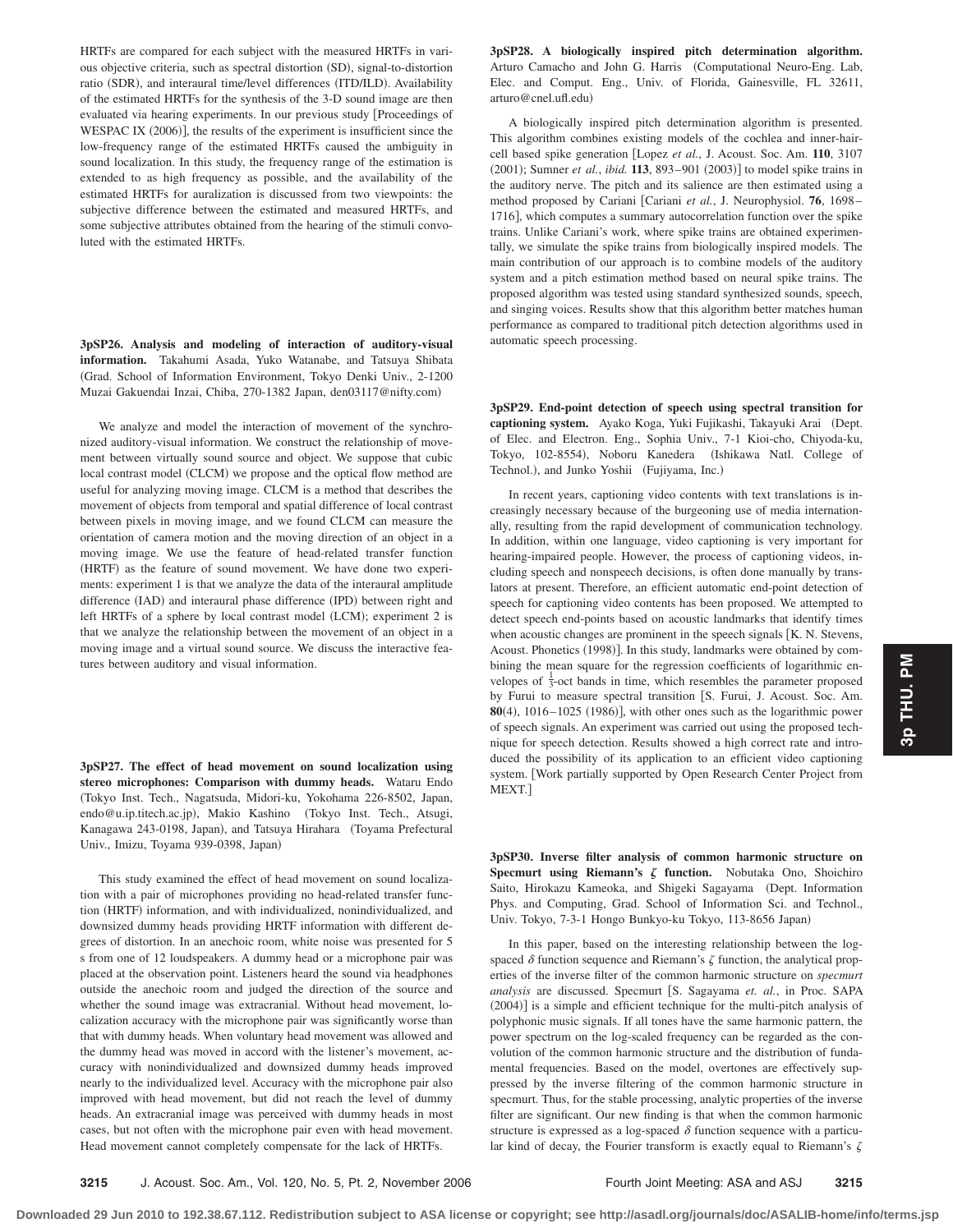function. Interpreting several properties of Riemann's  $\zeta$  function in a signal processing context gives us the new perspectives like an explicit representation or cascaded decomposition of the inverse filter.

**3pSP31. The calculation of sleep apnea syndorome's condition index** using the snore noise. Takahiko Ono (Tokyo Univ. of Agriculture and Technol., 3-8-1, Harumicho, Fuchu, Japan), HIroo Yano, Tatsuya Oota (Chiba Inst. of Technol., Chiba, Japan), Yuuji Takasaki, and Sachiko Kurosaki (Oota Kinen Hospital, Kooriyama, Japan)

The polysomnograph analysis is used to measure an apnea hypopnea index (AHI) of sleep apnea syndorome. However, this method needs high grade devices and technique. To compensate the conventional method, the calculation of AHI using only the snore noise of the patient is invented.

**3pSP32.** Voice activity detection with voice/nonvoice classification **using reliable fundamental frequency.** Soo-young Suk, Hiroaki Kojima Information Technol. Res. Inst., AIST, Central 2, Umezono, Tsukuba, Japan, sy.suk@aist.go.jp), and Hyun-Yeol Chung (Yeungnam Univ.)

In this paper, we introduce a voice activity detection (VAD) algorithm to perform voice/nonvoice (V/NV) classification using a fundamental frequency (F0) estimator called YIN. Although current speech recognition technology has achieved high performance, it is insufficient for some applications where high reliability is required, such as voice control of powered-wheelchairs for handicapped persons. The proposed VAD, which rejects nonvoice input in preprocessing, is helpful for realizing a highly reliable system. Previous V/NV classification algorithms have generally adopted statistical analyses of *F*0, the zero-crossing rate, and the energy of short-time segments. A combination of these methods, a cepstrum-based *F*0 extractor, has been proposed [S. Ahmadi and S. S. Andreas, IEEE Trans. SAP. 7, 333-339 (1999)]. The proposed V/NV classification adopts the ratio of a reliable fundamental frequency contour to the whole input interval. To evaluate the performance of our proposed method, we used 1360 voice commands and 736 noises in powered-wheelchair control in a real environment. These results indicate that the recall rate is 97.4% when the lowest threshold is selected for noise classification with precision 97.3% in VAD. The proposed VAD, which rejects nonvoice input in preprocessing, can be helpful to realize a highly reliable system.

**3pSP33. Estimation of a talker and listener's positions in a car using** binaural signals. Madoka Takimoto (Grad. School of Information Sci., Nagoya Univ., Furo-cho, Chikusa-ku, Nagoya, Aichi, 464-8603 Japan, takimoto@sp.m.is.nagoya-u.ac.jp), Takanori Nishino, and Kazuya Takeda (Nagoya Univ., Japan)

The problem of estimating the location of a sound source is described which is based on signals observed at the entrances of the two ears. The purpose is to specify the talker's and listener's positions within a car using the binaural signal. The talker and the listener sit in two of the four car seats. In this experiment, two kinds of head and torso simulators are used as a talker and a listener. Given information includes the acoustic transfer functions for all positional patterns. Eight patterns of acoustic transfer functions are measured, involving those that have the same positional pattern, but in which the talker faces a different direction. A Gaussian mixture model for each positional pattern is generated. The parameters we used are interaural information such as the envelope of an interaural level difference. The models are evaluated by specifying the positional pattern. Results show that we can specify positions with up to 97% (35/36) accuracy using the binaural signals of two men. Then the input signal was expanded to one with background noise that resembles a real situation, and a model that involves motion of the talker's head was also considered.

**3pSP34. An implementation of realtime speech speed control system using hierarchical cascaded integrator and comb filters.** Hironobu Takei, Shogo Nakamura, Hiroto Saitoh, and I. Nyoman Sukadana (Tokyo Denki Univ., 2-1200 Muzai Gakuendai, Inzai Chiba, Japan, takei@sp.sie.dendai.ac.jp)

In this paper, our algorithm for speech speed control system and its DSP implementation are described. The system slows or speeds up speech without changing its pitch, which aids learning a foreign language, listening for older people, and so on. The proposed algorithm is based on the phase vocoder, which doesn't need extraction of voiced fragments from a speech signal. And the reconstruction of time-scaled signal involves no smoothing operation between voiced and unvoiced sections. The speech signal is decomposed to bandpassed frequency channels so that the envelope of each of the channels is stretched. Then the stretched envelope is multiplied by the corresponding sinusoidal, and by summing up the channel components the speed controlled signal is reconstructed. Each band has very narrow bandwidth, which requires a large amount of computation with a FIR-based design. To achieve realtime operation of our system, a hierarchical structured cascaded integrator and comb (HSCIC) filter is also introduced, which can have highly sharpened characteristics with only a few multipliers.

**3pSP35. On the accuracy of speech source direction identification on the horizontal plane using 3-D audio displays.** Hirotoshi Terada, Kazuhiro Kondo, and Kiyoshi Nakagawa (Yamagata Univ., Jounan 4-3-16, Yonazawa, 992-8510, Yamagata, Japan)

This paper describes initial results of speech source direction identification experiments on the horizontal plane. This is an initial study for the sound localization required in order to separate the individual speech source location to increase the intelligibility in remote conference systems. Our focus here was to determine the effect of sound source characteristics on the source direction identification accuracy. Sound sources were located on three target locations (forward, right, and left) and five (45 deg in both right and left added) on the horizontal plane using a real-time virtual acoustic environment rendering system (NASA SLAB). SLAB integrates HRTFs to render the source localization. The sound sources used were conversation speech, white noise, and conversation speech mixed with noise at an SNR of 0 dB. The observers were asked to identify the direction of the rendered sound presented over a headphone. The results showed that the direction identification accuracy of conversational speech is approximately 20% higher than that of white noise in all directions tested. However, the accuracy of mixed conversation and white noise was about the same as the accuracy with white noise only, suggesting that the high-frequency components may be degrading the perceived accuracy.

**3pSP36. Multipitch estimation based on correlation between a harmonic structure model and an observed spectrum for mixed audio** signals. Yoichi Uchida and Naotoshi Osaka (Tokyo Denki Univ., School of Eng., 2-2 Kanda Nishiki-cho, Chiyoda-ku, Tokyo, 101-8457, Japan, uchida@srl.im.dendai.ac.jp)

In the research of sound source separation and resynthesis, multipitch estimation is an important topic. We propose a multipitch estimation technique for monaural audio signals. It introduces a method of calculating multiple pitches within a frame for a pitched sound signal. First, a harmonic structure is modeled for a pitch  $M$  (Hz), using the cases of odd integer multiples of *M*, even integer multiples of *M*, and odd integer multiples of *M*/2. Then correlations are derived between each of the harmonic structure models and an observed spectrum. Harmonic structure models are expressed as the summation of Gaussian functions in the frequency domain, where each harmonic has a peak at its center frequency. An evaluation function is dynamically defined to test how well arbitrary values of *M* fit the observed spectrum. The evaluation function is created by searching for weighted coefficients for the correlation values. Next, a number of maximal peaks equal to the number of sound sources are se-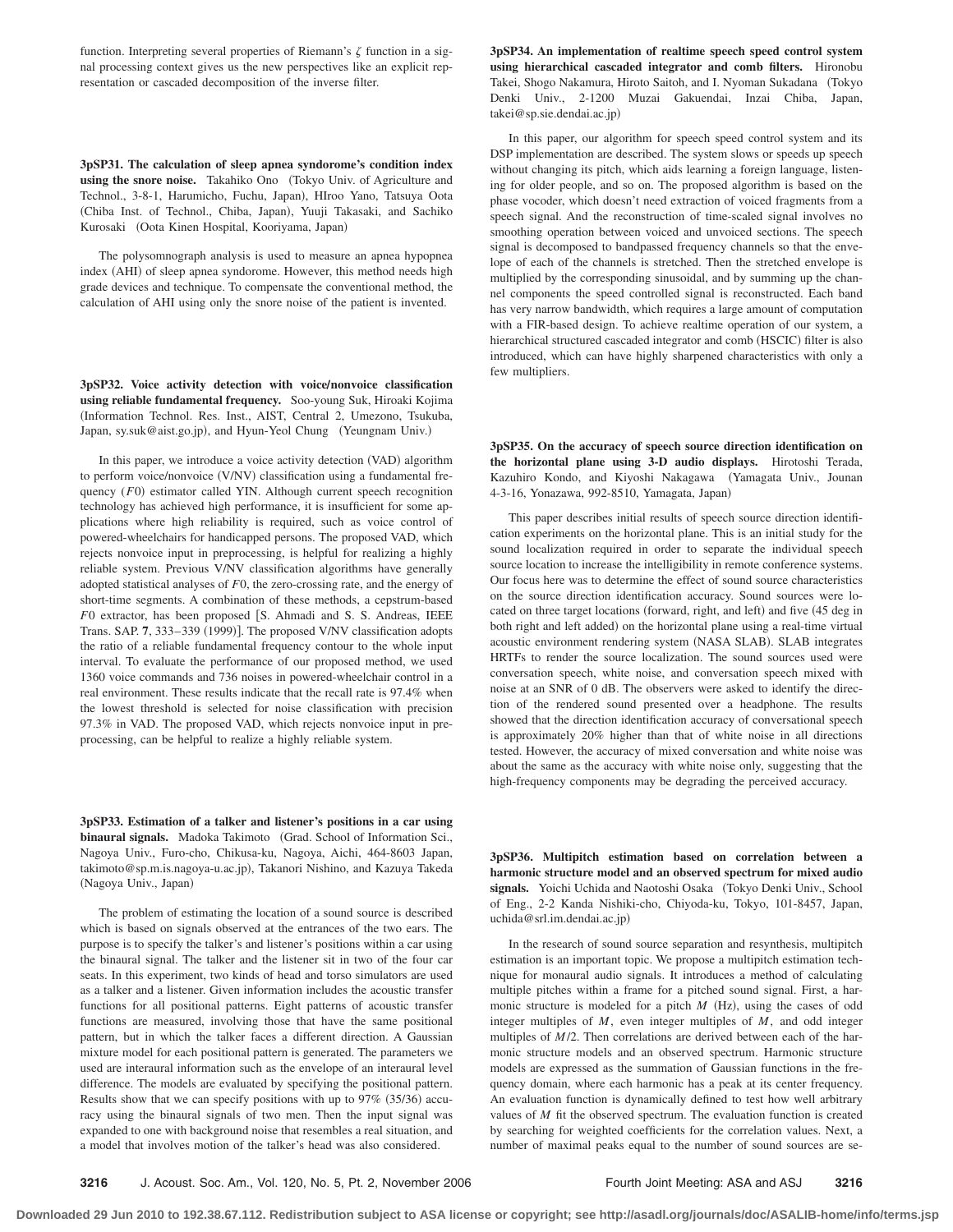lected from the spectrum and defined as the estimation pitches. This method was applied to a mixed piano signal, and a mixed audio signal that includes flute, clarinet, and cello. The results are good except at octave unisons.

# **3pSP37. Transient detection algorithms for speech coding applications.** Grzegorz Szwoch, Maciej Kulesza, and Andrzej Czyzewski Gdansk Univ. of Technol., Narutowicza 11/12, 80-952 Gdansk, Poland)

One of the methods for improving transmitted speech quality is efficient encoding of transients. The majority of currently used speech codecs employ the parametric approach, thus they do not differentiate between transients and other signal components. A sine $+$  noise $+$  transients signal model, proposed earlier as a tool for wideband audio signal encoding, seems to be a promising solution for enhancing signal quality in speech coding. Methods of transient identifying for an efficient transform-domain encoding of transients has to be chosen carefully. Different transient detection algorithms are described in literature, most of them optimized for musical signals. The methods do not ensure efficient transient detection in speech signal, due to the different character of musical signals and speech. This paper provides a comparison of several transient detection methods, mostly based on evaluation of signal energy, that are now primarily used for musical signals. Their efficiency and application to transient detection in speech are evaluated and discussed. Differences between transient detection in wideband musical signals and speech are pointed out. Modifications to existing algorithms are proposed, allowing efficient transient detection and encoding in the proposed, wideband speech codec. Research funded by the Polish Ministry of Education and Science within Grant No. 3 T11D 004 28.

**3pSP38. Sound source classification using temporal pattern for mixed** sounds. Toru Taniguchi, Katsuhiko Shirai (Dept. of Comput. Sci., Waseda Univ., 3-4-1 Okubo, Shinjuku-ku, Tokyo, 169-8555 Japan, tani@shirai.cs.waseda.ac.jp), and Mikio Tohyama (Waseda Univ., Honjo-shi, Saitama 367-0035, Japan)

In speech information processing of real-world environments, how to deal with nonstationary acoustic noise such as background music or speech is a remaining problem while much progress has been made in the speech processing in stationary noise. Music or speech is a sound that has a complex spectral and temporal structure composed of many musical notes or phonemes, and this fact makes it difficult to estimate signals of music or speech separated from a foreground speech. For noise estimation of one-channel sound, only the prior knowledge of temporal or spectral structures of the noises is available besides the signal itself. Therefore, dealing with nonstationary noise of music or speech essentially requires the models representing the temporal and spectral structure of them. In our study, a classification method of nonstationary sounds using sinusoidal decomposition is proposed. In the method a classification of mixed sounds into sound categories, like speech, singing voices, or instruments, is performed based on temporal characteristics of spectral sequences analyzed by a spectral peak tracking algorithm. Temporal features are inspected by statistical analyses and discrimination experiments of sinusoidal sequences. The classification algorithm is evaluated by experiments of classification of mixed sound.

**3pSP39. Multiple fundamental frequency estimation assisted by audio** watermarking. Yi-Wen Liu (Boys Town Natl. Res. Hospital, 555 North 30th St., Omaha, NE 68131)

The success of computer segregation of sound sources from a singlechannel mixture often relies on the estimation of multiple fundamental frequencies. Instead of solving the problem directly, this presented work utilizes audio watermarks to assist sound source segregation. Here, individual sources are assumed to be available for watermark embedding before mixing. Each source's short-time spectral peaks are aligned to frequency gridpoints labeled with a digital ID Liu and Smith, ''Audio Watermarking Based on Sinusoidal Analysis and Synthesis,'' International Symposium on Musical Acoustics, Nara, Japan (2004)]. A modified sound source is sinusoidally synthesized afterwards. In this sense, each source is embedded with a watermark. In an experiment, two sound sources are watermarked with two sets of gridpoints *P* and *Q*, respectively. Points in *P* and *Q* interleave and are spaced 10 cents of a semitone apart. The watermarked sources are then linearly added. To demix them, sinusoidal trajectories found in the mixture are segregated based on whether its frequency more often aligns to *P* or *Q*. Then, segregated signals are reconstructed by sinusoidal synthesis. Although the reconstructed signals do not sound like the original sources, the melodies of the original are successfully extracted from the reconstructed in monophonic pitch estimation.

3pSP40. Directions of arrival (DOA) estimation by particle filtering **with dominant frequency components in noisy environments.** Mitsunori Mizumachi, Norikazu Ikoma, and Katsuyuki Niyada (Kyushu Inst. of Technol., 1-1 Sensui-cho, Tobata-ku, Kitakyushu-shi, Fukuoka 804-8550, Japan)

In noisy environments, DOA estimation is useful for achieving attractive human-machine interfaces in the real world. This article proposes a robust DOA finder based on cross correlations between observed signals by particle filtering with frequency selectivity. The particle filter is flexible for modeling the system because it requires no linearity or Gaussianity on the model. The temporal trajectory of DOAs is modeled using a Markovian state space model. It is estimated through the state estimation procedure using particle filters. Markov modeling is expected to achieve stable DOA estimation in time. It is also a key for the proposed method to selectively use the dominant frequency components, such as formant frequencies of speech, to improve noise robustness. Assuming the quasistationarity of noise signals in the presence of a time-varying target speech signal, the dominant frequencies are extracted using a deterministic approach similarly to spectral subtraction. A set of the subband crosscorrelation functions at the dominant frequencies is regarded as likelihood and is used for updating particle weights to estimate posterior distribution. The feasibility of introducing both particle filtering and frequency selectivity into DOA estimation was confirmed in several noise conditions.

**3pSP41. Azimuth and elevation estimation for multiple sound sources using two-dimensional frequency domain binaural model.** Yoshifumi Chisaki, Sho Kawano, and Tsuyoshi Usagawa Grad. School of Sci. and Technol., Kumamoto Univ., 2-39-1, Kurokami, Kumamoto, 860-8555 Japan, chisaki@cs.kumamoto-u.ac.jp)

Direction of arrival (DOA) estimation for multiple sound sources with only two sensors as the human being does is proposed. The frequency domain binaural model (FDBM) [Nakashima et al., Acoust. Sci. Technol. 24, 172-178 (2003)] was proposed as one binaural model. The method uses sound diffraction to estimate DOAs and segregate sound sources. The binaural model can estimate one-dimensional DOA, namely, azimuth. However, human beings can estimate not only azimuth of DOA but also elevation of that. In order to achieve an estimate of both azimuth and elevation simultaneously, a new DOA estimation algorithm based on interaural phase and level differences is proposed as a part of frequency domain binaural model. Results of DOA characteristics of the proposed binaural model estimation on multiple sound sources' condition is compared with that of human auditory characteristics. As a result, it was confirmed that performance on accuracy of DOA estimation depends on power level ratio among sound sources. Research was partially supported by the Ministry of Education, Science, Sports and Culture, Grant-in-Aid for Scientific Research (C), 2006, 18500135 and carried out by the Cooperative Research Project Program of the RIEC, Tohoku University Grant No. H16.A02).]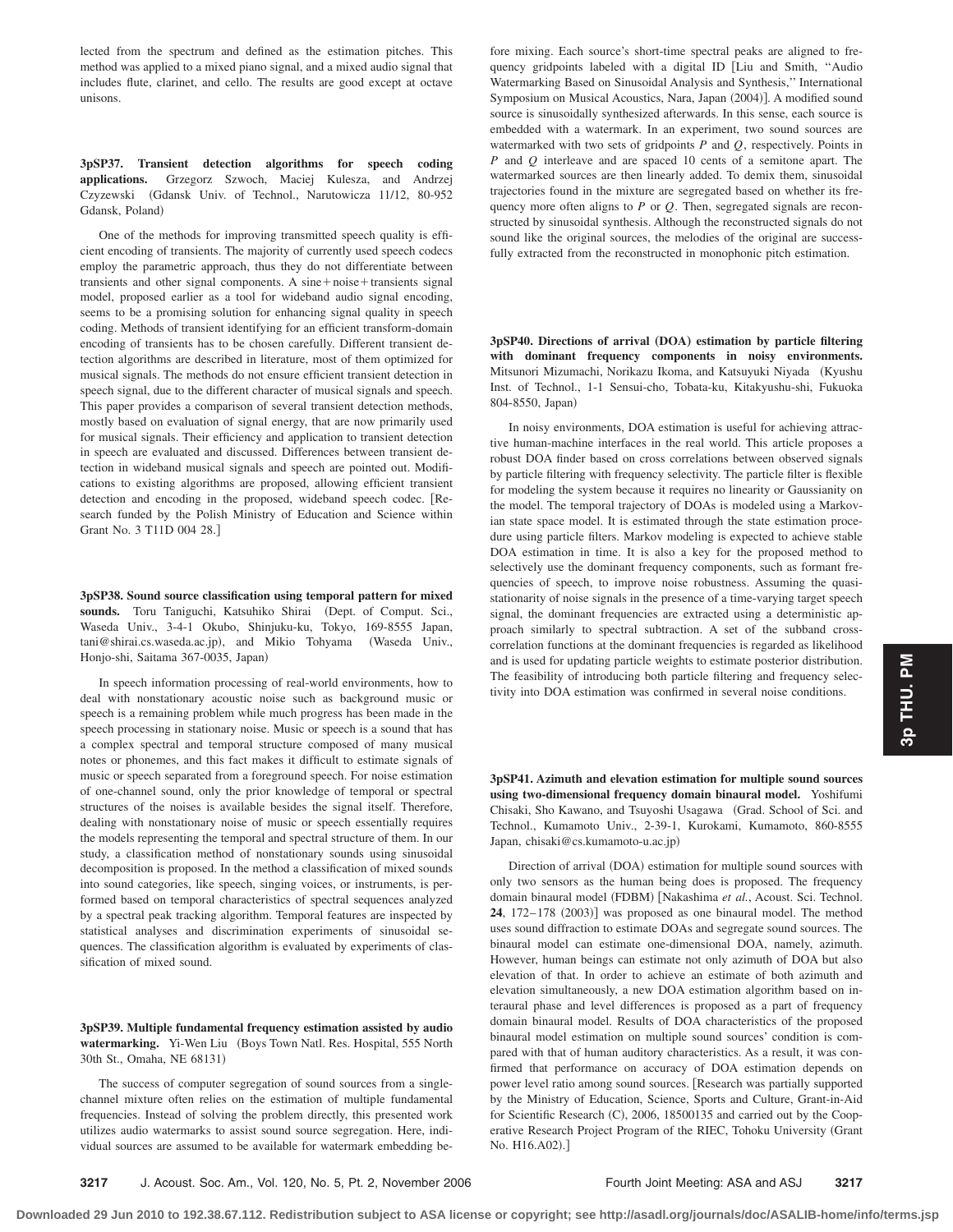**3pSP42. Sound source localization using a distributed microphone system in real environments.** Kook Cho, Hajime Okumura, Takanobu Nishiura, and Yoichi Yamashita College of Information Sci. and Eng., Univ. of Ritsumeikan, 1-1-1, Noji-Higashi, Kusatsu-shi, Shiga 525-8577 Japan)

Accurate localization of sound sources is indispensable for highquality sound capture. The difference of distance from a sound source to two microphones causes a time delay of arrival (TDOA). The cross-power spectrum phase analysis (CSP) method has been proposed to estimate the TDOA based on correlation in signals. The sound source can be localized theoretically as a crossing point of sound directions estimated using two pairs of microphones. However, in a real environment, microphones receive sounds that have originated through reverberation and reflection. This situation makes TDOA estimation difficult, and accurate sound localization is difficult when using only two pairs of microphones. The authors propose a new method of sound localization based on multiple microphones that are widely distributed and placed under the ceiling of a room. A number of pairs of microphones give a series of CSP correlation coefficients as a function of the time delay. The CSP coefficients for hypothetical sound sources are accumulated over all the microphone pairs. The number of microphones is 16. The sound source is localized as a hypothesis that maximizes the accumulated CSP coefficient. Experiment results obtained in a real room show that the proposed method improves the localization accuracy.

**3pSP43. Free listening-point synthesizing method in a large microphone array using acoustic transfer function.** Mehrdad Panahpour Tehrani, Yasushi Hirano, Shoji Kajita, Kenji Mase Information Technol. Ctr., Nagoya Univ., Furo-cho, Chikusa-ku, Nagoya 464-8601, Japan), Takanori Nishino, Kazuya Takeda (Grad. School of Information Sci., Furo-cho, Chikusa-ku, Nagoya 464-8603, Japan), and Toshiaki Fujii Grad. School of Eng., Furo-cho, Chikusa-ku, Nagoya 464-8603, Japan)

In this research a free listening-point synthesizing method is proposed by using the measured acoustic transfer function (ATF) in a large microphone array for future 3-D audiovisual systems. ATFs at the location of far-field microphones are estimated in frequency domain by using a recorded time-stretched pulse (TSP) signal broadcasted by speakers at the location of sources. Then an ATF pool is generated with a chosen density by synthesizing the estimated ATFs for each sound source. The ATF pool contains all the microphones' locations, plus synthesized ATFs with a chosen density from sound sources to any point on the arc which passes all of the microphones. The free listening-point is generated by selecting the ATF for each source from the ATF pool. Then the source microphone sounds are convolved with the chosen ATFs and added. The proposed method is evaluated by an array with 38 microphones in the far field on an arc with  $r=4$  m with 20 cm between each pair of microphones, and two microphones close to two sound sources with 1.5-m distance. Experimental results have been shown for the estimated ATFs and comparison of the synthesized arbitrary listening point with the actually recorded sound for a given point that shows satisfactory results.

**3pSP44. On the numerical simulation of sound wave propagation** using field programmable gate array device. Takao Tsuchiya (Dept. of Information Systems Design, Doshisha Univ., 1-3 Miyakodani, Tatara, Kyotanabe-shi, Kyoto 610-0321, Japan, ttsuchiy@mail.doshisha.ac.jp), Eiko Sugawara, and Yasusi Inoguchi (Japan Adv. Inst. of Sci. and Technol., 1-1 Asahidai, Nomi, Ishikawa 923-1292, Japan)

Numerical simulation of sound wave propagation using field programmable gate array (FPGA) device is proposed. The two-dimensional digital Huygensf model (DHM) or the transmission line matrix (TLM) model is configured in FPGA device as digital circuits. DHM is a numerical model in which the propagation and scattering of waves are simulated as the sequences of impulses scattering on the transmission line network as Huygens' principle states. The digital equivalent circuit can be easily developed based on DHM because the formulation of DHM is very simple compared with the finite difference time domain (FDTD) method. In this paper, number of logic cells of the FPGA device required for a DHM element is estimated. To configure DHM elements in the FPGA device as much as possible, the fixed-point operations are applied to the DHM calculations. Numerical precision of DHM using the fixed-point operations is then discussed. The data length required for acoustic field simulation in practical precision is estimated. The capability of the FPGA simulator for room acoustics is discussed.

**3pSP45. Signal processing for small-size microphone array system— Application to teleconferencing system.** Akira Gotoh, Yoshitaka Murayama, Jun Ota, Hareo Hamada (DiMAGIC, Sugishou Bldg 3F, 2-4-5 Kanda-Ogawamachi, Chiyodaku, Tokyo 101-0052, Japan), Yuko Watanabe, and Hareo Hamada (Tokyo Denki Univ., 2-1200 Muzaigakuendai, Inzai-shi, Chiba, Japan)

A small microphone array system, consisting of two or more closely arranged small microphones and a digital filter network, is newly proposed. A method based on sound field control using multiple-point leastsquares filter design contributed to the configuration of a smaller size microphone array system. Several directivity patterns having unique focus directions can be configured by changing each set of optimum filter coefficients. In this paper, a new method of scanning speaker direction using the small microphone array is proposed and several performances used in teleconferencing systems are evaluated.

**3pSP46. Sensor signal processing circuit for echolocation using a delta-sigma modulated single-bit digital signal.** Shinnosuke Hirata, Minoru K. Kurosawa (Tokyo Inst. of Technol., G2-32, 4259 Nagatsuta, Midori-ku, Yokohama, Japan, shinnosuke.hirata@ip.titech.ac.jp), and Takashi Katagiri (Sutekina Inc. Komagane, Japan)

Ultrasonic sensors are suitable for perception of the environment of mobile autonomous robots. Most bats use echolocation that is a highquality sensing system by their ultrasonic sensors [S. J. Gaioni, H. Riquimaroux, and N. Suga, ''Biosonar behavior of mustached bats swung on a pendulum prior to cortical ablation," J. Neurophysiol. **64**(6), 1801– 1817 (1990)]. The echolocation can estimate the distance to the object, its relative velocity, and its scale. But, technological application of echolocation necessitates a large computational requirement because delay of the echo signal from the generated signal is estimated from cross correlation between the generated signal and the echo signal. A new sensor signal processing for echolocation is proposed by using a delta-sigma modulated single-bit digital signal. A delta-sigma modulated single-bit digital signal is a single-bit high-speed data stream. [S.R. Norsworthy, R. Schreier, and G. C. Temes, *Delta-Sigma Data Converters* (IEEE Press, New York, 1997] Using delta-sigma modulated single-bit digital signal processing, multiplication and accumulation of cross-correlation can be changed into logical operations: EXOR, NOT, SUM. Simulations show the possibility of estimation of the distance to the object from correlation of the echo signal with the generated signal converted single-bit data stream, along with reduced computational and circuit-scale requirements.

**3pSP47. Modeling of phased antenna array of about 500 microphones, detecting landing airplanes.** Gaetano Caronna, Ivan Roselli, and Pierluigi Testa (Dipartimento di Fisica Tecnica, Universit La Sapienza, Via Eudossiana, 18, 00100 Roma, Italy, gaetano.caronna@uniroma1.it-

The University La Sapienza participated recently in the project SAFE-AIRPORT funded within the sixth framework program of the European Commission. This project aimed at developing a phased antenna array of about 500 microphones in order to acoustically detect and track flying airplanes. A preliminary field testing was performed at Rome-Fiumicino airport, however experimental data are not yet fully available. For this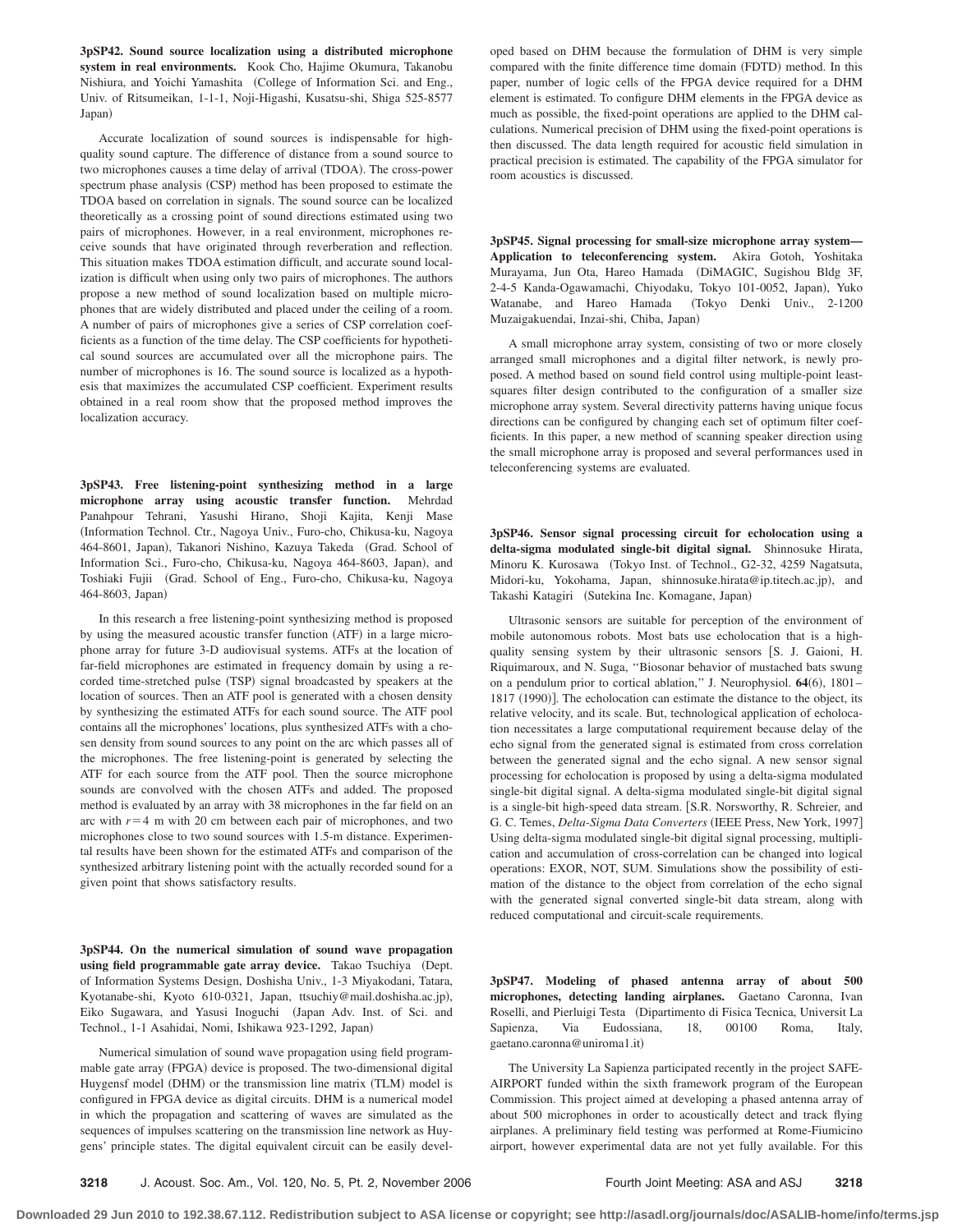reason, a computer-aided model of the antenna phased array was developed and beam-forming was simulated with real input signals (acoustic emissions from a real landing aircraft with superimposed disturbing, spatially uncorrelated, pink noise of realistic level). Detection range was measured by applying classic shift and sum beamforming. An algorithm was tested in order to increase maximum detection range by exploiting information from more than one temporal frequency, assuming that disturbing environmental noise is uncorrelated on different temporal frequencies. Specific results are reported.

**3pSP48. Compressive coding for multichannel audio signals using independent component analysis.** Tadashi Mihashi, Tomoya Takatani, Shigeki Miyabe, Yoshimitsu Mori, Hiroshi Saruwatari, and Kiyohiro Shikano (Nara Inst. of Sci. and Technol., 8916-5 Takayama-cho, Ikoma-shi, Nara 630-0192, Japan)

This study addresses a novel compressive coding for multichannel audio signals with independent component analysis (ICA). In recent years, multichannel audio contents are widely spreading, and thus the transmission quantity is increasing. Consequently, audio-signal compression is a problem demanding prompt attention. Conventional compression methods utilizing sparseness assumption among audio-source signals have a problem that the method is likely to distort original sources owing to the lack of sparseness in the mixed signals consisting of two or more sound sources. To solve this problem, we propose an audio-signal compression strategy using ICA; ICA assumes that the source signals are mutually independent, and can estimate the source signals from the mixed signals without *a priori* information by applying an unmixing matrix. The decomposition of mixed signals leads to an enhancement of sparseness among signals. Furthermore, we propose a mechanism to detect time-frequency grids where sparseness is not satisfied, and for the detected grids we directly transmit multichannel signals to mitigate the distortion. The reconstruction process utilizes an inverse projection of the unmixing matrix to make correct lateralization of each sound source. Experimental result shows that the proposed method can compress mixed audio signals more efficiently and achieve a higher quality than the conventional method.

**3pSP49. Novel interface using a microphone array for wheelchair** control. Akira Sasou and Hiroaki Kojima (Natl. Inst. Adv. Industrial Sci. Technol. (AIST), Central#2,1-1-1, Umezono, Tsukuba, Ibaraki, 305-8568 Japan, a-sasou@aist.go.jp-

This paper describes a novel interface that enables the control of a wheelchair by disabled people without having to use their hands. Thus far, a voice-driven wheelchair has been developed for disabled people who find it difficult to move their hands but are able to speak. Such wheelchairs usually adopt a headset microphone in order to reduce noise interference. However, a headset microphone is not practical because disabled people cannot wear the headset independently. Another problem faced is that the microphone shifts away from the mouth due to involuntary movements. In the proposed system, however, we use a microphone array that is mounted on a wheelchair, so that the disabled people do not need to wear the microphone. The system is also robust to noises and is able to recognize a face's direction by estimating the position of a sound source such as the mouth. For instance, when disabled people need to turn left, they face left and make a sound that is not restricted to voice commands. Thus, the proposed system does not require disabled people to utter clear voice commands. This feature enables the application of the system to more general cases.

**3pSP50.** Decomposition of the time reversal operator (DORT) for extended objects. Jean-Luc Robert (Philips Res. North America, 345 Scarborough Rd., Briarcliff Manor, NY 1510, jean-luc.robert@philips.com) and Mathias Fink (Universite Paris 7, 75005 Paris, France)

The decomposition of the time reversal operator, known by the French acronym DORT, is widely used to detect, locate, and focus on scatterers in various domains such as underwater acoustics, medical ultrasound, or nondestructive evaluation. In the case of point scatterers, the theory is well understood: the number of nonzero eigenvalues is equal to the number of scatterers, and the eigenvectors correspond to the scatterers' Green function. In the case of extended objects, however, the formalism is not as simple. We show that, in the Fresnel approximation, analytical solutions can be found, and that the solutions are functions called prolate spheroidal wavefunctions. These functions have been studied in optics and information theory as a basis of band-limited and time-limited signals. The theoretical solutions are compared to simulation results and previous experimental results Most importantly, we justify the intuition that for an extended object, the number of nonzero eigenvalues is proportional to the number of resolution cells in the object. The case of 3-D objects imaged by a 2-D array will also be described.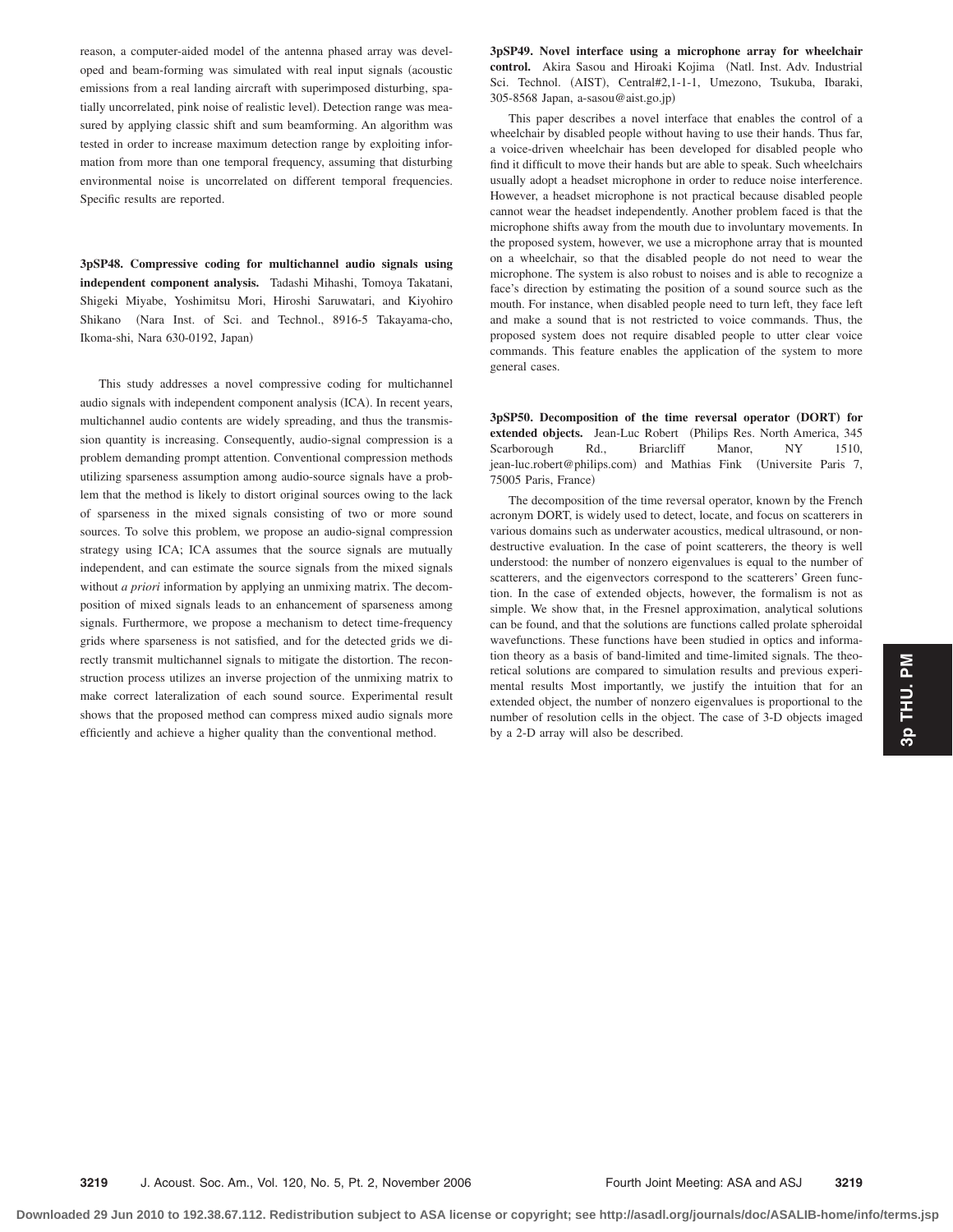# **Session 3pUW**

# **Underwater Acoustics: Sound Propagation: Measurements and Modeling II**

Nobuyuki Endoh, Cochair

*Kanagawa Univ., Dept. of Engineering, 3-27-1 Rokkakubashi, Yokohama 221-8686, Japan*

Martin Siderius, Cochair

*Heat Light & Sound Research Inc., 12730 High Bluff Dr., Ste. 130, San Diego, CA 92130*

# *Contributed Papers*

**1:00**

**3pUW1. Measurements of temporal coherence of sound transmissions through shallow water.** T. C. Yang (Naval Res. Lab., Washington, DC 20375)

Temporal coherence of acoustic signals propagating through fluctuating oceans has received much attention in the literature as the rate of signal coherence loss impacts the sonar performance. This paper presents the measurement results of temporal coherence of acoustic signals propagating through shallow water using data from three experiments in three different parts of the world. The data are broadband signals covering three frequency bands: low frequencies below 1.2 kHz, mid frequencies between 2 and 5 kHz, and high frequencies between 18 and 22 kHz. The source-receiver range covers 3, 5, 10, and 42 km. Measurement issues and environmental impact on the temporal coherence are discussed. The signal coherence time, defined by the time that the signal becomes decorrelated, is deduced from the data. The signal coherence time varies with the source-receiver range and the signal frequency and is significantly influenced by the medium fluctuations. The data can be fit with a simple power law dependence on the range, frequency, and sound speed standard deviations. [This work is supported by the U.S. Office of Naval Research.]

### **1:15**

### **3pUW2. Comparison of measured signal coherence time in shallow** and deep water. T. C. Yang (Naval Res. Lab., Washington, DC 20375)

Temporal coherence of acoustic signals determines the processing of a sonar system for various applications. This paper studies the frequency and range dependence of the temporal coherence time of signal propagation in deep water versus that in shallow water. The signal coherence time has been measured in deep water since the 1970s, in terms of a parameter called the phase rate (the rate of phase change of the signal). Signal coherence time in shallow water has received little attention until only recently. We compare measurement data from more than a dozen of experiments covering a wide range of frequencies at different source-receiver ranges in deep and shallow water. We find that the signal coherence time in both shallow and deep water can be fitted with a universal equation, which exhibits a  $\frac{3}{2}$  power frequency dependence and  $\frac{1}{2}$  power range dependence. The signal coherence time in shallow water is two to five times longer than the signal coherence time in deep water at the same frequency and range. The signal coherence times are comparable between shallow and deep water if measured in terms of the range-to-depth ratio. This work is supported by the U.S. Office of Naval Research.

#### **1:30**

**3pUW3. Spatial coherence of the acoustic field for propagation ranges 500–1000 m in an East China Sea channel.** Peter H. Dahl and Jee Woong Choi (Appl. Phys. Lab., Univ. of Washington, Seattle)

Measurements of the vertical spatial coherence at ranges 500–1000 m and for transmission frequencies 2–20 kHz were made as part of the Asian Sea International Acoustics Experiment (ASIAEX) conducted in the East

China Sea (depth 105 m). In an earlier work [J. Acoust. Soc. Am. 115, 589-599 (2004)], ASIAEX spatial coherence measurements corresponding to arrivals interacting once with the sea surface were modeled using the van Cittert–Zernike theorem in conjunction with model estimates of bistatic scattering scattering from the sea surface. The theorem relates the spatial coherence of an observed field to the distant source intensity distribution associated with this field. Here, the approach from the 2004 work is extended to study the full multiple path arrival involving bistatic scattering from the sea surface, and coherent reflection plus bistatic scattering from the seabed. Model and data comparisons are made for the vertical direction and predications are made for coherence in horizontal, and horizontal-transverse direction.[Work supported by the ONR.]

**1:45**

**3pUW4. Statistics of the Parseval sum, match filter, and instantaneous single-frequency transmissions in an ocean waveguide.** Mark Andrews (Northeastern Univ., 409 Dana Res. Ctr., Boston, MA 02115-5000), Tianrun Chen, Sunwoong Lee, Nicholas Makris (MIT, Cambridge, MA 02139), and Purnima Ratilal (Northeastern Univ., Boston, MA 02115-5000)

During the ONR Main Acoustic Clutter Experiment of 2003 on the New Jersey Continental Shelf, short duration broadband pulses with 50- to 150-Hz bandwidths were transmitted at 50-s intervals from a moored source array in the 300- to 1500-Hz range. The signals were measured by a towed horizontal receiving array at varying ranges from the source. The broadband data are processed in a variety of ways including the use of Parseval sum and match-filter, and as an instantaneous single frequency transmission. The ping-to-ping fluctuations in the measured acoustic data are a result of changes in the waveguide modal intereference structure due to both motion of the array and presence of time-dependent random internal waves. Our analysis shows that the Parseval sum and match-filter outputs for the direct arrival have significantly smaller standard deviations compared to the instantaneous single frequency transmission. We account for these observations by modeling the broadband acoustic field intensity in both a static waveguide and with Monte Carlo simulations in a fluctuating waveguide, as well as with the use of statistical distributions for the broadband acoustic field. We present an approach for empirically quantifying the range-dependent degradation in the match-filter output in a multimodal waveguide.

#### **2:00**

**3pUW5. Estimation for velocity dispersion of normal modes in a laboratory waveguide.** Cao Zhengliang, Wang Suping, and Zhou Shihong (Hangzhou Appl. Acoust. Res. Inst., Hangzhou 310012 China)

As one character of normal modes, velocity dispersion defined as velocity dependent on frequency is related to the environment of a fluid and seabed in a shallow water waveguide. It is important to inverse geoacoustic parameters or analyze normal mode propagation in the waveguide. With waveforms measured by a line array in a laboratory waveguide, velocity dispersion of normal modes is estimated by Prony's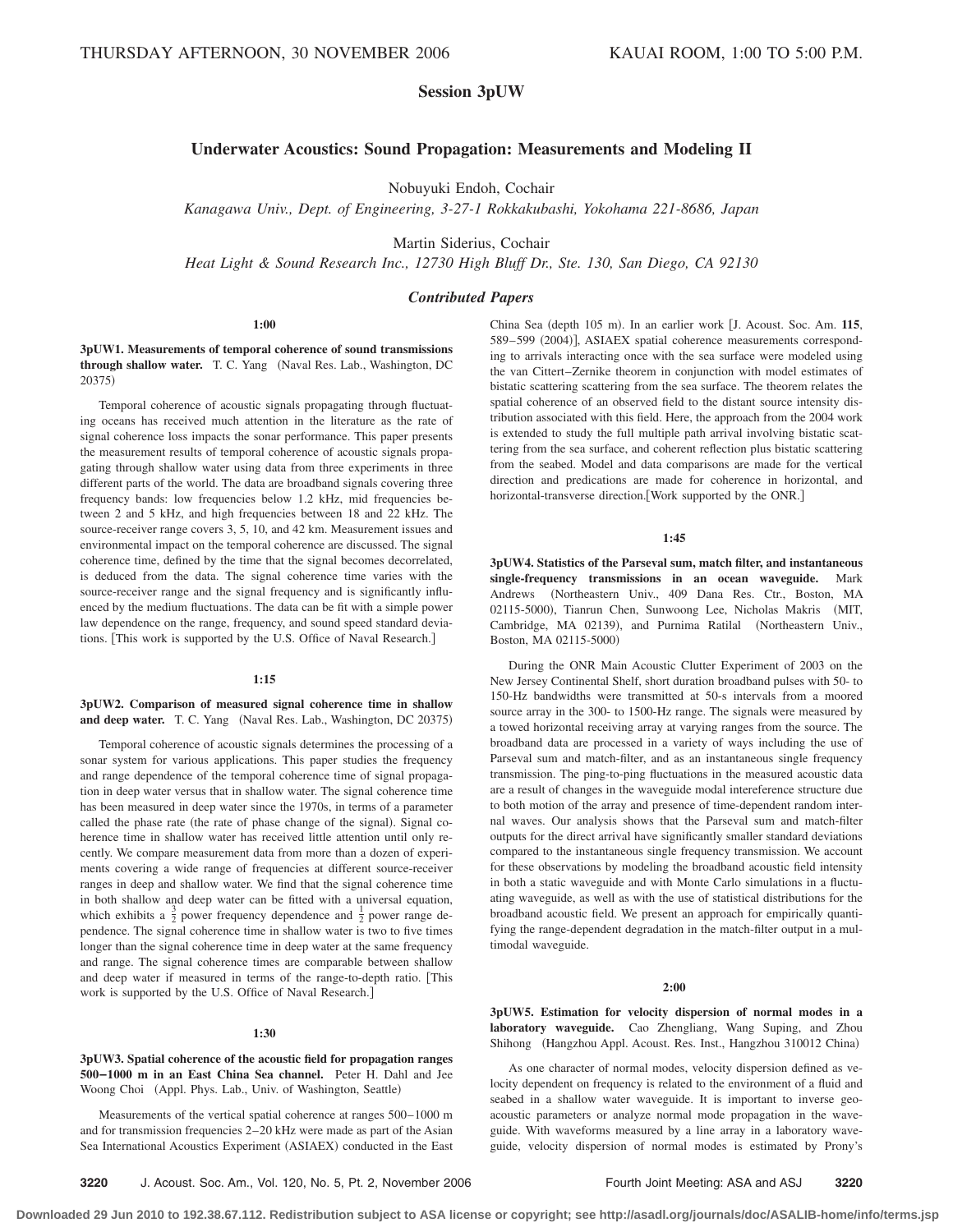method. Because of the influence of the sum of many modes in a frequency, the estimated dispersions are disordered and discontinued. While a number of modes fewer than that, in fact, are previously selected, the results can be improved on velocity dispersion curves. On the other hand, clear curves can be obtained for the components of waveforms intercepted by an adaptive time window. These results are consistent with that of synthetic waveforms simulated by a normal mode program. Comparing the dispersions estimated from data in different depths, there are abundant high-order modes in this case. [Work supported by SKLF.]

#### **2:15**

# **3pUW6. PlaneRay: An underwater acoustic propagation model using ray tracing and plane wave reflection coefficients.** Jens M. Hovem and Hefeng Dong (Dept. of Electron. and Telecommunications, Norwegian Univ. of Sci. and Technol., No. 7491, Trondheim, Norway)

Recently there has been a renewed interest in using ray tracing techniques for propagation modeling in underwater acoustics and this paper describes a newly developed model. A special and essential feature of this model is a unique sorting and interpolation routine for efficient determination of a large number of eigenrays and also for range-dependent environments. No rays are traced into the bottom and the bottom interaction is modeled by plane wave reflection coefficients. In the current version of the model the bottom structure consists of a fluid sediment layer over a solid half-space. Important considerations are the accuracy of the ray model and, in particular, how accurate the plane wave reflection coefficients can represent the effects of a layered bottom. This problem is analyzed by comparing the time and frequency domains solution of the ray model with models based on the wave number integration technique. There are two conflicting requirements since ray tracing is valid for high frequencies and the used plane wave reflection coefficient is valid for low frequencies where the sediment layers are thin compared with the acoustic wavelength. A number of illustrative examples are presented.

### **2:30**

**3pUW7. Ray-based acoustic localization of cavitation in a highly reverberant environment.** Natasha A. Chang and David R. Dowling Dept. of Mech. Eng., Univ. of Michigan, 1231 Beal Rd., 2019 Lay Autolab, Ann Arbor, MI 48109)

Acoustic localization techniques are applied in a water tunnel to study low event rate cavitation in a vortical flow. The measured center frequency and bandwidth of the acoustic pulse from the collapse of a small isolated cavitation bubble are 10 kHz and 200 kHz, respectively, and the measured pulse duration is  $\sim$  15–20  $\mu$ s. Its timing and exact waveform is not known. An array of 16 receiving hydrophones is used to estimate the source location in the test section of the water tunnel. The direct path signal used for this effort can be buried in background hydrodynamic noise from the water tunnel. Fortunately some of the direct-path signal arrival is distinct enough for acoustic localization. The signal coda is not used in the present effort. The received direct-path signals are crosscorrelated between hydrophones to obtain arrival time differences. These arrival time differences are used in conjunction with a simple ray-based acoustic model to estimate the source location in three dimensions. Once the cavitation bubble is located, the signal can be back propagated and part of the free space signal estimated and correlated with high-speed video of cavitation bubble dynamics. Work sponsored by ONR codes 333 and 321.

### **2:45**

**3pUW8. Bistatic invariance for active sonar systems.** Lisa Zurk, Jorge Quijano, Manish Velankar (Portland State Univ., P.O. Box 751-ECE, Portland, OR 97207, zurkl@cecs.pdx.edu), and Dan Rouseff (Univ. of Washington, Seattle, WA 98105)

The concept of an invariant time-frequency relationship for passive acoustic intensity has been established through the consideration of interfering normal modes traveling in a shallow water channel. This formulation has received considerable attention in the past and has been applied to the interpretation of passive lofargrams. For bistatic active geometries, the acoustic energy propagates along two distinct pathways: source-to-target and target-to-receiver. In recent work we proposed that this more complicated propagation may also exhibit an invariant structure, thus suggesting potential for improved target tracking through the application of invariantbased track constraints. In this work, further exploration of this phenomenon is presented, with specific attention to the impact of the target scattering matrix that couples energy at the target between incoming and outgoing modes. Simulation results are presented for a variety of underwater environments to examine the effect on the invariant structure. Results are also presented and discussed from spectrograms produced from active sonar data obtained in shallow water environments.

**3:00–3:15 Break**

#### **3:15**

**3pUW9. Time-frequency analysis of mode coupling in shallow-water** sound propagation. Mohsen Badiey (Ocean Acoust. Lab., Univ. of Delaware, Newark, DE 19716), Valery Grigorev, Boris Katsnelson (Voronezh Univ., Voronezh 394006 Russia), and James Lynch (WHOI, Woods Hole, MA 02543)

Time-frequency (TF) analysis for propagation of broadband sound pulses in shallow water in presence of perturbations of waveguides parameters, such as internal waves, temperature fronts, or bottom variability is considered. Due to waveguide dispersion one can construct a TF diagram for individual normal modes using Gabor transform for each received pulse. If we have a temporal sequence of propagating pulses then we can find a temporal sequence of TF diagrams. It is shown that in the presence of spatial and temporal waveguide perturbations (such as the sound-speed profile in the water column or the sea bottom) structure of a TF diagram and its temporal behavior depends on waveguide parameters, on the source-receiver positions, and on the character of mechanisms influencing the sound propagation, such as mode coupling, horizontal refraction, or adiabatic regime. Dependence of the TF diagram on waveguide variability in geotime provides information about temporal behavior of the perturbations. Structure of TF diagram is analyzed for a shallow-water waveguide model as well as for the SWARM95 experimental data. [Work supported by ONR and RFBR.

### **3:30**

**3pUW10. Propagation of impulsive broadband signals in a coastal ocean setting during the 1996 Shelfbreak Primer experiment.** Steven E. Crocker (Naval Undersea Warfare Ctr., Newport, RI 02841), James H. Miller, Gopu R. Potty, Georges A. Dossot Univ. of Rhode Island, Narragansett, RI 02882), and James F. Lynch (Woods Hole Oceanogr. Inst., Woods Hole, MA 02543)

The 1996 Shelfbreak PRIMER experiment provided an opportunity to study the impulse response of a coastal ocean waveguide using broadband acoustic signals from explosive sources. Acoustic transmission paths in the vicinity of the shelfbreak included various orientations ranging from upslope to along-slope, including interactions with a shelfbreak front. Acoustic receptions were acquired with a 16-element vertical line array (VLA). In addition, thermistor string data acquired at the receiving array suggest that a group of high-amplitude, internal waves traversed the test site during this portion of the experiment. Modal decomposition of broadband signal arrivals was performed to investigate variation of the impulse response during source deployments. Variations in the received spectra of individual normal modes were compared with numerical predictions for impulsive broadband signals propagating in range-dependent environments constructed using oceanographic data available for the test site. The potential for mode coupling and three-dimensional effects to shape the modal and spectral distribution of received energy is being investigated. Numerical and experimental results will be discussed. [Work supported by Office of Naval Research.